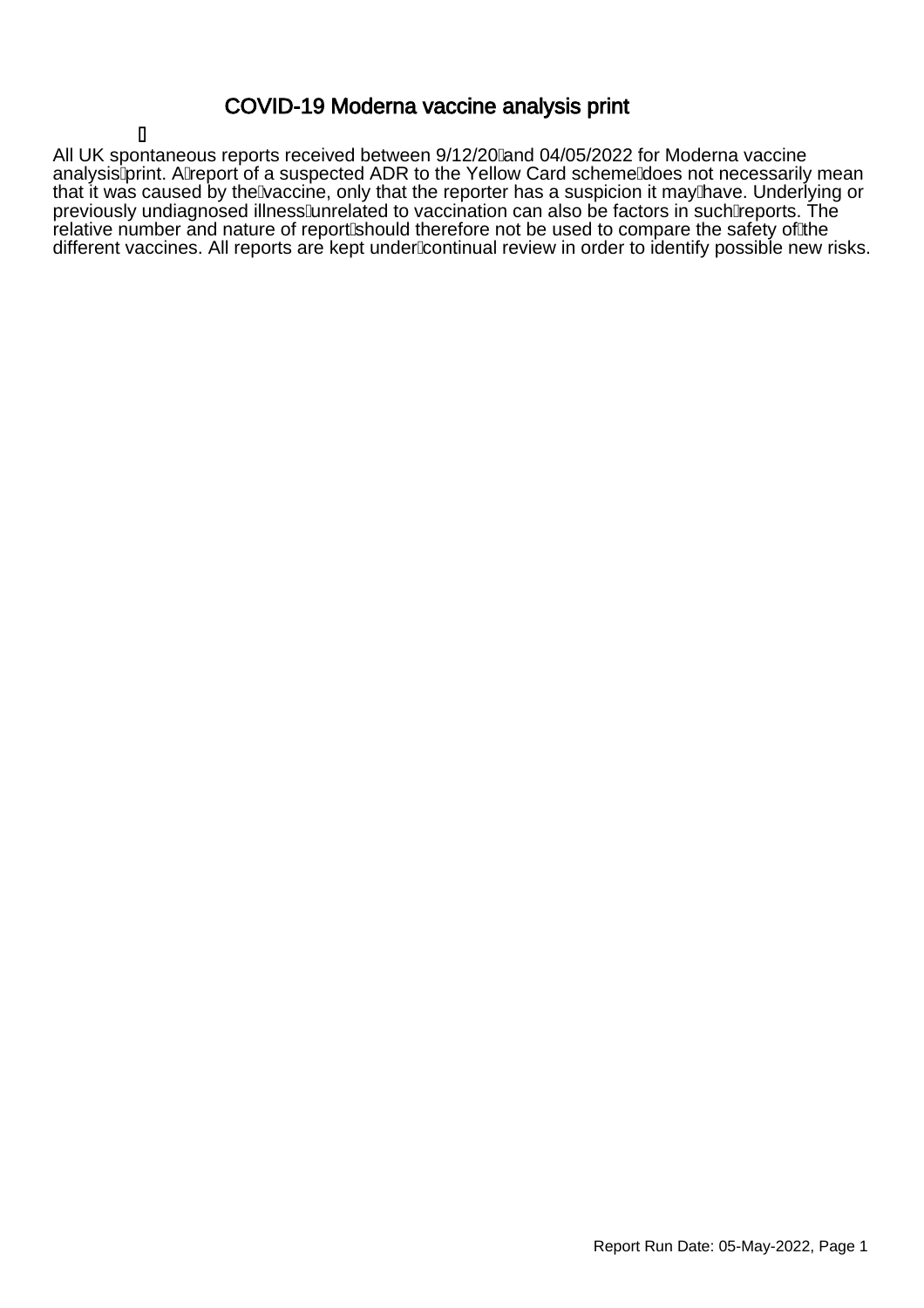### Name: COVID-19 Moderna vaccine analysis print

Report Run Date: 05-May-2022 Data Lock Date: 04-May-2022 18:30:04

| <b>Reaction Name</b>                       | <u>Total</u>   | <b>Fatal</b>   |
|--------------------------------------------|----------------|----------------|
| <b>Blood disorders</b>                     |                |                |
| Anaemia deficiencies                       |                |                |
| Iron deficiency anaemia                    | 1              | $\mathbf 0$    |
| <b>Anaemias NEC</b>                        |                |                |
| Anaemia                                    | 15             | 0              |
| Microcytic anaemia                         |                | 0              |
| Anaemias haemolytic NEC                    |                |                |
| Haemolytic anaemia                         | 1              | $\mathbf 0$    |
| <b>Bleeding tendencies</b>                 |                |                |
| Increased tendency to bruise               | 7              | $\mathbf 0$    |
| Spontaneous haematoma                      |                | $\overline{0}$ |
| Coagulopathies                             |                |                |
| Abnormal clotting factor                   |                | $\mathbf 0$    |
| Antiphospholipid syndrome                  | 3              | $\mathbf 0$    |
| Coagulopathy                               | 3              | 0              |
| Hypercoagulation                           | $\overline{c}$ | 0              |
| Eosinophilic disorders                     |                |                |
| Eosinophilia                               | $\overline{c}$ | $\mathbf 0$    |
| <b>Haematological disorders</b>            |                |                |
| Blood disorder                             | 1              | $\mathbf 0$    |
| Mast cell activation syndrome              |                | 0              |
| Mastocytosis                               |                | 0              |
| Lymphatic system disorders NEC             |                |                |
| Lymph node pain                            | 346            | $\mathbf 0$    |
| Lymph node ulcer                           |                | $\mathbf 0$    |
| Lymphadenitis                              | 26             | 0              |
| Lymphadenopathy                            | 2055           | 0              |
| Lymphatic disorder                         | 1              | 0              |
| Marrow depression and hypoplastic anaemias |                |                |
| Aplastic anaemia                           | 1              | $\mathbf 0$    |
| Neutropenias                               |                |                |
| Autoimmune neutropenia                     | 1              | 0              |
| Neutropenia                                | 3              | $\mathbf 0$    |
| Polycythaemia (excl rubra vera)            |                |                |
| Stress polycythaemia                       | 1              | $\mathbf 0$    |
| Sickle cell trait and disorders            |                |                |
| Sickle cell anaemia with crisis            |                | 0              |
| Spleen disorders                           |                |                |
| Splenic infarction                         | 1              | $\mathbf 0$    |
| Splenic vein thrombosis                    |                | $\mathbf 0$    |
| Thrombocytopenias                          |                |                |
| Immune thrombocytopenia                    | 10             | $\mathbf 0$    |
| Thrombocytopenia                           | 31             | $\mathbf 0$    |
| Thrombocytopenic purpura                   |                | $\mathbf 0$    |
| <b>Blood disorders SOC TOTAL</b>           | 2522           | $\overline{0}$ |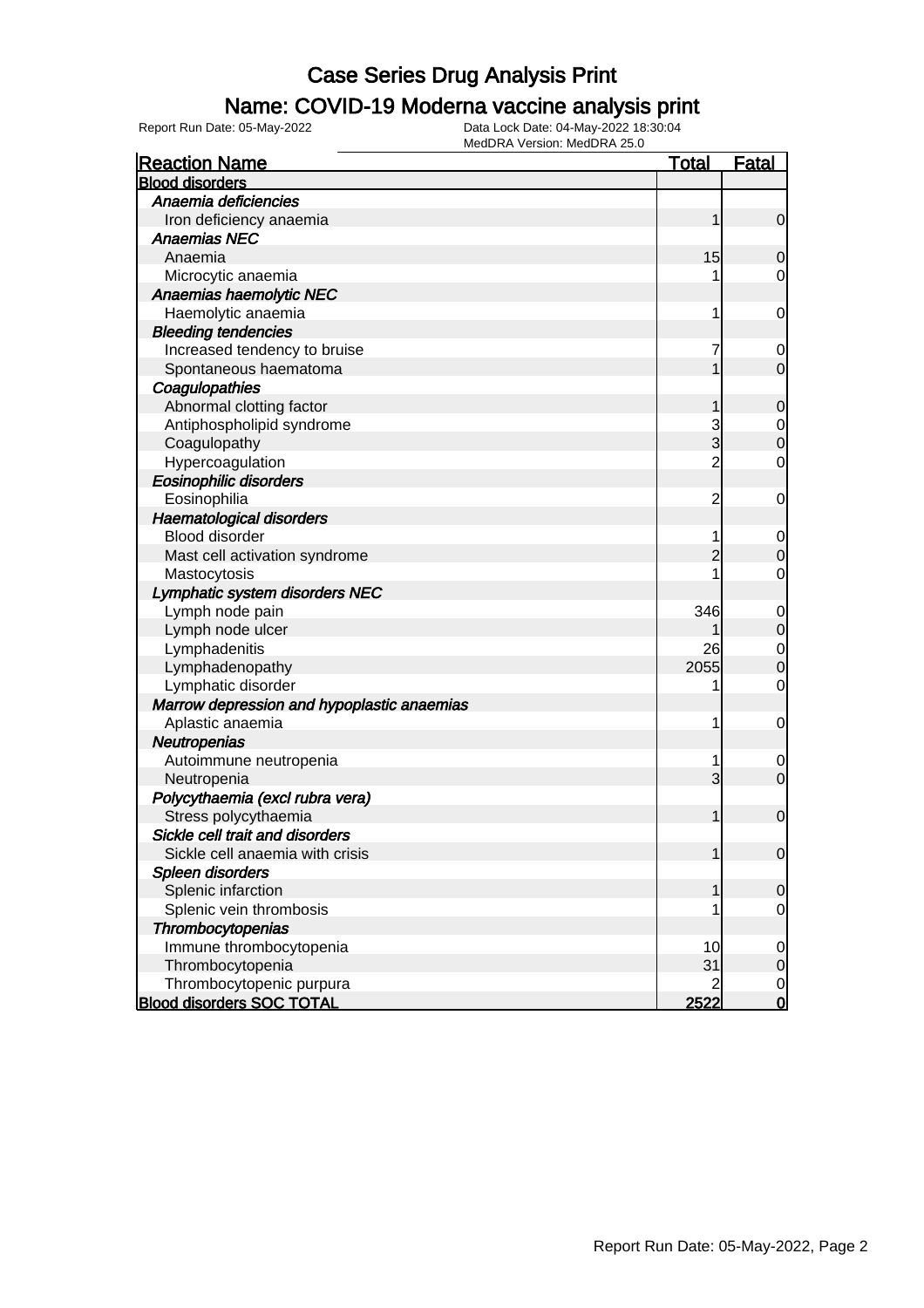### Name: COVID-19 Moderna vaccine analysis print

Report Run Date: 05-May-2022 Data Lock Date: 04-May-2022 18:30:04

| <b>Reaction Name</b>                     | <u>Total</u>                     | <u>Fatal</u>                         |
|------------------------------------------|----------------------------------|--------------------------------------|
| Cardiac disorders                        |                                  |                                      |
| <b>Cardiac conduction disorders</b>      |                                  |                                      |
| Atrioventricular block                   | 4                                | 0                                    |
| Bundle branch block left                 | 1                                |                                      |
| Bundle branch block right                |                                  | $\begin{matrix} 0 \\ 0 \end{matrix}$ |
| Sinoatrial block                         |                                  | 0                                    |
| <b>Cardiac disorders NEC</b>             |                                  |                                      |
| Cardiac disorder                         | 17                               | $\mathbf 0$                          |
| Cardiac dysfunction                      | 2                                | $\overline{0}$                       |
| Cardiac infections and inflammations NEC |                                  |                                      |
| Carditis                                 | 3                                | $\mathbf 0$                          |
| Cardiac signs and symptoms NEC           |                                  |                                      |
| Cardiac discomfort                       | 5                                | $\overline{0}$                       |
| Palpitations                             | 1712                             | 0                                    |
| Cardiomyopathies                         |                                  |                                      |
| Cardiomyopathy                           | 2                                | $\mathbf 0$                          |
| Congestive cardiomyopathy                |                                  | $\mathbf 0$                          |
| Stress cardiomyopathy                    |                                  | $\mathbf 0$                          |
| Toxic cardiomyopathy                     |                                  | $\overline{0}$                       |
| <b>Coronary artery disorders NEC</b>     |                                  |                                      |
| Arteriosclerosis coronary artery         |                                  | 1                                    |
| Coronary artery disease                  |                                  | $\mathbf{0}$                         |
| Coronary artery occlusion                |                                  | $\mathbf{0}$                         |
| Coronary artery stenosis                 |                                  | $\mathbf 0$                          |
| Coronary artery thrombosis               |                                  | $\overline{0}$                       |
| <b>Heart failures NEC</b>                |                                  |                                      |
| Cardiac failure                          |                                  | $\mathbf 0$                          |
| Cardiac failure congestive               |                                  | $\mathbf 0$                          |
| Cardiogenic shock                        |                                  | 0                                    |
| Cardiopulmonary failure                  |                                  | 1                                    |
| Ischaemic coronary artery disorders      |                                  |                                      |
| Acute coronary syndrome                  | 1                                |                                      |
| Acute myocardial infarction              |                                  | $\mathbf 0$<br>$\mathbf 0$           |
| Angina pectoris                          | 66                               |                                      |
|                                          | 3                                | 0<br>0                               |
| Angina unstable<br>Myocardial infarction | 40                               | 3                                    |
|                                          |                                  |                                      |
| Myocardial ischaemia                     |                                  | 0                                    |
| Left ventricular failures                |                                  |                                      |
| Left ventricular failure                 | 1                                | $\overline{0}$                       |
| Mitral valvular disorders                |                                  |                                      |
| Mitral valve incompetence                | 1                                | 0                                    |
| Mitral valve prolapse                    | 1                                | $\mathbf 0$                          |
| <b>Myocardial disorders NEC</b>          |                                  |                                      |
| Cardiomegaly                             | 7                                | $\mathbf 0$                          |
| Left ventricular dilatation              |                                  | $\mathbf 0$                          |
| Left ventricular dysfunction             | 4                                | $\mathbf 0$                          |
| Left ventricular enlargement             | 1                                | $\mathbf 0$                          |
| Left ventricular hypertrophy             | $\overline{c}$<br>$\overline{2}$ | $\mathbf 0$                          |
| Myocardial fibrosis                      |                                  | $\overline{0}$                       |
| Myocardial injury                        | 1                                | $\mathbf 0$                          |
| Myocardial oedema                        | $\overline{2}$                   | $\mathbf 0$                          |
| Noninfectious myocarditis                |                                  |                                      |
| Hypersensitivity myocarditis             | 1                                | $\mathbf 0$                          |
| <b>Myocarditis</b>                       | 193                              | $\mathbf 0$                          |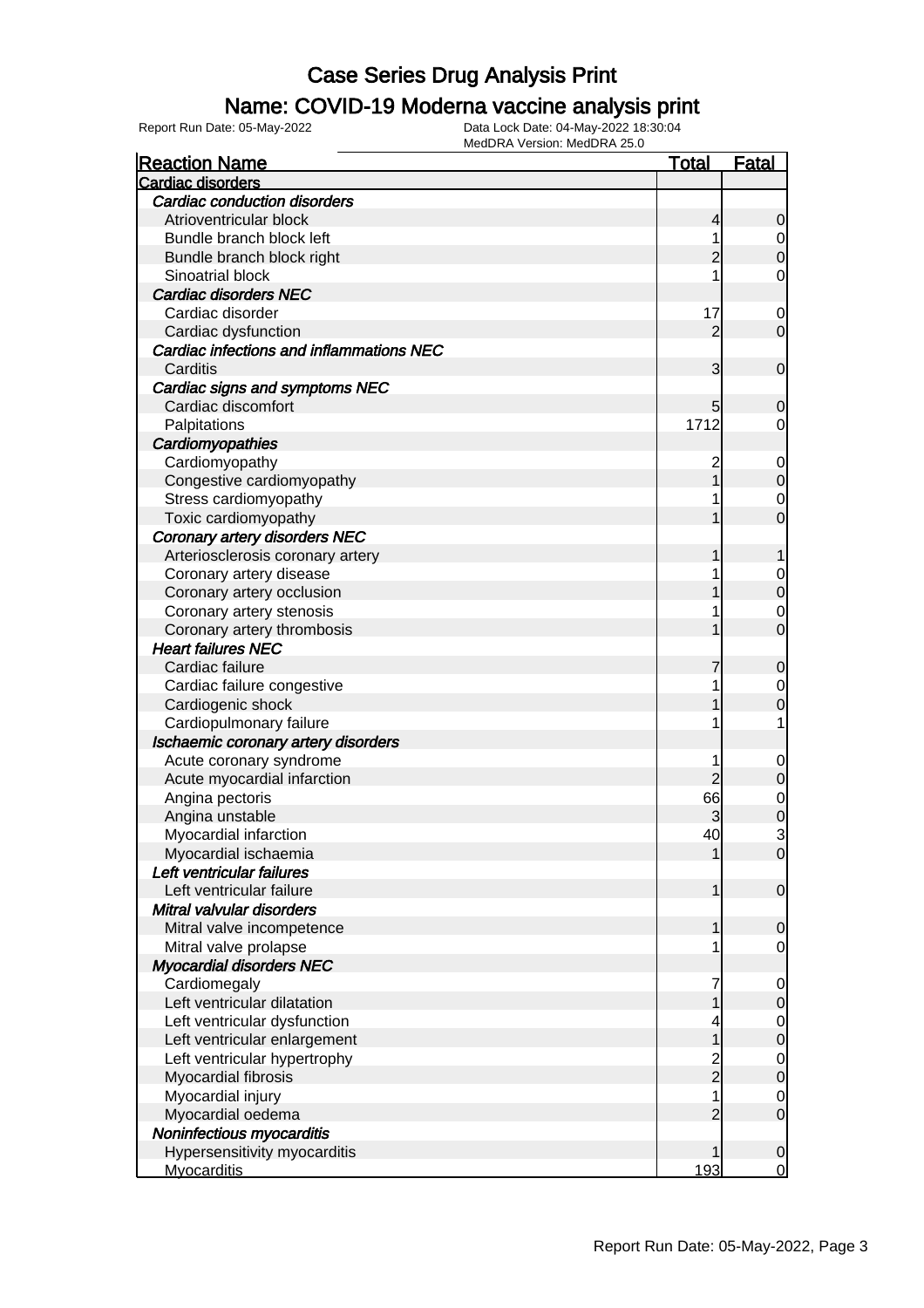### Name: COVID-19 Moderna vaccine analysis print

Report Run Date: 05-May-2022 Data Lock Date: 04-May-2022 18:30:04

| <b>Reaction Name</b>                          | <b>Total</b> | <b>Fatal</b>   |
|-----------------------------------------------|--------------|----------------|
| Cardiac disorders cont'd<br>Cardiac disorders |              |                |
| Myopericarditis                               | 28           | $\mathbf 0$    |
| Noninfectious pericarditis                    |              |                |
| Pericarditis                                  | 127          | $\mathbf 0$    |
| Pleuropericarditis                            |              | $\mathbf 0$    |
| <b>Pericardial disorders NEC</b>              |              |                |
| Pericardial effusion                          | 3            | $\mathbf 0$    |
| Pericardial rub                               |              | $\mathbf 0$    |
| Rate and rhythm disorders NEC                 |              |                |
| Arrhythmia                                    | 31           | 0              |
| Bradycardia                                   | 15           | $\mathbf 0$    |
| Cardiac fibrillation                          | 1            | $\mathbf 0$    |
| Cardiac flutter                               | 138          | $\mathbf 0$    |
| Extrasystoles                                 | 52           | $\overline{0}$ |
| Paroxysmal arrhythmia                         |              | 0              |
| Postural orthostatic tachycardia syndrome     | 2            | 0              |
| Tachyarrhythmia                               | 3            | 0              |
| Tachycardia                                   | 753          |                |
| Tachycardia foetal                            |              | 0              |
| Supraventricular arrhythmias                  |              |                |
| <b>Atrial fibrillation</b>                    | 43           | 0              |
| <b>Atrial flutter</b>                         | 11           | $\mathbf 0$    |
| Atrial tachycardia                            |              | $\mathbf 0$    |
| Sinus arrhythmia                              | 2            | $\mathbf 0$    |
| Sinus tachycardia                             | 11           | $\mathbf 0$    |
| Supraventricular extrasystoles                |              | $\overline{0}$ |
| Supraventricular tachycardia                  | 6            | 0              |
| Ventricular arrhythmias and cardiac arrest    |              |                |
| Cardiac arrest                                | 17           | 6              |
| Ventricular extrasystoles                     | 4            | $\mathbf 0$    |
| Ventricular tachycardia                       | 6            | 0              |
| Cardiac disorders SOC TOTAL                   | 3356         | 12             |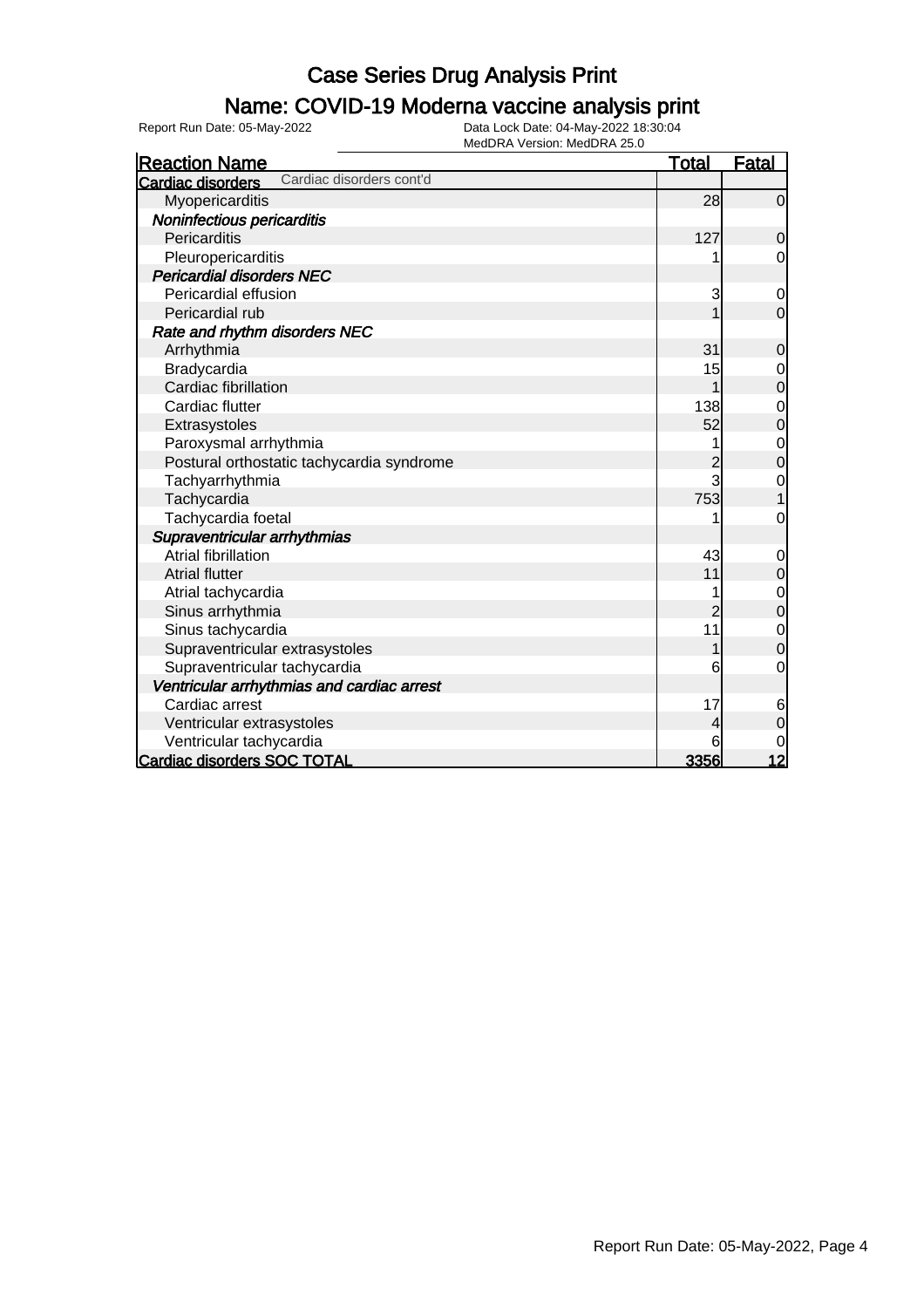### Name: COVID-19 Moderna vaccine analysis print

Report Run Date: 05-May-2022 Data Lock Date: 04-May-2022 18:30:04

| <b>Reaction Name</b>                               | Total | <b>Fatal</b> |
|----------------------------------------------------|-------|--------------|
| <b>Congenital disorders</b>                        |       |              |
| Cardiac disorders congenital NEC                   |       |              |
| Heart disease congenital                           | 3     | 0            |
| Cerebellar disorders congenital                    |       |              |
| Hereditary ataxia                                  |       | $\mathbf 0$  |
| Connective tissue disorders congenital             |       |              |
| Ehlers-Danlos syndrome                             |       | 0            |
| Gene mutations and other alterations NEC           |       |              |
| Hereditary angioedema                              |       | 0            |
| Male reproductive tract disorders congenital       |       |              |
| Micropenis                                         |       | $\mathbf 0$  |
| Musculoskeletal disorders congenital NEC           |       |              |
| Dysmorphism                                        |       | $\mathbf 0$  |
| Neurological disorders congenital NEC              |       |              |
| Familial hemiplegic migraine                       |       | 0            |
| Peripheral nervous system disorders congenital NEC |       |              |
| Paroxysmal extreme pain disorder                   |       |              |
| <b>Congenital disorders SOC TOTAL</b>              |       |              |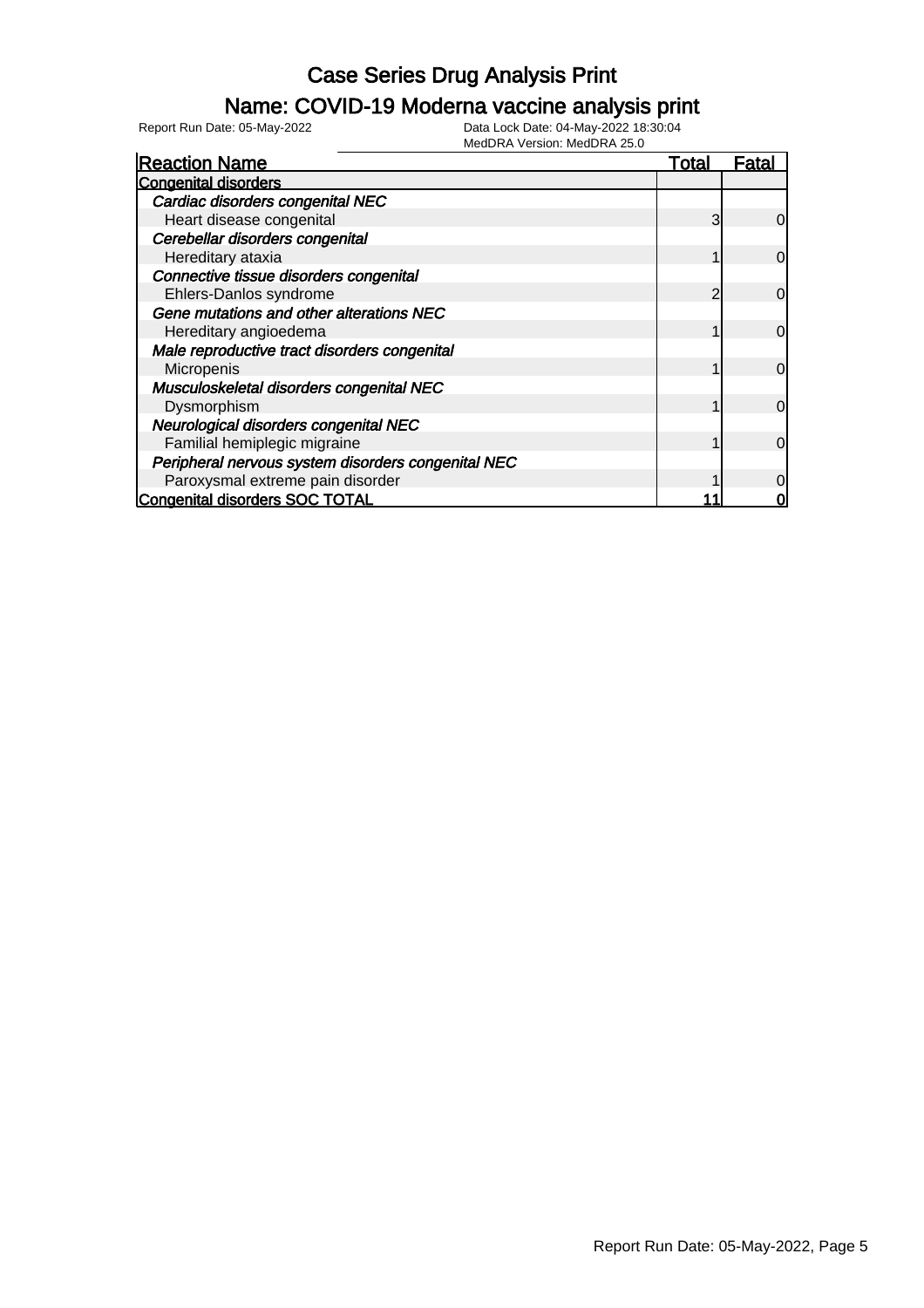### Name: COVID-19 Moderna vaccine analysis print

| <b>Reaction Name</b>                             | <b>Total</b>   | <b>Fatal</b>                     |
|--------------------------------------------------|----------------|----------------------------------|
| Ear disorders                                    |                |                                  |
| Ear disorders NEC                                |                |                                  |
| Ear canal erythema                               | $\mathbf 1$    | $\boldsymbol{0}$                 |
| Ear congestion                                   | 8              | $\mathbf 0$                      |
| Ear discomfort                                   | 9              | $\mathbf 0$                      |
| Ear disorder                                     | 5              | $\mathbf 0$                      |
| Ear inflammation                                 |                | $\overline{0}$                   |
| Ear pain                                         | 300            | $\overline{0}$                   |
| Ear swelling                                     | 6              | $\overline{0}$                   |
| Eustachian tube disorders                        |                |                                  |
| Eustachian tube obstruction                      | 1              | $\mathbf 0$                      |
| <b>External ear disorders NEC</b>                |                |                                  |
| Excessive cerumen production                     | 3              | $\mathbf 0$                      |
| Red ear syndrome                                 | 1              | 0                                |
| <b>External ear infections and inflammations</b> |                |                                  |
| External ear inflammation                        |                | $\mathbf 0$                      |
| <b>Hearing losses</b>                            |                |                                  |
| Deafness                                         | 54             | $\mathbf 0$                      |
| Deafness neurosensory                            | $\overline{c}$ | $\mathbf 0$                      |
| Deafness transitory                              | 1              | $\begin{matrix}0\\0\end{matrix}$ |
| Deafness unilateral                              | 7              |                                  |
| Hypoacusis                                       | 42             | $\mathbf 0$                      |
| Sudden hearing loss                              | 12             | $\overline{0}$                   |
| Hyperacusia                                      |                |                                  |
| Hyperacusis                                      | 10             | $\mathbf 0$                      |
| <b>Inner ear disorders NEC</b>                   |                |                                  |
| Meniere's disease                                |                | $\mathbf 0$                      |
| Vestibular disorder                              |                | $\mathbf 0$                      |
| Inner ear infections and inflammations           |                |                                  |
| Inner ear inflammation                           | 4              | $\mathbf 0$                      |
| Inner ear signs and symptoms                     |                |                                  |
| Motion sickness                                  | 19             | $\mathbf 0$                      |
| <b>Tinnitus</b>                                  | 442            | $\mathbf 0$                      |
| Vertigo                                          | 306            | $\mathbf 0$                      |
| Vertigo labyrinthine                             | 2              | $\overline{0}$                   |
| Vertigo positional                               | 15             | $\mathbf 0$                      |
| Middle ear infections and inflammations          |                |                                  |
| Middle ear inflammation                          |                | 0                                |
| <b>Ear disorders SOC TOTAL</b>                   | 1255           | $\overline{0}$                   |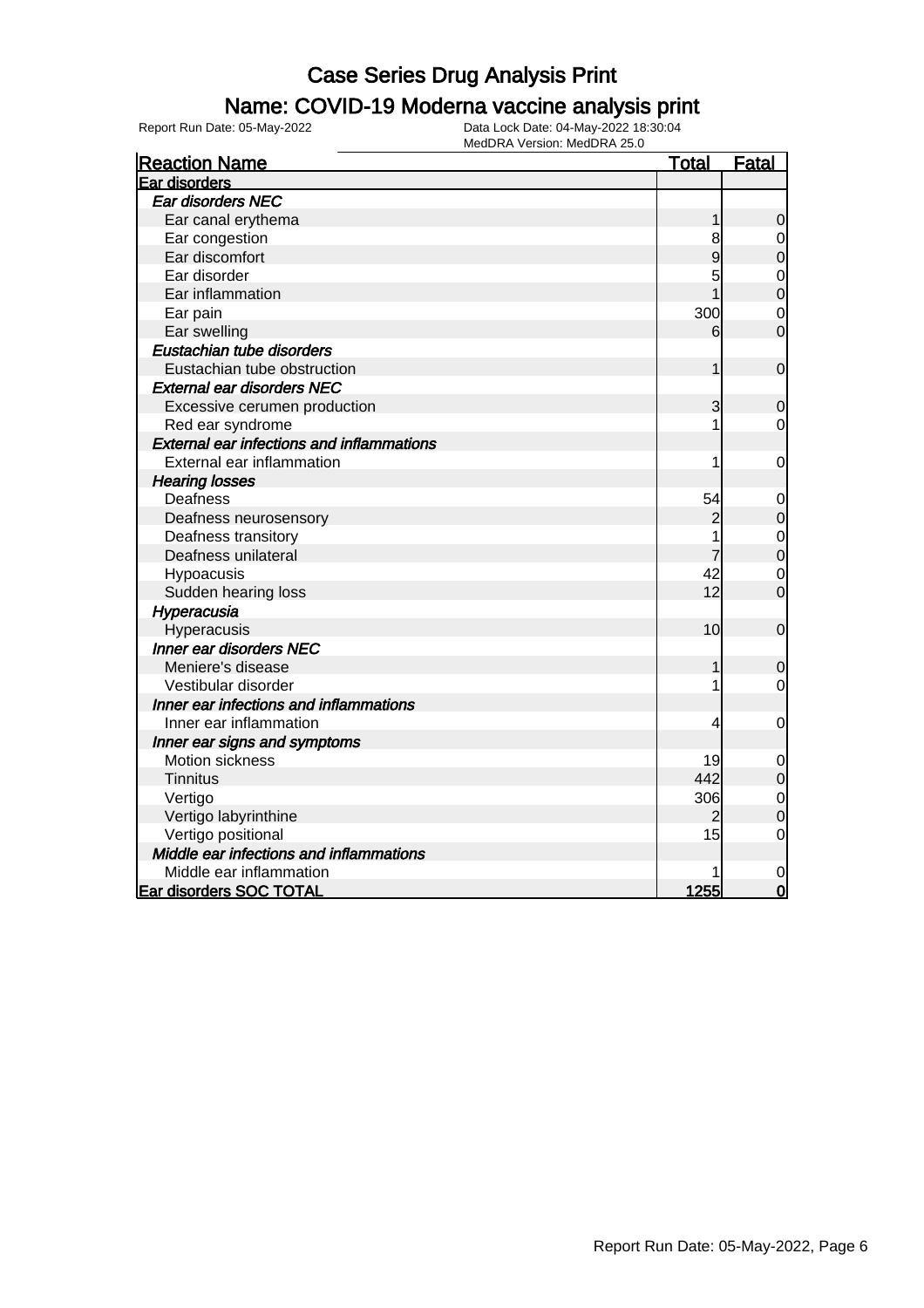### Name: COVID-19 Moderna vaccine analysis print

| <b>Reaction Name</b>                            | <u>Total</u>   | <b>Fatal</b>   |
|-------------------------------------------------|----------------|----------------|
| <b>Endocrine disorders</b>                      |                |                |
| Acute and chronic thyroiditis                   |                |                |
| Autoimmune thyroiditis                          | 1              | $\mathbf 0$    |
| Thyroiditis                                     |                | $\overline{0}$ |
| Thyroiditis subacute                            | $\overline{2}$ | $\overline{0}$ |
| Adrenal cortical hypofunctions                  |                |                |
| Adrenocortical insufficiency acute              | 4              | $\overline{0}$ |
| <b>Endocrine abnormalities of puberty</b>       |                |                |
| Delayed menarche                                | 2              | $\overline{0}$ |
| Premature menarche                              | 3              | 0              |
| Female gonadal function disorders               |                |                |
| Anovulatory cycle                               | 7              | 0              |
| Ovulation delayed                               | 11             | $\overline{0}$ |
| <b>Hyperparathyroid disorders</b>               |                |                |
| Hyperparathyroidism                             |                | $\mathbf 0$    |
| <b>Hypoparathyroid disorders</b>                |                |                |
| Hypoparathyroidism                              | 1              | $\overline{0}$ |
| <b>Hypothalamic and pituitary disorders NEC</b> |                |                |
| Pituitary haemorrhage                           | 1              | $\overline{0}$ |
| Polyglandular endocrine disorders               |                |                |
| Polyglandular disorder                          |                | $\overline{0}$ |
| <b>Thyroid disorders NEC</b>                    |                |                |
| Goitre                                          | 6              | $\mathbf 0$    |
| Thyroid disorder                                |                | $\overline{0}$ |
| Thyroid pain                                    |                | $\overline{0}$ |
| <b>Thyroid hyperfunction disorders</b>          |                |                |
| Basedow's disease                               | $\overline{c}$ | 0              |
| Hyperthyroidism                                 | 4              | $\Omega$       |
| <b>Thyroid hypofunction disorders</b>           |                |                |
| Hypothyroidism                                  | 5              | 0              |
| <b>Endocrine disorders SOC TOTAL</b>            | 56             | $\mathbf 0$    |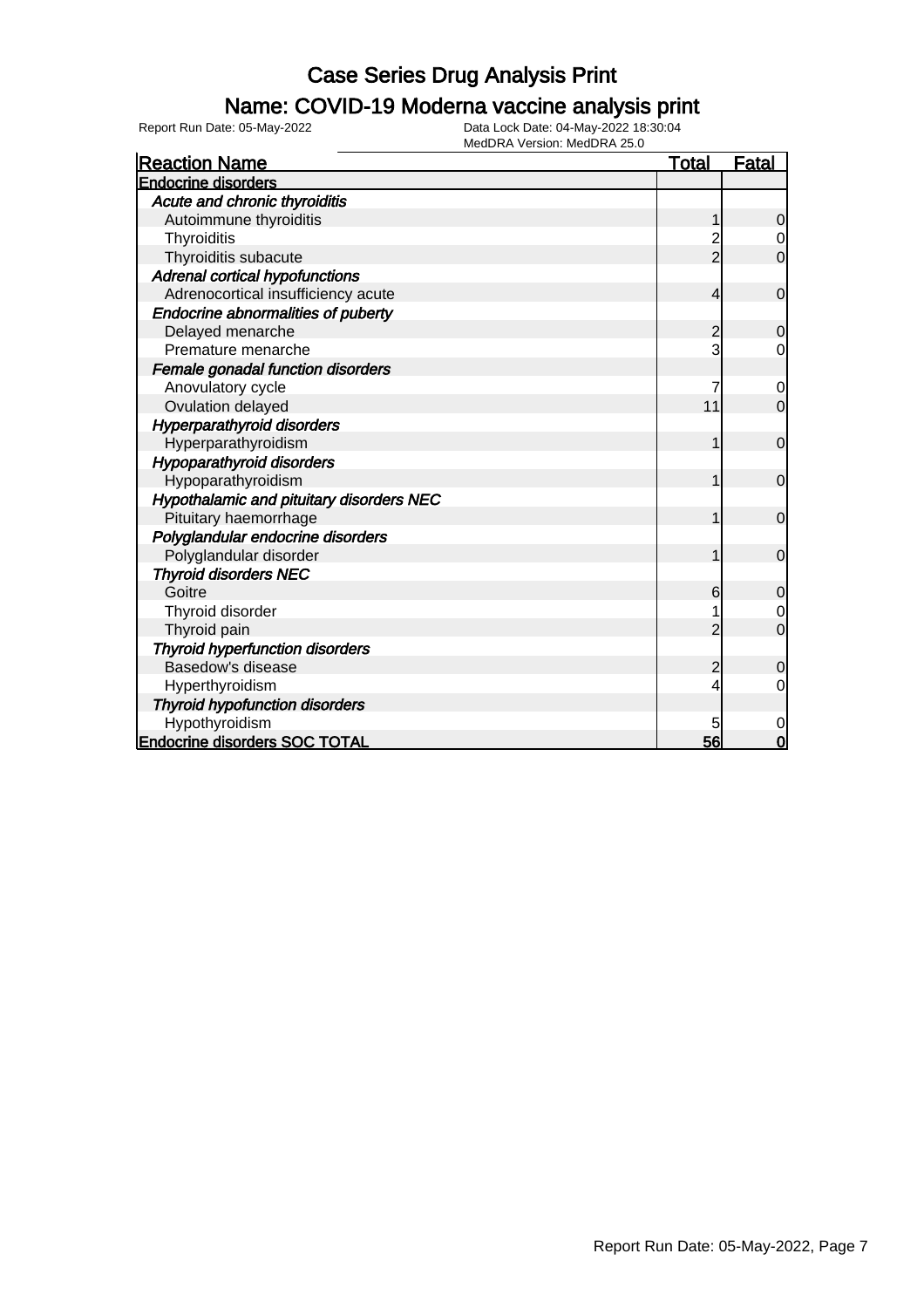### Name: COVID-19 Moderna vaccine analysis print

Report Run Date: 05-May-2022 Data Lock Date: 04-May-2022 18:30:04

| <b>Reaction Name</b>                                             | <u>Total</u>        | <u>Fatal</u>                     |
|------------------------------------------------------------------|---------------------|----------------------------------|
| Eve disorders                                                    |                     |                                  |
| Amblyopic vision impairment                                      |                     |                                  |
| Amblyopia                                                        | 3                   | $\overline{0}$                   |
| <b>Cataract conditions</b>                                       |                     |                                  |
| Cataract                                                         | 1                   | $\overline{0}$                   |
| Choroid and vitreous structural change, deposit and degeneration |                     |                                  |
| Vitreous detachment                                              | 2                   | $\overline{0}$                   |
| Vitreous floaters                                                | 18                  | $\overline{0}$                   |
| Colour blindness (incl acquired)                                 |                     |                                  |
| Dyschromatopsia                                                  | 1                   | $\overline{0}$                   |
| Conjunctival and corneal bleeding and vascular disorders         |                     |                                  |
| Conjunctival haemorrhage                                         | 9                   | $\overline{0}$                   |
| Corneal infections, oedemas and inflammations                    |                     |                                  |
| <b>Ulcerative keratitis</b>                                      | 1                   | $\overline{0}$                   |
| <b>Eyelid movement disorders</b>                                 |                     |                                  |
| Blepharospasm                                                    | 35                  | $\overline{0}$                   |
| Eyelid ptosis                                                    | 4                   | $\overline{0}$                   |
| Iris and uveal tract infections, irritations and inflammations   |                     |                                  |
|                                                                  |                     |                                  |
| Iridocyclitis                                                    | 2<br>$\overline{2}$ | $\overline{0}$                   |
| <b>Iritis</b>                                                    | 11                  | $\overline{0}$<br>$\overline{0}$ |
| <b>Uveitis</b>                                                   |                     |                                  |
| <b>Lacrimation disorders</b>                                     |                     |                                  |
| Dry eye                                                          | 36                  | $\overline{0}$                   |
| Lacrimation increased                                            | 17                  | $\overline{0}$                   |
| Lid, lash and lacrimal infections, irritations and inflammations |                     |                                  |
| <b>Blepharitis</b>                                               | 2                   | $\mathbf 0$                      |
| Erythema of eyelid                                               | $\overline{2}$      | $\mathbf 0$                      |
| Eyelid cyst                                                      | 1                   | $\mathbf 0$                      |
| <b>Eyelid irritation</b>                                         | $\overline{2}$      | $\mathbf 0$                      |
| Eyelid oedema                                                    | $\overline{c}$      | $\mathbf 0$                      |
| Eyelid rash                                                      | $\overline{2}$      | 0                                |
| Swelling of eyelid                                               | 33                  | $\mathbf 0$                      |
| Lid, lash and lacrimal structural disorders                      |                     |                                  |
| Lagophthalmos                                                    | 1                   | 0                                |
| Ocular bleeding and vascular disorders NEC                       |                     |                                  |
| Eye haematoma                                                    | 1                   | $\mathbf 0$                      |
| Eye haemorrhage                                                  | $\overline{4}$      | 0                                |
| <b>Ocular disorders NEC</b>                                      |                     |                                  |
| Eye disorder                                                     | 4                   | $\overline{0}$                   |
| Eye oedema                                                       |                     | $\overline{0}$                   |
| Eye pain                                                         | 350                 | $\mathbf 0$                      |
| Eye swelling                                                     | 131                 | $\overline{0}$                   |
| Eyelid disorder                                                  | 2                   | $\mathbf 0$                      |
| Eyelids pruritus                                                 | $\overline{3}$      | $\overline{0}$                   |
| Ocular discomfort                                                | 14                  | $\mathbf 0$                      |
| Periorbital oedema                                               | $\mathbf{3}$        | $\overline{0}$                   |
| Periorbital swelling                                             | 21                  | $\overline{0}$                   |
| Ocular infections, inflammations and associated manifestations   |                     |                                  |
| Eye allergy                                                      | 3                   | 0                                |
| Eye discharge                                                    | $\overline{c}$      | $\overline{0}$                   |
| Eye inflammation                                                 | $\bf{8}$            | $\mathbf 0$                      |
| Eye irritation                                                   | 20                  | $\overline{0}$                   |
| Eye pruritus                                                     | 39                  | $\mathbf 0$                      |
| Limbal swelling                                                  | 1                   | $\mathbf 0$                      |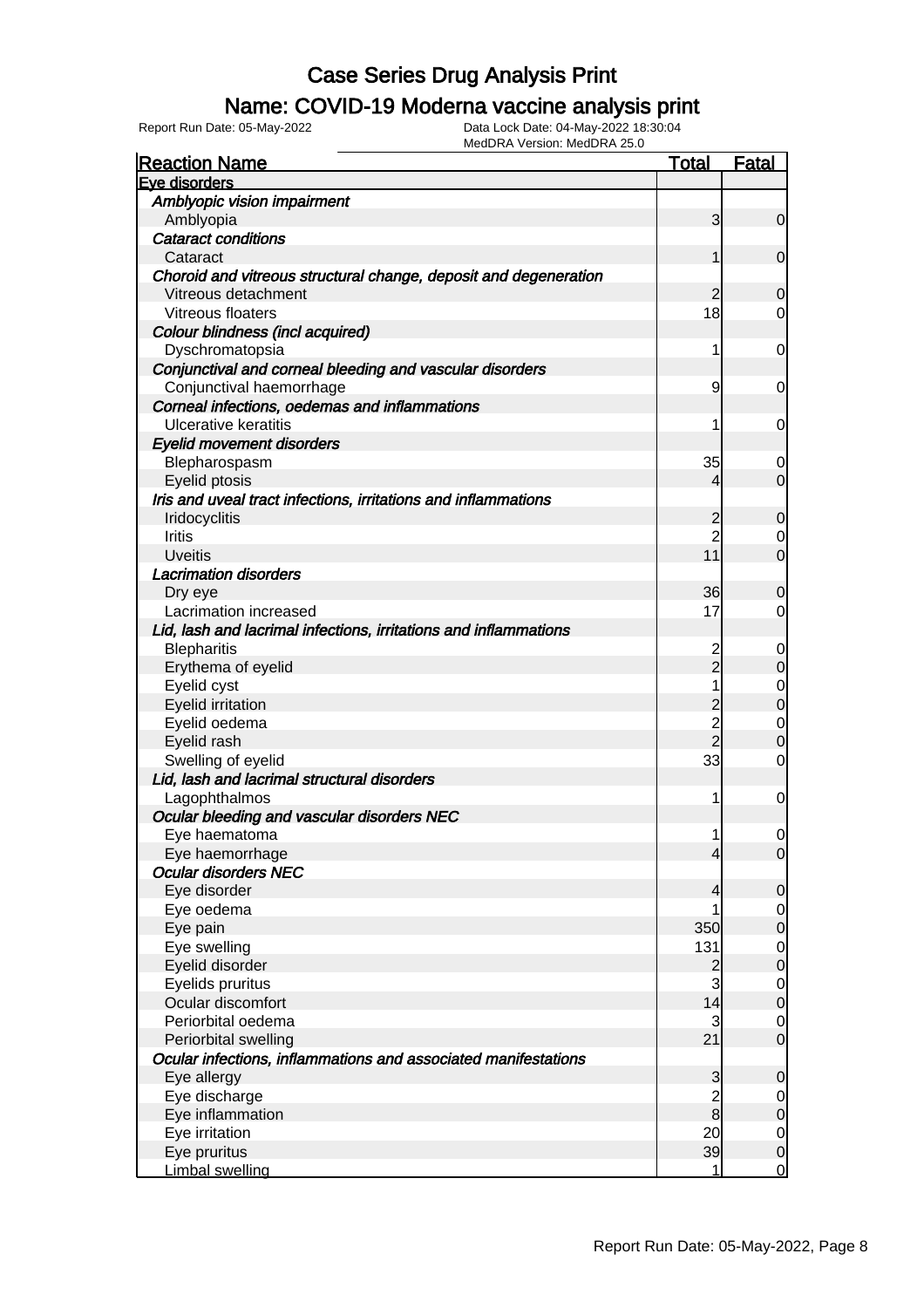### Name: COVID-19 Moderna vaccine analysis print

| $1.7.$ version. Inequally 20.0<br><b>Reaction Name</b>     | <u>Total</u>    | <b>Fatal</b>        |
|------------------------------------------------------------|-----------------|---------------------|
| Eye disorders cont'd<br>Eye disorders                      |                 |                     |
| Ocular hyperaemia                                          | 45              | $\overline{0}$      |
| Ocular nerve and muscle disorders                          |                 |                     |
| Eye movement disorder                                      | 7               | $\overline{0}$      |
| Gaze palsy                                                 |                 | 0                   |
| Ophthalmoplegia                                            |                 | $\overline{0}$      |
| <b>Ocular sensation disorders</b>                          |                 |                     |
| Abnormal sensation in eye                                  | 2               | $\overline{0}$      |
| Asthenopia                                                 | 29              | $\overline{0}$      |
| Foreign body sensation in eyes                             |                 | $\overline{0}$      |
| Hypoaesthesia eye                                          | 6               | $\mathbf 0$         |
| Photophobia                                                | 132             | $\overline{0}$      |
| <b>Optic disc abnormalities NEC</b>                        |                 |                     |
| Optic discs blurred                                        |                 | $\overline{0}$      |
| Papilloedema                                               |                 | $\mathbf 0$         |
| Optic nerve bleeding and vascular disorders                |                 |                     |
| Optic ischaemic neuropathy                                 |                 | $\overline{0}$      |
| Orbital infections, inflammations and irritations          |                 |                     |
| Orbital myositis                                           | $\overline{c}$  | $\overline{0}$      |
| Orbital structural change, deposit and degeneration        |                 |                     |
| Lid sulcus deepened                                        | $\overline{c}$  | $\overline{0}$      |
| <b>Pupil disorders</b>                                     |                 |                     |
| <b>Mydriasis</b>                                           | 5               | $\overline{0}$      |
| Refractive and accommodative disorders                     |                 |                     |
| Accommodation disorder                                     |                 | 0                   |
| Astigmatism                                                | 3               | $\overline{0}$      |
| Retinal bleeding and vascular disorders (excl retinopathy) |                 |                     |
|                                                            |                 | $\mathbf 0$         |
| Papillophlebitis<br>Retinal haemorrhage                    |                 |                     |
|                                                            | 10              | 0<br>$\overline{0}$ |
| Retinal vein occlusion                                     |                 |                     |
| Retinal structural change, deposit and degeneration        |                 |                     |
| Retinal detachment                                         | 1               | $\overline{0}$      |
| Retinal, choroid and vitreous infections and inflammations |                 |                     |
| Retinal oedema                                             |                 | $\overline{0}$      |
| <b>Retinopathies NEC</b>                                   |                 |                     |
| Acute macular neuroretinopathy                             | 1               | $\overline{0}$      |
| Central serous chorioretinopathy                           | 4               | $\overline{0}$      |
| Serous retinopathy                                         |                 | $\overline{0}$      |
| Scleral infections, irritations and inflammations          |                 |                     |
| Episcleritis                                               | $5\overline{)}$ | $\overline{0}$      |
| Scleral structural change, deposit and degeneration        |                 |                     |
| Scleral disorder                                           |                 | $\overline{0}$      |
| Structural change, deposit and degeneration of eye NEC     |                 |                     |
| Exophthalmos                                               | 2               | $\overline{0}$      |
| <b>Visual colour distortions</b>                           |                 |                     |
| Cyanopsia                                                  | 1               | $\overline{0}$      |
| Xanthopsia                                                 |                 | $\overline{0}$      |
| <b>Visual disorders NEC</b>                                |                 |                     |
| Diplopia                                                   | 32              | $\overline{0}$      |
| Halo vision                                                | 4               | $\overline{O}$      |
| Metamorphopsia                                             | 5               | $\overline{O}$      |
| Photopsia                                                  | 31              | $\overline{0}$      |
| Scintillating scotoma                                      |                 | $\mathbf 0$         |
| <b>Vision blurred</b>                                      | 309             | $\overline{0}$      |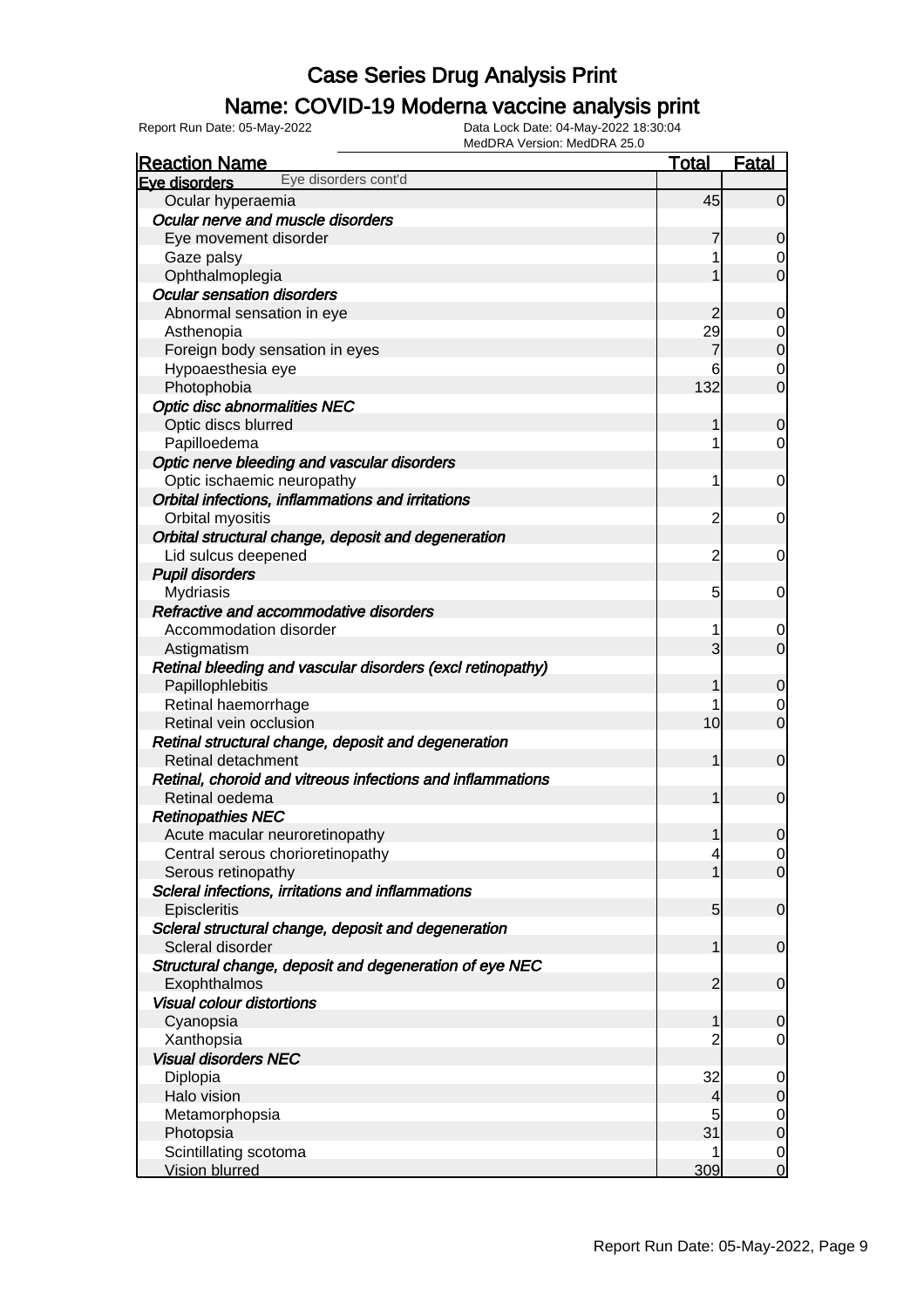#### Name: COVID-19 Moderna vaccine analysis print

Report Run Date: 05-May-2022 Data Lock Date: 04-May-2022 18:30:04

| <b>Reaction Name</b>                                    | Total | Fatal        |
|---------------------------------------------------------|-------|--------------|
| Eye disorders cont'd<br>Eve disorders                   |       |              |
| <b>Visual field disorders</b>                           |       |              |
| Visual field defect                                     | 5     | 0l           |
| Visual impairment and blindness (excl colour blindness) |       |              |
| <b>Blindness</b>                                        | 39    | Οl           |
| <b>Blindness transient</b>                              |       | 0l           |
| Blindness unilateral                                    |       | 0l           |
| Night blindness                                         |       | 0            |
| Visual acuity reduced                                   |       | <sub>0</sub> |
| Visual impairment                                       | 59    | 0l           |
| <b>Eve disorders SOC TOTAL</b>                          | 1569  |              |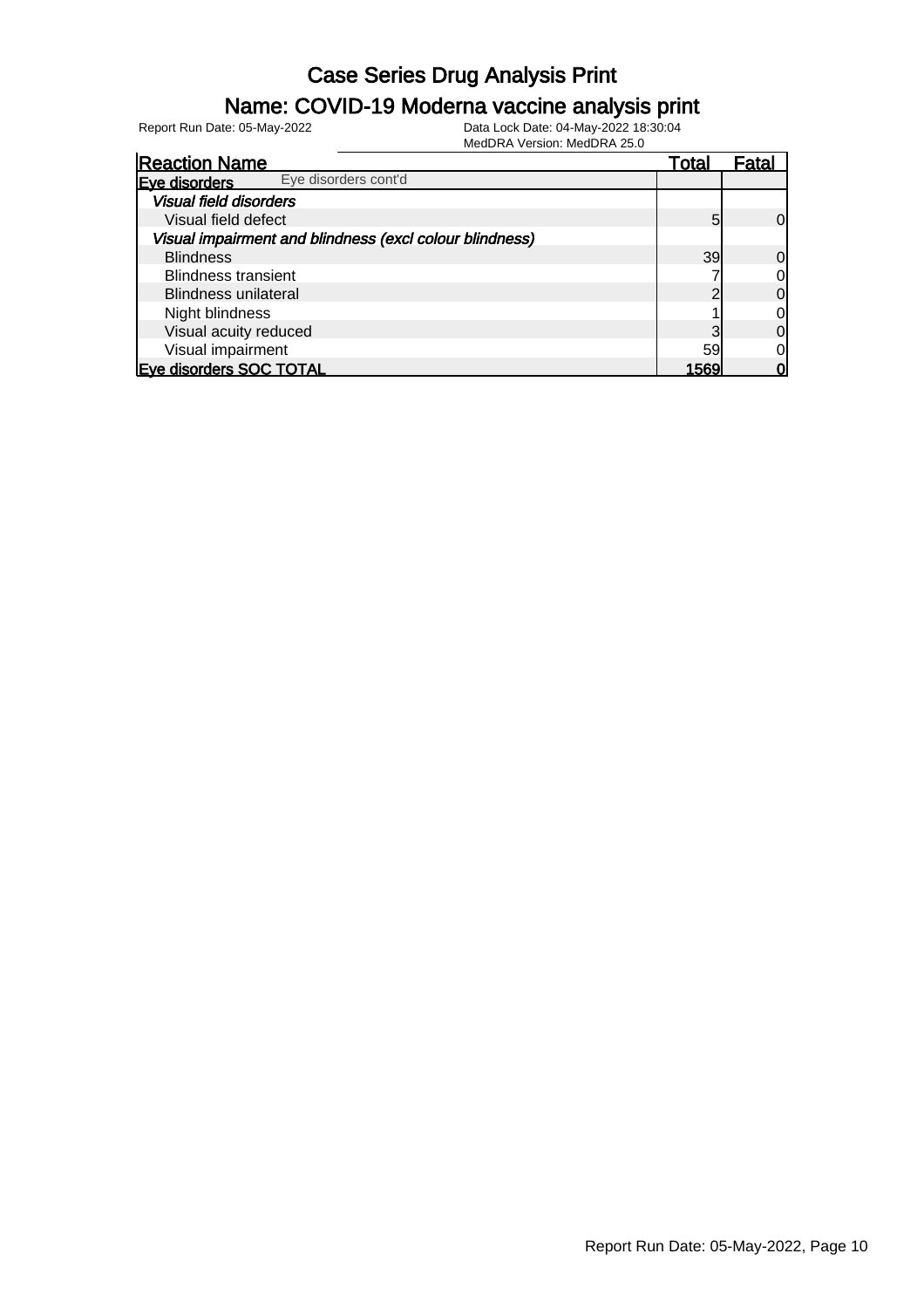### Name: COVID-19 Moderna vaccine analysis print

| <b>Reaction Name</b>                                | <b>Total</b>   | <b>Fatal</b>   |
|-----------------------------------------------------|----------------|----------------|
| <b>Gastrointestinal disorders</b>                   |                |                |
| Abdominal findings abnormal                         |                |                |
| Gastrointestinal sounds abnormal                    | 1              | $\mathbf 0$    |
| Acute and chronic pancreatitis                      |                |                |
| Pancreatitis                                        | 4              | $\mathbf 0$    |
| Anal and rectal disorders NEC                       |                |                |
| Anal sphincter atony                                | 1              | $\mathbf 0$    |
| Anal and rectal pains                               |                |                |
| Proctalgia                                          | 7              | $\mathbf 0$    |
| Anal and rectal signs and symptoms                  |                |                |
| Anal pruritus                                       | 1              | $\mathbf 0$    |
| Anal rash                                           |                | 0              |
| Anorectal discomfort                                |                | $\overline{0}$ |
| Colitis (excl infective)                            |                |                |
| Colitis                                             | 6              | $\mathbf 0$    |
| Colitis ischaemic                                   | 1              | 0              |
| Colitis ulcerative                                  | 9              | $\overline{0}$ |
| Crohn's disease                                     | 8              | $\mathbf 0$    |
| Inflammatory bowel disease                          | 5              | $\overline{0}$ |
| Dental and periodontal infections and inflammations |                |                |
| Dental caries                                       | 1              | $\mathbf 0$    |
| <b>Dental disorders NEC</b>                         |                |                |
| Loose tooth                                         | 1              | $\mathbf 0$    |
| Teething                                            | 2              | 0              |
| Tooth disorder                                      |                | $\overline{0}$ |
| Dental pain and sensation disorders                 |                |                |
| Dental discomfort                                   | 1              | $\mathbf 0$    |
| Dental paraesthesia                                 | 5              | 0              |
| Hyperaesthesia teeth                                | 6              | $\mathbf{0}$   |
| Toothache                                           | 36             | 0              |
| Dental pulp disorders                               |                |                |
|                                                     | 1              | 0              |
| Dental pulp disorder                                |                |                |
| Diaphragmatic hernias<br>Hiatus hernia              | 1              |                |
|                                                     |                | $\mathbf 0$    |
| Diarrhoea (excl infective)                          |                |                |
| Diarrhoea                                           | 1195           | 0              |
| Diarrhoea haemorrhagic                              | 6              | $\overline{0}$ |
| Diverticula                                         |                |                |
| Diverticulum                                        | 1              | $\mathbf 0$    |
| Duodenal ulcers and perforation                     |                |                |
| Duodenal ulcer                                      | 1              | $\mathbf 0$    |
| Dyspeptic signs and symptoms                        |                |                |
| Dyspepsia                                           | 156            | $\mathbf 0$    |
| Epigastric discomfort                               | 4              | 0              |
| Eructation                                          | 19             | $\mathbf 0$    |
| <b>Faecal abnormalities NEC</b>                     |                |                |
| Faeces discoloured                                  | 10             | $\mathbf 0$    |
| Faeces soft                                         | 1              | 0              |
| Mucous stools                                       | $\overline{2}$ | $\mathbf 0$    |
| Flatulence, bloating and distension                 |                |                |
| Abdominal distension                                | 81             | $\mathbf 0$    |
| Flatulence                                          | 39             | 0              |
| Gastric ulcers and perforation                      |                |                |
| Gastric ulcer                                       | 2              | 0              |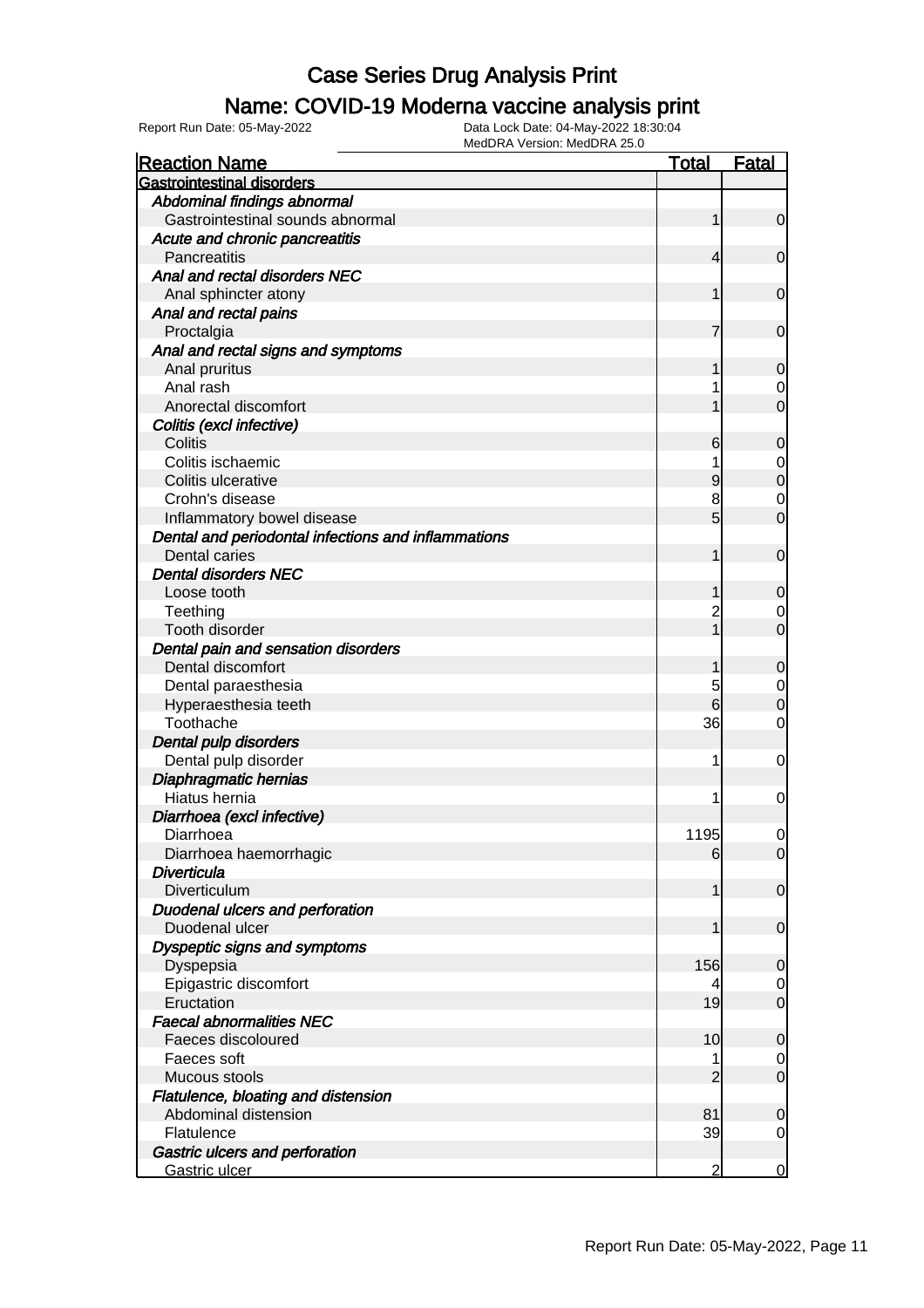### Name: COVID-19 Moderna vaccine analysis print

Report Run Date: 05-May-2022 Data Lock Date: 04-May-2022 18:30:04

| <b>Reaction Name</b>                                         | Total                                      | <b>Fatal</b>                     |
|--------------------------------------------------------------|--------------------------------------------|----------------------------------|
| Gastrointestinal disordersointestinal disorders cont'd       |                                            |                                  |
| Gastritis erosive                                            | $\mathbf{1}$                               | $\overline{0}$                   |
| Gastritis (excl infective)                                   |                                            |                                  |
| Gastritis                                                    | 10                                         | $\boldsymbol{0}$                 |
| Gastrointestinal and abdominal pains (excl oral and throat)  |                                            |                                  |
| Abdominal pain                                               | 342                                        | $\mathbf 0$                      |
| Abdominal pain lower                                         | 25                                         | $\overline{0}$                   |
| Abdominal pain upper                                         | 893                                        | $\overline{0}$                   |
| Abdominal rigidity                                           | 3                                          | $\overline{0}$                   |
| Abdominal tenderness                                         | 5                                          | $\overline{0}$                   |
| Gastrointestinal pain                                        | 39                                         | $\mathbf 0$                      |
| Oesophageal pain                                             | 1                                          | $\overline{O}$                   |
| Gastrointestinal atonic and hypomotility disorders NEC       |                                            |                                  |
| Constipation                                                 | 43                                         | $\mathbf 0$                      |
| Gastric dilatation                                           | 2                                          | $\mathbf 0$                      |
| Gastrooesophageal reflux disease                             | 39                                         | $\overline{0}$                   |
| <b>Gastrointestinal disorders NEC</b>                        |                                            |                                  |
| Food poisoning                                               | $\overline{c}$                             | $\mathbf 0$                      |
| Functional gastrointestinal disorder                         |                                            | $\overline{0}$                   |
| Gastric disorder                                             |                                            | $\overline{0}$                   |
| Gastrointestinal disorder                                    | $\begin{array}{c} 3 \\ 2 \\ 3 \end{array}$ |                                  |
| Lymphoid hyperplasia of intestine                            | $\overline{1}$                             | $\begin{matrix}0\\0\end{matrix}$ |
| Stomach mass                                                 | 1                                          | $\mathbf 0$                      |
| Gastrointestinal dyskinetic disorders                        |                                            |                                  |
| Bowel movement irregularity                                  | 1                                          | $\mathbf 0$                      |
| Change of bowel habit                                        | $\overline{2}$                             | $\pmb{0}$                        |
| Gastrointestinal motility disorder                           | 1                                          | $\mathbf 0$                      |
| Oesophageal achalasia                                        | 1                                          | $\mathbf 0$                      |
| Gastrointestinal inflammatory disorders NEC                  |                                            |                                  |
| Gastrointestinal inflammation                                | 1                                          | $\boldsymbol{0}$                 |
| Gastrointestinal mucosal dystrophies and secretion disorders |                                            |                                  |
| Hyperchlorhydria                                             | $\overline{2}$                             | $\boldsymbol{0}$                 |
| Gastrointestinal signs and symptoms NEC                      |                                            |                                  |
| Abdominal discomfort                                         | 179                                        | $\mathbf 0$                      |
| Acute abdomen                                                |                                            | $\mathbf{0}$                     |
| Anal incontinence                                            | 3                                          | $\overline{0}$                   |
| Breath odour                                                 | 8                                          | 0                                |
| Dysphagia                                                    | 35                                         | 0                                |
| Odynophagia                                                  | 8                                          | $\mathbf 0$                      |
| Gastrointestinal spastic and hypermotility disorders         |                                            |                                  |
| Defaecation urgency                                          | 1                                          | $\overline{0}$                   |
| Frequent bowel movements                                     | 11                                         | $\mathbf 0$                      |
| Irritable bowel syndrome                                     | 18                                         | $\mathbf 0$                      |
| Gastrointestinal stenosis and obstruction NEC                |                                            |                                  |
| Intestinal obstruction                                       | 1                                          | $\overline{0}$                   |
| Gastrointestinal vascular malformations                      |                                            |                                  |
| Gastric antral vascular ectasia                              | $\overline{c}$                             | $\overline{0}$                   |
| Gastrointestinal vascular occlusion and infarction           |                                            |                                  |
| Intestinal ischaemia                                         | $\overline{c}$                             | $\mathbf 0$                      |
| Mesenteric vein thrombosis                                   | $\mathbf{1}$                               | $\mathbf 0$                      |
| Gingival disorders, signs and symptoms NEC                   |                                            |                                  |
| Gingival discomfort                                          | $\overline{c}$                             | $\mathbf 0$                      |
| Gingival disorder                                            | $\overline{2}$                             | $\overline{0}$                   |
| <b>Gingival pain</b>                                         | 21                                         | $\overline{O}$                   |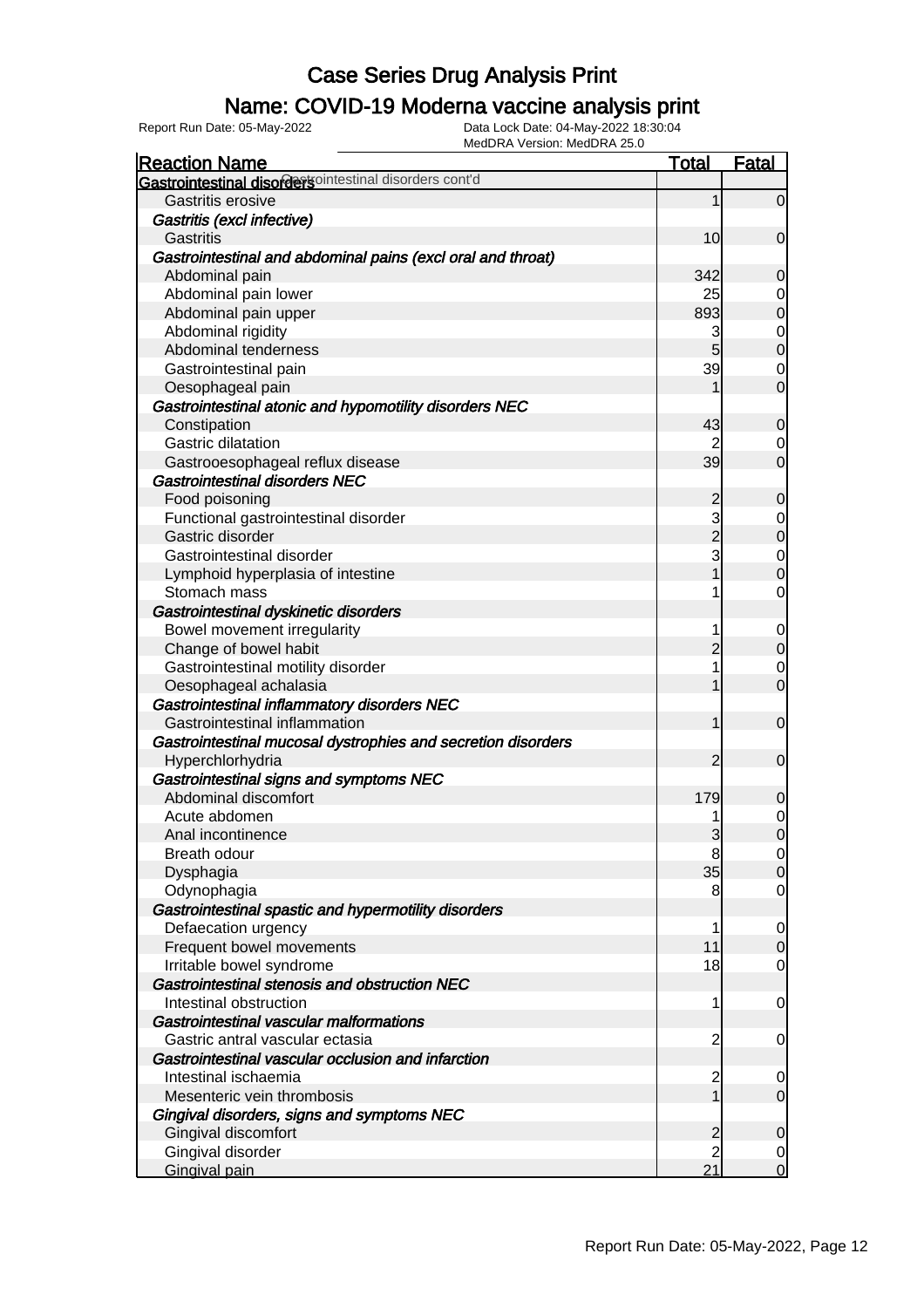### Name: COVID-19 Moderna vaccine analysis print

| <b>Reaction Name</b>                                         | <b>Total</b>   | <b>Fatal</b>                         |
|--------------------------------------------------------------|----------------|--------------------------------------|
| Gastrointestinal disordersointestinal disorders cont'd       |                |                                      |
| Gingival swelling                                            | 8              | $\overline{0}$                       |
| Noninfective gingivitis                                      | $\overline{2}$ | $\overline{0}$                       |
| Gingival haemorrhages                                        |                |                                      |
| Gingival bleeding                                            | 14             | $\mathbf 0$                          |
| Haemorrhoids and gastrointestinal varices (excl oesophageal) |                |                                      |
| Haemorrhoids                                                 | 6              | $\mathbf 0$                          |
| Intestinal haemorrhages                                      |                |                                      |
| Anal haemorrhage                                             | 1              | $\mathbf 0$                          |
| Rectal haemorrhage                                           | 19             | $\overline{0}$                       |
| <b>Malabsorption syndromes</b>                               |                |                                      |
| Coeliac disease                                              | 1              | $\mathbf 0$                          |
| Nausea and vomiting symptoms                                 |                |                                      |
| Discoloured vomit                                            |                | $\mathbf 0$                          |
| Nausea                                                       | 4791           | $\pmb{0}$                            |
| Regurgitation                                                |                | $\begin{matrix} 0 \\ 0 \end{matrix}$ |
| Retching                                                     | 32             |                                      |
| Vomiting                                                     | 1823           | $\mathbf 0$                          |
| Vomiting projectile                                          | 24             | $\mathbf 0$                          |
| Non-site specific gastrointestinal haemorrhages              |                |                                      |
| Gastrointestinal haemorrhage                                 | 3              | $\mathbf 0$                          |
| Haematemesis                                                 | 8              | $\mathbf 0$                          |
| Haematochezia                                                | 17             | $\overline{0}$                       |
| Melaena                                                      |                | $\mathbf 0$                          |
| Upper gastrointestinal haemorrhage                           | 4              | $\mathbf 0$                          |
| Oesophageal disorders NEC                                    |                |                                      |
| Oesophageal disorder                                         | 1              | $\mathbf 0$                          |
| Oesophagitis (excl infective)                                |                |                                      |
| Oesophagitis                                                 | 1              | $\mathbf 0$                          |
| Oral dryness and saliva altered                              |                |                                      |
| Aptyalism                                                    | 1              | $\mathbf 0$                          |
| Dry mouth                                                    | 110            | $\mathbf 0$                          |
| Lip dry                                                      | 11             | $\pmb{0}$                            |
| Saliva altered                                               | 2              | $\mathbf 0$                          |
| Salivary hypersecretion                                      | 12             | $\overline{0}$                       |
| Oral soft tissue disorders NEC                               |                |                                      |
| Chapped lips                                                 | $\overline{2}$ | $\overline{0}$                       |
| <b>Cheilitis</b>                                             | 4              | $\overline{0}$                       |
| Enlarged uvula                                               | 1              | $\mathbf 0$                          |
| Lip blister                                                  | 3              | $\overline{0}$                       |
| Lip disorder                                                 | 1              | $\overline{0}$                       |
| Oral disorder                                                |                | $\mathbf 0$                          |
| <b>Uvulitis</b>                                              | 1              | $\overline{0}$                       |
| Oral soft tissue haemorrhages                                |                |                                      |
| Mouth haemorrhage                                            | 4              | $\mathbf 0$                          |
| Oral blood blister                                           | 4              | $\overline{0}$                       |
| Oral soft tissue signs and symptoms                          |                |                                      |
| Coating in mouth                                             | $\overline{2}$ | $\mathbf 0$                          |
| Hypoaesthesia oral                                           | 92             | $\pmb{0}$                            |
| Lip discolouration                                           | 1              | $\overline{0}$                       |
| Lip exfoliation                                              | 1              | $\mathbf 0$                          |
| Lip pain                                                     | 11             | $\overline{0}$                       |
| Lip pruritus                                                 | 3              | $\boldsymbol{0}$                     |
| Oral discomfort                                              | 12             | $\overline{0}$                       |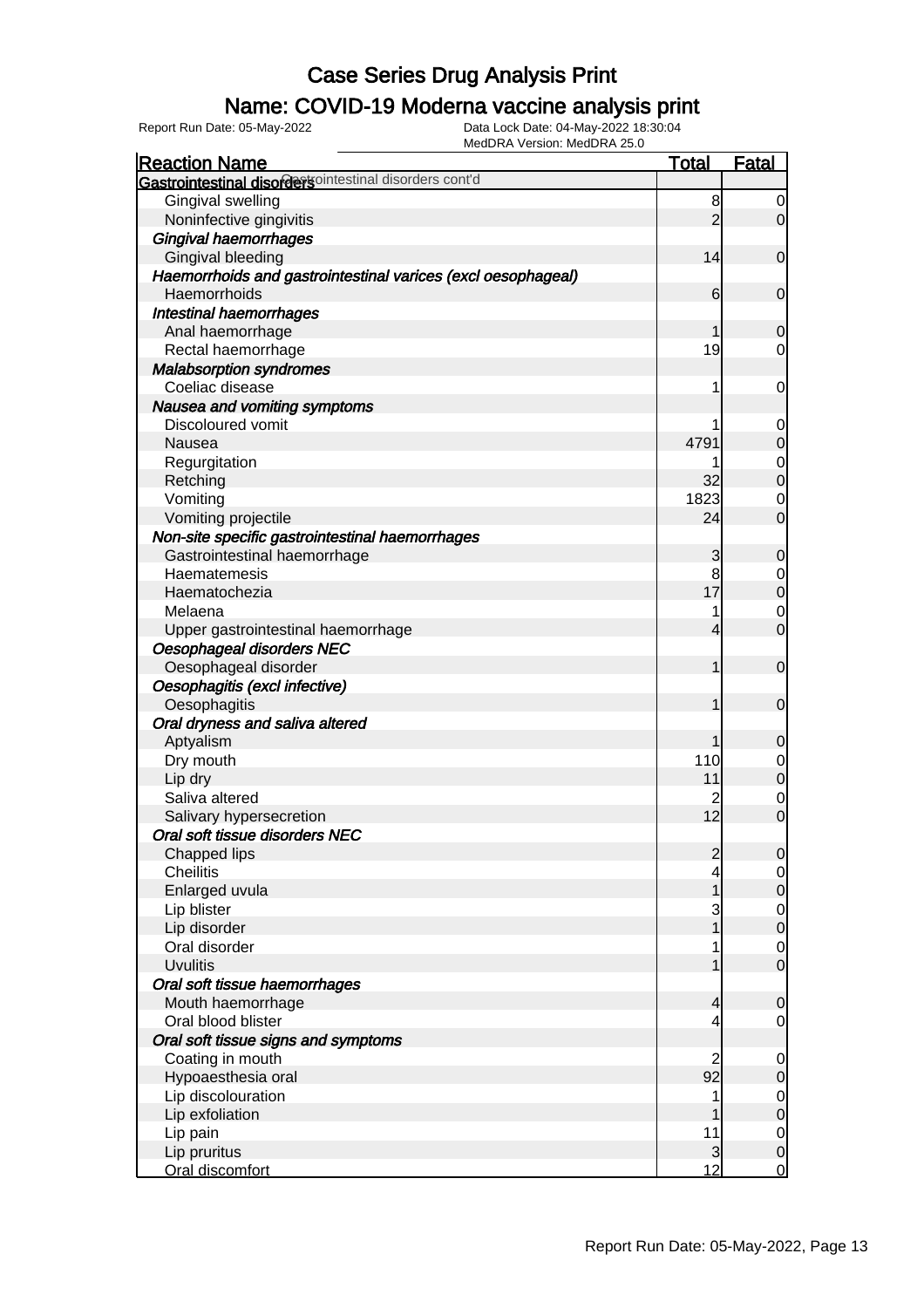### Name: COVID-19 Moderna vaccine analysis print

| <b>Reaction Name</b>                                   | <b>Total</b>   | <b>Fatal</b>   |
|--------------------------------------------------------|----------------|----------------|
| Gastrointestinal disordersointestinal disorders cont'd |                |                |
| Oral mucosal blistering                                | $\overline{c}$ | $\overline{0}$ |
| Oral mucosal eruption                                  | 3              | 0              |
| Oral mucosal erythema                                  |                | 0              |
| Oral mucosal exfoliation                               |                | 0              |
| Oral mucosal roughening                                |                | $\mathbf 0$    |
| Oral pain                                              | 35             | 0              |
| Oral pruritus                                          |                | $\overline{0}$ |
| Paraesthesia oral                                      | 127            | 0              |
| Oral soft tissue swelling and oedema                   |                |                |
| Lip oedema                                             |                | $\mathbf 0$    |
| Lip swelling                                           | 221            | $\mathbf 0$    |
| Mouth swelling                                         | 24             | 0              |
| Peptic ulcers and perforation                          |                |                |
| Peptic ulcer                                           |                | 0              |
| Peptic ulcer haemorrhage                               | 3              | $\overline{0}$ |
| Peritoneal and retroperitoneal disorders               |                |                |
| <b>Ascites</b>                                         |                | $\mathbf 0$    |
| <b>Rectal inflammations NEC</b>                        |                |                |
| <b>Proctitis</b>                                       |                | $\mathbf 0$    |
| Salivary gland disorders NEC                           |                |                |
| Salivary gland mass                                    |                | 0              |
| Salivary gland pain                                    | 3              | 0              |
| Salivary gland enlargements                            |                |                |
| Parotid gland enlargement                              | 3              | 0              |
| Submaxillary gland enlargement                         | 3              | $\overline{0}$ |
| <b>Stomatitis and ulceration</b>                       |                |                |
| Aphthous ulcer                                         | 4              | 0              |
| Lip ulceration                                         |                | 0              |
| Mouth ulceration                                       | 99             | $\mathbf 0$    |
| <b>Stomatitis</b>                                      | 6              | 0              |
| <b>Tongue disorders</b>                                |                |                |
| <b>Glossitis</b>                                       |                | $\mathbf 0$    |
| Tongue disorder                                        | 11             | $\mathbf 0$    |
| Tongue haemorrhage                                     |                | 0              |
| Tongue ulceration                                      | 5              | $\overline{0}$ |
| Tongue signs and symptoms                              |                |                |
| Glossodynia                                            | 31             | $\overline{0}$ |
| Stiff tongue                                           |                | $\overline{0}$ |
| Swollen tongue                                         | 95             | $\overline{0}$ |
| Tongue blistering                                      | 3              | $\mathbf 0$    |
| Tongue coated                                          | 5              | $\mathbf 0$    |
| Tongue discolouration                                  | 3              | $\mathbf 0$    |
| Tongue discomfort                                      |                | $\mathbf 0$    |
| Tongue dry                                             | 3              | $\mathbf 0$    |
| Tongue eruption                                        |                | $\mathbf 0$    |
| Tongue exfoliation                                     |                | $\mathbf 0$    |
| Tongue movement disturbance                            |                | $\mathbf 0$    |
| Tongue oedema                                          |                | $\mathbf 0$    |
| Tongue pruritus                                        |                | $\mathbf 0$    |
| Tongue spasm                                           |                | 0              |
| <b>Tooth missing</b>                                   |                |                |
| <b>Tooth loss</b>                                      |                | $\overline{0}$ |
| Gastrointestinal disorders SOC TOTAL                   | 11102          | $\overline{0}$ |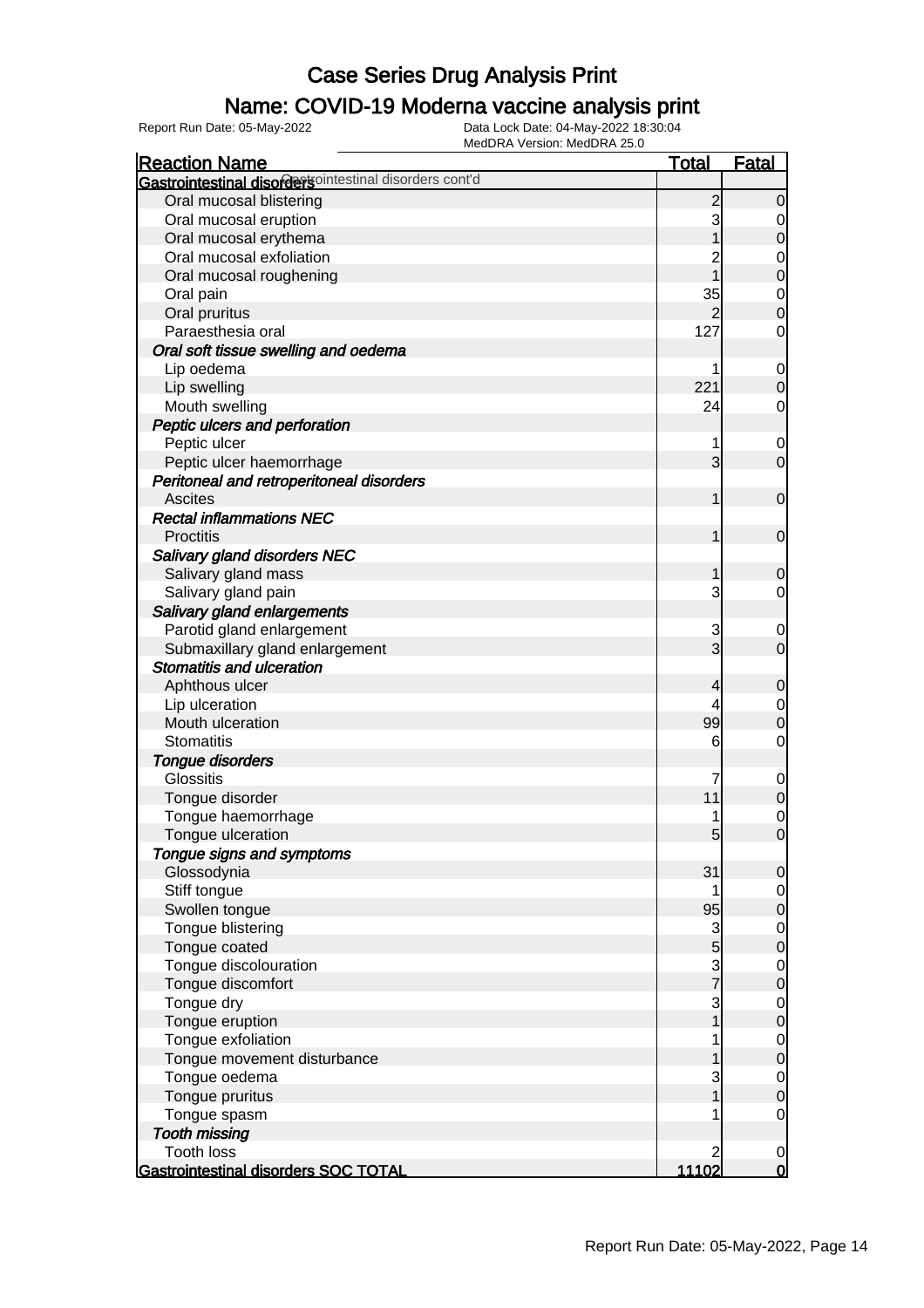### Name: COVID-19 Moderna vaccine analysis print

| <b>Reaction Name</b>                            | <b>Total</b>   | <b>Fatal</b>     |
|-------------------------------------------------|----------------|------------------|
| General disorders                               |                |                  |
| <b>Administration site reactions NEC</b>        |                |                  |
| Administration site bruise                      | 1              | $\mathbf 0$      |
| Administration site erythema                    |                | $\overline{0}$   |
| Administration site extravasation               |                | $\mathbf 0$      |
| Administration site lymphadenopathy             |                | $\mathbf{0}$     |
| Administration site pain                        | $\overline{c}$ | $\overline{0}$   |
| Administration site reaction                    | $\overline{2}$ | $\mathbf{0}$     |
| Administration site warmth                      | $\overline{1}$ | $\overline{0}$   |
| Puncture site bruise                            | 6              | $\mathbf{0}$     |
| Puncture site pain                              | 4              | $\overline{0}$   |
| Vessel puncture site bruise                     | $\overline{2}$ | $\mathbf 0$      |
| Adverse effect absent                           |                |                  |
| No adverse event                                | 1              | $\mathbf 0$      |
| Application and instillation site reactions     |                |                  |
| Application site bruise                         |                | $\mathbf 0$      |
| Application site burn                           |                | $\mathbf 0$      |
| Application site erythema                       | 11             | $\mathbf{0}$     |
| Application site inflammation                   |                | $\mathbf 0$      |
| Application site joint erythema                 |                | $\mathbf{0}$     |
| Application site pain                           | 4              | $\overline{0}$   |
| Application site pruritus                       | 10             | $\mathbf{0}$     |
| Application site rash                           |                | $\overline{0}$   |
| Application site reaction                       |                | $\mathbf{0}$     |
| Application site swelling                       | 3              | $\overline{0}$   |
| Application site vesicles                       | 5              | $\mathbf{0}$     |
| Application site warmth                         | $\overline{2}$ | $\overline{0}$   |
| Instillation site erythema                      |                | $\mathbf 0$      |
| Instillation site warmth                        | 4              | $\overline{0}$   |
| <b>Asthenic conditions</b>                      |                |                  |
| Asthenia                                        | 626            | $\boldsymbol{0}$ |
| Chronic fatigue syndrome                        | 9              | $\mathbf 0$      |
| Decreased activity                              |                | $\mathbf 0$      |
| Fatigue                                         | 6693           | $\mathbf{0}$     |
| Malaise                                         | 1173           | $\overline{0}$   |
| Sluggishness                                    | $\overline{2}$ | $\mathbf 0$      |
| <b>Body temperature altered</b>                 |                |                  |
| Hyperthermia                                    | $\overline{c}$ | $\overline{0}$   |
| Hypothermia                                     | $\overline{5}$ | $\overline{0}$   |
| Temperature regulation disorder                 | 3              | $\mathbf 0$      |
| <b>Complications associated with device NEC</b> |                |                  |
| Complication associated with device             | 1              | $\mathbf 0$      |
| Injury associated with device                   |                | $\mathbf 0$      |
| Death and sudden death                          |                |                  |
| Cardiac death                                   | $\overline{2}$ | $\overline{2}$   |
| Death                                           | 21             | 2F               |
| Sudden death                                    | $\overline{2}$ | $\overline{2}$   |
| Febrile disorders                               |                |                  |
| Pyrexia                                         | 6917           | 1                |
| <b>Feelings and sensations NEC</b>              |                |                  |
| Chills                                          | 4208           | $\mathbf 0$      |
| Feeling abnormal                                | 464            | $\overline{0}$   |
| Feeling cold                                    | 430            | $\mathsf{O}$     |
| Feeling drunk                                   | 17             | $\overline{0}$   |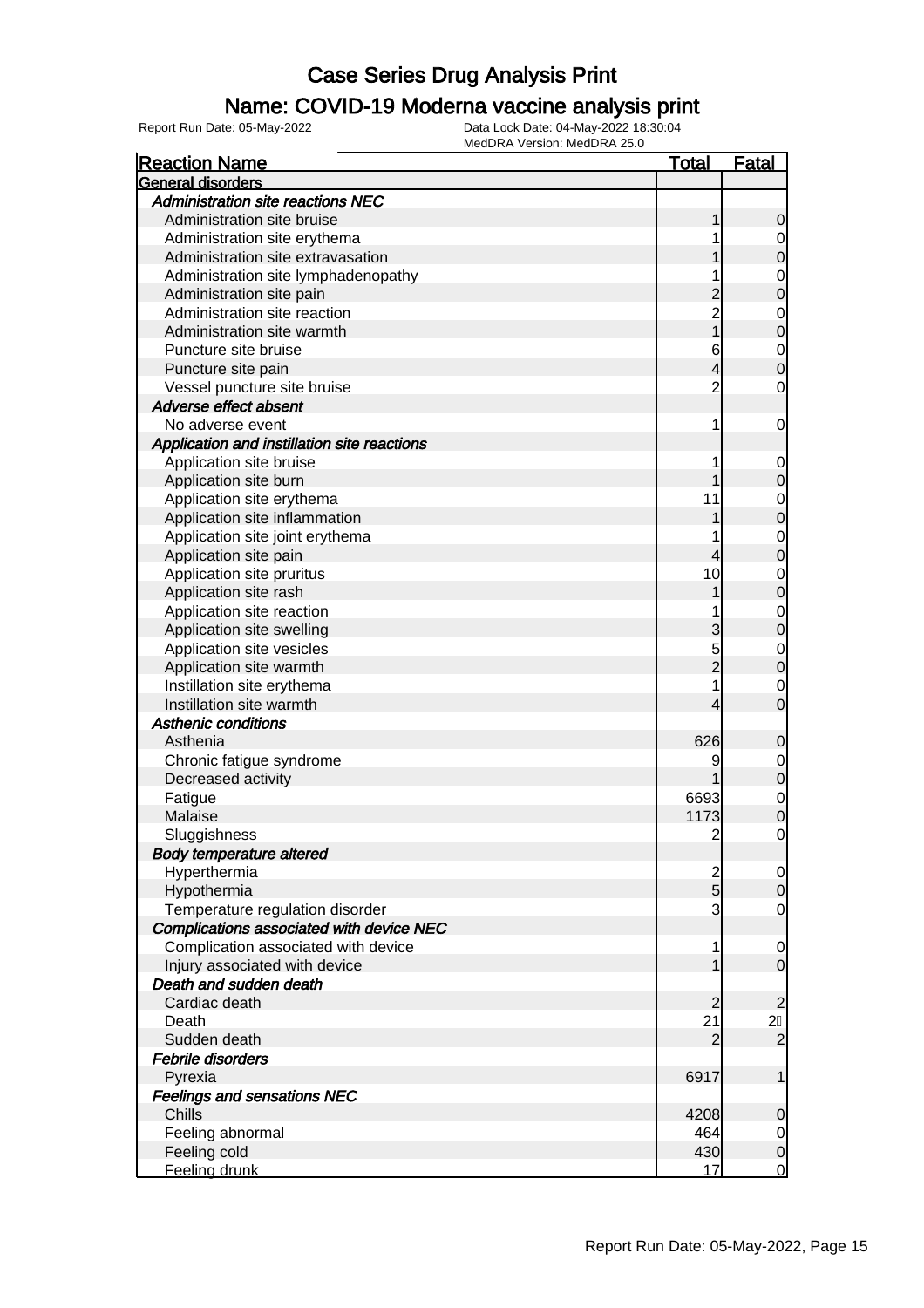### Name: COVID-19 Moderna vaccine analysis print

| <b>Reaction Name</b>                                 | <u>Total</u>   | Fatal                           |
|------------------------------------------------------|----------------|---------------------------------|
| General disorders cont'd<br><b>General disorders</b> |                |                                 |
| Feeling hot                                          | 379            | $\overline{0}$                  |
| Feeling jittery                                      | 12             | $\overline{0}$                  |
| Feeling of body temperature change                   | 131            | $\mathbf 0$                     |
| Hangover                                             | 21             | $\mathbf 0$                     |
| Hunger                                               | 18             | $\mathbf 0$                     |
| Sensation of blood flow                              | 1              | $\mathbf 0$                     |
| Sensation of foreign body                            | 8              | $\mathbf 0$                     |
| Temperature intolerance                              | 22             | $\overline{0}$                  |
| <b>Thirst</b>                                        | 127            | $\boldsymbol{0}$                |
| Thirst decreased                                     | 1              | $\mathbf 0$                     |
| <b>Fibrosis NEC</b>                                  |                |                                 |
| <b>Fibrosis</b>                                      | 1              | $\mathbf 0$                     |
| Gait disturbances                                    |                |                                 |
| Gait disturbance                                     | 40             | $\mathbf 0$                     |
| Gait inability                                       | 25             | $\mathbf 0$                     |
| Loss of control of legs                              | 4              | $\mathbf 0$                     |
| General signs and symptoms NEC                       |                |                                 |
| Condition aggravated                                 | 46             | $\mathbf 0$                     |
| Crepitations                                         | 1              | $\boldsymbol{0}$                |
| Crying                                               | 38             | $\mathbf 0$                     |
| Discharge                                            | 4              | $\overline{0}$                  |
| Effusion                                             |                | $\mathbf 0$                     |
| Energy increased                                     | 1              | $\mathbf 0$                     |
| Exercise tolerance decreased                         | 18             |                                 |
|                                                      | $\overline{c}$ | $\mathbf 0$<br>$\mathbf 0$      |
| Foaming at mouth                                     |                |                                 |
| General physical health deterioration                |                | $\mathbf 0$<br>$\boldsymbol{0}$ |
| Glassy eyes                                          |                |                                 |
| High-pitched crying<br><b>Illness</b>                | 704            | $\mathbf 0$<br>$\mathbf 0$      |
| Induration                                           |                |                                 |
| Influenza like illness                               | 11             | $\mathbf 0$                     |
|                                                      | 825            | $\boldsymbol{0}$                |
| Irritability postvaccinal                            | 1              | $\mathbf 0$                     |
| Local reaction                                       | 28             | $\overline{0}$                  |
| Moaning                                              |                | $\mathbf 0$                     |
| Multiple organ dysfunction syndrome                  | $\mathbf{1}$   | $\overline{1}$                  |
| Perforation                                          |                | $\overline{0}$                  |
| Peripheral swelling                                  | 2223           | $\overline{O}$                  |
| Pre-existing disease                                 |                | $\overline{0}$                  |
| Screaming                                            | 8              | $\overline{0}$                  |
| Secretion discharge                                  |                | $\mathbf 0$                     |
| Swelling                                             | 1258           | $\mathbf 0$                     |
| Swelling face                                        | 214            | 0                               |
| Implant and catheter site reactions                  |                |                                 |
| Catheter site related reaction                       |                | $\overline{0}$                  |
| Implant site warmth                                  | 3              | $\overline{O}$                  |
| <b>Inflammations</b>                                 |                |                                 |
| Granuloma                                            |                | $\mathbf 0$                     |
| Inflammation                                         | 205            | $\overline{0}$                  |
| Scar inflammation                                    |                | $\mathbf 0$                     |
| Soft tissue inflammation                             |                | $\overline{0}$                  |
| Systemic inflammatory response syndrome              | $\overline{2}$ | $\overline{O}$                  |
| Infusion site reactions                              |                |                                 |
| Infusion site erythema                               | $\overline{2}$ | $\mathbf 0$                     |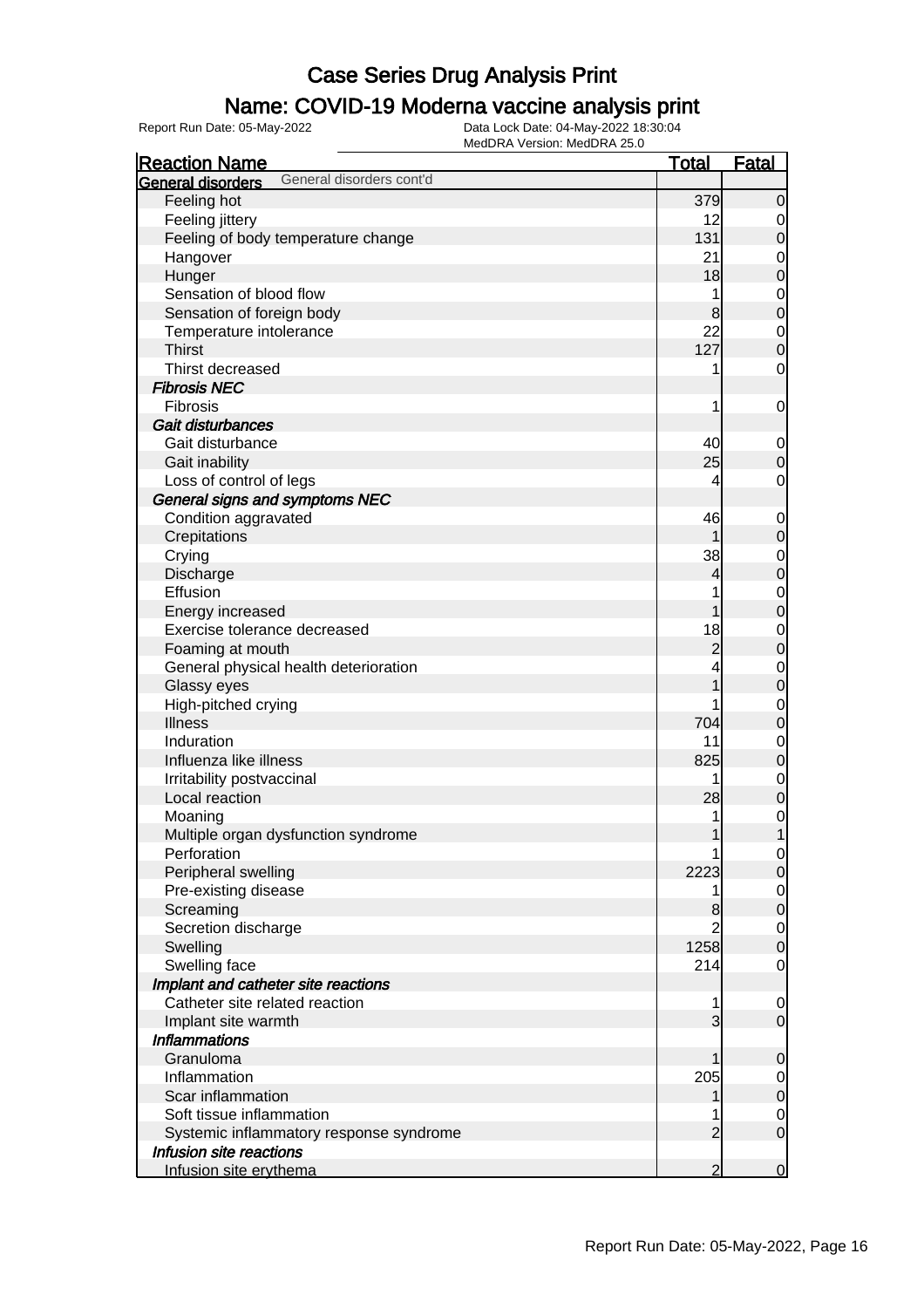### Name: COVID-19 Moderna vaccine analysis print

| <b>Reaction Name</b>                          | <b>Total</b>    | <b>Fatal</b>     |
|-----------------------------------------------|-----------------|------------------|
| General disorders cont'd<br>General disorders |                 |                  |
| Infusion site mass                            | 1               | $\mathbf 0$      |
| Infusion site pain                            | 5               | $\boldsymbol{0}$ |
| Infusion site pruritus                        |                 | $\mathbf 0$      |
| Infusion site urticaria                       | 2<br>5          | $\overline{0}$   |
| Infusion site warmth                          |                 | 0                |
| Injection site reactions                      |                 |                  |
| Injected limb mobility decreased              | 10              | 0                |
| Injection site bruising                       | 15              | $\mathbf 0$      |
| Injection site cyst                           |                 | $\mathbf 0$      |
| Injection site dermatitis                     |                 | $\mathbf 0$      |
| Injection site discolouration                 |                 | $\mathbf 0$      |
| Injection site erythema                       | 220             | $\mathbf 0$      |
| Injection site haemorrhage                    |                 | $\mathbf 0$      |
| Injection site hypersensitivity               | 6               | $\mathbf 0$      |
| Injection site hypoaesthesia                  | 6               | $\mathbf 0$      |
| Injection site indentation                    | $\overline{2}$  | $\mathbf 0$      |
| Injection site inflammation                   | 19              | $\mathbf 0$      |
| Injection site irritation                     | 3               | $\mathbf 0$      |
| Injection site joint erythema                 | 5               | $\mathbf 0$      |
| Injection site joint pain                     | $\overline{2}$  | $\mathbf 0$      |
| Injection site mass                           | 212             | $\mathbf 0$      |
| Injection site movement impairment            |                 | $\mathbf 0$      |
| Injection site nodule                         |                 | $\mathbf 0$      |
| Injection site oedema                         | 6               | $\mathbf 0$      |
|                                               | 884             |                  |
| Injection site pain                           |                 | $\mathbf 0$      |
| Injection site paraesthesia                   | 2               | $\mathbf 0$      |
| Injection site plaque                         | 139             | $\mathbf 0$      |
| Injection site pruritus                       | 211             | $\mathbf 0$      |
| Injection site rash                           | 25              | $\mathbf 0$      |
| Injection site reaction                       | 117             | $\mathbf 0$      |
| Injection site swelling                       |                 | $\mathbf 0$      |
| Injection site urticaria                      | 58              | $\mathbf 0$      |
| Injection site vesicles                       | 3               | $\mathbf 0$      |
| Injection site warmth                         | 103             | $\mathbf 0$      |
| <b>Interactions</b>                           |                 |                  |
| Alcohol interaction                           | $\mathbf{2}$    | $\mathbf 0$      |
| Drug interaction                              | 3               | $\overline{0}$   |
| <b>Mass conditions NEC</b>                    |                 |                  |
| Cyst                                          | 9               | 0                |
| Mass                                          | 30 <sup>2</sup> | $\boldsymbol{0}$ |
| Nodule                                        | 6               | 0                |
| Mucosal findings abnormal                     |                 |                  |
| Enanthema                                     | 1               | 0                |
| Mucosal discolouration                        | $\overline{c}$  | $\boldsymbol{0}$ |
| Mucosal inflammation                          |                 | $\mathbf 0$      |
| Mucosal pain                                  |                 | $\mathbf 0$      |
| Oedema mucosal                                |                 | $\mathbf 0$      |
| Polyp                                         |                 | $\overline{0}$   |
| <b>Necrosis NEC</b>                           |                 |                  |
| <b>Necrosis</b>                               | 1               | $\mathbf 0$      |
| Oedema NEC                                    |                 |                  |
| Face oedema                                   | $\overline{9}$  | 0                |
| Localised oedema                              |                 | $\mathbf 0$      |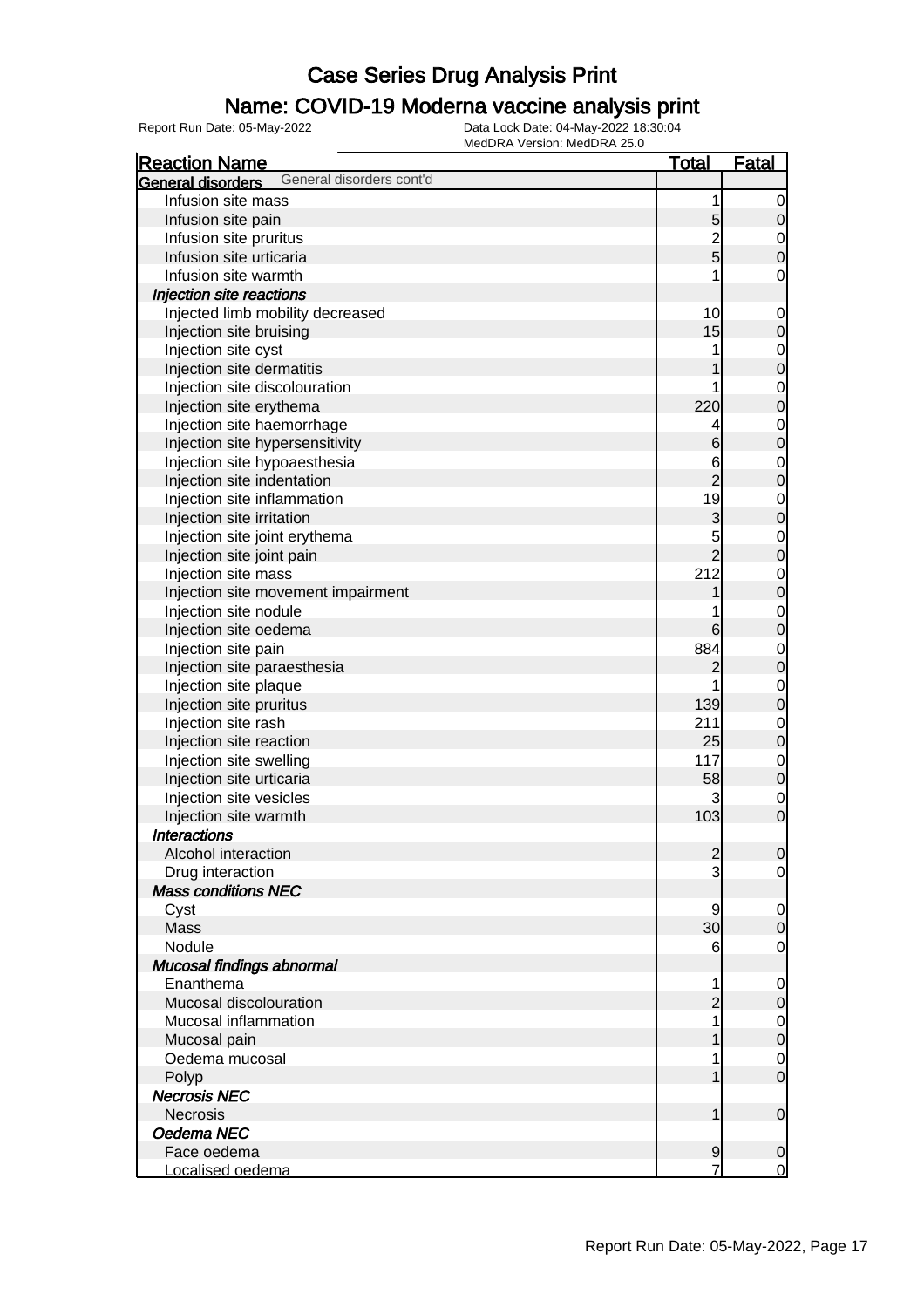### Name: COVID-19 Moderna vaccine analysis print

| <b>Reaction Name</b>                                 | <b>Total</b>   | <b>Fatal</b>               |
|------------------------------------------------------|----------------|----------------------------|
| General disorders cont'd<br><b>General disorders</b> |                |                            |
| Oedema                                               | 18             | $\mathbf 0$                |
| Oedema peripheral                                    | 15             | $\overline{0}$             |
| Pain and discomfort NEC                              |                |                            |
| Axillary pain                                        | 916            | $\mathbf 0$                |
| Chest discomfort                                     | 466            | $\mathbf 0$                |
| Chest pain                                           | 1804           | $\mathbf 0$                |
| <b>Discomfort</b>                                    | 144            | $\mathbf 0$                |
| Facial discomfort                                    |                | $\mathbf 0$                |
| Facial pain                                          | 44             | $\mathbf 0$                |
| Hernia pain                                          |                | $\mathbf 0$                |
| Inflammatory pain                                    | 6              | $\mathbf 0$                |
| Non-cardiac chest pain                               | 3              | $\mathbf 0$                |
| Pain                                                 | 2784           | $\mathbf 0$                |
| Tenderness                                           | 206            | $\mathbf 0$                |
| Visceral pain                                        |                | $\mathbf 0$                |
| Therapeutic and nontherapeutic responses             |                |                            |
| Adverse drug reaction                                | 47             | $\mathbf 0$                |
| Drug ineffective                                     | 21             | $\mathbf 0$                |
| Drug intolerance                                     |                | $\pmb{0}$                  |
| Immediate post-injection reaction                    |                |                            |
| Inadequate analgesia                                 | 3              | $\mathbf 0$<br>$\mathbf 0$ |
|                                                      |                |                            |
| No reaction on previous exposure to drug             |                | $\mathbf 0$                |
| Therapeutic product effect decreased                 |                | $\mathbf 0$                |
| Therapeutic response changed                         |                | $\mathbf 0$                |
| Therapeutic response unexpected                      | 3              | $\mathbf 0$                |
| <b>Treatment failure</b>                             | 1              | $\mathbf 0$                |
| Vaccination failure                                  | 9              | $\mathbf 0$                |
| <b>Ulcers NEC</b>                                    |                |                            |
| Ulcer                                                | 5              | $\mathbf 0$                |
| Vaccination site reactions                           |                |                            |
| Extensive swelling of vaccinated limb                | 1              | 0                          |
| Shoulder injury related to vaccine administration    | 15             | $\mathbf 0$                |
| Vaccination site bruising                            | 27             | $\pmb{0}$                  |
| Vaccination site discolouration                      | $\overline{c}$ | $\mathbf 0$                |
| Vaccination site discomfort                          | $\overline{9}$ | $\overline{0}$             |
| Vaccination site eczema                              | 1              | $\overline{0}$             |
| Vaccination site erythema                            | 309            | $\mathbf 0$                |
| Vaccination site haemorrhage                         | 6              | $\mathbf 0$                |
| Vaccination site hypoaesthesia                       | 5              | $\pmb{0}$                  |
| Vaccination site induration                          | 23             | $\mathbf 0$                |
| Vaccination site inflammation                        | 19             | $\mathbf 0$                |
| Vaccination site irritation                          | $\frac{3}{3}$  | $\mathbf 0$                |
| Vaccination site joint erythema                      |                | $\mathbf 0$                |
| Vaccination site joint movement impairment           | $\overline{c}$ | $\mathbf 0$                |
| Vaccination site joint pain                          | $\overline{4}$ | $\mathbf 0$                |
| Vaccination site joint warmth                        |                | $\mathbf 0$                |
| Vaccination site lymphadenopathy                     | 3              | $\mathbf 0$                |
| Vaccination site macule                              |                | $\mathbf 0$                |
| Vaccination site mass                                | 84             | $\pmb{0}$                  |
| Vaccination site movement impairment                 | 21             | $\mathbf 0$                |
| Vaccination site oedema                              | 1              | $\pmb{0}$                  |
| Vaccination site pain                                | 417            | $\overline{0}$             |
| Vaccination site papule                              | $\overline{2}$ | $\overline{0}$             |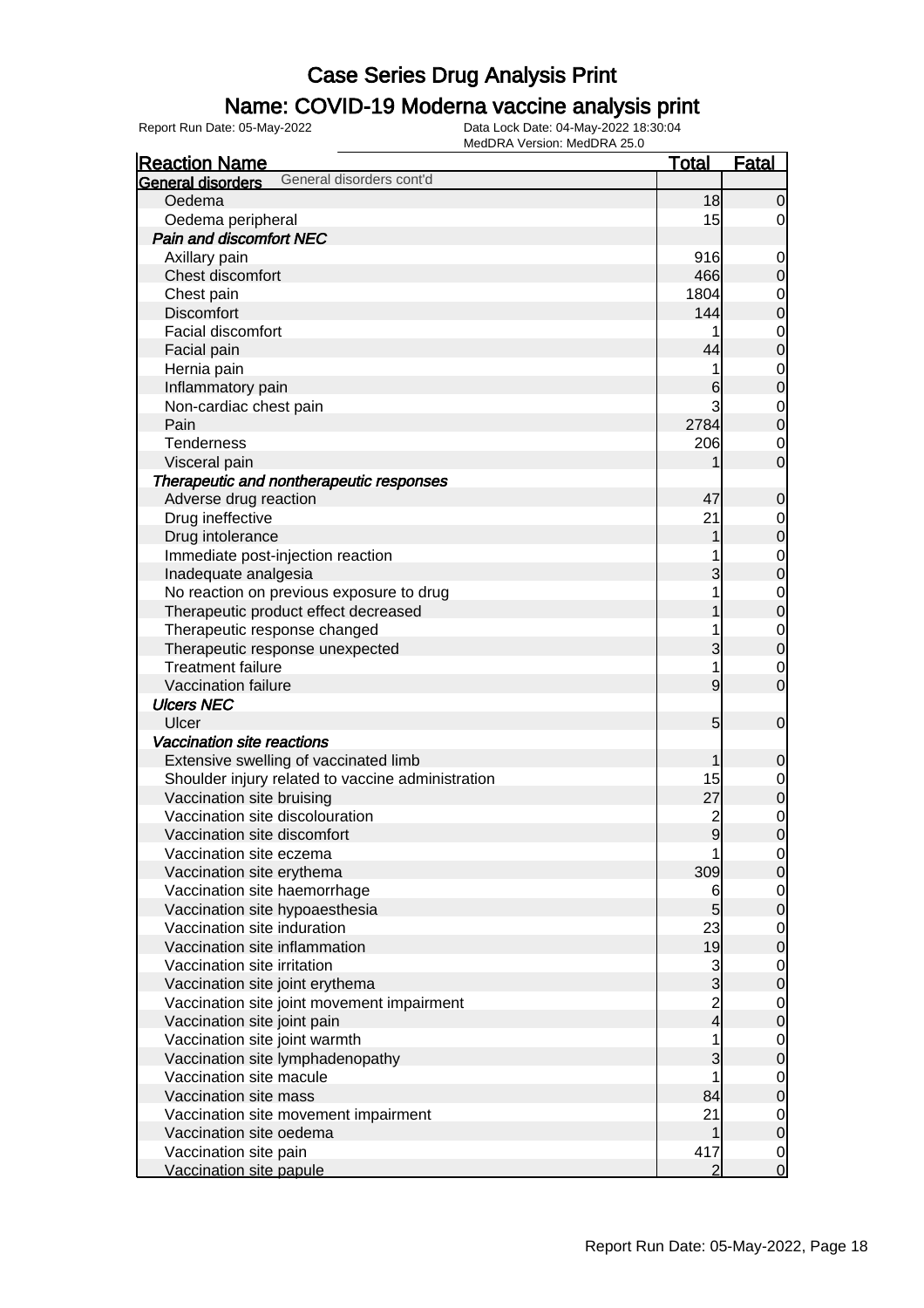#### Name: COVID-19 Moderna vaccine analysis print

| <b>Reaction Name</b>                              | Total | Fatal          |
|---------------------------------------------------|-------|----------------|
| <b>General disorders</b> General disorders cont'd |       |                |
| Vaccination site paraesthesia                     |       | 0l             |
| Vaccination site pruritus                         | 73    | 0              |
| Vaccination site rash                             | 151   | 0              |
| Vaccination site reaction                         | 8     | $\overline{0}$ |
| Vaccination site scar                             |       | 0l             |
| Vaccination site swelling                         | 209   | $\Omega$       |
| Vaccination site urticaria                        | 14    | 0l             |
| Vaccination site vesicles                         | 3     | $\Omega$       |
| Vaccination site warmth                           | 144   | 0l             |
| Withdrawal and rebound effects                    |       |                |
| Drug withdrawal syndrome                          |       |                |
| Withdrawal syndrome                               |       | ი              |
| <b>General disorders SOC TOTAL</b>                | 3726  |                |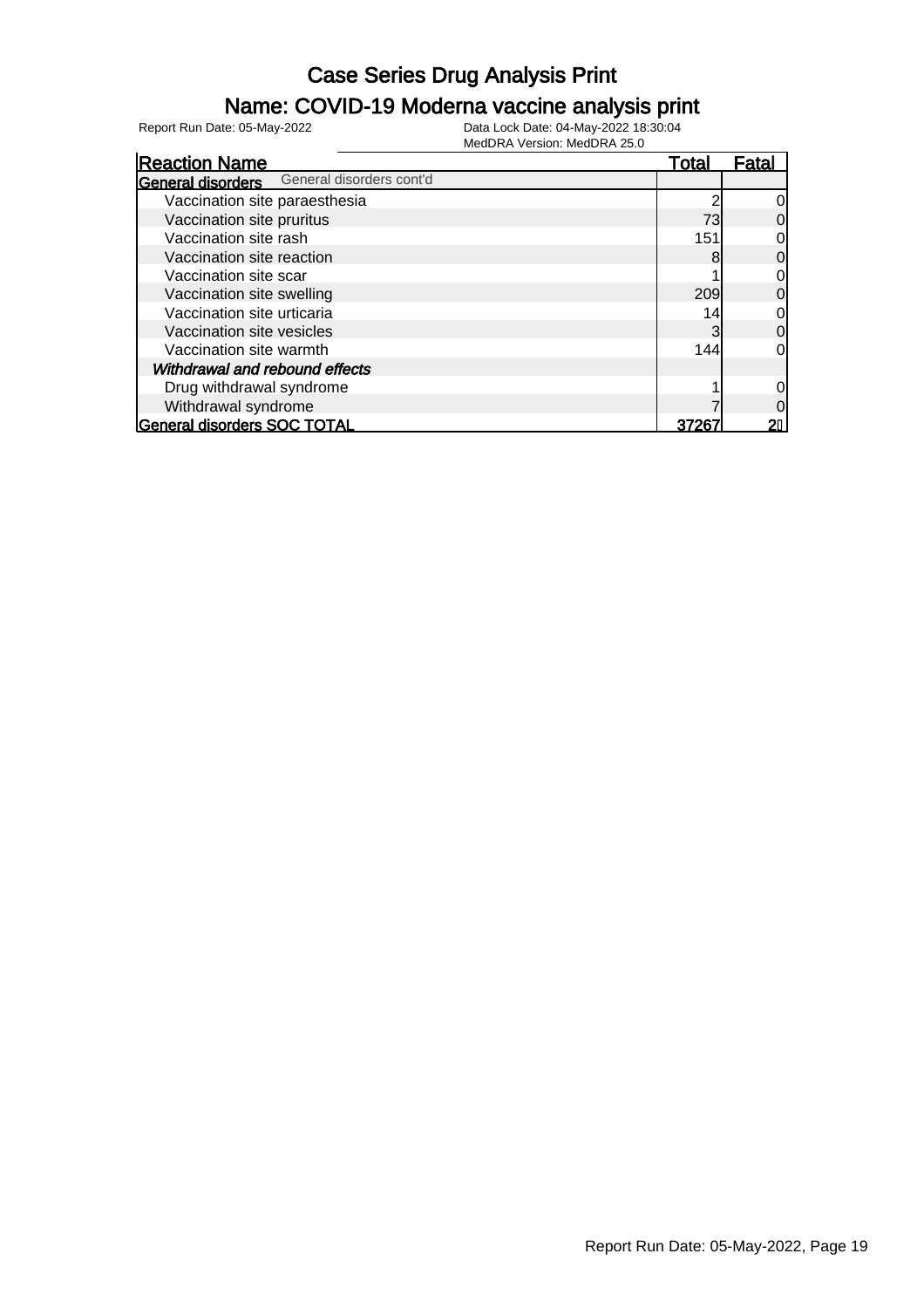### Name: COVID-19 Moderna vaccine analysis print

Report Run Date: 05-May-2022 Data Lock Date: 04-May-2022 18:30:04

| <b>Reaction Name</b>                          | <b>Total</b> | <u>Fatal</u>   |
|-----------------------------------------------|--------------|----------------|
| <b>Hepatic disorders</b>                      |              |                |
| <b>Bile duct infections and inflammations</b> |              |                |
| <b>Biliary colic</b>                          | 5            | $\mathbf 0$    |
| Cholecystitis and cholelithiasis              |              |                |
| Cholelithiasis                                |              | $\mathbf 0$    |
| <b>Cholestasis and jaundice</b>               |              |                |
| Cholestasis                                   |              | $\mathbf 0$    |
| Jaundice                                      | 5            | $\mathbf 0$    |
| Jaundice cholestatic                          | 2            | $\overline{0}$ |
| Hepatic and hepatobiliary disorders NEC       |              |                |
| Hepatic cyst                                  | 1            | $\mathbf 0$    |
| Hepatic enzymes and function abnormalities    |              |                |
| Hepatic function abnormal                     |              | $\overline{0}$ |
| Hypertransaminasaemia                         |              | 0              |
| Hepatic failure and associated disorders      |              |                |
| Acute hepatic failure                         |              | $\mathbf 0$    |
| Acute on chronic liver failure                |              | $\overline{0}$ |
| Hepatic vascular disorders                    |              |                |
| Portal vein thrombosis                        | 2            | $\mathbf 0$    |
| Hepatobiliary signs and symptoms              |              |                |
| Hepatic pain                                  | 13           | $\overline{0}$ |
| Liver tenderness                              |              | $\overline{0}$ |
| Hepatocellular damage and hepatitis NEC       |              |                |
| Autoimmune hepatitis                          | 3            | $\mathbf 0$    |
| Hepatic steatosis                             |              | $\mathbf 0$    |
| Hepatitis                                     |              | $\mathbf 0$    |
| Immune-mediated hepatitis                     |              | $\mathbf 0$    |
| Liver injury                                  |              | $\mathbf 0$    |
| <b>Hepatic disorders SOC TOTAL</b>            | 47           | $\bf{0}$       |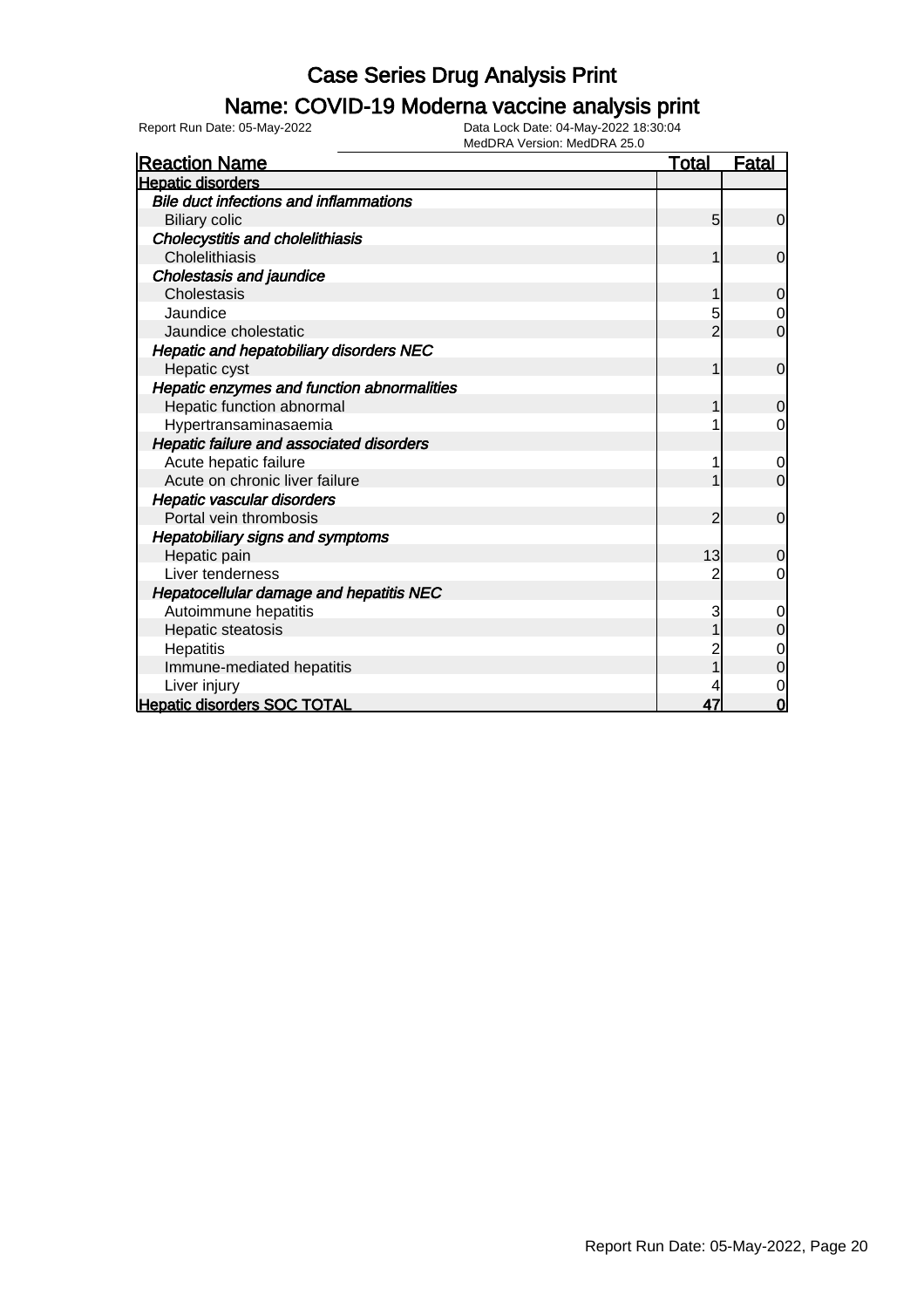#### Name: COVID-19 Moderna vaccine analysis print

| <b>Reaction Name</b>                                          | <u>Total</u>   | <b>Fatal</b>   |
|---------------------------------------------------------------|----------------|----------------|
| Immune system disorders                                       |                |                |
| Acute and chronic sarcoidosis                                 |                |                |
| Sarcoidosis                                                   | $\overline{c}$ | $\mathbf 0$    |
| <b>Allergic conditions NEC</b>                                |                |                |
| Allergic oedema                                               | 4              | 0              |
| Allergy to animal                                             |                | 0              |
| Allergy to metals                                             |                | $\overline{0}$ |
| Hypersensitivity                                              | 358            | $\mathbf 0$    |
| Infusion related hypersensitivity reaction                    | 13             | $\overline{0}$ |
| Multiple allergies                                            | 4              | $\mathbf 0$    |
| Serum sickness                                                | 3              | $\overline{0}$ |
| Serum sickness-like reaction                                  | 1              | $\overline{0}$ |
| Type I hypersensitivity                                       |                | $\overline{0}$ |
| Type III immune complex mediated reaction                     | 1              | $\mathbf 0$    |
| Type IV hypersensitivity reaction                             | 13             | $\overline{0}$ |
| Allergies to foods, food additives, drugs and other chemicals |                |                |
| Allergy to chemicals                                          | $\overline{c}$ | $\mathbf 0$    |
| Allergy to vaccine                                            | 13             | $\mathbf 0$    |
| Drug hypersensitivity                                         | 15             | $\overline{0}$ |
| Food allergy                                                  | 4              | $\mathbf 0$    |
| Milk allergy                                                  |                | $\mathbf 0$    |
| Perfume sensitivity                                           | 1              | $\mathbf 0$    |
| Reaction to excipient                                         | $\overline{2}$ | $\overline{0}$ |
| Anaphylactic and anaphylactoid responses                      |                |                |
| Anaphylactic reaction                                         | 74             | $\mathbf 0$    |
| Anaphylactic shock                                            | 8              | 0              |
| Anaphylactoid reaction                                        | 11             | $\overline{0}$ |
| Atopic disorders                                              |                |                |
| Seasonal allergy                                              | 16             | $\mathbf 0$    |
| Autoimmune disorders NEC                                      |                |                |
| Autoimmune disorder                                           | 3              | $\overline{0}$ |
| Immune and associated conditions NEC                          |                |                |
| Bacille Calmette-Guerin scar reactivation                     | 52             | $\mathbf 0$    |
| Immune system disorder                                        | 4              | $\mathbf 0$    |
| Immune-mediated adverse reaction                              |                | $\mathbf 0$    |
| Immunisation reaction                                         | 20             | $\mathbf 0$    |
| Sensitisation                                                 | 4              | $\mathbf 0$    |
| Systemic immune activation                                    | 1              | $\mathbf 0$    |
| <b>Immunodeficiency disorders NEC</b>                         |                |                |
| Hypogammaglobulinaemia                                        | 1              | 0              |
| Immunodeficiency                                              |                | 0              |
| Immune system disorders SOC TOTAL                             | 637            | $\overline{0}$ |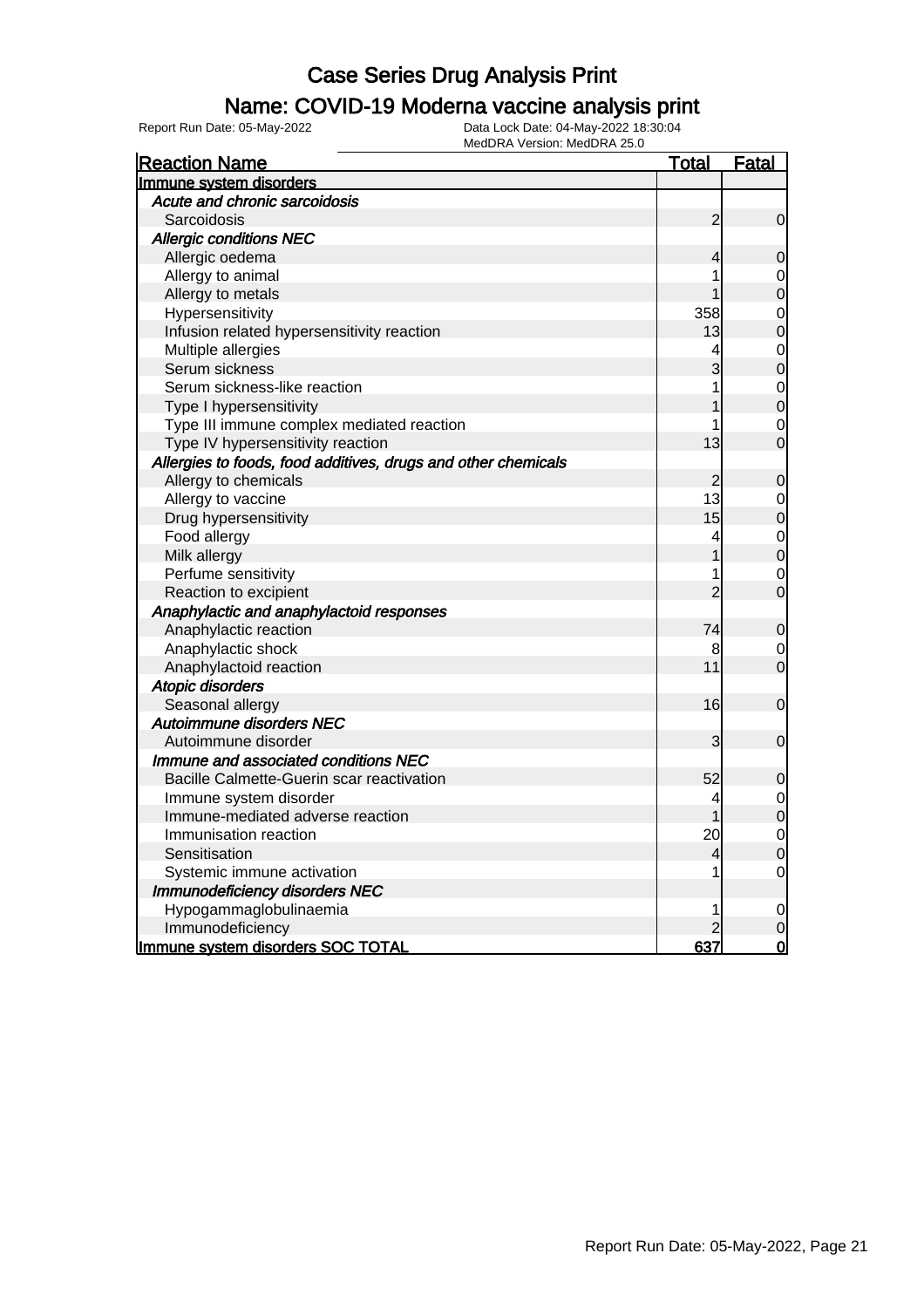### Name: COVID-19 Moderna vaccine analysis print

| <b>Reaction Name</b>                         | <u>Total</u>  | <b>Fatal</b>     |
|----------------------------------------------|---------------|------------------|
| Infections                                   |               |                  |
| Abdominal and gastrointestinal infections    |               |                  |
| Appendicitis                                 | 10            | 0                |
| Appendicitis perforated                      |               | 0                |
| <b>Diverticulitis</b>                        | 5             | 0                |
| <b>Dysentery</b>                             |               | 0                |
| Gastroenteritis                              | 6             | 0                |
| Peritonitis                                  |               | 0                |
| <b>Bacterial infections NEC</b>              |               |                  |
| Administration site cellulitis               |               | 0                |
| Application site cellulitis                  |               | 0                |
| Arthritis bacterial                          |               | 0                |
| <b>Bacterial infection</b>                   |               | 0                |
| Cellulitis                                   | 82            | 0                |
| <b>Folliculitis</b>                          |               | 0                |
| Injection site cellulitis                    |               | 0                |
| Meningitis bacterial                         |               | 0                |
| Paronychia                                   |               | 0                |
| Skin bacterial infection                     |               | 0                |
| Vaccination site cellulitis                  | 4             | 0                |
| <b>Bone and joint infections</b>             |               |                  |
| Arthritis infective                          | 1             | 0                |
| Osteomyelitis                                |               | 0                |
| <b>Borrelial infections</b>                  |               |                  |
| Relapsing fever                              |               | $\mathbf 0$      |
| <b>Breast infections</b>                     |               |                  |
| <b>Breast abscess</b>                        | 2             | 0                |
| <b>Mastitis</b>                              | 10            | 0                |
| Candida infections                           |               |                  |
| Anal candidiasis                             | 1             | $\boldsymbol{0}$ |
| Candida infection<br>Oral candidiasis        | 8<br>6        | 0                |
| Vulvovaginal candidiasis                     | 10            | 0<br>0           |
| <b>Cardiac infections</b>                    |               |                  |
| Endocarditis                                 |               | $\mathbf 0$      |
| Central nervous system and spinal infections |               |                  |
| Central nervous system infection             |               | $\Omega$         |
| Encephalitis                                 | 3             | $\overline{0}$   |
| Meningitis                                   | 4             | $\mathbf 0$      |
| Meningitis aseptic                           |               | 0                |
| <b>Myelitis</b>                              |               | $\overline{0}$   |
| <b>Coronavirus infections</b>                |               |                  |
| Asymptomatic COVID-19                        |               | 0                |
| COVID-19                                     | 380           | $\mathbf 0$      |
| COVID-19 pneumonia                           | 6             | 0                |
| Coronavirus infection                        |               | $\mathbf 0$      |
| Post-acute COVID-19 syndrome                 | 4             | 0                |
| Suspected COVID-19                           | 4             | $\mathbf 0$      |
| Coxiella infections                          |               |                  |
| Q fever                                      | 8             | 0                |
| <b>Cytomegaloviral infections</b>            |               |                  |
| Cytomegalovirus infection                    | $\frac{2}{2}$ | 0                |
| Cytomegalovirus infection reactivation       |               | $\mathbf 0$      |
| Pneumonia cytomegaloviral                    | 1             | $\overline{0}$   |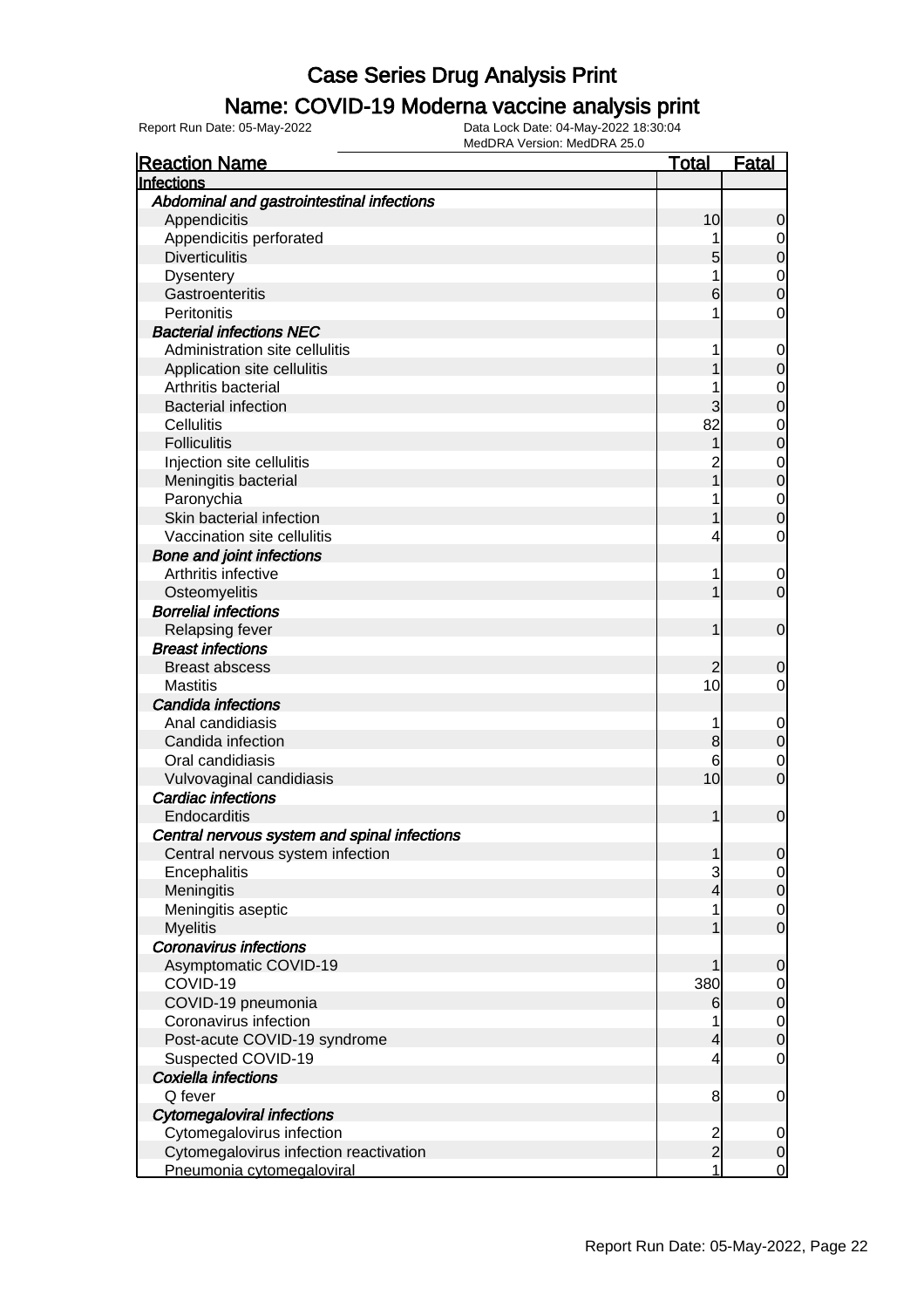### Name: COVID-19 Moderna vaccine analysis print

| <b>Reaction Name</b>                     | <b>Total</b>   | <u>Fatal</u>                         |
|------------------------------------------|----------------|--------------------------------------|
| Infections cont'd<br><b>Infections</b>   |                |                                      |
| Dental and oral soft tissue infections   |                |                                      |
| Gingivitis                               | 2              | 0                                    |
| Oral infection                           |                | $\mathbf 0$                          |
| Sialoadenitis                            |                | $\mathbf 0$                          |
| Tooth abscess                            |                | $\overline{0}$                       |
| Tooth infection                          | $\overline{2}$ | $\mathbf 0$                          |
| <b>Ear infections</b>                    |                |                                      |
| Ear infection                            | 10             | $\mathbf 0$                          |
| Labyrinthitis                            | 14             | 0                                    |
| Otitis externa                           | 1              | $\mathbf 0$                          |
| <b>Ectoparasitic infestations</b>        |                |                                      |
| Acarodermatitis                          | 1              | $\mathbf 0$                          |
| Lice infestation                         |                | $\overline{0}$                       |
| <b>Enteroviral infections NEC</b>        |                |                                      |
| Hand-foot-and-mouth disease              |                | $\mathbf 0$                          |
| <b>Epstein-Barr viral infections</b>     |                |                                      |
| Epstein-Barr virus infection             |                | 0                                    |
| Infectious mononucleosis                 | 2              | 0                                    |
| Eye and eyelid infections                |                |                                      |
| Chorioretinitis                          | 1              | $\mathbf{0}$                         |
| Conjunctivitis                           | 13             | $\mathbf 0$                          |
| Eye infection                            | 3              | $\mathbf 0$                          |
| Eyelid boil                              |                | $\overline{0}$                       |
| Hordeolum                                | 4              | $\mathbf 0$                          |
| Female reproductive tract infections     |                |                                      |
| Vaginal infection                        | 1              | 0                                    |
| <b>Flaviviral infections</b>             |                |                                      |
| Dengue fever                             | 2              | 0                                    |
| Encephalitis Japanese B                  | 1              | $\overline{0}$                       |
| <b>Fungal infections NEC</b>             |                |                                      |
| Fungal infection                         | 4              | $\mathbf 0$                          |
| Fungal skin infection                    | 3              | $\mathbf 0$                          |
| Overgrowth fungal                        |                | 0                                    |
| Pneumonia fungal                         | 1              | $\mathbf 0$                          |
| <b>Fusobacterium infections</b>          |                |                                      |
| Necrotising ulcerative gingivostomatitis | 1              | $\overline{0}$                       |
| <b>Hepatitis virus infections</b>        |                |                                      |
| <b>Hepatitis A</b>                       | 1              | $\overline{0}$                       |
| <b>Herpes viral infections</b>           |                |                                      |
| Eczema herpeticum                        | 1              | $\mathbf 0$                          |
| <b>Genital herpes</b>                    | 14             | 0                                    |
| Herpes ophthalmic                        | 1              | $\overline{0}$                       |
| Herpes simplex                           | 8              | $\mathbf 0$                          |
| Herpes simplex reactivation              |                | $\mathbf 0$                          |
| Herpes virus infection                   |                | $\mathbf 0$                          |
| Herpes zoster                            | 127            | $\mathbf 0$                          |
| Herpes zoster oticus                     | 3              | $\mathbf 0$                          |
| Nasal herpes                             |                | $\mathbf 0$                          |
| Ophthalmic herpes simplex                |                | $\boldsymbol{0}$                     |
| Ophthalmic herpes zoster                 |                | $\mathbf 0$                          |
| Oral herpes                              | 95             | $\mathbf 0$                          |
| Varicella                                | 3              | $\begin{matrix} 0 \\ 0 \end{matrix}$ |
| Varicella zoster virus infection         | 1              |                                      |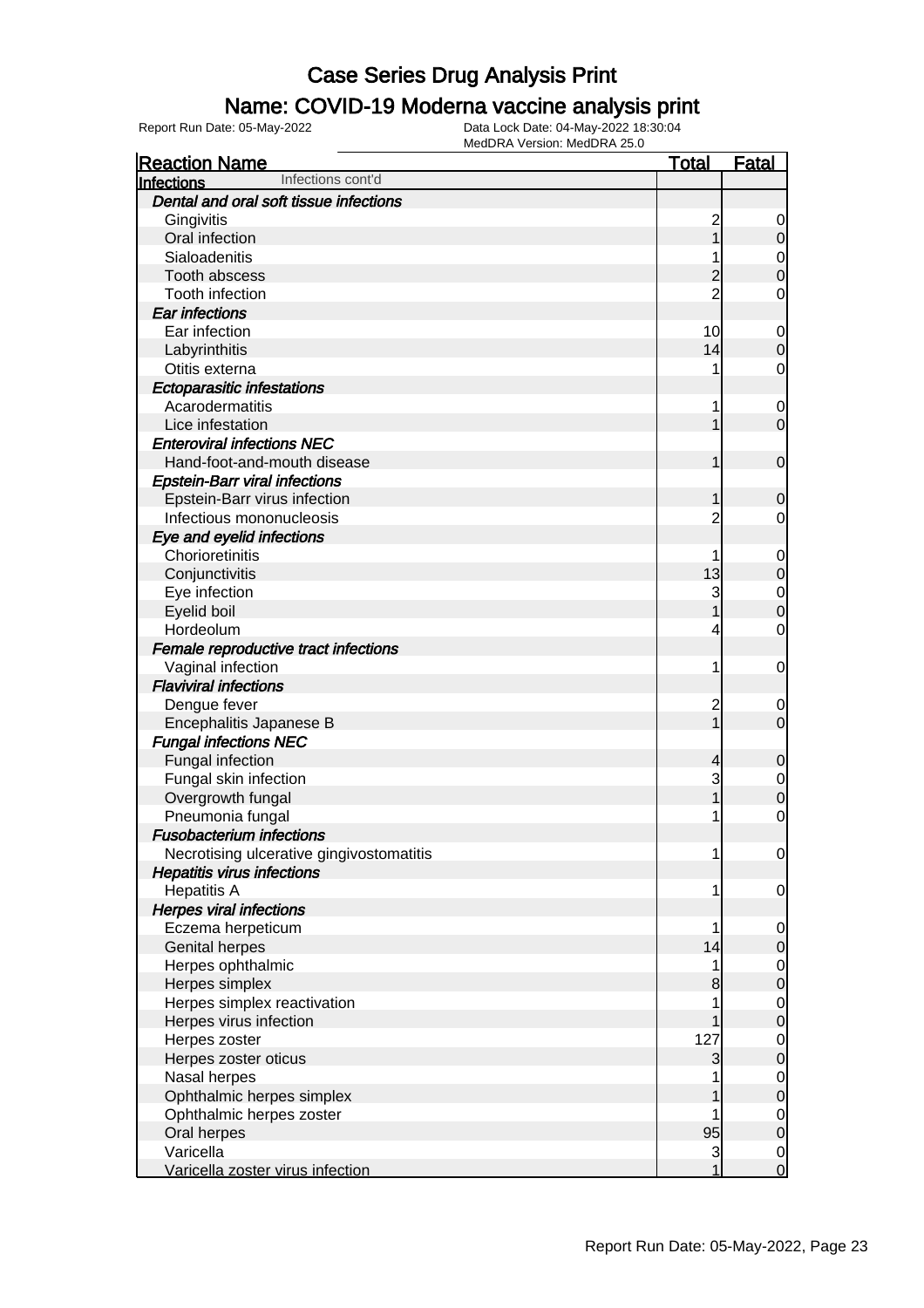### Name: COVID-19 Moderna vaccine analysis print

| <b>Reaction Name</b>                              | <u>Total</u>   | <u>Fatal</u>   |
|---------------------------------------------------|----------------|----------------|
| Infections cont'd<br>Infections                   |                |                |
| <b>Infections NEC</b>                             |                |                |
| Abscess                                           | $\overline{c}$ | 0              |
| Abscess limb                                      | $\overline{c}$ | 0              |
| Abscess rupture                                   |                | 0              |
| Empyema                                           |                | 1              |
| Groin infection                                   |                | 0              |
| Infection                                         | 91             | 0              |
| Injection site infection                          |                | 0              |
| Localised infection                               | 19             | 0              |
| Lymph gland infection                             | $\overline{c}$ | 0              |
| Lymph node abscess                                | 3              | 0              |
| Respiratory tract infection                       | $\overline{c}$ | 0              |
| Vaccination site abscess                          | $\overline{c}$ | 0              |
| Vaccination site infection                        | 5              | 0              |
| Vaccine breakthrough infection                    |                | $\mathbf 0$    |
| Vestibulitis                                      |                | 0              |
| Wound infection                                   | 1              | 0              |
| Infectious disorders carrier                      |                |                |
| SARS-CoV-2 carrier                                | $\overline{c}$ | 0              |
| <b>Infectious transmissions</b>                   |                |                |
| Secondary transmission                            | 2              | 0              |
| Influenza viral infections                        |                |                |
| Influenza                                         | 611            | 0              |
| Lower respiratory tract and lung infections       |                |                |
| Atypical pneumonia                                | 1              | $\overline{0}$ |
| <b>Bronchitis</b>                                 | 6              | 0              |
| Lower respiratory tract infection                 | 72             | 1              |
| Pleural infection                                 | 1              | 0              |
| Pneumonia                                         | 16             | 1              |
| Pneumonia aspiration                              |                | 0              |
| Male reproductive tract infections                |                |                |
| Epididymitis                                      |                | 0              |
| Orchitis                                          | 3              | 0              |
| <b>Mumps viral infections</b>                     |                |                |
| <b>Mumps</b>                                      | 1              | 0              |
| <b>Nematode infections</b>                        |                |                |
| Enterobiasis                                      | 1              | 0              |
| <b>Orthopox viral infections</b>                  |                |                |
| Vaccinia virus infection                          | 1              | 0              |
| <b>Parvoviral infections</b>                      |                |                |
| Erythema infectiosum                              | 1              | 0              |
| <b>Rabies viral infections</b>                    |                |                |
| Rabies                                            | 1              | 1              |
| <b>Rotaviral infections</b>                       |                |                |
| Gastroenteritis rotavirus                         | 1              | 0              |
| <b>Rubella viral infections</b>                   |                |                |
| Rubella                                           | 2              | 0              |
| Sepsis, bacteraemia, viraemia and fungaemia NEC   |                |                |
| Intestinal sepsis                                 | 1              | 0              |
| Sepsis                                            | 6              | 0              |
| Septic shock                                      | 1              | 0              |
| Urosepsis                                         |                | 0              |
| <b>Skin structures and soft tissue infections</b> |                |                |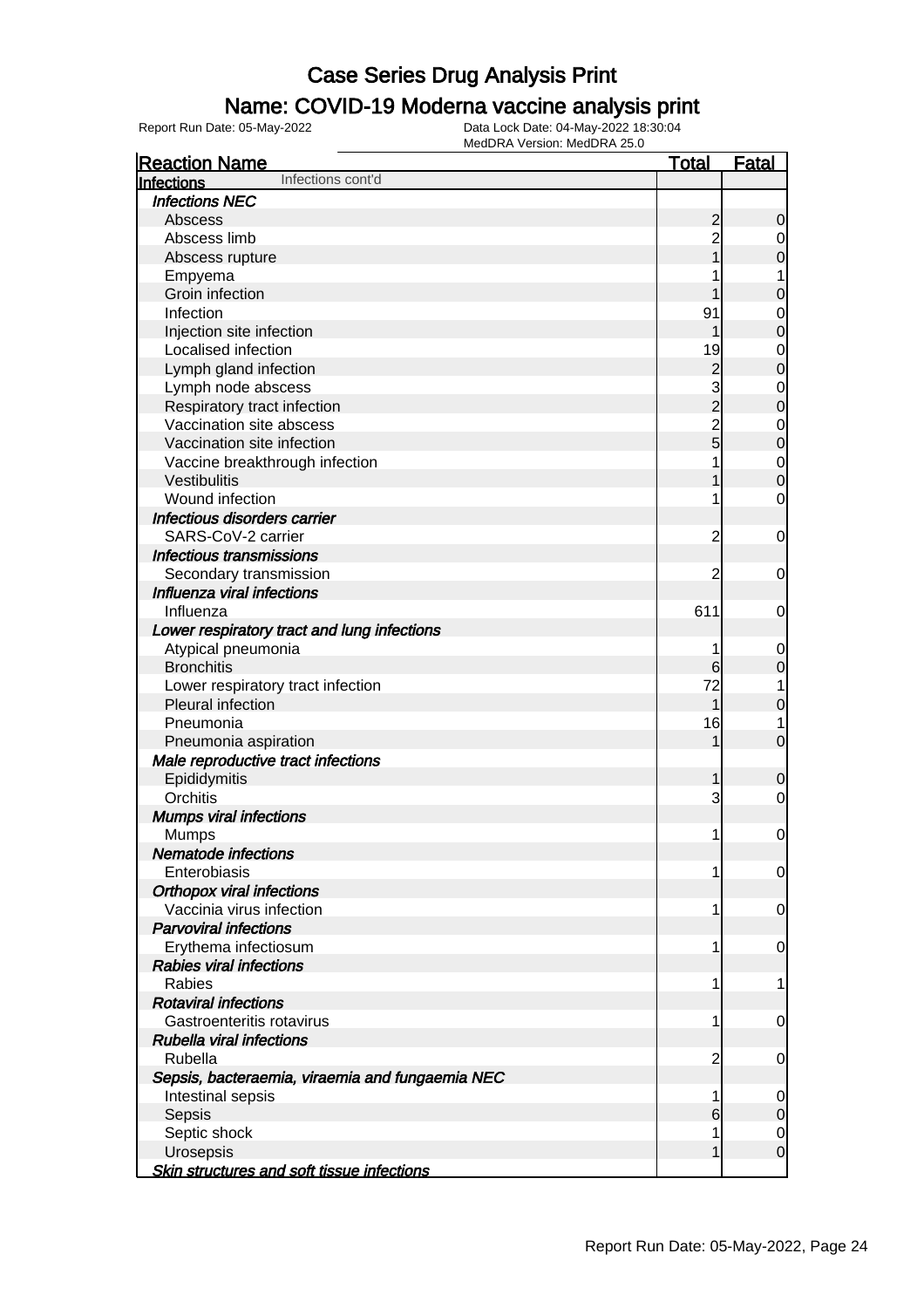### Name: COVID-19 Moderna vaccine analysis print

| <b>Reaction Name</b>                      | <b>Total</b>                               | <b>Fatal</b>     |
|-------------------------------------------|--------------------------------------------|------------------|
| Infections cont'd<br><b>Infections</b>    |                                            |                  |
| Acne pustular                             |                                            | $\mathbf 0$      |
| <b>Blister infected</b>                   |                                            | $\mathbf 0$      |
| Eczema infected                           |                                            | $\boldsymbol{0}$ |
| Impetigo                                  | 6                                          | $\mathbf 0$      |
| Infected skin ulcer                       |                                            | $\mathbf 0$      |
| Pustule                                   | 11                                         | $\mathbf 0$      |
| Pyoderma                                  |                                            | $\mathbf 0$      |
| Rash pustular                             | 3                                          | $\mathbf 0$      |
| Skin infection                            | 15                                         | $\overline{0}$   |
| Vaccination site pustule                  |                                            | $\mathbf 0$      |
| Staphylococcal infections                 |                                            |                  |
| Furuncle                                  | 11                                         | $\mathbf 0$      |
| <b>Streptococcal infections</b>           |                                            |                  |
| Pharyngitis streptococcal                 | 1                                          | $\mathbf 0$      |
| <b>Tinea infections</b>                   |                                            |                  |
| Body tinea                                | 3                                          | $\mathbf 0$      |
| Tinea capitis                             |                                            | $\boldsymbol{0}$ |
| Tinea infection                           |                                            | $\mathbf 0$      |
| <b>Tuberculous infections</b>             |                                            |                  |
| Lymph node tuberculosis                   | 1                                          | $\mathbf 0$      |
| <b>Upper respiratory tract infections</b> |                                            |                  |
| Acute sinusitis                           | $\overline{c}$                             | $\mathbf 0$      |
| Chronic sinusitis                         |                                            | $\mathbf 0$      |
| Laryngitis                                |                                            | $\mathbf 0$      |
| Nasopharyngitis                           | 322                                        | $\mathbf 0$      |
| Peritonsillar abscess                     | 1                                          | $\mathbf 0$      |
| Pharyngitis                               | 6                                          | $\mathbf 0$      |
| <b>Rhinitis</b>                           | 8                                          | $\mathbf 0$      |
| <b>Sinusitis</b>                          | 37                                         | $\mathbf 0$      |
| <b>Tonsillitis</b>                        | 15                                         | $\mathbf 0$      |
| Upper respiratory tract infection         | 3                                          | $\mathbf 0$      |
| <b>Urinary tract infections</b>           |                                            |                  |
| Cystitis                                  | 12                                         | $\mathbf 0$      |
| Kidney infection                          | 5                                          | $\mathbf 0$      |
| Urinary tract infection                   | 43                                         | $\overline{0}$   |
| <b>Vascular infections</b>                |                                            |                  |
| Lymphangitis                              | $\overline{3}$                             | $\mathbf 0$      |
| <b>Viral infections NEC</b>               |                                            |                  |
| Arthritis viral                           | 1                                          | $\mathbf 0$      |
| Conjunctivitis viral                      |                                            | $\overline{0}$   |
| Gastroenteritis viral                     | $\begin{array}{c} 2 \\ 2 \\ 2 \end{array}$ | $\mathbf 0$      |
| Meningitis viral                          |                                            | $\mathbf 0$      |
| Pneumonia viral                           |                                            | $\mathbf 0$      |
| Post viral fatigue syndrome               | 8                                          | $\mathbf 0$      |
| Sweating fever                            | 61                                         | $\mathbf 0$      |
| Vestibular neuronitis                     | $\overline{\mathcal{L}}$                   | $\mathbf 0$      |
| Viral infection                           | $\bf{8}$                                   | $\mathbf 0$      |
| Viral labyrinthitis                       |                                            | $\mathbf 0$      |
| Viral myocarditis                         | 2<br>1                                     | $\mathbf 0$      |
| Viral pharyngitis                         | 6                                          | $\mathbf 0$      |
| Viral rash                                |                                            | $\mathbf 0$      |
| Infections SOC TOTAL                      | 2415                                       | <u>4</u>         |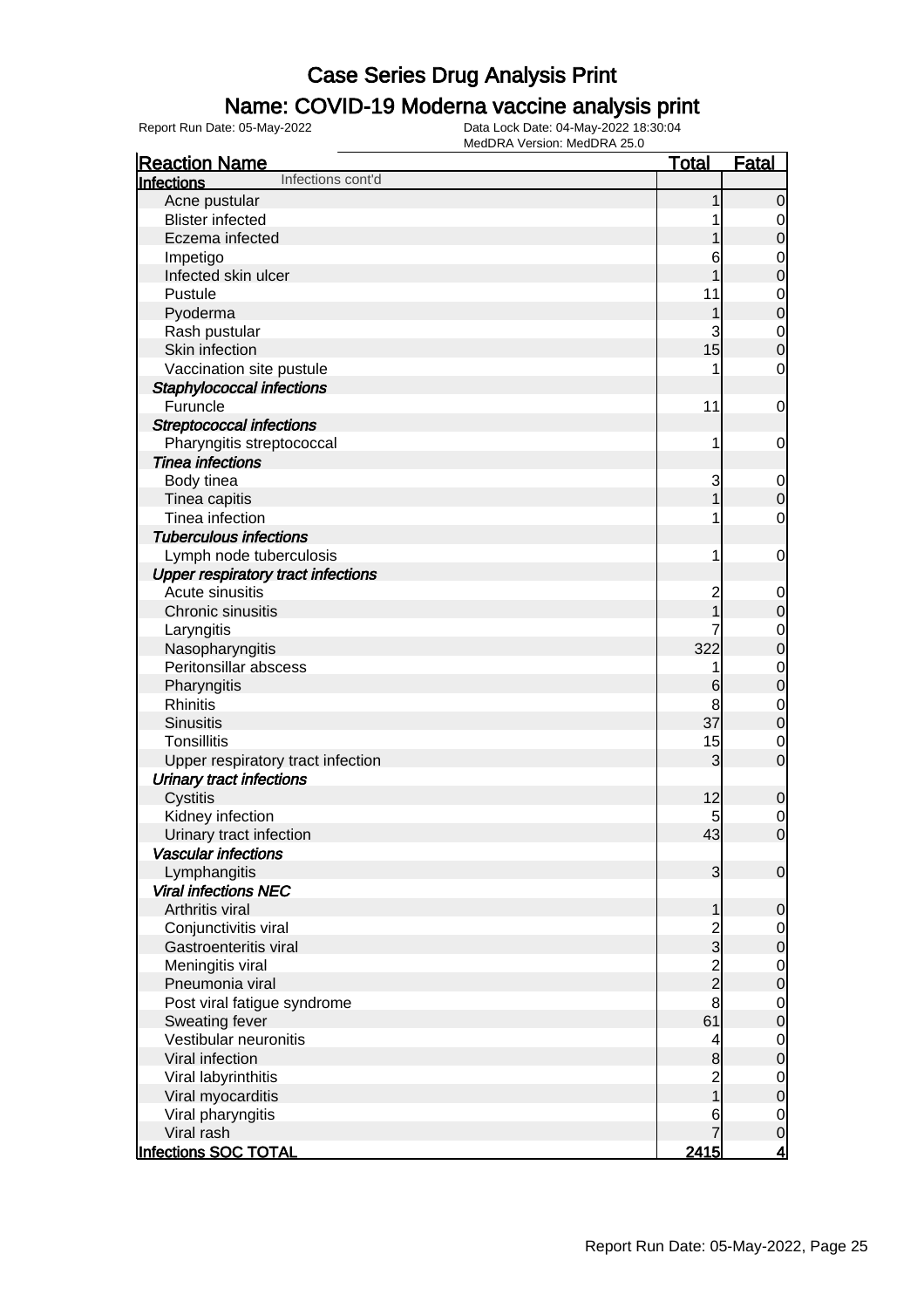### Name: COVID-19 Moderna vaccine analysis print

| <b>Reaction Name</b>                                        | <u>Total</u>   | <b>Fatal</b>                         |
|-------------------------------------------------------------|----------------|--------------------------------------|
| <b>Injuries</b>                                             |                |                                      |
| Abdominal and gastrointestinal injuries NEC                 |                |                                      |
| Oral contusion                                              | 1              | $\overline{0}$                       |
| Palate injury                                               | 1              | $\overline{0}$                       |
| Accidental exposures to product                             |                |                                      |
| Accidental exposure to product                              | 2              | 0                                    |
| Anaesthetic and allied procedural complications             |                |                                      |
| Anaesthetic complication                                    | 1              | 0                                    |
| Atmospheric pressure injuries                               |                |                                      |
| Barotrauma                                                  | 1              | 0                                    |
| <b>Bone and joint injuries NEC</b>                          |                |                                      |
| Joint injury                                                | 2              | 0                                    |
| Cardiovascular injuries                                     |                |                                      |
| Vascular injury                                             | 1              | $\overline{0}$                       |
| <b>Cerebral injuries NEC</b>                                |                |                                      |
| Concussion                                                  | 8              | $\overline{0}$                       |
| Subdural haematoma                                          | 1              | $\overline{0}$                       |
| Chest and respiratory tract injuries NEC                    |                |                                      |
| Chest crushing                                              | 3              | $\mathbf 0$                          |
| Conditions caused by cold                                   |                |                                      |
| Chillblains                                                 | 18             | $\mathbf 0$                          |
| Cranial nerve injuries                                      |                |                                      |
| Cranial nerve injury                                        | 1              | 0                                    |
| Optic nerve injury                                          |                | $\overline{0}$                       |
| Exposures associated with pregnancy, delivery and lactation |                |                                      |
| Exposure via breast milk                                    | 24             | $\mathbf 0$                          |
| Foetal exposure during pregnancy                            | 11             | $\overline{0}$                       |
| Maternal exposure before pregnancy                          | 2              | $\begin{matrix} 0 \\ 0 \end{matrix}$ |
| Maternal exposure during breast feeding                     | 584            |                                      |
| Maternal exposure during pregnancy                          | 272            | $\mathbf 0$                          |
| Maternal exposure timing unspecified                        | 1              | $\mathbf 0$                          |
| <b>Exposures to agents or circumstances NEC</b>             |                |                                      |
| Exposure to SARS-CoV-2                                      | 3              | $\mathbf 0$                          |
| Eye injuries NEC                                            |                |                                      |
| <b>Blindness traumatic</b>                                  |                | 0                                    |
| Eye contusion                                               | $\overline{2}$ | $\overline{0}$                       |
| Eye injury                                                  | 7              | 0                                    |
| <b>Fractures and dislocations NEC</b>                       |                |                                      |
| <b>Compression fracture</b>                                 | 1              | $\mathbf 0$                          |
| Joint dislocation                                           |                | $\overline{0}$                       |
| Gastrointestinal and hepatobiliary procedural complications |                |                                      |
| Procedural vomiting                                         | 1              | 0                                    |
| Heat injuries (excl thermal burns)                          |                |                                      |
| Heat exhaustion                                             | 1              | $\overline{0}$                       |
| <b>Heat illness</b>                                         |                | $\overline{0}$                       |
| Heat oedema                                                 | 8              | $\overline{0}$                       |
| Heat stroke                                                 | 9              | $\overline{0}$                       |
| Limb fractures and dislocations                             |                |                                      |
| Clavicle fracture                                           | 8              | $\mathbf 0$                          |
| Medication errors, product use errors and issues NEC        |                |                                      |
| Medication error                                            | 31             | 0                                    |
| Wrong schedule                                              | 1              | $\overline{0}$                       |
| Wrong technique in device usage process                     |                | $\mathbf 0$                          |
| Wrong technique in product usage process                    |                | $\overline{0}$                       |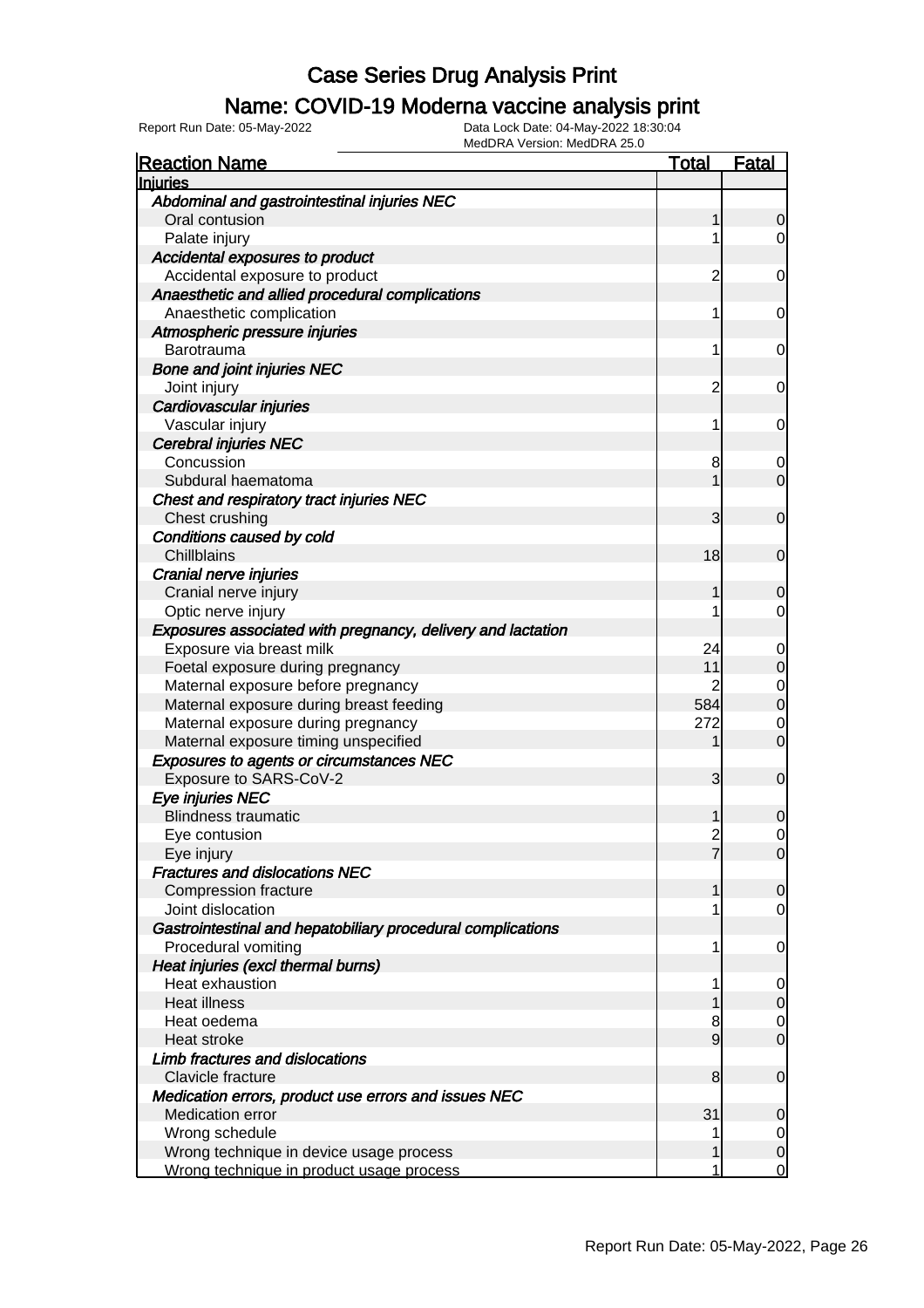### Name: COVID-19 Moderna vaccine analysis print

| <b>Reaction Name</b>                                   | Total          | <u>Fatal</u>   |
|--------------------------------------------------------|----------------|----------------|
| Injuries cont'd<br>Injuries                            |                |                |
| Muscle, tendon and ligament injuries                   |                |                |
| Epicondylitis                                          | 3              | 0              |
| Ligament sprain                                        | $\overline{2}$ | 0              |
| Muscle injury                                          | 5              | $\mathbf 0$    |
| Muscle strain                                          | 5              | $\overline{0}$ |
| Tendon injury                                          | $\overline{2}$ | 0              |
| Tendon rupture                                         |                | $\overline{0}$ |
| <b>Nerve injuries NEC</b>                              |                |                |
| Nerve injury                                           | 22             | 0              |
| Nerve root injury lumbar                               | 1              | 0              |
| Neurological and psychiatric procedural complications  |                |                |
| Procedural dizziness                                   | 5              | 0              |
| Non-occupational environmental exposures               |                |                |
| Exposure to extreme temperature                        | 1              | 0              |
| Non-site specific injuries NEC                         |                |                |
| Arthropod bite                                         | 5              | $\mathbf 0$    |
| <b>Bite</b>                                            |                | 0              |
| Electric shock                                         | 6              | $\mathbf 0$    |
| Fall                                                   | 50             | 0              |
| Inflammation of wound                                  | 2              | $\mathbf 0$    |
| Injury                                                 |                | $\overline{0}$ |
| Multiple injuries                                      |                | $\mathbf 0$    |
| Nervous system injury                                  |                | $\overline{0}$ |
| Stab wound                                             |                | $\mathbf 0$    |
| Struck by lightning                                    |                | $\overline{0}$ |
| Wound complication                                     |                | 0              |
| Wound haemorrhage                                      | 2              | 0              |
| Non-site specific procedural complications             |                |                |
| Incision site pain                                     |                | 0              |
| Infusion related reaction                              |                | $\mathbf 0$    |
| Injection related reaction                             | 33             | 0              |
| Post procedural complication                           |                | $\mathbf 0$    |
| Post procedural erythema                               |                | 0              |
| Procedural pain                                        | 1              | $\mathbf 0$    |
| <b>Occupational exposures</b>                          | 1              |                |
| Occupational exposure to toxic agent<br>Off label uses |                | $\overline{0}$ |
| Off label use                                          | 26             | 0              |
| <b>Overdoses NEC</b>                                   |                |                |
| Overdose                                               | 6              | 0              |
| Peripheral nerve injuries                              |                |                |
| Sciatic nerve injury                                   |                | 0              |
| Ulnar nerve injury                                     |                | $\mathbf 0$    |
| Poisoning and toxicity                                 |                |                |
| Systemic toxicity                                      |                | $\overline{0}$ |
| Toxicity to various agents                             |                | 0              |
| <b>Product administration errors and issues</b>        |                |                |
| Accidental overdose                                    | 69             | $\overline{0}$ |
| Expired product administered                           | 57             | $\mathbf 0$    |
| Extra dose administered                                | 45             | $\mathbf 0$    |
| Inappropriate schedule of product administration       | 73             | $\mathbf 0$    |
| Inappropriate schedule of product discontinuation      | 1              | $\mathbf 0$    |
| Incorrect dose administered                            | 10             | $\overline{0}$ |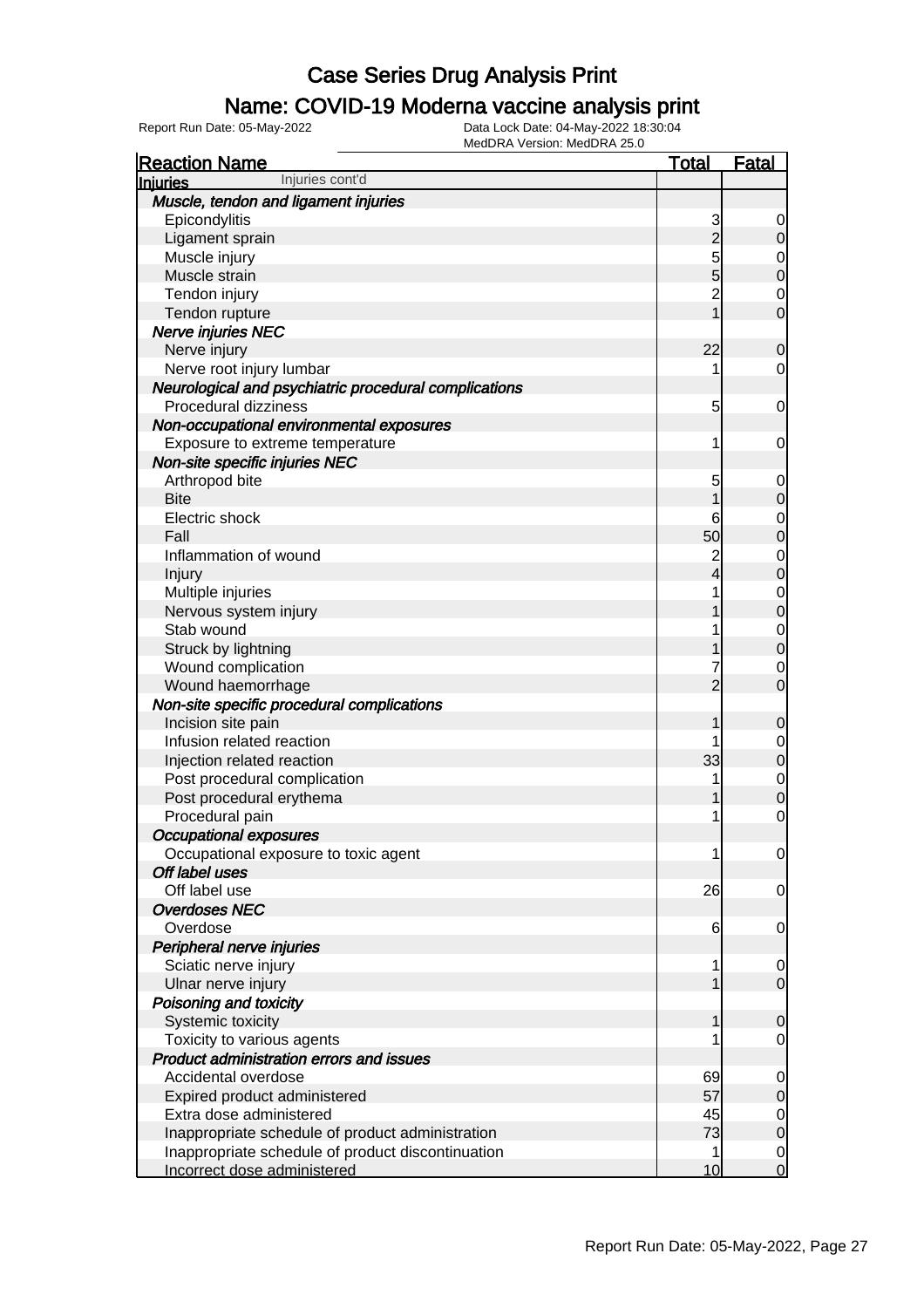### Name: COVID-19 Moderna vaccine analysis print

| <b>Reaction Name</b>                                    | <u>Total</u>   | <b>Fatal</b>        |
|---------------------------------------------------------|----------------|---------------------|
| Injuries cont'd<br><b>Injuries</b>                      |                |                     |
| Incorrect product administration duration               | 1              | 0                   |
| Incorrect route of product administration               | $\overline{c}$ | 0                   |
| Poor quality product administered                       |                | 0                   |
| Product administered at inappropriate site              | 6              | $\boldsymbol{0}$    |
| Product administration interrupted                      |                | 0                   |
| Product dose omission issue                             | 5              | $\mathbf 0$         |
| Wrong product administered                              | $\overline{c}$ | 0                   |
| Product dispensing errors and issues                    |                |                     |
| Product dispensing error                                | 1              | 0                   |
| Product prescribing errors and issues                   |                |                     |
| Contraindicated product prescribed                      | 1              | 0                   |
| Product transcribing errors and communication issues    |                |                     |
| Product communication issue                             | 1              | 0                   |
| <b>Radiation injuries</b>                               |                |                     |
| Sunburn                                                 | 15             | 0                   |
| <b>Renal and urinary tract injuries NEC</b>             |                |                     |
| <b>Bladder injury</b>                                   | 1              | 0                   |
| Site specific injuries NEC                              |                |                     |
| Back injury                                             | 2              | 0                   |
| Head injury                                             | 10             | $\mathbf 0$         |
|                                                         | 54             |                     |
| Limb injury                                             |                | 0<br>$\overline{0}$ |
| Nasal injury                                            |                |                     |
| <b>Skin injuries NEC</b><br>Contusion                   | 345            |                     |
|                                                         |                | $\mathbf 0$         |
| Scar                                                    | 12             | 0                   |
| Scratch<br>Skin abrasion                                | $\overline{c}$ | $\mathbf 0$         |
|                                                         |                | 0                   |
| Skin injury                                             |                | $\boldsymbol{0}$    |
| Skin laceration                                         |                | 0                   |
| Skin wound                                              |                | $\mathbf 0$         |
| Subcutaneous haematoma                                  | $\overline{c}$ | 0                   |
| Skull fractures, facial bone fractures and dislocations |                |                     |
| Jaw fracture                                            | 1              | 0                   |
| Spinal cord injuries NEC                                |                |                     |
| Spinal cord injury cervical                             | 1              | $\overline{0}$      |
| Stoma complications                                     |                |                     |
| Stoma site discomfort                                   | 1              | 0                   |
| Stoma site oedema                                       |                | $\overline{0}$      |
| <b>Thermal burns</b>                                    |                |                     |
| Burn oesophageal                                        | 1              | $\mathbf 0$         |
| Cold burn                                               |                | 0                   |
| Thermal burn                                            | 13             | $\boldsymbol{0}$    |
| Thermal burns of eye                                    | 6              | 0                   |
| Thoracic cage fractures and dislocations                |                |                     |
| Sternal fracture                                        | 1              | $\mathbf 0$         |
| Vaccination related complications                       |                |                     |
| Vaccination complication                                | 2              | $\mathbf 0$         |
| Injuries SOC TOTAL                                      | 1967           | $\mathbf 0$         |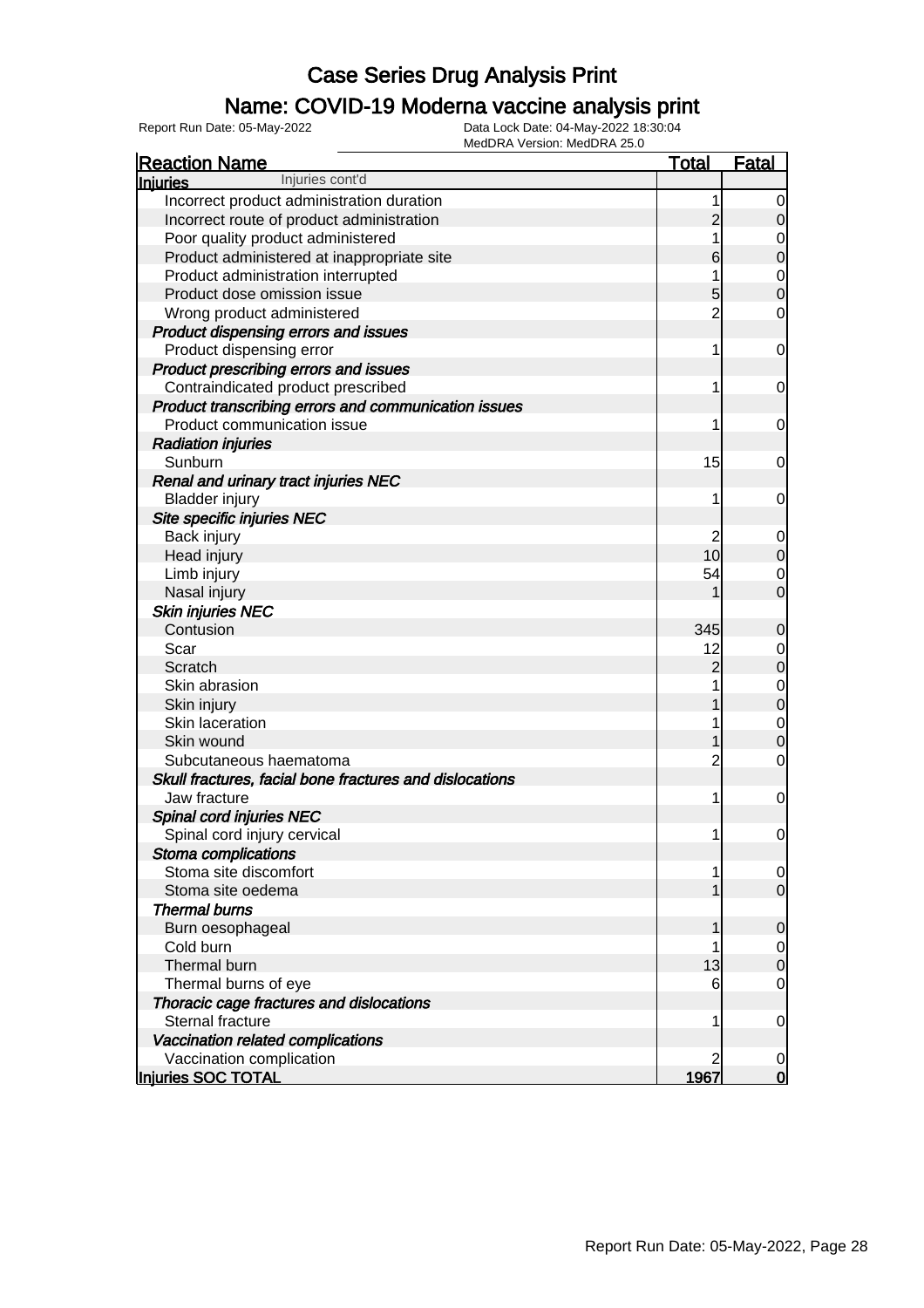### Name: COVID-19 Moderna vaccine analysis print

Report Run Date: 05-May-2022 Data Lock Date: 04-May-2022 18:30:04

| <b>Reaction Name</b>                                     | <u>Total</u>   | <b>Fatal</b>   |
|----------------------------------------------------------|----------------|----------------|
| Investigations                                           |                |                |
| Adrenal medulla tests                                    |                |                |
| Norepinephrine increased                                 | $\overline{2}$ | $\overline{0}$ |
| Auditory and vestibular diagnostic procedures            |                |                |
| Audiogram abnormal                                       | 1              | $\overline{0}$ |
| <b>Autoimmunity analyses</b>                             |                |                |
| Rheumatoid factor increased                              | 1              | $\overline{0}$ |
| Bacteria identification and serology (excl mycobacteria) |                |                |
| Campylobacter test positive                              |                | $\overline{0}$ |
| <b>Blood counts NEC</b>                                  |                |                |
| Full blood count abnormal                                | 1              | $\overline{0}$ |
| Blood gas and acid base analyses                         |                |                |
| Blood lactic acid                                        |                | 0              |
| Oxygen consumption decreased                             |                | 0              |
| Oxygen saturation                                        |                |                |
| Oxygen saturation decreased                              | 15             | 0              |
| Carbohydrate tolerance analyses (incl diabetes)          |                |                |
| Blood glucose                                            | 1              | 0              |
| Blood glucose abnormal                                   |                |                |
| Blood glucose decreased                                  | $\overline{c}$ | 0              |
| Blood glucose increased                                  |                | 0              |
|                                                          |                |                |
| Cardiac auscultatory investigations                      |                |                |
| Cardiac murmur                                           | 4              | O              |
| Heart sounds                                             | 5              | 0              |
| Cardiac function diagnostic procedures                   |                |                |
| Ejection fraction decreased                              | 1              | 0              |
| Central nervous system imaging procedures                |                |                |
| Computerised tomogram head                               | 1              | 0              |
| <b>Chemistry analyses NEC</b>                            |                |                |
| Histamine abnormal                                       | 1              | 0              |
| <b>Cholesterol analyses</b>                              |                |                |
| Blood cholesterol increased                              | 2              | 0              |
| Low density lipoprotein increased                        |                | $\mathbf 0$    |
| <b>Coagulation and bleeding analyses</b>                 |                |                |
| <b>Bleeding time</b>                                     |                | 0              |
| Bleeding time abnormal                                   | 1              | 0              |
| Blood fibrinogen                                         |                | $\Omega$       |
| <b>Blood thrombin</b>                                    |                | 0              |
| Coagulation time shortened                               |                | 0              |
| Fibrin D dimer increased                                 | 5              | 0              |
| International normalised ratio decreased                 |                | $\mathbf 0$    |
| International normalised ratio increased                 | 1              | 0              |
| Digestive enzymes                                        |                |                |
| Amylase increased                                        | 1              | $\mathbf 0$    |
| <b>ECG</b> investigations                                |                |                |
| Electrocardiogram                                        | 1              | $\overline{0}$ |
| Electrocardiogram P wave abnormal                        |                | 0              |
| Electrocardiogram QT prolonged                           |                | 0              |
| Electrocardiogram ST segment elevation                   |                | 0              |
| Electrocardiogram ST-T segment abnormal                  |                | 0              |
| Electrocardiogram T wave inversion                       | 2<br>2         | 0              |
| Electrocardiogram abnormal                               | 3              | 0              |
| Electrocardiogram change                                 | 1              | $\mathbf 0$    |
| <b>Endocrine analyses and imaging NEC</b>                |                |                |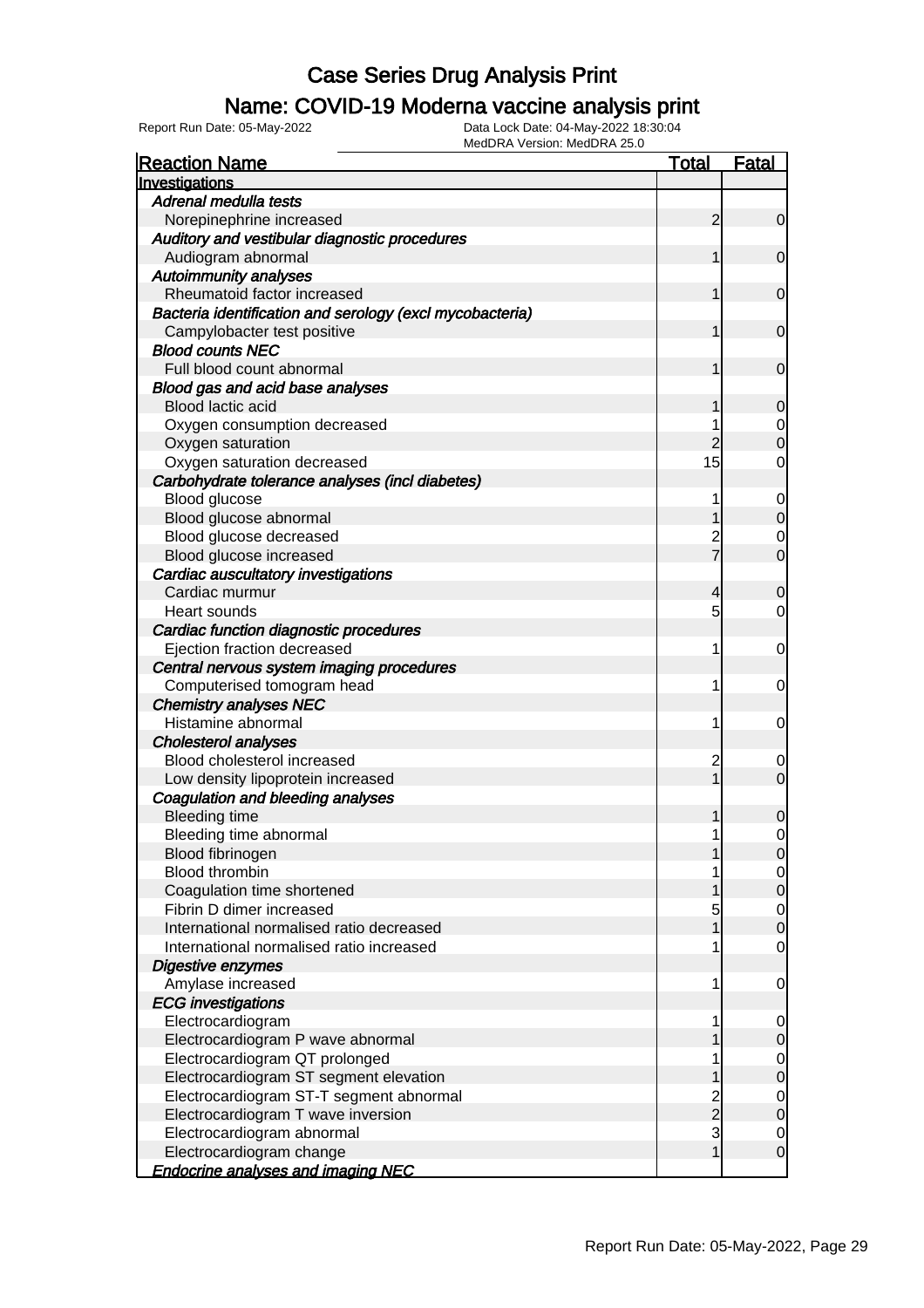### Name: COVID-19 Moderna vaccine analysis print

Report Run Date: 05-May-2022 Data Lock Date: 04-May-2022 18:30:04

| <b>Reaction Name</b>                                      | <b>Total</b>   | Fatal          |
|-----------------------------------------------------------|----------------|----------------|
| Investigations cont'd<br><b>Investigations</b>            |                |                |
| Hormone level abnormal                                    | 16             | $\overline{0}$ |
| <b>Fertility analyses</b>                                 |                |                |
| Semen analysis abnormal                                   | 1              | $\mathbf 0$    |
| Foetal and neonatal diagnostic procedures                 |                |                |
| Foetal heart rate decreased                               | 1              | 0              |
| Foetal heart rate increased                               |                | 0              |
| <b>Fungus identification and serology</b>                 |                |                |
| Fungal test                                               | 1              | 0              |
| Gastrointestinal and abdominal imaging procedures         |                |                |
| X-ray with contrast upper gastrointestinal tract          | 1              | 0              |
| Gastrointestinal function diagnostic procedures           |                |                |
| Gastric pH decreased                                      | 1              | 0              |
| <b>Haematological analyses NEC</b>                        |                |                |
| Blood viscosity increased                                 | 1              | 0              |
| Heart rate and pulse investigations                       |                |                |
| Heart rate                                                | 271            |                |
| Heart rate abnormal                                       | 22             | $\overline{0}$ |
| Heart rate decreased                                      | 15             | $\mathbf 0$    |
| Heart rate increased                                      | 410            | $\overline{0}$ |
| Heart rate irregular                                      | 86             | $\mathbf 0$    |
| Heart rate variability decreased                          |                | $\overline{0}$ |
| Maximum heart rate                                        |                | $\mathbf{0}$   |
| Maximum heart rate increased                              |                | $\overline{0}$ |
| Pulse abnormal                                            | $\overline{c}$ | $\mathbf 0$    |
| Pulse absent                                              | 1              | $\overline{0}$ |
| Sinus rhythm                                              | 3              | 0              |
| Hepatobiliary function diagnostic procedures              |                |                |
| Alanine aminotransferase increased                        | 6              |                |
| Aspartate aminotransferase                                | $\overline{2}$ | $\overline{0}$ |
| <b>Bile output</b>                                        | 3              | $\mathbf{0}$   |
| Blood bilirubin increased                                 | 1              | $\overline{0}$ |
| Liver function test abnormal                              | 8              | $\mathbf 0$    |
| Liver function test increased                             | 1              | $\overline{0}$ |
| <b>Imaging procedures NEC</b>                             |                |                |
| X-ray                                                     | 1              | $\mathbf 0$    |
| <b>Immunology analyses NEC</b>                            |                |                |
| Immunology test                                           | 1              | $\overline{0}$ |
| Immunology skin tests NEC                                 |                |                |
| Allergy alert test                                        |                | $\mathbf 0$    |
| Allergy alert test positive                               |                | 0              |
| <b>Investigations NEC</b>                                 |                |                |
| <b>Blood test</b>                                         | 1              | $\mathbf 0$    |
| Blood test abnormal                                       | 5              | $\overline{0}$ |
| <b>Blood test normal</b>                                  | 1              | $\mathbf 0$    |
| Polymerase chain reaction positive                        | $\overline{2}$ | $\overline{0}$ |
| Mineral and electrolyte analyses                          |                |                |
| Blood calcium increased                                   | $\overline{c}$ | $\mathbf 0$    |
| Blood iron decreased                                      | $\overline{c}$ | $\mathbf 0$    |
| Blood magnesium decreased                                 | $\overline{1}$ | $\overline{0}$ |
| Blood potassium decreased                                 | $\overline{c}$ | $\mathbf 0$    |
| Serum ferritin increased                                  | $\overline{1}$ | $\overline{0}$ |
| Urine copper                                              | 1              | 0              |
| <b>Musculoskeletal and soft tissue imaging procedures</b> |                |                |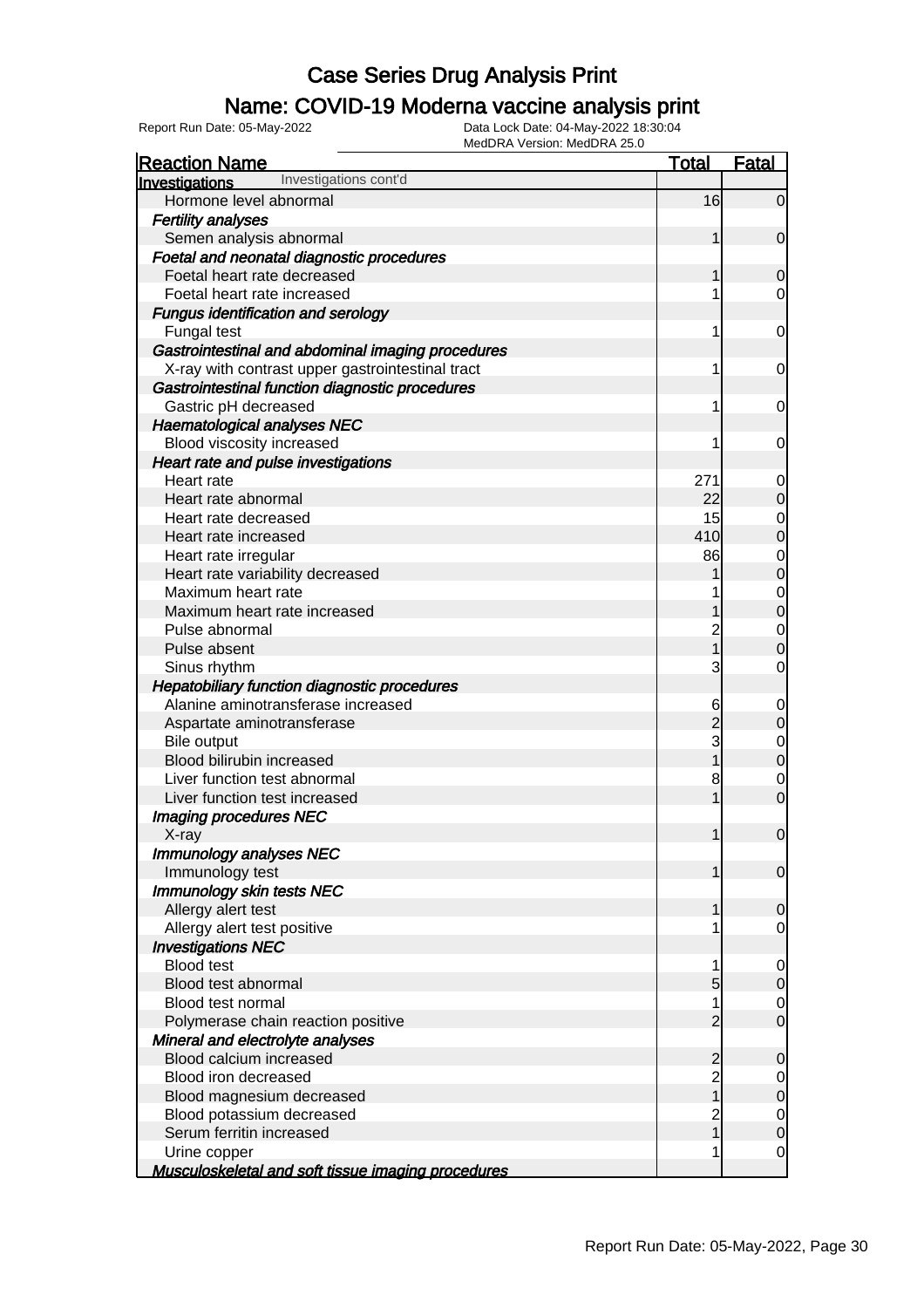### Name: COVID-19 Moderna vaccine analysis print

| <b>Reaction Name</b>                                    | <u>Total</u>    | <b>Fatal</b>                         |
|---------------------------------------------------------|-----------------|--------------------------------------|
| Investigations cont'd<br>Investigations                 |                 |                                      |
| Bone scan                                               | 1               | $\overline{0}$                       |
| Musculoskeletal and soft tissue tests NEC               |                 |                                      |
| Tender joint count                                      | 1               | $\mathbf 0$                          |
| Neurologic diagnostic procedures                        |                 |                                      |
| Coma scale abnormal                                     | $\overline{c}$  | $\boldsymbol{0}$                     |
| Electromyogram abnormal                                 | $\overline{1}$  | $\mathbf 0$                          |
| Sensory level                                           | 1               | $\mathbf 0$                          |
| Ophthalmic function diagnostic procedures               |                 |                                      |
| Corneal reflex decreased                                | 1               | $\mathbf{0}$                         |
| Intraocular pressure increased                          | $\overline{2}$  | $\overline{0}$                       |
| Visual tracking test                                    | 1               | $\mathbf{0}$                         |
| Visual tracking test abnormal                           | 1               | $\overline{0}$                       |
| Physical examination procedures and organ system status |                 |                                      |
| Body temperature                                        | 104             | $\mathbf 0$                          |
| Body temperature abnormal                               | 12              |                                      |
| Body temperature decreased                              | 17              | $\begin{matrix} 0 \\ 0 \end{matrix}$ |
| Body temperature fluctuation                            | 26              |                                      |
| Body temperature increased                              | 133             | $\begin{matrix}0\\0\end{matrix}$     |
| <b>Breath sounds</b>                                    | 1               |                                      |
| Breath sounds abnormal                                  | 1               | $\begin{matrix} 0 \\ 0 \end{matrix}$ |
| Grip strength                                           | 1               |                                      |
| Grip strength decreased                                 | 3               | $\begin{matrix}0\\0\end{matrix}$     |
| Head lag                                                | 4               |                                      |
| Lymph node palpable                                     | 5               | $\begin{matrix}0\\0\end{matrix}$     |
| Muscle strength abnormal                                | $\overline{2}$  |                                      |
| Ophthalmological examination                            | $\overline{1}$  | $\begin{matrix}0\\0\end{matrix}$     |
| Palpatory finding abnormal                              | 1               |                                      |
| Product residue present                                 | 1               | $\begin{matrix}0\\0\end{matrix}$     |
| Respiratory rate                                        | 5               | $\mathbf{0}$                         |
| Respiratory rate decreased                              | $6\overline{6}$ | $\overline{0}$                       |
| Respiratory rate increased                              | 10              |                                      |
| Skin temperature                                        | 23              | $\begin{matrix} 0 \\ 0 \end{matrix}$ |
| Temperature difference of extremities                   | 6               |                                      |
| Weight decreased                                        | 26              | $\begin{matrix} 0 \\ 0 \end{matrix}$ |
| Weight increased                                        | 11              | $\mathbf 0$                          |
| Pituitary analyses anterior                             |                 |                                      |
| Blood thyroid stimulating hormone decreased             | 1               | $\overline{0}$                       |
| Blood thyroid stimulating hormone increased             | $\overline{2}$  | $\overline{O}$                       |
| <b>Platelet analyses</b>                                |                 |                                      |
| Platelet count decreased                                | 10              | $\mathbf 0$                          |
| Platelet count normal                                   | 1               | $\mathbf 0$                          |
| <b>Protein analyses NEC</b>                             |                 |                                      |
| C-reactive protein increased                            | 8               | $\mathbf 0$                          |
| Red blood cell analyses                                 |                 |                                      |
| Haemoglobin E                                           | 1               | $\mathbf 0$                          |
| Haemoglobin decreased                                   | $\overline{2}$  | $\overline{O}$                       |
| <b>Renal function analyses</b>                          |                 |                                      |
| Blood creatinine increased                              | $\mathbf{1}$    | $\boldsymbol{0}$                     |
| Reproductive hormone analyses                           |                 |                                      |
| Blood testosterone decreased                            | 1               | $\mathbf 0$                          |
| False negative pregnancy test                           | 1               | $\overline{0}$                       |
| Pregnancy test                                          | 1               | $\mathbf 0$                          |
| Pregnancy test false positive                           | 1               | $\overline{0}$                       |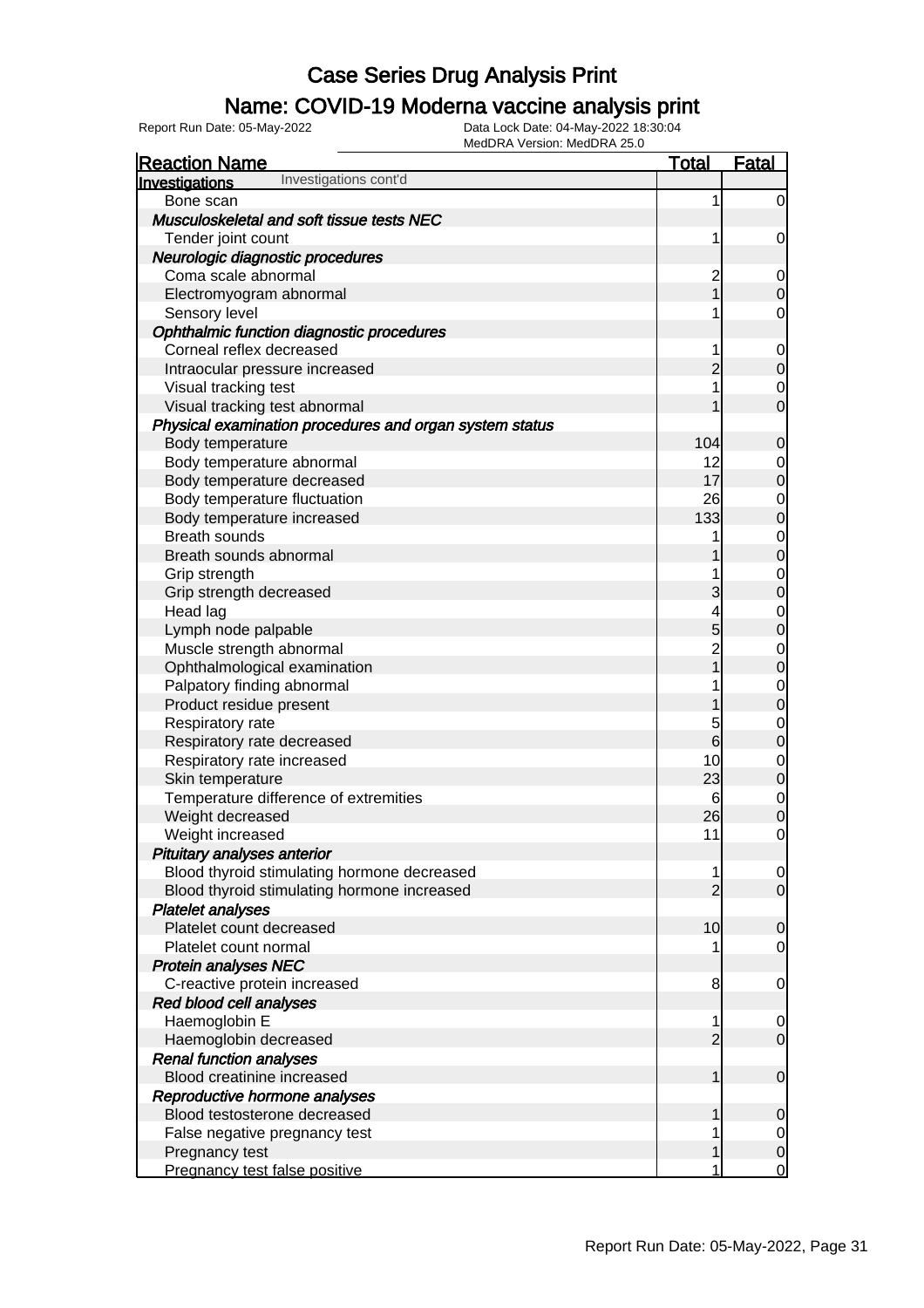### Name: COVID-19 Moderna vaccine analysis print

Report Run Date: 05-May-2022 Data Lock Date: 04-May-2022 18:30:04

| <b>Reaction Name</b>                                     | <b>Total</b>   | <b>Fatal</b>                         |
|----------------------------------------------------------|----------------|--------------------------------------|
| Investigations cont'd<br>Investigations                  |                |                                      |
| Reproductive organ and breast histopathology procedures  |                |                                      |
| Smear cervix                                             | 1              | $\overline{0}$                       |
| Reproductive organ and breast imaging procedures         |                |                                      |
| Hysteroscopy                                             | 1              | $\overline{0}$                       |
| Respiratory and pulmonary function diagnostic procedures |                |                                      |
| Forced expiratory volume decreased                       | 1              |                                      |
| Forced expiratory volume increased                       | 3              | $\begin{matrix} 0 \\ 0 \end{matrix}$ |
| Pulmonary function test decreased                        | 1              | $\mathbf 0$                          |
| Skeletal and cardiac muscle analyses                     |                |                                      |
| Blood creatine phosphokinase increased                   | 1              |                                      |
| Myocardial necrosis marker increased                     | 1              | 0<br>0<br>0<br>0                     |
| Troponin I increased                                     | 1              |                                      |
| Troponin T increased                                     | 1              |                                      |
| Troponin increased                                       | 5              | $\mathbf 0$                          |
| Therapeutic drug monitoring analyses                     |                |                                      |
| Analgesic drug level                                     | 5              | $\mathbf 0$                          |
| <b>Thyroid analyses</b>                                  |                |                                      |
| Tri-iodothyronine decreased                              | 1              | $\mathbf 0$                          |
| Tissue enzyme analyses NEC                               |                |                                      |
| Blood alkaline phosphatase increased                     | 1              |                                      |
| Blood lactate dehydrogenase increased                    | 1              | $\begin{matrix} 0 \\ 0 \end{matrix}$ |
| <b>Urinalysis NEC</b>                                    |                |                                      |
| <b>Blood urine</b>                                       | 5              | $\mathbf 0$                          |
| Blood urine present                                      | 27             |                                      |
| Protein urine                                            | 1              | $\begin{matrix}0\\0\end{matrix}$     |
| pH urine                                                 | 1              | $\mathbf 0$                          |
| Urinary tract function analyses NEC                      |                |                                      |
| Urine output                                             | 12             |                                      |
| Urine output decreased                                   | 1              | $\begin{matrix} 0 \\ 0 \end{matrix}$ |
| Urinary tract imaging procedures                         |                |                                      |
| <b>Bladder</b> scan                                      | 1              | $\mathbf 0$                          |
| Vascular tests NEC (incl blood pressure)                 |                |                                      |
| Blood pressure abnormal                                  | $\overline{2}$ | $\mathbf 0$                          |
| Blood pressure decreased                                 | 11             |                                      |
| Blood pressure diastolic increased                       | 1              | $\begin{matrix} 0 \\ 0 \end{matrix}$ |
| Blood pressure increased                                 | 36             | $\Omega$                             |
| Blood pressure measurement                               | 9              | $\overline{0}$                       |
| Blood pressure normal                                    |                | $\overline{O}$                       |
| Virus identification and serology                        |                |                                      |
| Coronavirus test                                         | 4              | $\overline{0}$                       |
| Influenza A virus test                                   | 1              | $\mathbf 0$                          |
| SARS-CoV-2 antibody test                                 | 2<br>1         | $\begin{matrix} 0 \\ 0 \end{matrix}$ |
| SARS-CoV-2 antibody test negative                        |                |                                      |
| SARS-CoV-2 antibody test positive                        |                | $\begin{matrix} 0 \\ 0 \end{matrix}$ |
| SARS-CoV-2 test                                          | $\frac{2}{5}$  |                                      |
| SARS-CoV-2 test negative                                 | 4              | $\begin{matrix} 0 \\ 0 \end{matrix}$ |
| SARS-CoV-2 test positive                                 | $\overline{7}$ |                                      |
| Vitamin analyses                                         |                |                                      |
| Blood folate decreased                                   | 1              | $\mathbf 0$                          |
| White blood cell analyses                                |                |                                      |
| Neutrophil count                                         | 1              | $\mathbf 0$                          |
| Neutrophil count decreased                               | 1              | $\mathbf{0}$                         |
| White blood cell count                                   | 1              | $\overline{0}$                       |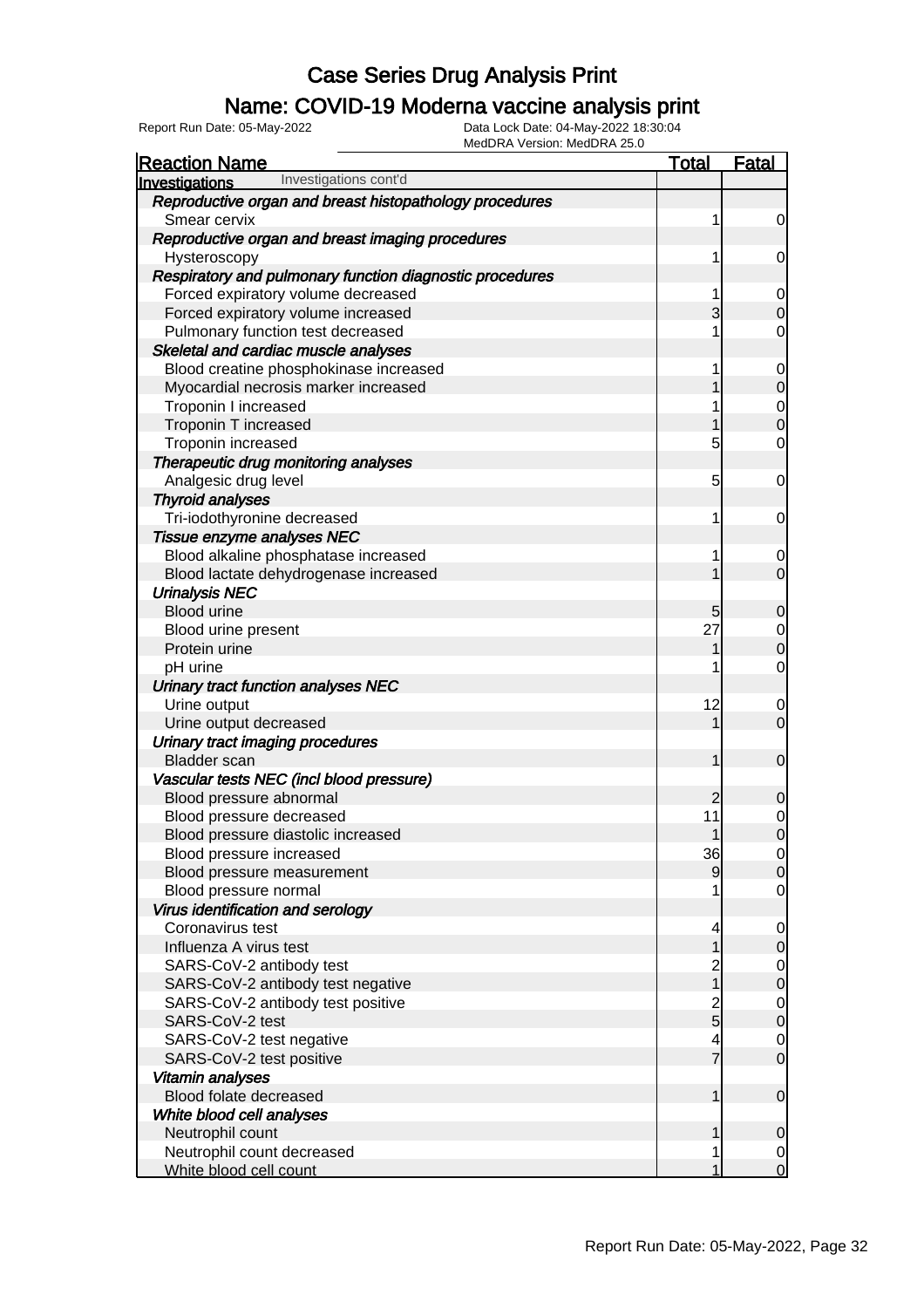# Name: COVID-19 Moderna vaccine analysis print

Report Run Date: 05-May-2022 Data Lock Date: 04-May-2022 18:30:04

MedDRA Version: MedDRA 25.0 Reaction Name Total Fatal **Investigations** White blood cell count decreased 1 0<br>
1 0<br>
2 0<br>
2 0<br>
2 0<br>
2 0 White blood cell count increased<br> **1** 0<br> **1559** 0 Investigations SOC TOTAL Investigations cont'd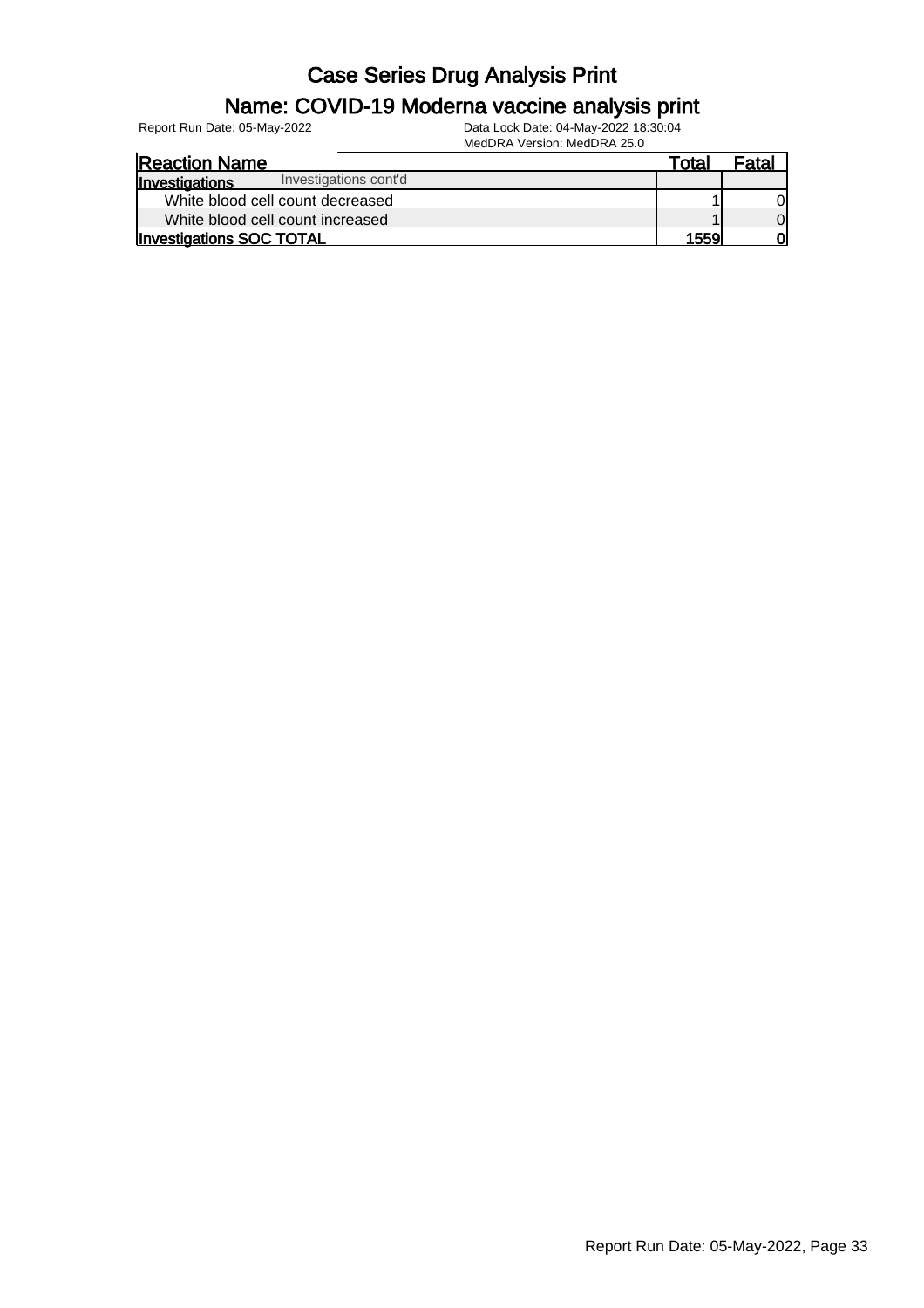### Name: COVID-19 Moderna vaccine analysis print

| <b>Reaction Name</b>                                                  | <u>Total</u>   | <b>Fatal</b>   |
|-----------------------------------------------------------------------|----------------|----------------|
| <b>Metabolic disorders</b>                                            |                |                |
| Appetite disorders                                                    |                |                |
| Appetite disorder                                                     | 2              | 0              |
| Decreased appetite                                                    | 441            | 0              |
| Food craving                                                          | $\overline{c}$ | $\mathbf 0$    |
| Food refusal                                                          |                | 0              |
| Hyperphagia                                                           | 5              | $\mathbf 0$    |
| Hypophagia                                                            | 3              | 0              |
| Increased appetite                                                    | 9              | $\overline{0}$ |
| Salt craving                                                          |                | $\mathbf 0$    |
| Copper metabolism disorders                                           |                |                |
| Copper deficiency                                                     | 1              | 0              |
| Diabetes mellitus (incl subtypes)                                     |                |                |
| Diabetes mellitus                                                     | 5              | 0              |
| Diabetes mellitus inadequate control                                  | 4              | $\mathbf 0$    |
| Type 1 diabetes mellitus                                              |                | 0              |
| Type 2 diabetes mellitus                                              |                | $\mathbf 0$    |
| <b>Diabetic complications NEC</b>                                     |                |                |
| Diabetic ketoacidosis                                                 | $\overline{2}$ | $\mathbf 0$    |
|                                                                       |                |                |
| Disorders of purine metabolism                                        | 22             |                |
| Gout<br>Fat soluble vitamin deficiencies and disorders                |                | $\mathbf 0$    |
|                                                                       |                |                |
| Vitamin D deficiency                                                  | 1              | $\mathbf 0$    |
| <b>Fluid intake decreased</b>                                         |                |                |
| Fluid intake reduced                                                  | 1              | $\mathbf 0$    |
| Fluid intake increased                                                |                |                |
| Polydipsia                                                            | 1              | $\mathbf 0$    |
| Food malabsorption and intolerance syndromes (excl sugar intolerance) |                |                |
| Alcohol intolerance                                                   | $\overline{c}$ | 0              |
| Food intolerance                                                      | $\overline{c}$ | 0              |
| Gluten sensitivity                                                    |                | 0              |
| Histamine intolerance                                                 |                | $\mathbf 0$    |
| <b>General nutritional disorders NEC</b>                              |                |                |
| Abnormal loss of weight                                               | 5              | 0              |
| Abnormal weight gain                                                  | 8              | $\mathbf 0$    |
| Feeding disorder                                                      | 53             | 0              |
| Food aversion                                                         | 5              | $\mathbf 0$    |
| Neonatal insufficient breast milk syndrome                            |                | 0              |
| Overweight                                                            |                | $\mathbf 0$    |
| Poor feeding infant                                                   |                | 0              |
| Weight loss poor                                                      |                | $\mathbf 0$    |
| <b>Hyperglycaemic conditions NEC</b>                                  |                |                |
| Hyperglycaemia                                                        | 7              | $\mathbf 0$    |
| <b>Hypoglycaemic conditions NEC</b>                                   |                |                |
| Hypoglycaemia                                                         | 9              | $\mathbf 0$    |
| Iron excess                                                           |                |                |
| Haemochromatosis                                                      | 1              | $\mathbf 0$    |
| Potassium imbalance                                                   |                |                |
| Hypokalaemia                                                          | $\overline{2}$ | $\mathbf 0$    |
| Sodium imbalance                                                      |                |                |
| Hyponatraemia                                                         | 1              | $\mathbf 0$    |
| Sugar intolerance (excl glucose intolerance)                          |                |                |
| Lactose intolerance                                                   | 1              | $\mathbf 0$    |
| Total fluid volume decreased                                          |                |                |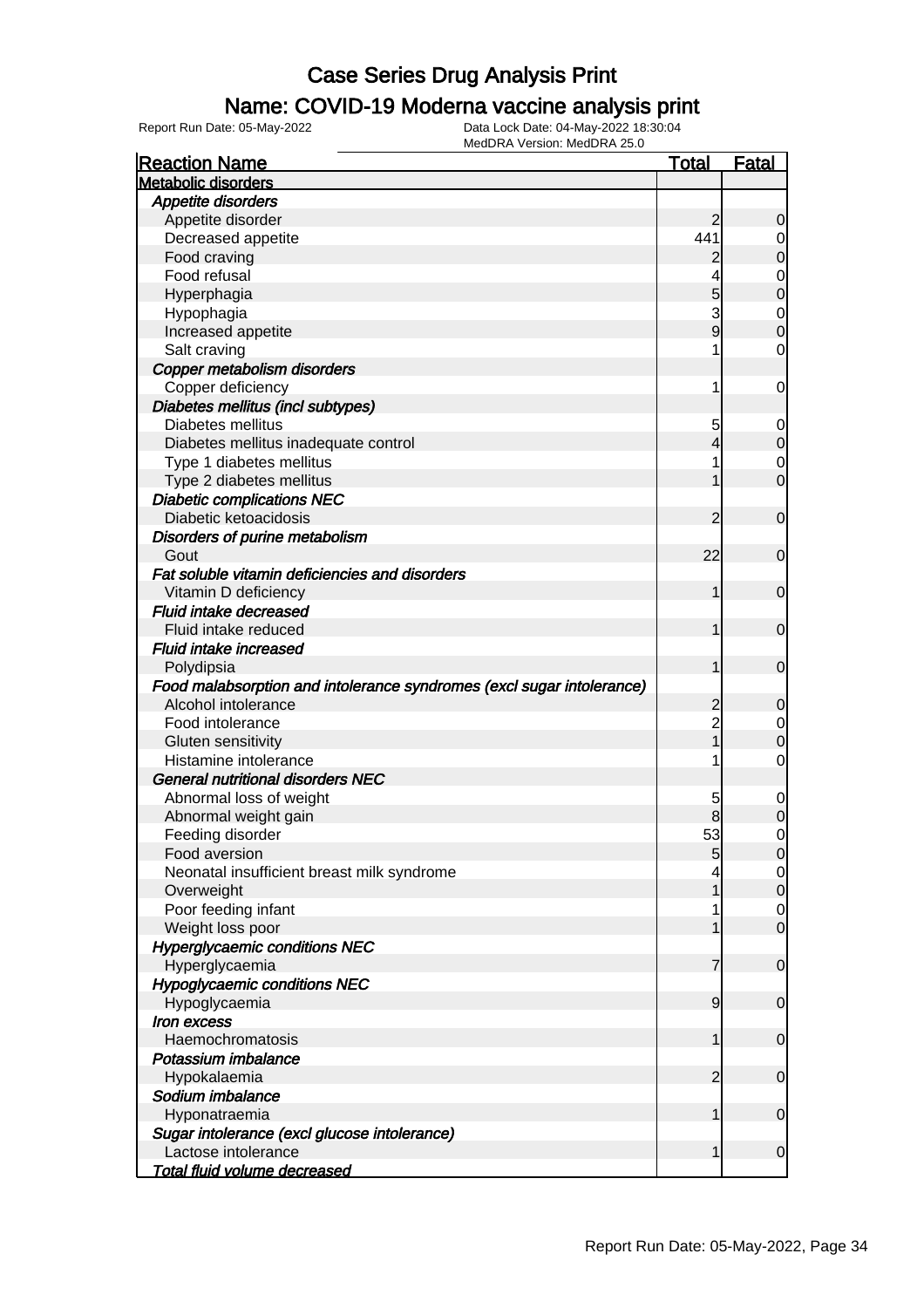#### Name: COVID-19 Moderna vaccine analysis print

Report Run Date: 05-May-2022 Data Lock Date: 04-May-2022 18:30:04

| <b>Reaction Name</b>                           | Total | ⊦ata |
|------------------------------------------------|-------|------|
| Metabolic disorders Metabolic disorders cont'd |       |      |
| Dehydration                                    |       |      |
| Total fluid volume increased                   |       |      |
| Fluid retention                                |       |      |
| Water soluble vitamin deficiencies             |       |      |
| Folate deficiency                              | ◠     |      |
| Metabolic disorders SOC TOTAL                  | 721   |      |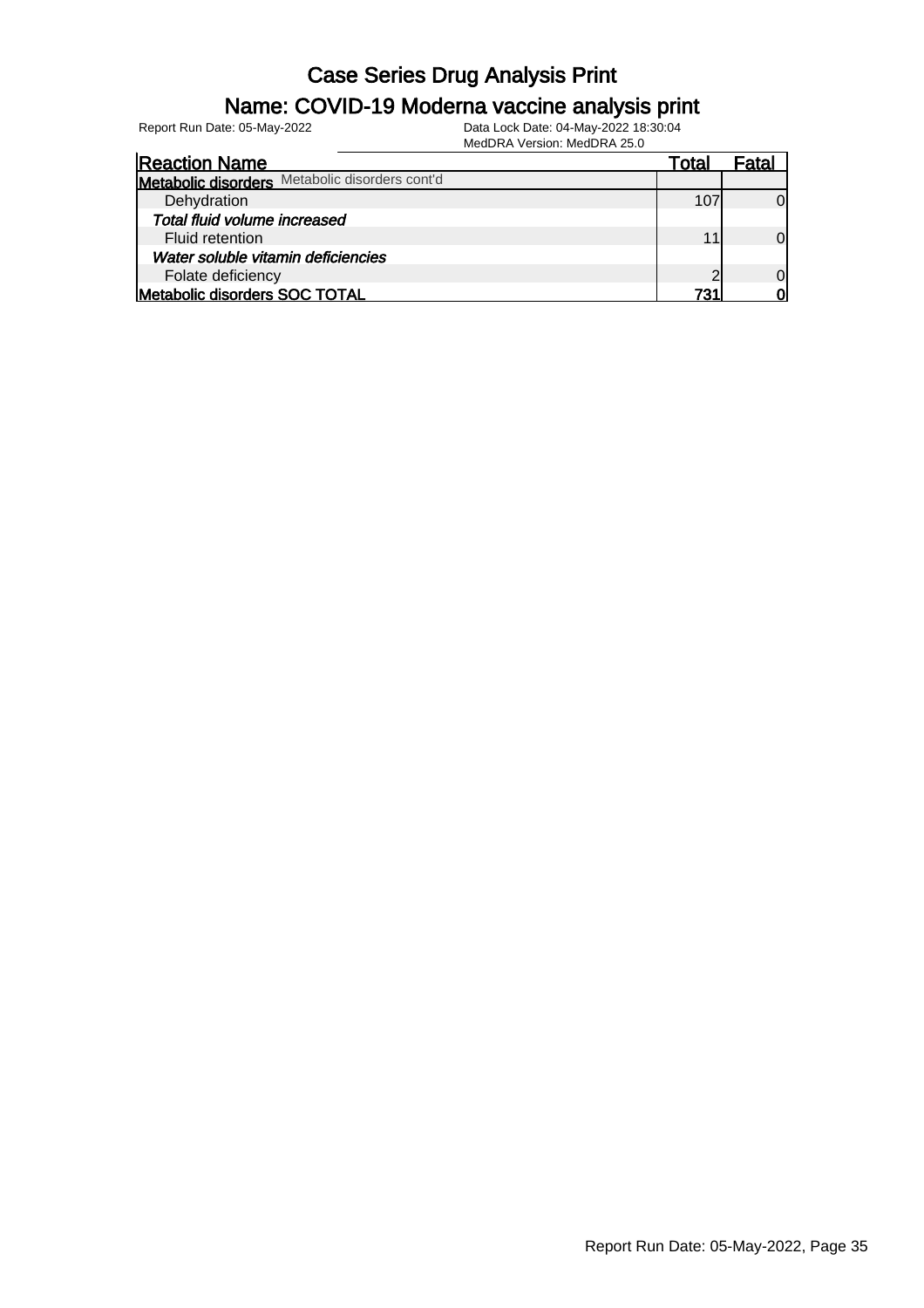#### Name: COVID-19 Moderna vaccine analysis print

| <b>Reaction Name</b>                | <u>Total</u>   | Fatal            |
|-------------------------------------|----------------|------------------|
| Muscle & tissue disorders           |                |                  |
| <b>Arthropathies NEC</b>            |                |                  |
| Arthritis                           | 60             | 0                |
| Arthritis allergic                  |                | $\overline{0}$   |
| Arthritis enteropathic              |                | $\boldsymbol{0}$ |
| Arthropathy                         | 8              | $\mathbf 0$      |
| Autoimmune arthritis                |                | $\mathbf{0}$     |
| Palindromic rheumatism              |                | $\mathbf 0$      |
| Polyarthritis                       | 2              | 0                |
| <b>Bone disorders NEC</b>           |                |                  |
| Bone erosion                        |                | 0                |
| Exostosis                           | 2              | 0                |
| Jaw cyst                            |                | $\mathbf 0$      |
| Jaw disorder                        | $\overline{c}$ | $\mathbf 0$      |
| Medial tibial stress syndrome       |                | 0                |
| Osteitis                            |                | $\mathbf 0$      |
| Bone related signs and symptoms     |                |                  |
| Bone pain                           | 112            | $\mathbf 0$      |
| Bone swelling                       | 2              | 0                |
| Coccydynia                          |                | $\mathbf 0$      |
| Pain in jaw                         | 101            | $\mathbf 0$      |
| Pubic pain                          |                | 0                |
| Spinal pain                         | 19             | $\overline{0}$   |
| <b>Bursal disorders</b>             |                |                  |
| <b>Bursitis</b>                     | 24             | $\mathbf 0$      |
| Cartilage disorders                 |                |                  |
| Costochondritis                     | 23             | $\mathbf 0$      |
| Connective tissue disorders NEC     |                |                  |
| Morphoea                            | 1              | 0                |
| Polymyalgia rheumatica              | 4              | 0                |
| Reynold's syndrome                  | $\overline{2}$ | $\overline{0}$   |
| <b>Extremity deformities</b>        |                |                  |
| Finger deformity                    | 1              | $\mathbf 0$      |
| Foot deformity                      | $\overline{c}$ | 0                |
| Hand deformity                      | $\frac{1}{2}$  | $\mathbf 0$      |
| Intervertebral disc disorders NEC   |                |                  |
| Intervertebral disc protrusion      | $\overline{2}$ | $\overline{0}$   |
| Joint related disorders NEC         |                |                  |
| Greater trochanteric pain syndrome  | 1              | 0                |
| Hypermobility syndrome              |                | $\overline{0}$   |
| Joint lock                          | 10             | $\mathbf 0$      |
| Periarthritis                       | 55             |                  |
| Rotator cuff syndrome               | 5              | $\mathbf 0$<br>0 |
| Temporomandibular joint syndrome    |                |                  |
|                                     |                | 0                |
| Joint related signs and symptoms    |                |                  |
| Arthralgia                          | 2600           | 0                |
| Joint effusion                      |                | 0                |
| Joint noise                         | 3              | 0                |
| Joint range of motion decreased     |                | 0                |
| Joint stiffness                     | 76             | $\mathbf 0$      |
| Joint swelling                      | 91             | $\pmb{0}$        |
| Joint vibration                     | $\frac{2}{7}$  | 0                |
| Joint warmth                        |                | $\mathbf 0$      |
| Lupus erythematosus (incl subtypes) |                |                  |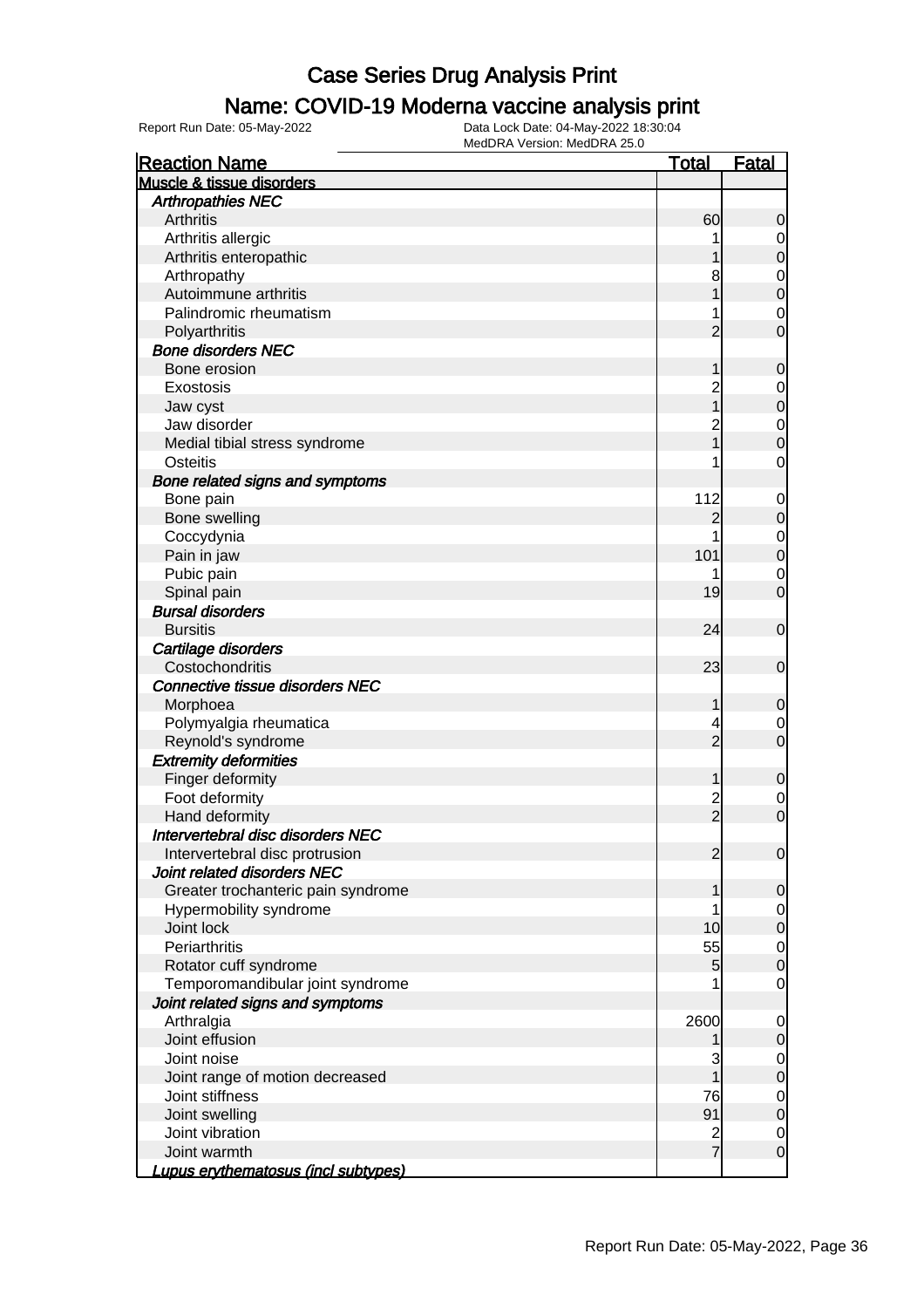### Name: COVID-19 Moderna vaccine analysis print

| Muscle & tissue disorders <sup>le &amp; tissue disorders cont'd</sup><br>Lupus-like syndrome<br>$\Omega$<br>Systemic lupus erythematosus<br>0<br>Muscle infections and inflammations<br><b>Myositis</b><br>10<br>0<br><b>Muscle pains</b><br>Fibromyalgia<br>26<br>0<br>3373<br>Myalgia<br>$\Omega$<br>Myalgia intercostal<br>0<br>Muscle related signs and symptoms NEC<br>Muscle atrophy<br>0<br>$\overline{3}$<br>Muscle discomfort<br>$\Omega$<br>114<br>Muscle fatigue<br>0<br>$\mathbf 0$<br>Muscle haemorrhage<br>505<br>Muscle spasms<br>$\mathbf 0$<br>$\mathbf 0$<br>Muscle swelling<br>17<br>Muscle tightness<br>30<br>$\mathbf 0$<br>93<br>Muscle twitching<br>$\overline{0}$<br>Myosclerosis<br>0<br>Muscle tone abnormalities<br>Muscle rigidity<br>5<br>0<br>5<br>Nuchal rigidity<br>$\Omega$<br><b>Trismus</b><br>9<br>0<br>Muscle weakness conditions<br>Muscular weakness<br>249<br>0<br>Musculoskeletal and connective tissue conditions NEC<br>Growth retardation<br>0<br>Limb mass<br>3<br>$\mathbf 0$<br><b>Mastication disorder</b><br>0<br>28<br>Mobility decreased<br>$\mathbf 0$<br>Muscle contracture<br>0<br>Musculoskeletal disorder<br>3<br>$\overline{0}$<br>481<br>Musculoskeletal stiffness<br>0<br>$\overline{0}$<br>Weight bearing difficulty<br>Musculoskeletal and connective tissue deformities of skull, face and<br>buccal cavity<br>$\overline{2}$<br>Facial asymmetry<br>$\overline{0}$<br>Musculoskeletal and connective tissue infections and inflammations NEC<br>Dupuytren's contracture<br>1<br>$\overline{0}$<br>Fasciitis<br>0<br>$\mathbf 0$<br><b>Plantar fasciitis</b><br>Musculoskeletal and connective tissue pain and discomfort<br>840<br>Back pain<br>$\mathbf 0$<br>Flank pain<br>18<br>0<br>402<br>Limb discomfort<br>$\mathbf 0$<br>Musculoskeletal chest pain<br>66<br>$\mathbf 0$<br>27<br>Musculoskeletal discomfort<br>$\mathbf 0$<br>25<br>Musculoskeletal pain<br>$\mathbf 0$<br>500<br>$\boldsymbol{0}$<br>Neck pain<br>Pain in extremity<br>4036<br>1<br>$\mathbf 0$<br>Sacral pain<br><b>Myopathies</b> | MEUDRA VEISIUII. MEUDRA 20.0<br><b>Reaction Name</b> | <b>Total</b> | <b>Fatal</b> |
|------------------------------------------------------------------------------------------------------------------------------------------------------------------------------------------------------------------------------------------------------------------------------------------------------------------------------------------------------------------------------------------------------------------------------------------------------------------------------------------------------------------------------------------------------------------------------------------------------------------------------------------------------------------------------------------------------------------------------------------------------------------------------------------------------------------------------------------------------------------------------------------------------------------------------------------------------------------------------------------------------------------------------------------------------------------------------------------------------------------------------------------------------------------------------------------------------------------------------------------------------------------------------------------------------------------------------------------------------------------------------------------------------------------------------------------------------------------------------------------------------------------------------------------------------------------------------------------------------------------------------------------------------------------------------------------------------------------------------------------------------------------------------------------------------------------------------------------------------------------------------------------------------------------------------------------------------------------------------------------------------------------------------------------------------------------------------|------------------------------------------------------|--------------|--------------|
|                                                                                                                                                                                                                                                                                                                                                                                                                                                                                                                                                                                                                                                                                                                                                                                                                                                                                                                                                                                                                                                                                                                                                                                                                                                                                                                                                                                                                                                                                                                                                                                                                                                                                                                                                                                                                                                                                                                                                                                                                                                                              |                                                      |              |              |
|                                                                                                                                                                                                                                                                                                                                                                                                                                                                                                                                                                                                                                                                                                                                                                                                                                                                                                                                                                                                                                                                                                                                                                                                                                                                                                                                                                                                                                                                                                                                                                                                                                                                                                                                                                                                                                                                                                                                                                                                                                                                              |                                                      |              |              |
|                                                                                                                                                                                                                                                                                                                                                                                                                                                                                                                                                                                                                                                                                                                                                                                                                                                                                                                                                                                                                                                                                                                                                                                                                                                                                                                                                                                                                                                                                                                                                                                                                                                                                                                                                                                                                                                                                                                                                                                                                                                                              |                                                      |              |              |
|                                                                                                                                                                                                                                                                                                                                                                                                                                                                                                                                                                                                                                                                                                                                                                                                                                                                                                                                                                                                                                                                                                                                                                                                                                                                                                                                                                                                                                                                                                                                                                                                                                                                                                                                                                                                                                                                                                                                                                                                                                                                              |                                                      |              |              |
|                                                                                                                                                                                                                                                                                                                                                                                                                                                                                                                                                                                                                                                                                                                                                                                                                                                                                                                                                                                                                                                                                                                                                                                                                                                                                                                                                                                                                                                                                                                                                                                                                                                                                                                                                                                                                                                                                                                                                                                                                                                                              |                                                      |              |              |
|                                                                                                                                                                                                                                                                                                                                                                                                                                                                                                                                                                                                                                                                                                                                                                                                                                                                                                                                                                                                                                                                                                                                                                                                                                                                                                                                                                                                                                                                                                                                                                                                                                                                                                                                                                                                                                                                                                                                                                                                                                                                              |                                                      |              |              |
|                                                                                                                                                                                                                                                                                                                                                                                                                                                                                                                                                                                                                                                                                                                                                                                                                                                                                                                                                                                                                                                                                                                                                                                                                                                                                                                                                                                                                                                                                                                                                                                                                                                                                                                                                                                                                                                                                                                                                                                                                                                                              |                                                      |              |              |
|                                                                                                                                                                                                                                                                                                                                                                                                                                                                                                                                                                                                                                                                                                                                                                                                                                                                                                                                                                                                                                                                                                                                                                                                                                                                                                                                                                                                                                                                                                                                                                                                                                                                                                                                                                                                                                                                                                                                                                                                                                                                              |                                                      |              |              |
|                                                                                                                                                                                                                                                                                                                                                                                                                                                                                                                                                                                                                                                                                                                                                                                                                                                                                                                                                                                                                                                                                                                                                                                                                                                                                                                                                                                                                                                                                                                                                                                                                                                                                                                                                                                                                                                                                                                                                                                                                                                                              |                                                      |              |              |
|                                                                                                                                                                                                                                                                                                                                                                                                                                                                                                                                                                                                                                                                                                                                                                                                                                                                                                                                                                                                                                                                                                                                                                                                                                                                                                                                                                                                                                                                                                                                                                                                                                                                                                                                                                                                                                                                                                                                                                                                                                                                              |                                                      |              |              |
|                                                                                                                                                                                                                                                                                                                                                                                                                                                                                                                                                                                                                                                                                                                                                                                                                                                                                                                                                                                                                                                                                                                                                                                                                                                                                                                                                                                                                                                                                                                                                                                                                                                                                                                                                                                                                                                                                                                                                                                                                                                                              |                                                      |              |              |
|                                                                                                                                                                                                                                                                                                                                                                                                                                                                                                                                                                                                                                                                                                                                                                                                                                                                                                                                                                                                                                                                                                                                                                                                                                                                                                                                                                                                                                                                                                                                                                                                                                                                                                                                                                                                                                                                                                                                                                                                                                                                              |                                                      |              |              |
|                                                                                                                                                                                                                                                                                                                                                                                                                                                                                                                                                                                                                                                                                                                                                                                                                                                                                                                                                                                                                                                                                                                                                                                                                                                                                                                                                                                                                                                                                                                                                                                                                                                                                                                                                                                                                                                                                                                                                                                                                                                                              |                                                      |              |              |
|                                                                                                                                                                                                                                                                                                                                                                                                                                                                                                                                                                                                                                                                                                                                                                                                                                                                                                                                                                                                                                                                                                                                                                                                                                                                                                                                                                                                                                                                                                                                                                                                                                                                                                                                                                                                                                                                                                                                                                                                                                                                              |                                                      |              |              |
|                                                                                                                                                                                                                                                                                                                                                                                                                                                                                                                                                                                                                                                                                                                                                                                                                                                                                                                                                                                                                                                                                                                                                                                                                                                                                                                                                                                                                                                                                                                                                                                                                                                                                                                                                                                                                                                                                                                                                                                                                                                                              |                                                      |              |              |
|                                                                                                                                                                                                                                                                                                                                                                                                                                                                                                                                                                                                                                                                                                                                                                                                                                                                                                                                                                                                                                                                                                                                                                                                                                                                                                                                                                                                                                                                                                                                                                                                                                                                                                                                                                                                                                                                                                                                                                                                                                                                              |                                                      |              |              |
|                                                                                                                                                                                                                                                                                                                                                                                                                                                                                                                                                                                                                                                                                                                                                                                                                                                                                                                                                                                                                                                                                                                                                                                                                                                                                                                                                                                                                                                                                                                                                                                                                                                                                                                                                                                                                                                                                                                                                                                                                                                                              |                                                      |              |              |
|                                                                                                                                                                                                                                                                                                                                                                                                                                                                                                                                                                                                                                                                                                                                                                                                                                                                                                                                                                                                                                                                                                                                                                                                                                                                                                                                                                                                                                                                                                                                                                                                                                                                                                                                                                                                                                                                                                                                                                                                                                                                              |                                                      |              |              |
|                                                                                                                                                                                                                                                                                                                                                                                                                                                                                                                                                                                                                                                                                                                                                                                                                                                                                                                                                                                                                                                                                                                                                                                                                                                                                                                                                                                                                                                                                                                                                                                                                                                                                                                                                                                                                                                                                                                                                                                                                                                                              |                                                      |              |              |
|                                                                                                                                                                                                                                                                                                                                                                                                                                                                                                                                                                                                                                                                                                                                                                                                                                                                                                                                                                                                                                                                                                                                                                                                                                                                                                                                                                                                                                                                                                                                                                                                                                                                                                                                                                                                                                                                                                                                                                                                                                                                              |                                                      |              |              |
|                                                                                                                                                                                                                                                                                                                                                                                                                                                                                                                                                                                                                                                                                                                                                                                                                                                                                                                                                                                                                                                                                                                                                                                                                                                                                                                                                                                                                                                                                                                                                                                                                                                                                                                                                                                                                                                                                                                                                                                                                                                                              |                                                      |              |              |
|                                                                                                                                                                                                                                                                                                                                                                                                                                                                                                                                                                                                                                                                                                                                                                                                                                                                                                                                                                                                                                                                                                                                                                                                                                                                                                                                                                                                                                                                                                                                                                                                                                                                                                                                                                                                                                                                                                                                                                                                                                                                              |                                                      |              |              |
|                                                                                                                                                                                                                                                                                                                                                                                                                                                                                                                                                                                                                                                                                                                                                                                                                                                                                                                                                                                                                                                                                                                                                                                                                                                                                                                                                                                                                                                                                                                                                                                                                                                                                                                                                                                                                                                                                                                                                                                                                                                                              |                                                      |              |              |
|                                                                                                                                                                                                                                                                                                                                                                                                                                                                                                                                                                                                                                                                                                                                                                                                                                                                                                                                                                                                                                                                                                                                                                                                                                                                                                                                                                                                                                                                                                                                                                                                                                                                                                                                                                                                                                                                                                                                                                                                                                                                              |                                                      |              |              |
|                                                                                                                                                                                                                                                                                                                                                                                                                                                                                                                                                                                                                                                                                                                                                                                                                                                                                                                                                                                                                                                                                                                                                                                                                                                                                                                                                                                                                                                                                                                                                                                                                                                                                                                                                                                                                                                                                                                                                                                                                                                                              |                                                      |              |              |
|                                                                                                                                                                                                                                                                                                                                                                                                                                                                                                                                                                                                                                                                                                                                                                                                                                                                                                                                                                                                                                                                                                                                                                                                                                                                                                                                                                                                                                                                                                                                                                                                                                                                                                                                                                                                                                                                                                                                                                                                                                                                              |                                                      |              |              |
|                                                                                                                                                                                                                                                                                                                                                                                                                                                                                                                                                                                                                                                                                                                                                                                                                                                                                                                                                                                                                                                                                                                                                                                                                                                                                                                                                                                                                                                                                                                                                                                                                                                                                                                                                                                                                                                                                                                                                                                                                                                                              |                                                      |              |              |
|                                                                                                                                                                                                                                                                                                                                                                                                                                                                                                                                                                                                                                                                                                                                                                                                                                                                                                                                                                                                                                                                                                                                                                                                                                                                                                                                                                                                                                                                                                                                                                                                                                                                                                                                                                                                                                                                                                                                                                                                                                                                              |                                                      |              |              |
|                                                                                                                                                                                                                                                                                                                                                                                                                                                                                                                                                                                                                                                                                                                                                                                                                                                                                                                                                                                                                                                                                                                                                                                                                                                                                                                                                                                                                                                                                                                                                                                                                                                                                                                                                                                                                                                                                                                                                                                                                                                                              |                                                      |              |              |
|                                                                                                                                                                                                                                                                                                                                                                                                                                                                                                                                                                                                                                                                                                                                                                                                                                                                                                                                                                                                                                                                                                                                                                                                                                                                                                                                                                                                                                                                                                                                                                                                                                                                                                                                                                                                                                                                                                                                                                                                                                                                              |                                                      |              |              |
|                                                                                                                                                                                                                                                                                                                                                                                                                                                                                                                                                                                                                                                                                                                                                                                                                                                                                                                                                                                                                                                                                                                                                                                                                                                                                                                                                                                                                                                                                                                                                                                                                                                                                                                                                                                                                                                                                                                                                                                                                                                                              |                                                      |              |              |
|                                                                                                                                                                                                                                                                                                                                                                                                                                                                                                                                                                                                                                                                                                                                                                                                                                                                                                                                                                                                                                                                                                                                                                                                                                                                                                                                                                                                                                                                                                                                                                                                                                                                                                                                                                                                                                                                                                                                                                                                                                                                              |                                                      |              |              |
|                                                                                                                                                                                                                                                                                                                                                                                                                                                                                                                                                                                                                                                                                                                                                                                                                                                                                                                                                                                                                                                                                                                                                                                                                                                                                                                                                                                                                                                                                                                                                                                                                                                                                                                                                                                                                                                                                                                                                                                                                                                                              |                                                      |              |              |
|                                                                                                                                                                                                                                                                                                                                                                                                                                                                                                                                                                                                                                                                                                                                                                                                                                                                                                                                                                                                                                                                                                                                                                                                                                                                                                                                                                                                                                                                                                                                                                                                                                                                                                                                                                                                                                                                                                                                                                                                                                                                              |                                                      |              |              |
|                                                                                                                                                                                                                                                                                                                                                                                                                                                                                                                                                                                                                                                                                                                                                                                                                                                                                                                                                                                                                                                                                                                                                                                                                                                                                                                                                                                                                                                                                                                                                                                                                                                                                                                                                                                                                                                                                                                                                                                                                                                                              |                                                      |              |              |
|                                                                                                                                                                                                                                                                                                                                                                                                                                                                                                                                                                                                                                                                                                                                                                                                                                                                                                                                                                                                                                                                                                                                                                                                                                                                                                                                                                                                                                                                                                                                                                                                                                                                                                                                                                                                                                                                                                                                                                                                                                                                              |                                                      |              |              |
|                                                                                                                                                                                                                                                                                                                                                                                                                                                                                                                                                                                                                                                                                                                                                                                                                                                                                                                                                                                                                                                                                                                                                                                                                                                                                                                                                                                                                                                                                                                                                                                                                                                                                                                                                                                                                                                                                                                                                                                                                                                                              |                                                      |              |              |
|                                                                                                                                                                                                                                                                                                                                                                                                                                                                                                                                                                                                                                                                                                                                                                                                                                                                                                                                                                                                                                                                                                                                                                                                                                                                                                                                                                                                                                                                                                                                                                                                                                                                                                                                                                                                                                                                                                                                                                                                                                                                              |                                                      |              |              |
|                                                                                                                                                                                                                                                                                                                                                                                                                                                                                                                                                                                                                                                                                                                                                                                                                                                                                                                                                                                                                                                                                                                                                                                                                                                                                                                                                                                                                                                                                                                                                                                                                                                                                                                                                                                                                                                                                                                                                                                                                                                                              |                                                      |              |              |
|                                                                                                                                                                                                                                                                                                                                                                                                                                                                                                                                                                                                                                                                                                                                                                                                                                                                                                                                                                                                                                                                                                                                                                                                                                                                                                                                                                                                                                                                                                                                                                                                                                                                                                                                                                                                                                                                                                                                                                                                                                                                              |                                                      |              |              |
|                                                                                                                                                                                                                                                                                                                                                                                                                                                                                                                                                                                                                                                                                                                                                                                                                                                                                                                                                                                                                                                                                                                                                                                                                                                                                                                                                                                                                                                                                                                                                                                                                                                                                                                                                                                                                                                                                                                                                                                                                                                                              |                                                      |              |              |
|                                                                                                                                                                                                                                                                                                                                                                                                                                                                                                                                                                                                                                                                                                                                                                                                                                                                                                                                                                                                                                                                                                                                                                                                                                                                                                                                                                                                                                                                                                                                                                                                                                                                                                                                                                                                                                                                                                                                                                                                                                                                              |                                                      |              |              |
|                                                                                                                                                                                                                                                                                                                                                                                                                                                                                                                                                                                                                                                                                                                                                                                                                                                                                                                                                                                                                                                                                                                                                                                                                                                                                                                                                                                                                                                                                                                                                                                                                                                                                                                                                                                                                                                                                                                                                                                                                                                                              |                                                      |              |              |
|                                                                                                                                                                                                                                                                                                                                                                                                                                                                                                                                                                                                                                                                                                                                                                                                                                                                                                                                                                                                                                                                                                                                                                                                                                                                                                                                                                                                                                                                                                                                                                                                                                                                                                                                                                                                                                                                                                                                                                                                                                                                              |                                                      |              |              |
|                                                                                                                                                                                                                                                                                                                                                                                                                                                                                                                                                                                                                                                                                                                                                                                                                                                                                                                                                                                                                                                                                                                                                                                                                                                                                                                                                                                                                                                                                                                                                                                                                                                                                                                                                                                                                                                                                                                                                                                                                                                                              |                                                      |              |              |
|                                                                                                                                                                                                                                                                                                                                                                                                                                                                                                                                                                                                                                                                                                                                                                                                                                                                                                                                                                                                                                                                                                                                                                                                                                                                                                                                                                                                                                                                                                                                                                                                                                                                                                                                                                                                                                                                                                                                                                                                                                                                              |                                                      |              |              |
|                                                                                                                                                                                                                                                                                                                                                                                                                                                                                                                                                                                                                                                                                                                                                                                                                                                                                                                                                                                                                                                                                                                                                                                                                                                                                                                                                                                                                                                                                                                                                                                                                                                                                                                                                                                                                                                                                                                                                                                                                                                                              |                                                      |              |              |
|                                                                                                                                                                                                                                                                                                                                                                                                                                                                                                                                                                                                                                                                                                                                                                                                                                                                                                                                                                                                                                                                                                                                                                                                                                                                                                                                                                                                                                                                                                                                                                                                                                                                                                                                                                                                                                                                                                                                                                                                                                                                              |                                                      |              |              |
|                                                                                                                                                                                                                                                                                                                                                                                                                                                                                                                                                                                                                                                                                                                                                                                                                                                                                                                                                                                                                                                                                                                                                                                                                                                                                                                                                                                                                                                                                                                                                                                                                                                                                                                                                                                                                                                                                                                                                                                                                                                                              |                                                      |              |              |
|                                                                                                                                                                                                                                                                                                                                                                                                                                                                                                                                                                                                                                                                                                                                                                                                                                                                                                                                                                                                                                                                                                                                                                                                                                                                                                                                                                                                                                                                                                                                                                                                                                                                                                                                                                                                                                                                                                                                                                                                                                                                              |                                                      |              |              |
|                                                                                                                                                                                                                                                                                                                                                                                                                                                                                                                                                                                                                                                                                                                                                                                                                                                                                                                                                                                                                                                                                                                                                                                                                                                                                                                                                                                                                                                                                                                                                                                                                                                                                                                                                                                                                                                                                                                                                                                                                                                                              |                                                      |              |              |
|                                                                                                                                                                                                                                                                                                                                                                                                                                                                                                                                                                                                                                                                                                                                                                                                                                                                                                                                                                                                                                                                                                                                                                                                                                                                                                                                                                                                                                                                                                                                                                                                                                                                                                                                                                                                                                                                                                                                                                                                                                                                              | Rhabdomyolysis                                       | 1            | $\mathbf 0$  |
| Osteoarthropathies                                                                                                                                                                                                                                                                                                                                                                                                                                                                                                                                                                                                                                                                                                                                                                                                                                                                                                                                                                                                                                                                                                                                                                                                                                                                                                                                                                                                                                                                                                                                                                                                                                                                                                                                                                                                                                                                                                                                                                                                                                                           |                                                      |              |              |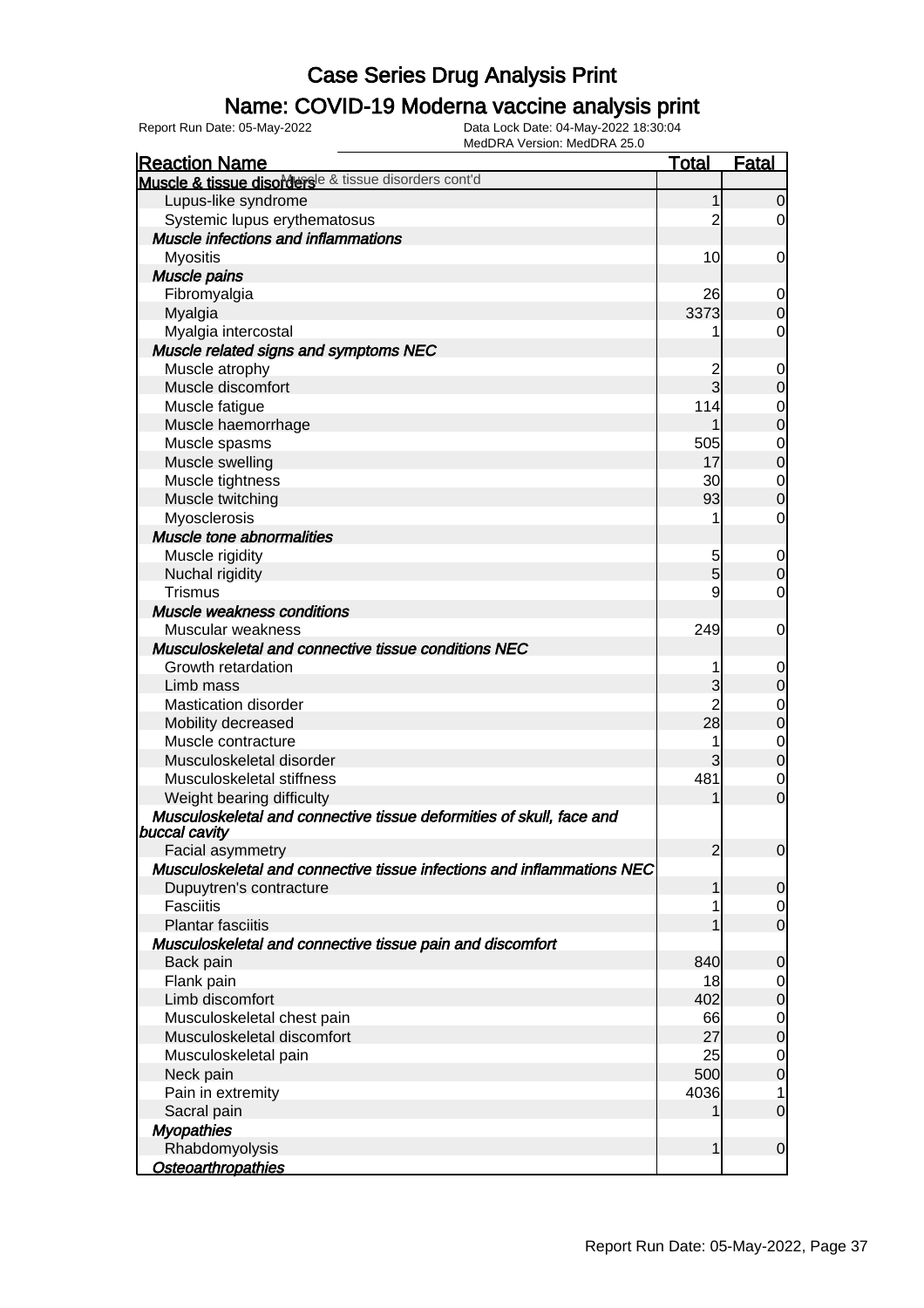### Name: COVID-19 Moderna vaccine analysis print

Report Run Date: 05-May-2022 Data Lock Date: 04-May-2022 18:30:04

| <b>Reaction Name</b>                                  | <u>Total</u>   | <b>Fatal</b>     |
|-------------------------------------------------------|----------------|------------------|
| Muscle & tissue disordersle & tissue disorders cont'd |                |                  |
| Osteoarthritis                                        | 5              | $\mathbf 0$      |
| <b>Psoriatic arthropathies</b>                        |                |                  |
| Psoriatic arthropathy                                 | 3              | $\overline{0}$   |
| <b>Rheumatoid arthropathies</b>                       |                |                  |
| <b>Rheumatoid arthritis</b>                           | 20             | $\overline{0}$   |
| Soft tissue disorders NEC                             |                |                  |
| Axillary mass                                         | 59             | $\mathbf 0$      |
| Fluctuance                                            |                | $\mathbf 0$      |
| Groin pain                                            | 27             | $\mathbf 0$      |
| Neck mass                                             | 13             | 0                |
| Soft tissue swelling                                  | $\overline{2}$ | $\overline{0}$   |
| Spine and neck deformities                            |                |                  |
| Spinal stenosis                                       | 1              | $\mathbf 0$      |
| Spondyloarthropathies                                 |                |                  |
| Ankylosing spondylitis                                | 4              | $\overline{0}$   |
| Arthritis reactive                                    | 19             | $\mathbf 0$      |
| Axial spondyloarthritis                               |                | $\boldsymbol{0}$ |
| Spondylitis                                           |                | 0                |
| <b>Synovial disorders</b>                             |                |                  |
| Synovial cyst                                         | 5              | $\mathbf 0$      |
| Synovitis                                             |                | $\overline{0}$   |
| <b>Tendon disorders</b>                               |                |                  |
| Tendon pain                                           | 4              | $\mathbf 0$      |
| <b>Tendonitis</b>                                     | 8              | $\mathbf 0$      |
| <b>Trigger finger</b>                                 | 3              | $\overline{0}$   |
| <b>Trunk deformities</b>                              |                |                  |
| Shoulder deformity                                    | 2              | $\mathbf 0$      |
| Muscle & tissue disorders SOC TOTAL                   | 14301          |                  |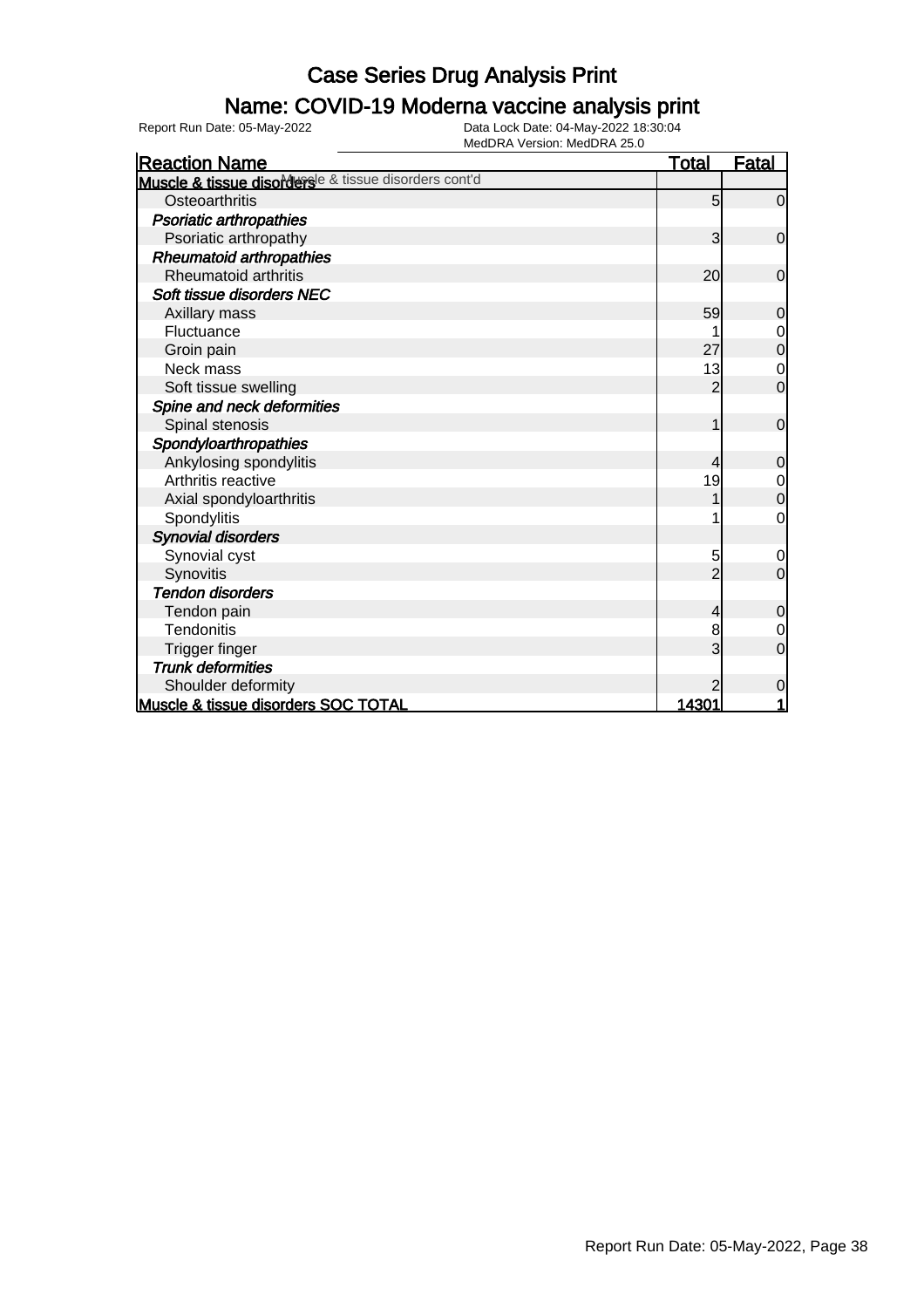### Name: COVID-19 Moderna vaccine analysis print

Report Run Date: 05-May-2022 Data Lock Date: 04-May-2022 18:30:04

| <b>Reaction Name</b>                                                            | <u>Total</u>                          | <b>Fatal</b> |
|---------------------------------------------------------------------------------|---------------------------------------|--------------|
| <b>Neoplasms</b>                                                                |                                       |              |
| <b>B-cell lymphomas NEC</b>                                                     |                                       |              |
| B-cell lymphoma stage II                                                        |                                       |              |
| B-cell lymphoma stage III                                                       | 1                                     | 0            |
| Breast and nipple neoplasms benign                                              |                                       |              |
| Benign breast neoplasm                                                          | 2                                     | 0            |
| Fibroadenoma of breast                                                          | 1                                     | $\mathbf 0$  |
| <b>Breast and nipple neoplasms malignant</b>                                    |                                       |              |
| <b>Breast cancer</b>                                                            | 4                                     | $\mathbf 0$  |
| <b>Breast neoplasms unspecified malignancy</b>                                  |                                       |              |
| Phyllodes tumour                                                                | 1                                     | $\mathbf 0$  |
| Cardiovascular neoplasms benign                                                 |                                       |              |
| Haemangioma                                                                     | 1                                     | $\mathbf 0$  |
| Leukaemias NEC                                                                  |                                       |              |
| Leukaemia                                                                       | 1                                     | $\mathbf 0$  |
| Lymphomas unspecified NEC                                                       |                                       |              |
| Lymphoma                                                                        | 9                                     | $\mathbf 0$  |
| Mediastinal neoplasms malignancy unspecified NEC                                |                                       |              |
| Good syndrome                                                                   | 1                                     | $\mathbf 0$  |
| <b>Metastases to specified sites</b>                                            |                                       |              |
| Metastases to liver                                                             | 1                                     | 0            |
| Metastases to lymph nodes                                                       | 1                                     | 0            |
| Metastases to unknown and unspecified sites                                     |                                       |              |
| Metastasis                                                                      | 1                                     | 0            |
| Neoplasms malignant site unspecified NEC                                        |                                       |              |
| Neoplasm malignant                                                              | 1                                     | 0            |
| Oesophageal neoplasms malignant                                                 |                                       |              |
| Oesophageal carcinoma                                                           | 1                                     | 0            |
| Oropharyngeal, nasopharyngeal and tonsillar neoplasms malignant and             |                                       |              |
| unspecified                                                                     |                                       |              |
| Tonsil cancer                                                                   | $\overline{c}$                        | 0            |
| Plasma cell neoplasms NEC                                                       |                                       |              |
| Hypergammaglobulinaemia benign monoclonal                                       | 1                                     | 0            |
| Respiratory tract and pleural neoplasms malignant cell type unspecified<br>INEC |                                       |              |
| Bronchial carcinoma                                                             | 1                                     | 0            |
| Skin neoplasms benign                                                           |                                       |              |
| Acrochordon                                                                     |                                       |              |
| Anogenital warts                                                                | $\begin{array}{c} 2 \\ 1 \end{array}$ | $\mathbf 0$  |
| Haemangioma of skin                                                             | 3                                     |              |
| Melanocytic naevus                                                              | $\overline{1}$                        | $0$ 0        |
| Skin papilloma                                                                  | 4                                     | 0            |
| Skin neoplasms malignant and unspecified (excl melanoma)                        |                                       |              |
| Keratoacanthoma                                                                 | 1                                     | $\mathbf 0$  |
| Small intestinal neoplasms malignant                                            |                                       |              |
| Small intestine adenocarcinoma                                                  | 1                                     | $\mathbf 0$  |
| Soft tissue neoplasms benign NEC                                                |                                       |              |
| Lipoma                                                                          | 2                                     | $\mathbf 0$  |
| Urinary tract neoplasms unspecified malignancy NEC                              |                                       |              |
| Renal neoplasm                                                                  | 1                                     | $\mathbf 0$  |
| Uterine neoplasms benign                                                        |                                       |              |
| Uterine leiomyoma                                                               | 2                                     | 0            |
| Uterine neoplasms malignant NEC                                                 |                                       |              |
| Uterine cancer                                                                  | 1                                     | 0            |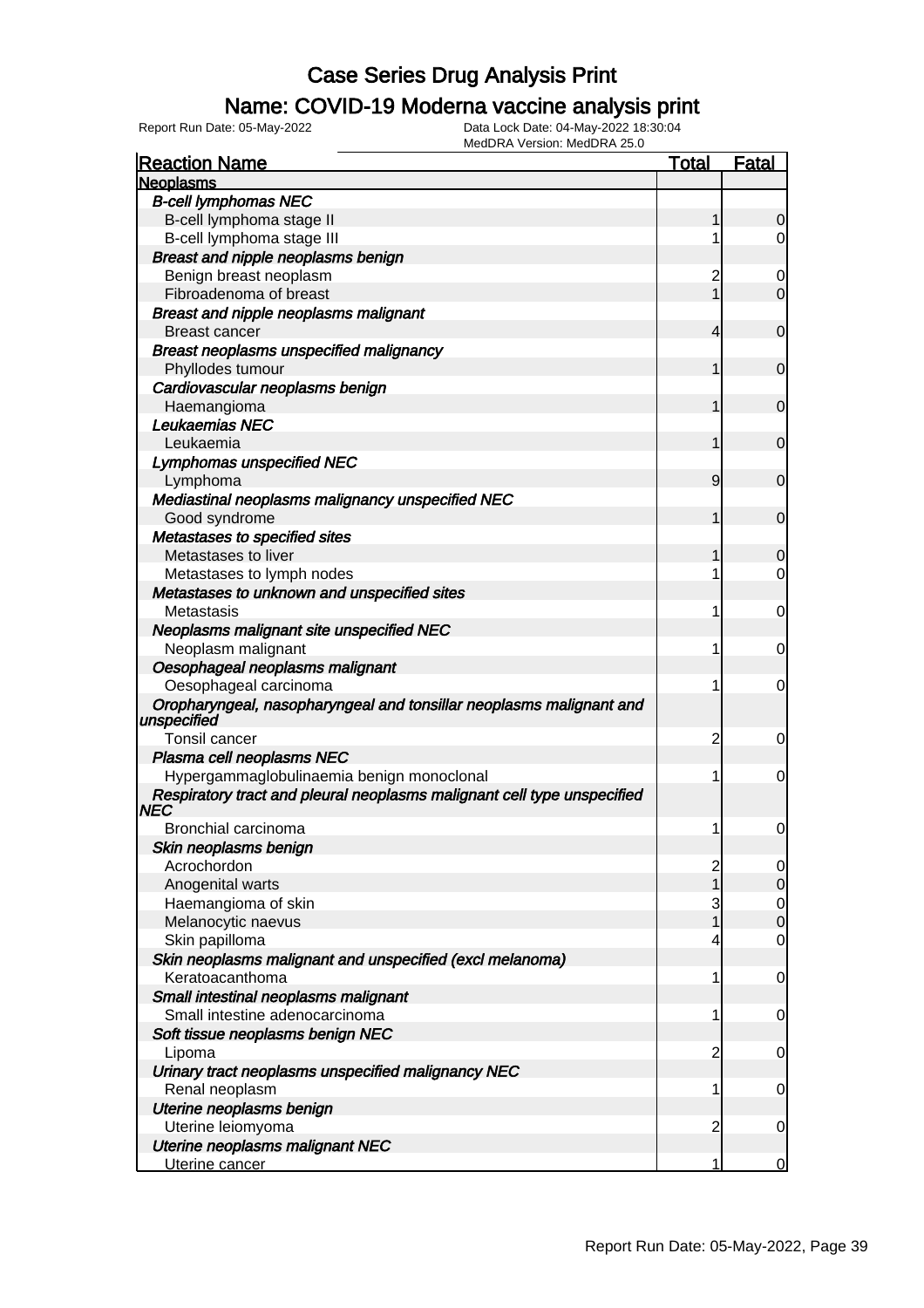#### Name: COVID-19 Moderna vaccine analysis print

Report Run Date: 05-May-2022 Data Lock Date: 04-May-2022 18:30:04

|                            |                  | MedDRA Version: MedDRA 25.0 |       |                   |
|----------------------------|------------------|-----------------------------|-------|-------------------|
| <b>Reaction Name</b>       |                  |                             | Гоtal | <sup>≂</sup> ata∟ |
| Neoplasms                  | Neoplasms cont'd |                             |       |                   |
| <b>Neoplasms SOC TOTAL</b> |                  |                             | 50    |                   |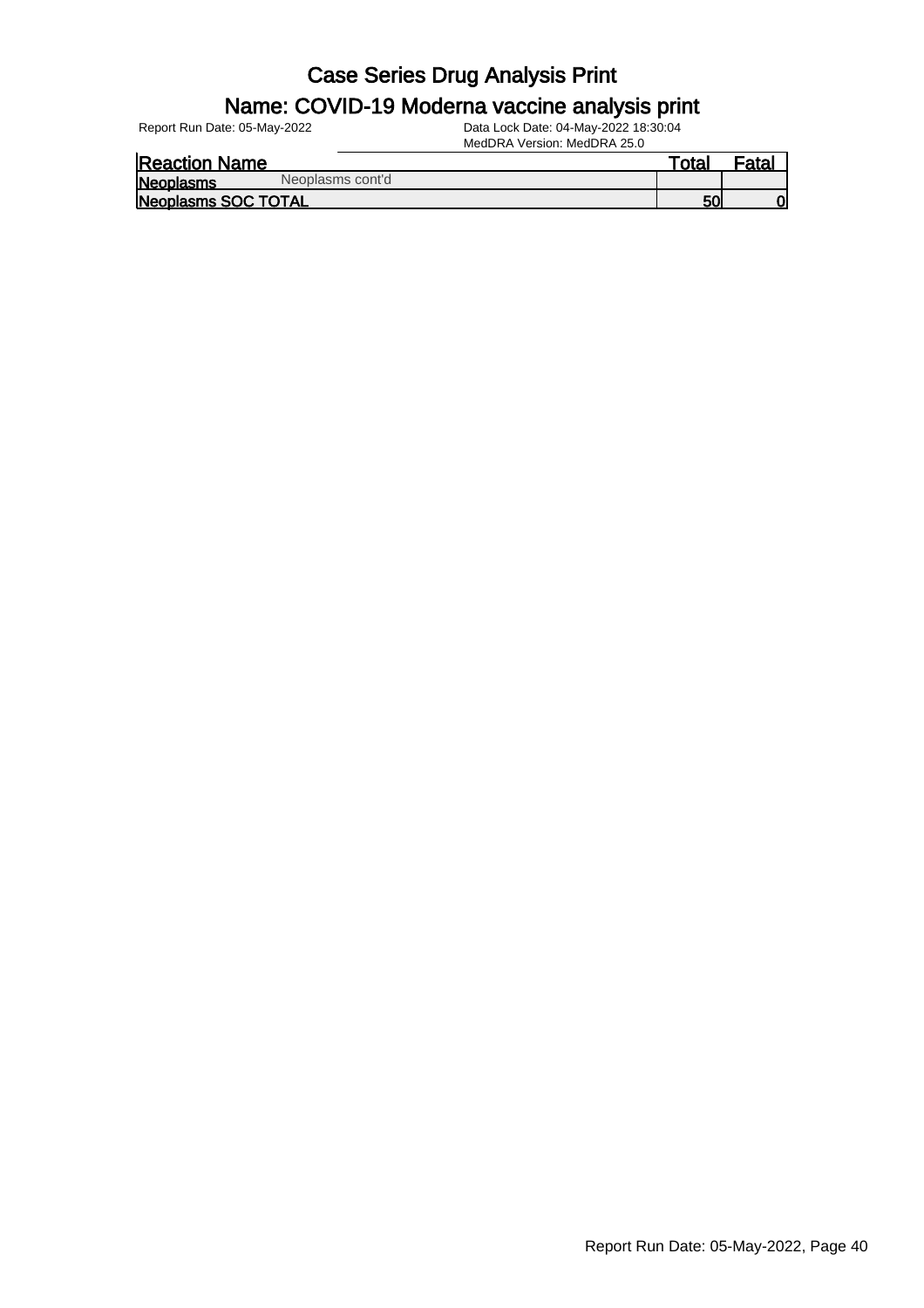### Name: COVID-19 Moderna vaccine analysis print

| <b>Reaction Name</b>                                              | Total          | <u>Fatal</u>     |
|-------------------------------------------------------------------|----------------|------------------|
| Nervous system disorders                                          |                |                  |
| Abnormal sleep-related events                                     |                |                  |
| Sleep paralysis                                                   | 5              | 0                |
| Absence seizures                                                  |                |                  |
| Petit mal epilepsy                                                |                | $\mathbf 0$      |
| <b>Acute polyneuropathies</b>                                     |                |                  |
| Guillain-Barre syndrome                                           | 17             | $\mathbf 0$      |
| Autonomic nervous system disorders                                |                |                  |
| Autonomic nervous system imbalance                                | 2              | 0                |
| Orthostatic intolerance                                           | 3              | 0                |
| Central nervous system haemorrhages and cerebrovascular accidents |                |                  |
| Brain stem infarction                                             |                | 0                |
| Cerebral artery embolism                                          |                | 0                |
| Cerebral haemorrhage                                              |                | $\overline{c}$   |
| Cerebral infarction                                               |                | 0                |
| Cerebrovascular accident                                          | 40             | 1                |
| Haemorrhage intracranial                                          | 2              | 0                |
| Haemorrhagic stroke                                               |                | $\mathbf 0$      |
| Intracranial haematoma                                            |                | 0                |
| Intraventricular haemorrhage                                      |                | 0                |
| Ischaemic stroke                                                  | 5              | 0                |
| Ruptured cerebral aneurysm                                        |                | 1                |
| Subarachnoid haemorrhage                                          | 6              | 0                |
| Central nervous system inflammatory disorders NEC                 |                |                  |
| Central nervous system inflammation                               | 2              | $\mathbf 0$      |
| Central nervous system vascular disorders NEC                     |                |                  |
| Cerebral congestion                                               | 2              | $\mathbf 0$      |
| Cerebrovascular venous and sinus thrombosis                       |                |                  |
| Cerebral venous sinus thrombosis                                  | 4              | 0                |
| Cerebral venous thrombosis                                        | 1              | 0                |
| Cervical spinal cord and nerve root disorders                     |                |                  |
| Cervical radiculopathy                                            | 1              | 0                |
| <b>Choreiform movements</b>                                       |                |                  |
| Chorea                                                            | 1              | 0                |
| Chronic polyneuropathies                                          |                |                  |
| Chronic inflammatory demyelinating polyradiculoneuropathy         | 1              | 0                |
| Demyelinating polyneuropathy                                      |                | $\overline{0}$   |
| <b>Coordination and balance disturbances</b>                      |                |                  |
| Ataxia                                                            | 4              | $\overline{0}$   |
| Balance disorder                                                  | 96             | $\mathbf 0$      |
| Coordination abnormal                                             | 7              | $\boldsymbol{0}$ |
| Dysstasia                                                         | 17             | $\mathbf 0$      |
| Nystagmus                                                         | 3              | $\overline{0}$   |
| <b>Cortical dysfunction NEC</b>                                   |                |                  |
| Aphasia                                                           |                | 0                |
| Dysgraphia                                                        | 1              | 0                |
| Cranial nerve disorders NEC                                       |                |                  |
| Cranial nerve disorder                                            | 1              | 0                |
| Dementia (excl Alzheimer's type)                                  |                |                  |
| Dementia                                                          | $\overline{2}$ | 0                |
| <b>Demyelinating disorders NEC</b>                                |                |                  |
| Demyelination                                                     | 1              | 0                |
| Disturbances in consciousness NEC                                 |                |                  |
| Depressed level of consciousness                                  | 14             | $\Omega$         |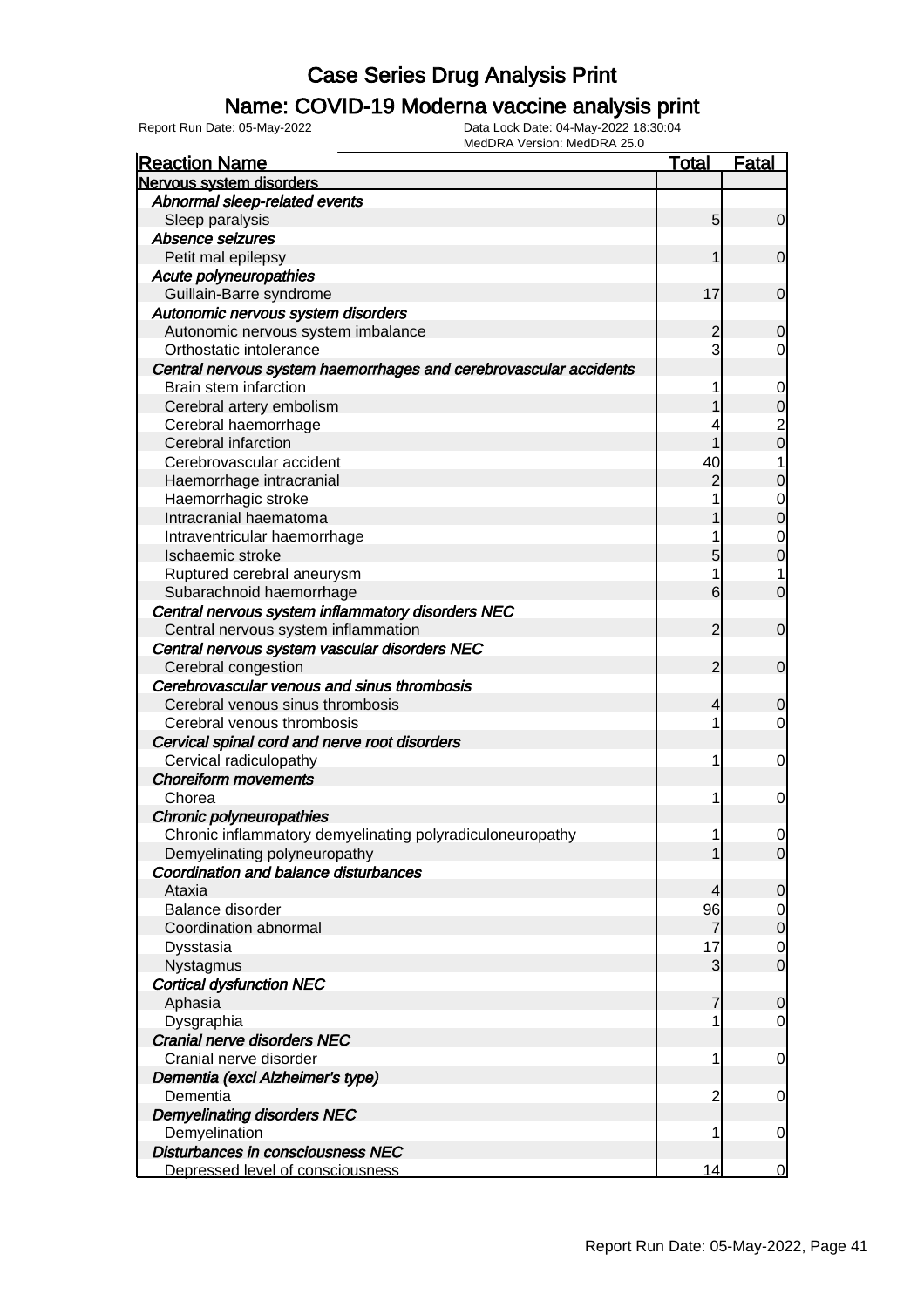### Name: COVID-19 Moderna vaccine analysis print

| <b>Reaction Name</b>                               | <u>Total</u>   | <b>Fatal</b>   |
|----------------------------------------------------|----------------|----------------|
| Nervous system disordersus system disorders cont'd |                |                |
| Lethargy                                           | 525            | $\overline{0}$ |
| Loss of consciousness                              | 276            | $\overline{0}$ |
| Somnolence                                         | 277            | $\overline{O}$ |
| Stupor                                             |                | 0              |
| Syncope                                            | 1131           | $\overline{0}$ |
| Disturbances in sleep phase rhythm                 |                |                |
| Delayed sleep phase                                |                | $\mathbf 0$    |
| Dyskinesias and movement disorders NEC             |                |                |
| Akathisia                                          | 2              | $\overline{0}$ |
| Bradykinesia                                       |                | $\overline{0}$ |
| <b>Clumsiness</b>                                  | 4              | $\overline{0}$ |
| Dyskinesia                                         | 14             | $\mathbf 0$    |
| Extrapyramidal disorder                            | $\overline{2}$ | $\overline{0}$ |
| Fine motor delay                                   |                | $\mathbf 0$    |
| Fine motor skill dysfunction                       | 4              | $\overline{0}$ |
| Foetal movement disorder                           |                | $\mathbf 0$    |
| Hyperkinesia                                       |                | $\overline{0}$ |
| Hypokinesia                                        | 19             | $\mathbf 0$    |
| Motor dysfunction                                  | 3              | $\overline{0}$ |
| Movement disorder                                  | 13             | $\mathbf 0$    |
| Psychomotor hyperactivity                          | 4              | $\overline{0}$ |
| <b>Dystonias</b>                                   |                |                |
| Dystonia                                           |                | $\overline{0}$ |
| <b>Encephalitis NEC</b>                            |                |                |
| Noninfective encephalitis                          |                | $\overline{0}$ |
| Eye movement disorders                             |                |                |
| IVth nerve paresis                                 |                | $\overline{0}$ |
| <b>Facial cranial nerve disorders</b>              |                |                |
| Bell's palsy                                       | 103            | $\mathbf 0$    |
| Facial nerve disorder                              |                | $\overline{0}$ |
| Facial paralysis                                   | 58             | $\mathbf 0$    |
| Facial paresis                                     | 12             | $\mathbf 0$    |
| Facial spasm                                       | 7              | $\overline{O}$ |
| Generalised tonic-clonic seizures                  |                |                |
| Generalised tonic-clonic seizure                   | 8              | $\overline{0}$ |
| Glossopharyngeal nerve disorders                   |                |                |
| Glossopharyngeal neuralgia                         |                | $\overline{0}$ |
| <b>Headaches NEC</b>                               |                |                |
| Cluster headache                                   | 65             | $\mathbf 0$    |
| Cold-stimulus headache                             | 11             | $\overline{0}$ |
| Drug withdrawal headache                           | 2              | $\mathbf 0$    |
| Headache                                           | 8394           | $\mathbf 0$    |
| Medication overuse headache                        |                | $\overline{0}$ |
| New daily persistent headache                      | 2              | $\mathbf 0$    |
| Occipital neuralgia                                |                | $\overline{0}$ |
| Primary cough headache                             |                | $\mathbf 0$    |
| Primary headache associated with sexual activity   |                | $\overline{0}$ |
| Sinus headache                                     | 106            | $\mathbf 0$    |
| <b>Tension headache</b>                            | 170            | $\overline{0}$ |
| Thunderclap headache                               | 3              | $\overline{0}$ |
| Vascular headache                                  |                | $\overline{0}$ |
| <b>Hydrocephalic conditions</b>                    |                |                |
| <b>Hydrocephalus</b>                               | 1              | $\mathbf 0$    |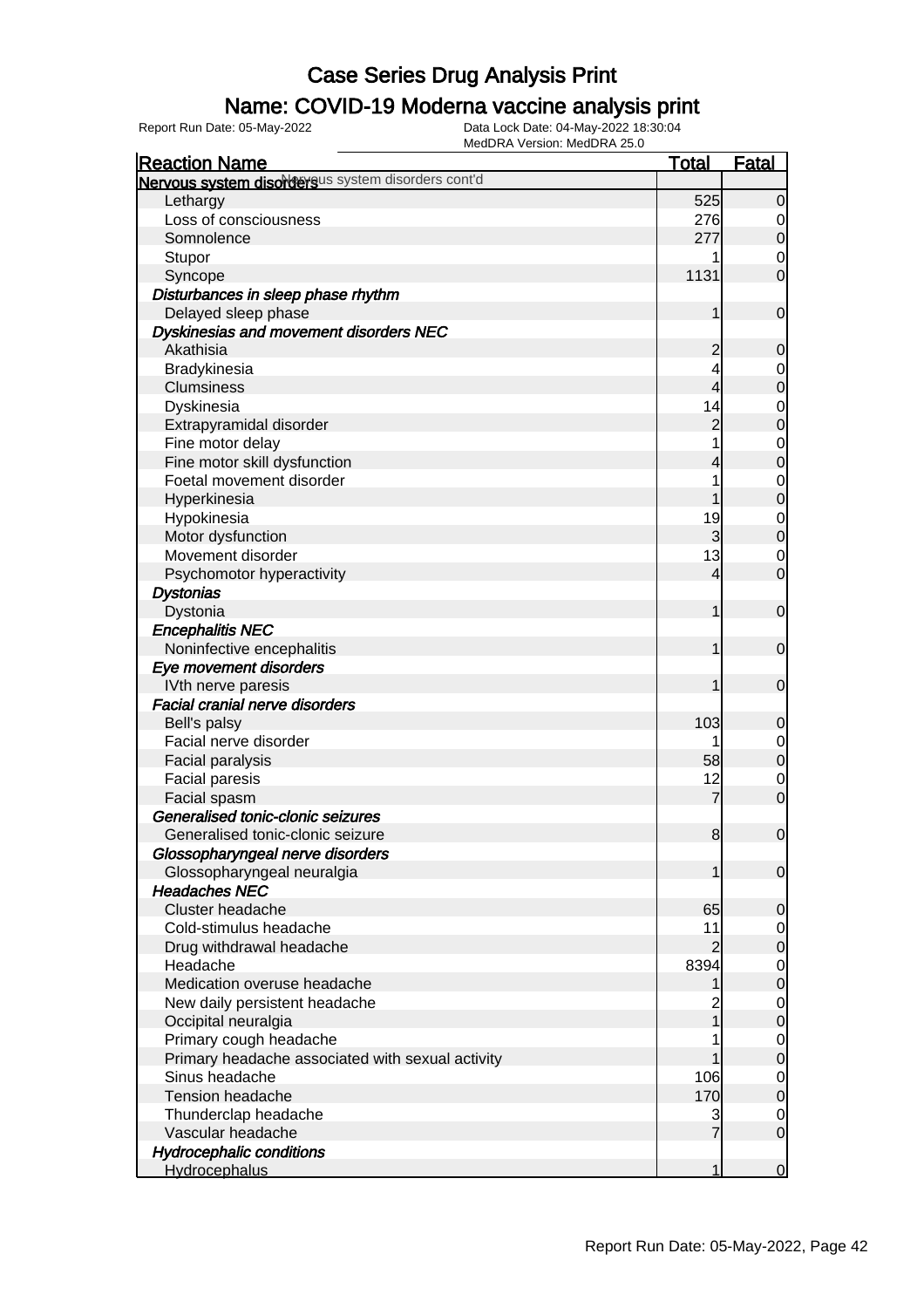### Name: COVID-19 Moderna vaccine analysis print

Report Run Date: 05-May-2022 Data Lock Date: 04-May-2022 18:30:04

| <b>Reaction Name</b>                               | <u>Total</u>   | <b>Fatal</b>   |
|----------------------------------------------------|----------------|----------------|
| Nervous system disordersus system disorders cont'd |                |                |
| Hypoglossal nerve disorders                        |                |                |
| Tongue paralysis                                   | 1              | $\overline{0}$ |
| Increased intracranial pressure disorders          |                |                |
| Idiopathic intracranial hypertension               | $\overline{c}$ | $\mathbf 0$    |
| Intracranial pressure increased                    | 3              | 0              |
| Lumbar spinal cord and nerve root disorders        |                |                |
| Sciatica                                           | 13             | 0              |
| Memory loss (excl dementia)                        |                |                |
| Amnesia                                            | 58             | $\overline{0}$ |
| Memory impairment                                  | 38             | $\mathbf 0$    |
| Transient global amnesia                           | 2              | $\mathbf 0$    |
| Mental impairment (excl dementia and memory loss)  |                |                |
| Cognitive disorder                                 | 26             | $\overline{0}$ |
| Disturbance in attention                           | 88             | $\mathbf 0$    |
| Mental impairment                                  | 15             | 0              |
| Migraine headaches                                 |                |                |
| Basilar migraine                                   |                | $\mathbf 0$    |
| Hemiplegic migraine                                | 7              | $\mathbf 0$    |
| Migraine                                           | 846            | $\mathbf 0$    |
| Migraine with aura                                 | 50             | $\overline{0}$ |
| Migraine without aura                              | 3              | $\mathbf{0}$   |
| Retinal migraine                                   | 5              | $\overline{0}$ |
| Typical aura without headache                      | 1              | $\mathbf 0$    |
| Vestibular migraine                                | 4              | $\overline{0}$ |
| <b>Mononeuropathies</b>                            |                |                |
| Carpal tunnel syndrome                             | 6              | $\mathbf 0$    |
| Cubital tunnel syndrome                            |                | $\overline{0}$ |
| Mononeuritis                                       | $\overline{2}$ | $\overline{0}$ |
| Nerve compression                                  | 4              | $\mathbf 0$    |
| Multiple sclerosis acute and progressive           |                |                |
| <b>Band sensation</b>                              |                | $\mathbf 0$    |
| Multiple sclerosis                                 | 5              | $\mathbf 0$    |
| Multiple sclerosis pseudo relapse                  | 1              | $\mathbf{0}$   |
| Multiple sclerosis relapse                         | 6              | $\overline{0}$ |
| Progressive multiple sclerosis                     | 1              | $\mathbf 0$    |
| Muscle tone abnormal                               |                |                |
| Drop attacks                                       |                | $\overline{0}$ |
| Hypotonia                                          | 10             | $\overline{0}$ |
| Stiff leg syndrome                                 | 3              | 0              |
| Myelitis (incl infective)                          |                |                |
| Myelitis transverse                                | 4              | $\mathbf 0$    |
| Narcolepsy and hypersomnia                         |                |                |
| Hypersomnia                                        | 30             | $\overline{0}$ |
| Narcolepsy                                         |                | $\overline{0}$ |
| Nervous system disorders NEC                       |                |                |
| Nervous system disorder                            | 5              | $\mathbf 0$    |
| Psychomotor skills impaired                        |                | 0              |
| <b>Neurologic visual problems NEC</b>              |                |                |
| Hemianopia                                         |                | $\overline{0}$ |
| <b>Tunnel vision</b>                               | 13             | $\overline{0}$ |
| <b>Neurological signs and symptoms NEC</b>         |                |                |
| Agitation neonatal                                 |                | $\mathbf 0$    |
| <b>Clonus</b>                                      | 2              | $\mathbf 0$    |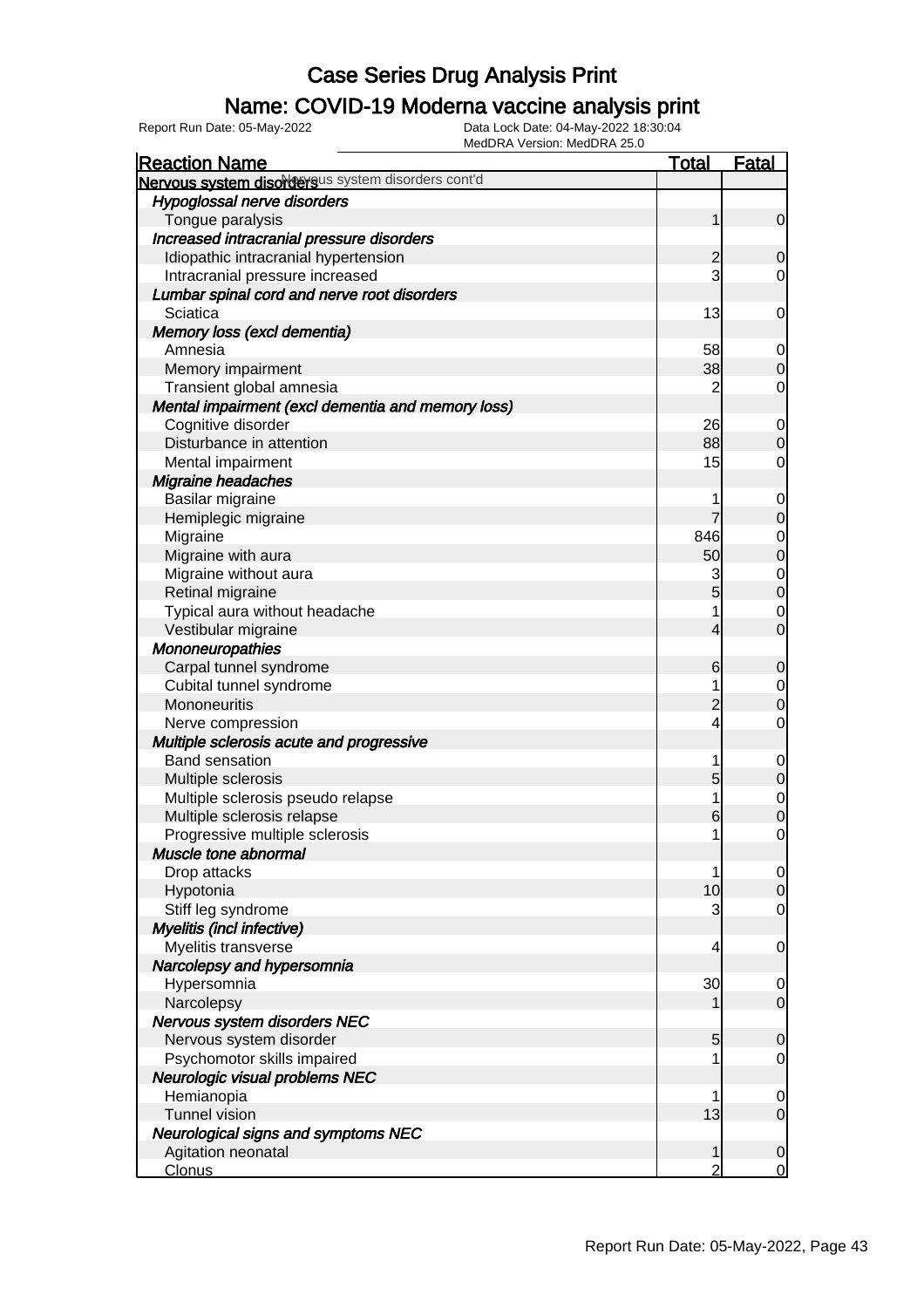### Name: COVID-19 Moderna vaccine analysis print

Report Run Date: 05-May-2022 Data Lock Date: 04-May-2022 18:30:04

| Nervous system disordersus system disorders cont'd<br><b>Dizziness</b><br>3345<br>$\mathbf 0$<br>Dizziness exertional<br>14<br>0<br>224<br>$\boldsymbol{0}$<br>Dizziness postural<br>Drooling<br>2<br>0<br>1<br>Exaggerated startle response<br>$\mathbf 0$<br>Head discomfort<br>67<br>0<br>$\mathbf 0$<br>Meningism<br>12<br>Neurological symptom<br>0<br>3<br>$\boldsymbol{0}$<br>Persistent postural-perceptual dizziness<br>260<br>Presyncope<br>0<br>Tongue biting<br>$\mathbf 0$<br>2<br>13<br>Unresponsive to stimuli<br>0<br><b>Neuromuscular disorders NEC</b><br>Muscle contractions involuntary<br>$\overline{\mathbf{c}}$<br>$\mathbf 0$<br>4<br>$\boldsymbol{0}$<br>Muscle spasticity<br>Neuromuscular pain<br>$\mathbf 0$<br>Neuromuscular junction dysfunction<br>Myasthenia gravis<br>1<br>0<br><b>Olfactory nerve disorders</b><br>Anosmia<br>39<br>0<br>$\overline{2}$<br>Hyposmia<br>$\mathbf 0$<br>46<br>Parosmia<br>0<br><b>Optic nerve disorders NEC</b><br>Optic neuritis<br>5<br>0<br>Paraesthesias and dysaesthesias<br>Burning feet syndrome<br>6<br>0<br>131<br><b>Burning sensation</b><br>$\boldsymbol{0}$<br>Dysaesthesia<br>0<br>Formication<br>$\boldsymbol{0}$<br>Hemianaesthesia<br>$\mathbf 0$<br>$\boldsymbol{0}$<br>Hemihypoaesthesia<br>Hyperaesthesia<br>55<br>$\mathbf 0$<br>679<br>Hypoaesthesia<br>$\mathbf 0$<br>Paraesthesia<br>974<br>$\mathbf 0$<br>Paralysis and paresis (excl cranial nerve)<br>Diplegia<br>$6\phantom{.0}$<br>$\overline{0}$<br>5<br>Hemiparesis<br>$\mathbf 0$<br>Hemiplegia<br>11<br>$\overline{0}$<br>24<br>Monoparesis<br>$\boldsymbol{0}$<br>Monoplegia<br>29<br>$\overline{0}$<br>35<br>Paralysis<br>$\boldsymbol{0}$<br>$\frac{2}{2}$<br>Paraparesis<br>$\overline{0}$<br>$\mathbf 0$<br>Paresis<br>Parkinson's disease and parkinsonism<br>12<br>Freezing phenomenon<br>$\mathbf 0$<br>Reduced facial expression<br>$\overline{0}$<br>1<br><b>Partial complex seizures</b><br>Focal dyscognitive seizures<br>$\overline{\mathbf{c}}$<br>$\mathbf 0$<br>Peripheral neuropathies NEC<br>Autoimmune neuropathy<br>$\frac{2}{4}$<br>$\mathbf 0$<br>Neuralgic amyotrophy<br>$\mathbf 0$ | <b>Reaction Name</b> | <b>Total</b> | <b>Fatal</b> |
|--------------------------------------------------------------------------------------------------------------------------------------------------------------------------------------------------------------------------------------------------------------------------------------------------------------------------------------------------------------------------------------------------------------------------------------------------------------------------------------------------------------------------------------------------------------------------------------------------------------------------------------------------------------------------------------------------------------------------------------------------------------------------------------------------------------------------------------------------------------------------------------------------------------------------------------------------------------------------------------------------------------------------------------------------------------------------------------------------------------------------------------------------------------------------------------------------------------------------------------------------------------------------------------------------------------------------------------------------------------------------------------------------------------------------------------------------------------------------------------------------------------------------------------------------------------------------------------------------------------------------------------------------------------------------------------------------------------------------------------------------------------------------------------------------------------------------------------------------------------------------------------------------------------------------------------------------------------------------------------------------------------------------------------------------------------------------------------------------------------------------------------------------------------|----------------------|--------------|--------------|
|                                                                                                                                                                                                                                                                                                                                                                                                                                                                                                                                                                                                                                                                                                                                                                                                                                                                                                                                                                                                                                                                                                                                                                                                                                                                                                                                                                                                                                                                                                                                                                                                                                                                                                                                                                                                                                                                                                                                                                                                                                                                                                                                                              |                      |              |              |
|                                                                                                                                                                                                                                                                                                                                                                                                                                                                                                                                                                                                                                                                                                                                                                                                                                                                                                                                                                                                                                                                                                                                                                                                                                                                                                                                                                                                                                                                                                                                                                                                                                                                                                                                                                                                                                                                                                                                                                                                                                                                                                                                                              |                      |              |              |
|                                                                                                                                                                                                                                                                                                                                                                                                                                                                                                                                                                                                                                                                                                                                                                                                                                                                                                                                                                                                                                                                                                                                                                                                                                                                                                                                                                                                                                                                                                                                                                                                                                                                                                                                                                                                                                                                                                                                                                                                                                                                                                                                                              |                      |              |              |
|                                                                                                                                                                                                                                                                                                                                                                                                                                                                                                                                                                                                                                                                                                                                                                                                                                                                                                                                                                                                                                                                                                                                                                                                                                                                                                                                                                                                                                                                                                                                                                                                                                                                                                                                                                                                                                                                                                                                                                                                                                                                                                                                                              |                      |              |              |
|                                                                                                                                                                                                                                                                                                                                                                                                                                                                                                                                                                                                                                                                                                                                                                                                                                                                                                                                                                                                                                                                                                                                                                                                                                                                                                                                                                                                                                                                                                                                                                                                                                                                                                                                                                                                                                                                                                                                                                                                                                                                                                                                                              |                      |              |              |
|                                                                                                                                                                                                                                                                                                                                                                                                                                                                                                                                                                                                                                                                                                                                                                                                                                                                                                                                                                                                                                                                                                                                                                                                                                                                                                                                                                                                                                                                                                                                                                                                                                                                                                                                                                                                                                                                                                                                                                                                                                                                                                                                                              |                      |              |              |
|                                                                                                                                                                                                                                                                                                                                                                                                                                                                                                                                                                                                                                                                                                                                                                                                                                                                                                                                                                                                                                                                                                                                                                                                                                                                                                                                                                                                                                                                                                                                                                                                                                                                                                                                                                                                                                                                                                                                                                                                                                                                                                                                                              |                      |              |              |
|                                                                                                                                                                                                                                                                                                                                                                                                                                                                                                                                                                                                                                                                                                                                                                                                                                                                                                                                                                                                                                                                                                                                                                                                                                                                                                                                                                                                                                                                                                                                                                                                                                                                                                                                                                                                                                                                                                                                                                                                                                                                                                                                                              |                      |              |              |
|                                                                                                                                                                                                                                                                                                                                                                                                                                                                                                                                                                                                                                                                                                                                                                                                                                                                                                                                                                                                                                                                                                                                                                                                                                                                                                                                                                                                                                                                                                                                                                                                                                                                                                                                                                                                                                                                                                                                                                                                                                                                                                                                                              |                      |              |              |
|                                                                                                                                                                                                                                                                                                                                                                                                                                                                                                                                                                                                                                                                                                                                                                                                                                                                                                                                                                                                                                                                                                                                                                                                                                                                                                                                                                                                                                                                                                                                                                                                                                                                                                                                                                                                                                                                                                                                                                                                                                                                                                                                                              |                      |              |              |
|                                                                                                                                                                                                                                                                                                                                                                                                                                                                                                                                                                                                                                                                                                                                                                                                                                                                                                                                                                                                                                                                                                                                                                                                                                                                                                                                                                                                                                                                                                                                                                                                                                                                                                                                                                                                                                                                                                                                                                                                                                                                                                                                                              |                      |              |              |
|                                                                                                                                                                                                                                                                                                                                                                                                                                                                                                                                                                                                                                                                                                                                                                                                                                                                                                                                                                                                                                                                                                                                                                                                                                                                                                                                                                                                                                                                                                                                                                                                                                                                                                                                                                                                                                                                                                                                                                                                                                                                                                                                                              |                      |              |              |
|                                                                                                                                                                                                                                                                                                                                                                                                                                                                                                                                                                                                                                                                                                                                                                                                                                                                                                                                                                                                                                                                                                                                                                                                                                                                                                                                                                                                                                                                                                                                                                                                                                                                                                                                                                                                                                                                                                                                                                                                                                                                                                                                                              |                      |              |              |
|                                                                                                                                                                                                                                                                                                                                                                                                                                                                                                                                                                                                                                                                                                                                                                                                                                                                                                                                                                                                                                                                                                                                                                                                                                                                                                                                                                                                                                                                                                                                                                                                                                                                                                                                                                                                                                                                                                                                                                                                                                                                                                                                                              |                      |              |              |
|                                                                                                                                                                                                                                                                                                                                                                                                                                                                                                                                                                                                                                                                                                                                                                                                                                                                                                                                                                                                                                                                                                                                                                                                                                                                                                                                                                                                                                                                                                                                                                                                                                                                                                                                                                                                                                                                                                                                                                                                                                                                                                                                                              |                      |              |              |
|                                                                                                                                                                                                                                                                                                                                                                                                                                                                                                                                                                                                                                                                                                                                                                                                                                                                                                                                                                                                                                                                                                                                                                                                                                                                                                                                                                                                                                                                                                                                                                                                                                                                                                                                                                                                                                                                                                                                                                                                                                                                                                                                                              |                      |              |              |
|                                                                                                                                                                                                                                                                                                                                                                                                                                                                                                                                                                                                                                                                                                                                                                                                                                                                                                                                                                                                                                                                                                                                                                                                                                                                                                                                                                                                                                                                                                                                                                                                                                                                                                                                                                                                                                                                                                                                                                                                                                                                                                                                                              |                      |              |              |
|                                                                                                                                                                                                                                                                                                                                                                                                                                                                                                                                                                                                                                                                                                                                                                                                                                                                                                                                                                                                                                                                                                                                                                                                                                                                                                                                                                                                                                                                                                                                                                                                                                                                                                                                                                                                                                                                                                                                                                                                                                                                                                                                                              |                      |              |              |
|                                                                                                                                                                                                                                                                                                                                                                                                                                                                                                                                                                                                                                                                                                                                                                                                                                                                                                                                                                                                                                                                                                                                                                                                                                                                                                                                                                                                                                                                                                                                                                                                                                                                                                                                                                                                                                                                                                                                                                                                                                                                                                                                                              |                      |              |              |
|                                                                                                                                                                                                                                                                                                                                                                                                                                                                                                                                                                                                                                                                                                                                                                                                                                                                                                                                                                                                                                                                                                                                                                                                                                                                                                                                                                                                                                                                                                                                                                                                                                                                                                                                                                                                                                                                                                                                                                                                                                                                                                                                                              |                      |              |              |
|                                                                                                                                                                                                                                                                                                                                                                                                                                                                                                                                                                                                                                                                                                                                                                                                                                                                                                                                                                                                                                                                                                                                                                                                                                                                                                                                                                                                                                                                                                                                                                                                                                                                                                                                                                                                                                                                                                                                                                                                                                                                                                                                                              |                      |              |              |
|                                                                                                                                                                                                                                                                                                                                                                                                                                                                                                                                                                                                                                                                                                                                                                                                                                                                                                                                                                                                                                                                                                                                                                                                                                                                                                                                                                                                                                                                                                                                                                                                                                                                                                                                                                                                                                                                                                                                                                                                                                                                                                                                                              |                      |              |              |
|                                                                                                                                                                                                                                                                                                                                                                                                                                                                                                                                                                                                                                                                                                                                                                                                                                                                                                                                                                                                                                                                                                                                                                                                                                                                                                                                                                                                                                                                                                                                                                                                                                                                                                                                                                                                                                                                                                                                                                                                                                                                                                                                                              |                      |              |              |
|                                                                                                                                                                                                                                                                                                                                                                                                                                                                                                                                                                                                                                                                                                                                                                                                                                                                                                                                                                                                                                                                                                                                                                                                                                                                                                                                                                                                                                                                                                                                                                                                                                                                                                                                                                                                                                                                                                                                                                                                                                                                                                                                                              |                      |              |              |
|                                                                                                                                                                                                                                                                                                                                                                                                                                                                                                                                                                                                                                                                                                                                                                                                                                                                                                                                                                                                                                                                                                                                                                                                                                                                                                                                                                                                                                                                                                                                                                                                                                                                                                                                                                                                                                                                                                                                                                                                                                                                                                                                                              |                      |              |              |
|                                                                                                                                                                                                                                                                                                                                                                                                                                                                                                                                                                                                                                                                                                                                                                                                                                                                                                                                                                                                                                                                                                                                                                                                                                                                                                                                                                                                                                                                                                                                                                                                                                                                                                                                                                                                                                                                                                                                                                                                                                                                                                                                                              |                      |              |              |
|                                                                                                                                                                                                                                                                                                                                                                                                                                                                                                                                                                                                                                                                                                                                                                                                                                                                                                                                                                                                                                                                                                                                                                                                                                                                                                                                                                                                                                                                                                                                                                                                                                                                                                                                                                                                                                                                                                                                                                                                                                                                                                                                                              |                      |              |              |
|                                                                                                                                                                                                                                                                                                                                                                                                                                                                                                                                                                                                                                                                                                                                                                                                                                                                                                                                                                                                                                                                                                                                                                                                                                                                                                                                                                                                                                                                                                                                                                                                                                                                                                                                                                                                                                                                                                                                                                                                                                                                                                                                                              |                      |              |              |
|                                                                                                                                                                                                                                                                                                                                                                                                                                                                                                                                                                                                                                                                                                                                                                                                                                                                                                                                                                                                                                                                                                                                                                                                                                                                                                                                                                                                                                                                                                                                                                                                                                                                                                                                                                                                                                                                                                                                                                                                                                                                                                                                                              |                      |              |              |
|                                                                                                                                                                                                                                                                                                                                                                                                                                                                                                                                                                                                                                                                                                                                                                                                                                                                                                                                                                                                                                                                                                                                                                                                                                                                                                                                                                                                                                                                                                                                                                                                                                                                                                                                                                                                                                                                                                                                                                                                                                                                                                                                                              |                      |              |              |
|                                                                                                                                                                                                                                                                                                                                                                                                                                                                                                                                                                                                                                                                                                                                                                                                                                                                                                                                                                                                                                                                                                                                                                                                                                                                                                                                                                                                                                                                                                                                                                                                                                                                                                                                                                                                                                                                                                                                                                                                                                                                                                                                                              |                      |              |              |
|                                                                                                                                                                                                                                                                                                                                                                                                                                                                                                                                                                                                                                                                                                                                                                                                                                                                                                                                                                                                                                                                                                                                                                                                                                                                                                                                                                                                                                                                                                                                                                                                                                                                                                                                                                                                                                                                                                                                                                                                                                                                                                                                                              |                      |              |              |
|                                                                                                                                                                                                                                                                                                                                                                                                                                                                                                                                                                                                                                                                                                                                                                                                                                                                                                                                                                                                                                                                                                                                                                                                                                                                                                                                                                                                                                                                                                                                                                                                                                                                                                                                                                                                                                                                                                                                                                                                                                                                                                                                                              |                      |              |              |
|                                                                                                                                                                                                                                                                                                                                                                                                                                                                                                                                                                                                                                                                                                                                                                                                                                                                                                                                                                                                                                                                                                                                                                                                                                                                                                                                                                                                                                                                                                                                                                                                                                                                                                                                                                                                                                                                                                                                                                                                                                                                                                                                                              |                      |              |              |
|                                                                                                                                                                                                                                                                                                                                                                                                                                                                                                                                                                                                                                                                                                                                                                                                                                                                                                                                                                                                                                                                                                                                                                                                                                                                                                                                                                                                                                                                                                                                                                                                                                                                                                                                                                                                                                                                                                                                                                                                                                                                                                                                                              |                      |              |              |
|                                                                                                                                                                                                                                                                                                                                                                                                                                                                                                                                                                                                                                                                                                                                                                                                                                                                                                                                                                                                                                                                                                                                                                                                                                                                                                                                                                                                                                                                                                                                                                                                                                                                                                                                                                                                                                                                                                                                                                                                                                                                                                                                                              |                      |              |              |
|                                                                                                                                                                                                                                                                                                                                                                                                                                                                                                                                                                                                                                                                                                                                                                                                                                                                                                                                                                                                                                                                                                                                                                                                                                                                                                                                                                                                                                                                                                                                                                                                                                                                                                                                                                                                                                                                                                                                                                                                                                                                                                                                                              |                      |              |              |
|                                                                                                                                                                                                                                                                                                                                                                                                                                                                                                                                                                                                                                                                                                                                                                                                                                                                                                                                                                                                                                                                                                                                                                                                                                                                                                                                                                                                                                                                                                                                                                                                                                                                                                                                                                                                                                                                                                                                                                                                                                                                                                                                                              |                      |              |              |
|                                                                                                                                                                                                                                                                                                                                                                                                                                                                                                                                                                                                                                                                                                                                                                                                                                                                                                                                                                                                                                                                                                                                                                                                                                                                                                                                                                                                                                                                                                                                                                                                                                                                                                                                                                                                                                                                                                                                                                                                                                                                                                                                                              |                      |              |              |
|                                                                                                                                                                                                                                                                                                                                                                                                                                                                                                                                                                                                                                                                                                                                                                                                                                                                                                                                                                                                                                                                                                                                                                                                                                                                                                                                                                                                                                                                                                                                                                                                                                                                                                                                                                                                                                                                                                                                                                                                                                                                                                                                                              |                      |              |              |
|                                                                                                                                                                                                                                                                                                                                                                                                                                                                                                                                                                                                                                                                                                                                                                                                                                                                                                                                                                                                                                                                                                                                                                                                                                                                                                                                                                                                                                                                                                                                                                                                                                                                                                                                                                                                                                                                                                                                                                                                                                                                                                                                                              |                      |              |              |
|                                                                                                                                                                                                                                                                                                                                                                                                                                                                                                                                                                                                                                                                                                                                                                                                                                                                                                                                                                                                                                                                                                                                                                                                                                                                                                                                                                                                                                                                                                                                                                                                                                                                                                                                                                                                                                                                                                                                                                                                                                                                                                                                                              |                      |              |              |
|                                                                                                                                                                                                                                                                                                                                                                                                                                                                                                                                                                                                                                                                                                                                                                                                                                                                                                                                                                                                                                                                                                                                                                                                                                                                                                                                                                                                                                                                                                                                                                                                                                                                                                                                                                                                                                                                                                                                                                                                                                                                                                                                                              |                      |              |              |
|                                                                                                                                                                                                                                                                                                                                                                                                                                                                                                                                                                                                                                                                                                                                                                                                                                                                                                                                                                                                                                                                                                                                                                                                                                                                                                                                                                                                                                                                                                                                                                                                                                                                                                                                                                                                                                                                                                                                                                                                                                                                                                                                                              |                      |              |              |
|                                                                                                                                                                                                                                                                                                                                                                                                                                                                                                                                                                                                                                                                                                                                                                                                                                                                                                                                                                                                                                                                                                                                                                                                                                                                                                                                                                                                                                                                                                                                                                                                                                                                                                                                                                                                                                                                                                                                                                                                                                                                                                                                                              |                      |              |              |
|                                                                                                                                                                                                                                                                                                                                                                                                                                                                                                                                                                                                                                                                                                                                                                                                                                                                                                                                                                                                                                                                                                                                                                                                                                                                                                                                                                                                                                                                                                                                                                                                                                                                                                                                                                                                                                                                                                                                                                                                                                                                                                                                                              |                      |              |              |
|                                                                                                                                                                                                                                                                                                                                                                                                                                                                                                                                                                                                                                                                                                                                                                                                                                                                                                                                                                                                                                                                                                                                                                                                                                                                                                                                                                                                                                                                                                                                                                                                                                                                                                                                                                                                                                                                                                                                                                                                                                                                                                                                                              |                      |              |              |
|                                                                                                                                                                                                                                                                                                                                                                                                                                                                                                                                                                                                                                                                                                                                                                                                                                                                                                                                                                                                                                                                                                                                                                                                                                                                                                                                                                                                                                                                                                                                                                                                                                                                                                                                                                                                                                                                                                                                                                                                                                                                                                                                                              |                      |              |              |
|                                                                                                                                                                                                                                                                                                                                                                                                                                                                                                                                                                                                                                                                                                                                                                                                                                                                                                                                                                                                                                                                                                                                                                                                                                                                                                                                                                                                                                                                                                                                                                                                                                                                                                                                                                                                                                                                                                                                                                                                                                                                                                                                                              |                      |              |              |
|                                                                                                                                                                                                                                                                                                                                                                                                                                                                                                                                                                                                                                                                                                                                                                                                                                                                                                                                                                                                                                                                                                                                                                                                                                                                                                                                                                                                                                                                                                                                                                                                                                                                                                                                                                                                                                                                                                                                                                                                                                                                                                                                                              |                      |              |              |
|                                                                                                                                                                                                                                                                                                                                                                                                                                                                                                                                                                                                                                                                                                                                                                                                                                                                                                                                                                                                                                                                                                                                                                                                                                                                                                                                                                                                                                                                                                                                                                                                                                                                                                                                                                                                                                                                                                                                                                                                                                                                                                                                                              |                      |              |              |
|                                                                                                                                                                                                                                                                                                                                                                                                                                                                                                                                                                                                                                                                                                                                                                                                                                                                                                                                                                                                                                                                                                                                                                                                                                                                                                                                                                                                                                                                                                                                                                                                                                                                                                                                                                                                                                                                                                                                                                                                                                                                                                                                                              |                      |              |              |
|                                                                                                                                                                                                                                                                                                                                                                                                                                                                                                                                                                                                                                                                                                                                                                                                                                                                                                                                                                                                                                                                                                                                                                                                                                                                                                                                                                                                                                                                                                                                                                                                                                                                                                                                                                                                                                                                                                                                                                                                                                                                                                                                                              | <b>Neuritis</b>      | 3            |              |
| $\overline{0}$<br>Neuropathy peripheral<br>$\overline{0}$<br>14                                                                                                                                                                                                                                                                                                                                                                                                                                                                                                                                                                                                                                                                                                                                                                                                                                                                                                                                                                                                                                                                                                                                                                                                                                                                                                                                                                                                                                                                                                                                                                                                                                                                                                                                                                                                                                                                                                                                                                                                                                                                                              |                      |              |              |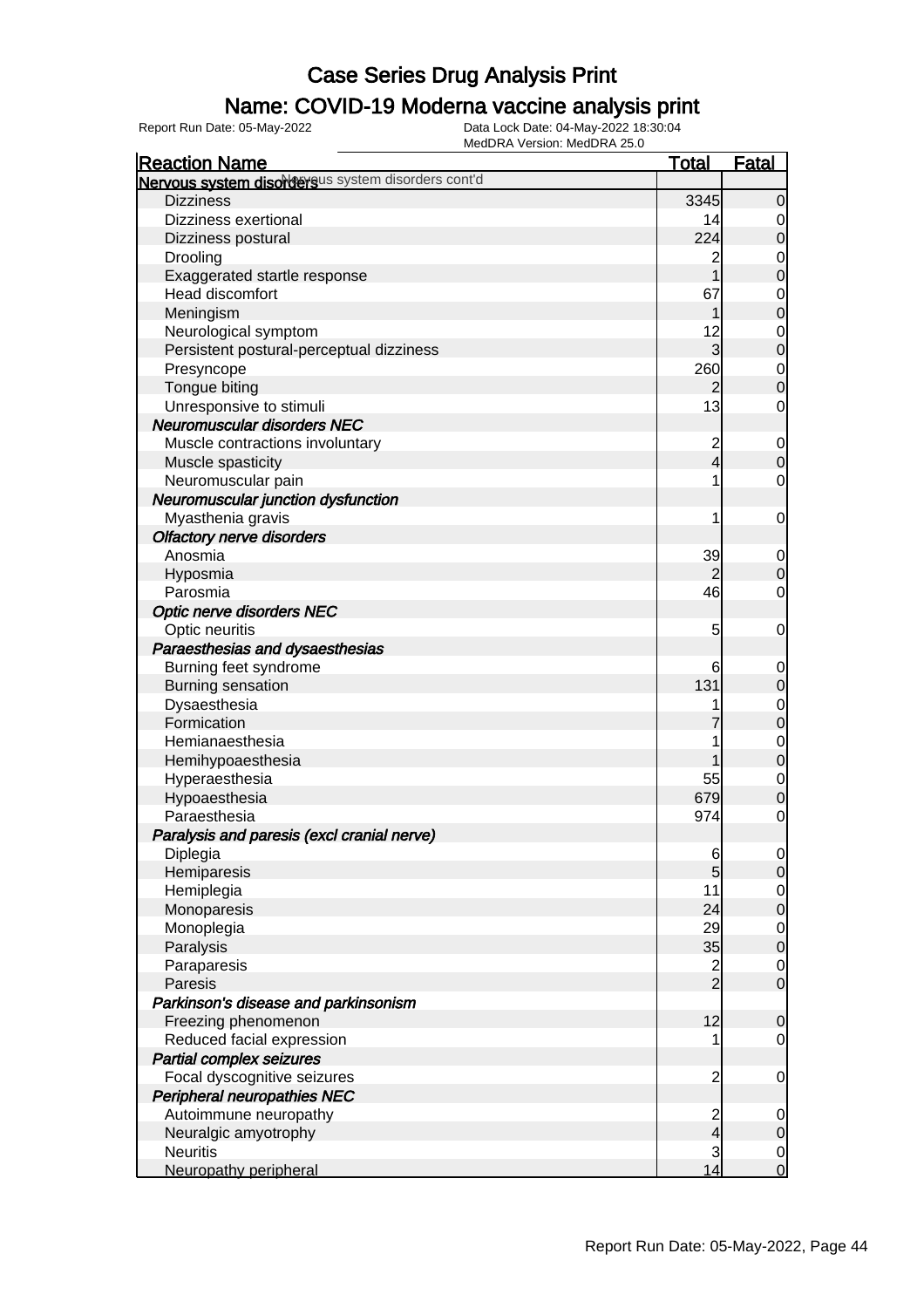### Name: COVID-19 Moderna vaccine analysis print

| <b>Reaction Name</b>                               | <u>Total</u>    | <b>Fatal</b>            |
|----------------------------------------------------|-----------------|-------------------------|
| Nervous system disordersus system disorders cont'd |                 |                         |
| Peripheral sensory neuropathy                      | 1               | $\overline{0}$          |
| Polyneuropathy                                     | $\overline{2}$  | $\overline{0}$          |
| Seizures and seizure disorders NEC                 |                 |                         |
| Atonic seizures                                    |                 | $\mathbf 0$             |
| Epilepsy                                           | 24              | $\mathbf 0$             |
| Febrile convulsion                                 | 6               | $\mathbf 0$             |
| Myoclonic epilepsy                                 |                 | $\mathbf 0$             |
| <b>Partial seizures</b>                            |                 | $\mathbf 0$             |
| Psychogenic seizure                                |                 | $\mathbf 0$             |
| Seizure                                            | 196             | $\mathbf 0$             |
| Seizure anoxic                                     | $\overline{c}$  | $\mathbf 0$             |
| Seizure cluster                                    |                 | $\mathbf 0$             |
| Status epilepticus                                 | 28              | $\mathbf 0$             |
| Tonic clonic movements                             | 3               | $\mathbf 0$             |
| Tonic convulsion                                   | 5               | $\mathbf 0$             |
| <b>Sensory abnormalities NEC</b>                   |                 |                         |
| Ageusia                                            | 93              | $\mathbf 0$             |
| Allodynia                                          | 3               | $\mathbf 0$             |
| Aura                                               | 3               | $\mathbf 0$             |
| Complex regional pain syndrome                     |                 | $\mathbf 0$             |
| Dysgeusia                                          | 232             | $\mathbf 0$             |
| Electric shock sensation                           | 14              | $\overline{0}$          |
| Hypogeusia                                         |                 | $\mathbf 0$             |
| Neuralgia                                          | 148             | $\mathbf 0$             |
| Post herpetic neuralgia                            | 3               | $\mathbf 0$             |
| Restless legs syndrome                             | 47              | $\mathbf 0$             |
| Sensory disturbance                                | 26              | $\mathbf 0$             |
| Sensory loss                                       | 34              | $\mathbf 0$             |
| Taste disorder                                     | 52              | 0                       |
| Vibratory sense increased                          | $\overline{2}$  | $\mathbf 0$             |
| <b>Sleep disturbances NEC</b>                      |                 |                         |
| Sleep deficit                                      | $5\overline{)}$ | $\boldsymbol{0}$        |
| Speech and language abnormalities                  |                 |                         |
| Dysarthria                                         | 38              | $\mathbf 0$             |
| Incoherent                                         | 11              | 0                       |
| Slow speech                                        | $5\overline{)}$ | 0                       |
| Speech disorder                                    | 17              | $\overline{0}$          |
| Spinal cord and nerve root disorders NEC           |                 |                         |
| Radiculitis brachial                               | 3               | $\overline{0}$          |
| Radiculopathy                                      |                 | $\mathbf 0$             |
| Transient cerebrovascular events                   |                 |                         |
| Transient ischaemic attack                         | 22              | $\mathbf 0$             |
| Tremor (excl congenital)                           |                 |                         |
| <b>Essential tremor</b>                            | $\overline{c}$  | $\overline{0}$          |
| <b>Head titubation</b>                             |                 | $\overline{0}$          |
| Tremor                                             | 707             | $\overline{0}$          |
| <b>Trigeminal disorders</b>                        |                 |                         |
| Trigeminal neuralgia                               |                 | $\overline{0}$          |
| Nervous system disorders SOC TOTAL                 | 20569           | $\overline{\mathbf{4}}$ |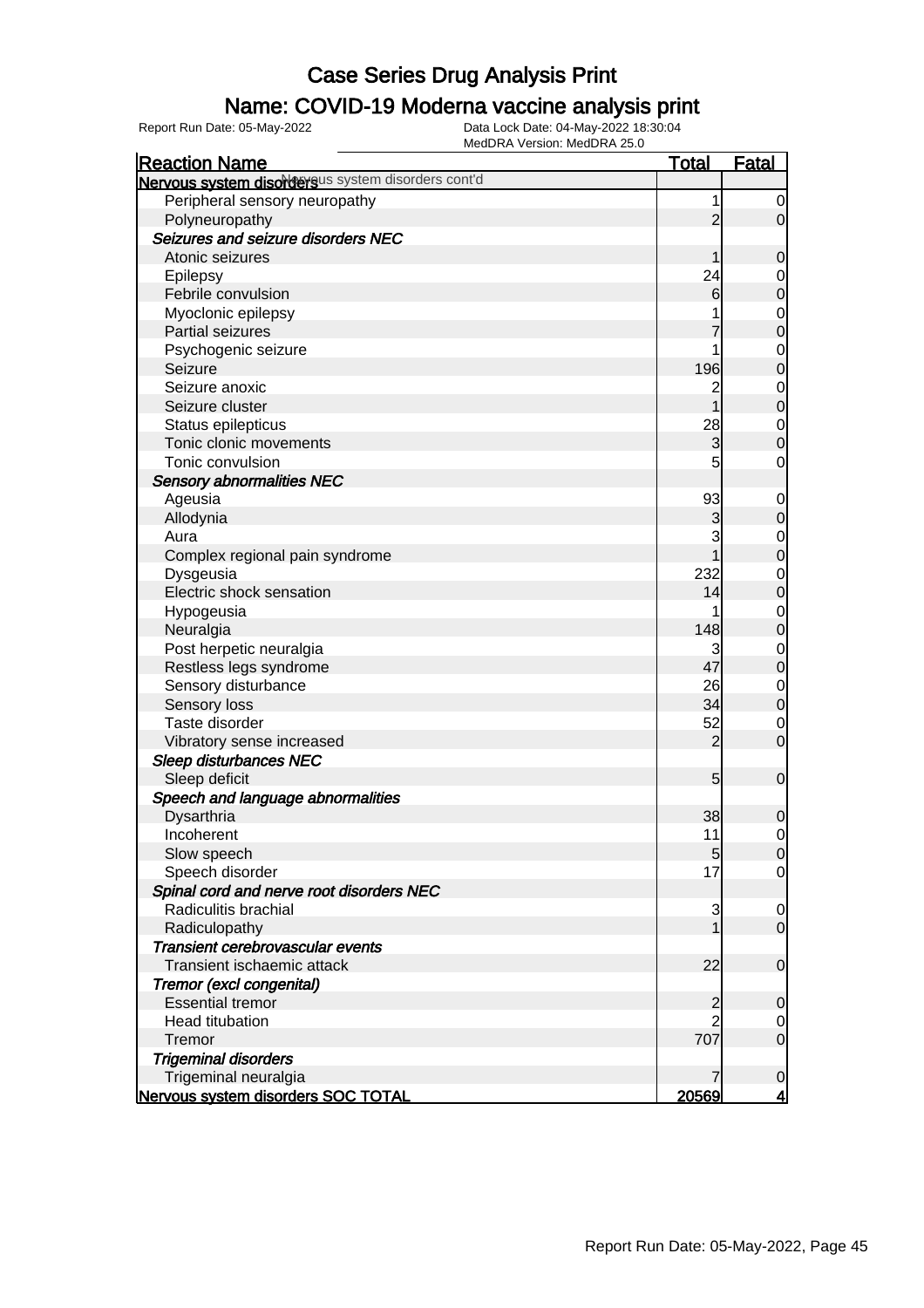### Name: COVID-19 Moderna vaccine analysis print

Report Run Date: 05-May-2022 Data Lock Date: 04-May-2022 18:30:04

| <b>Reaction Name</b>                           | <u>Total</u>    | <b>Fatal</b>   |
|------------------------------------------------|-----------------|----------------|
| <b>Pregnancy conditions</b>                    |                 |                |
| <b>Abortions spontaneous</b>                   |                 |                |
| Abortion spontaneous                           | 68              | $\mathbf 0$    |
| <b>Foetal complications NEC</b>                |                 |                |
| Foetal hypokinesia                             | 4               | 0              |
| Hydrops foetalis                               | 1               | 0              |
| <b>Foetal growth complications</b>             |                 |                |
| Foetal growth restriction                      | $\overline{c}$  | 0              |
| Gestational age and weight conditions          |                 |                |
| Premature baby                                 | 1               | 0              |
| Haemorrhagic complications of pregnancy        |                 |                |
| Premature separation of placenta               | 1               | $\mathbf 0$    |
| Subchorionic haemorrhage                       |                 | $\overline{0}$ |
| Labour onset and length abnormalities          |                 |                |
| Premature labour                               | $5\overline{)}$ | $\mathbf 0$    |
| <b>Maternal complications of labour NEC</b>    |                 |                |
| Uterine atony                                  | 1               | 0              |
| Uterine hypertonus                             | 3               | 0              |
| <b>Maternal complications of pregnancy NEC</b> |                 |                |
| Decidual cast                                  | 1               | $\mathbf 0$    |
| Ectopic pregnancy                              | 4               | $\mathbf 0$    |
| Morning sickness                               | 1               | $\mathbf 0$    |
| Somatic symptom disorder of pregnancy          |                 | $\overline{0}$ |
| Uterine irritability                           | 1               | $\mathbf 0$    |
| Multiple pregnancies                           |                 |                |
| Twin pregnancy                                 | 1               | 0              |
| Normal newborn status                          |                 |                |
| Normal newborn                                 | 1               | 0              |
| Normal pregnancy, labour and delivery          |                 |                |
| Live birth                                     | $\overline{c}$  | 0              |
| Pregnancy                                      | 4               | $\mathbf 0$    |
| Term birth                                     | 1               | $\mathbf 0$    |
| <b>Postpartum complications NEC</b>            |                 |                |
| Postpartum haemorrhage                         | 1               | 0              |
| Pregnancy complicated by maternal disorders    |                 |                |
| <b>Gestational diabetes</b>                    | 1               | 0              |
| Stillbirth and foetal death                    |                 |                |
| Stillbirth                                     | 1               | 1              |
| <b>Umbilical cord complications</b>            |                 |                |
| Umbilical cord thrombosis                      |                 | 0              |
| <b>Pregnancy conditions SOC TOTAL</b>          | 108             | 1              |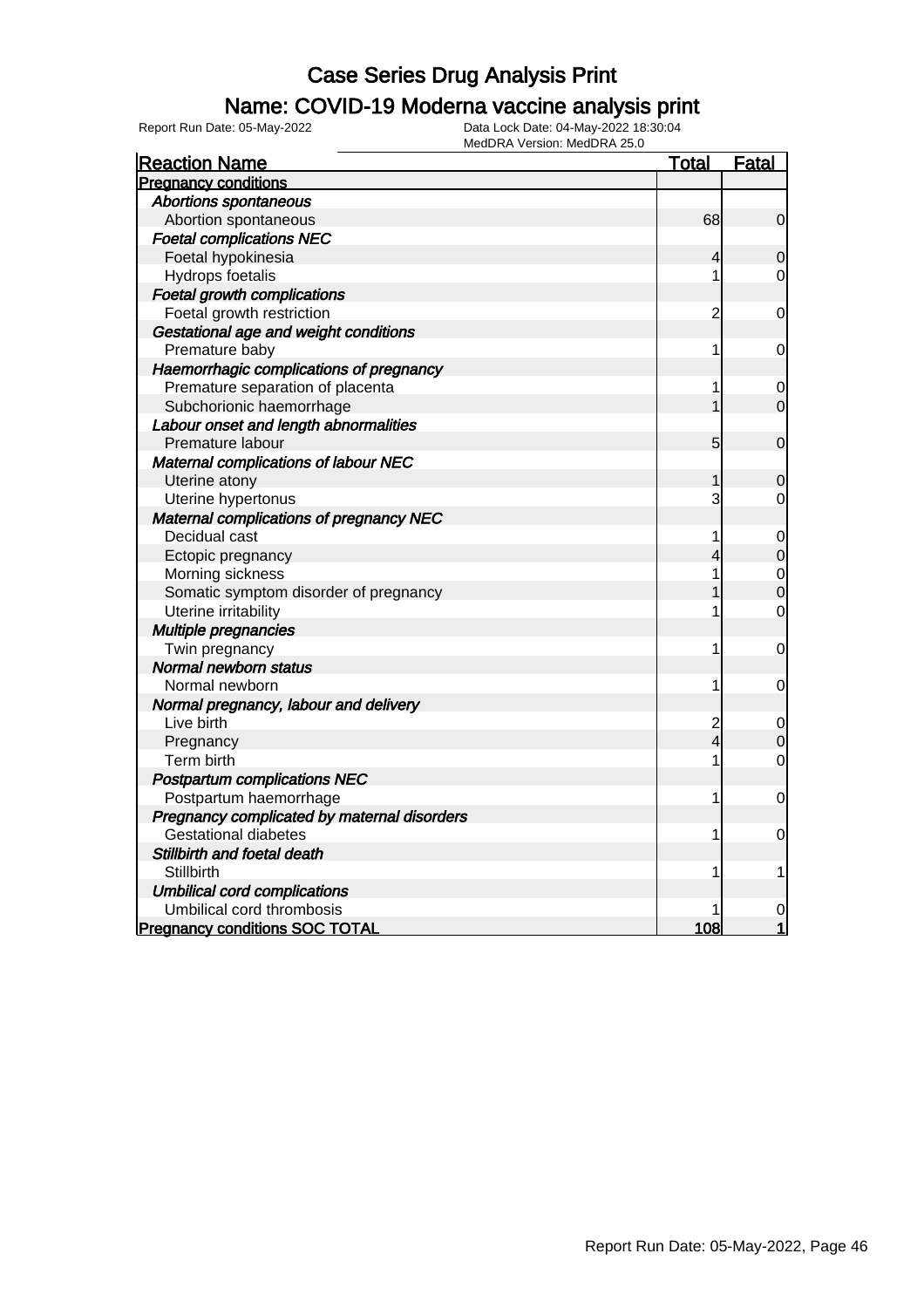### Name: COVID-19 Moderna vaccine analysis print

| <b>Reaction Name</b>                       | <u>Total</u> | <u>Fatal</u>   |
|--------------------------------------------|--------------|----------------|
| <b>Device issues NEC</b>                   |              |                |
| Device expulsion                           |              | 0              |
| Device leakage                             |              | 0              |
| Device malfunction events NEC              |              |                |
| Oversensing                                |              | 0              |
| Thrombosis in device                       |              | $\mathbf 0$    |
| Undersensing                               |              | 0              |
| <b>Manufacturing materials issues</b>      |              |                |
| Manufacturing materials issue              |              | $\mathbf 0$    |
| Product contamination and sterility issues |              |                |
| Product contamination physical             | 8            | $\mathbf 0$    |
| Suspected product contamination            |              | $\overline{0}$ |
| <b>Product label issues</b>                |              |                |
| Product label issue                        | 2            | $\overline{0}$ |
| <b>Product physical issues</b>             |              |                |
| Product after taste                        |              | $\overline{0}$ |
| Product taste abnormal                     |              | 0              |
| <b>Product quality issues NEC</b>          |              |                |
| Product impurity                           |              | $\mathbf 0$    |
| Product quality issue                      |              | $\mathbf 0$    |
| Product tampering                          |              | 0              |
| Product supply and availability issues     |              |                |
| Product availability issue                 |              | 0              |
| null SOC TOTAL                             | 25           | 0              |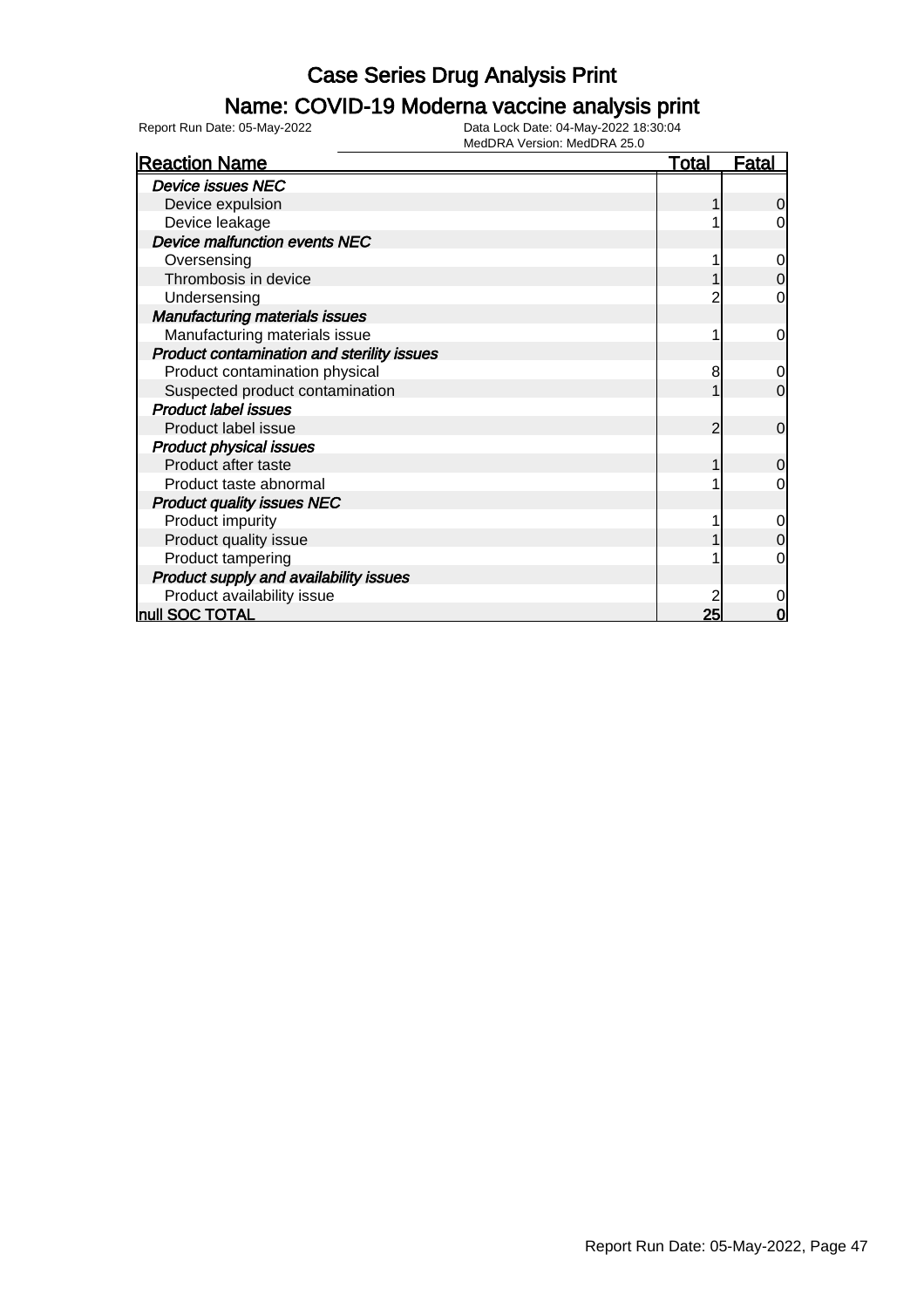### Name: COVID-19 Moderna vaccine analysis print

| <b>Reaction Name</b>                                   | <u>Total</u>   | <b>Fatal</b>   |
|--------------------------------------------------------|----------------|----------------|
| <b>Psychiatric disorders</b>                           |                |                |
| <b>Abnormal behaviour NEC</b>                          |                |                |
| Abnormal behaviour                                     | 6              | 0              |
| <b>Breath holding</b>                                  | 4              | 0              |
| Staring                                                |                | $\Omega$       |
| <b>Affect alterations NEC</b>                          |                |                |
| Affect lability                                        | 2              | 0              |
| Constricted affect                                     | 1              | $\mathbf 0$    |
| Flat affect                                            | 4              | $\Omega$       |
| Inappropriate affect                                   | 3              | 0              |
| <b>Amnestic symptoms</b>                               |                |                |
| Paramnesia                                             | $\overline{c}$ | 0              |
| <b>Anxiety disorders NEC</b>                           |                |                |
| Anxiety disorder                                       | 1              | 0              |
| Separation anxiety disorder                            |                | $\mathbf 0$    |
| <b>Anxiety symptoms</b>                                |                |                |
| Agitation                                              | 24             | 0              |
| Anxiety                                                | 263            | $\mathbf 0$    |
| Nervousness                                            | 49             | $\mathbf 0$    |
| <b>Stress</b>                                          | 22             | 0              |
| <b>Tension</b>                                         | 10             | 0              |
| Attention deficit and disruptive behaviour disorders   |                |                |
| Attention deficit hyperactivity disorder               | 5              | $\mathbf 0$    |
| <b>Behaviour and socialisation disturbances</b>        |                |                |
|                                                        |                |                |
| Aggression                                             | 2              | 0              |
| <b>Disinhibition</b>                                   | 1              | 0              |
| Homicidal ideation                                     |                | 0              |
| Impatience                                             |                | 0              |
| Paranoia                                               |                | 0              |
| Personality change                                     | $\overline{c}$ | 0              |
| Social avoidant behaviour                              |                | 0              |
| Violence-related symptom                               | 1              | 0              |
| <b>Bipolar disorders</b>                               |                |                |
| Bipolar disorder                                       | 1              | 0              |
| Cognitive and attention disorders and disturbances NEC |                |                |
| Distractibility                                        | 1              | 0              |
| Mental fatigue                                         | 62             | $\overline{0}$ |
| <b>Communications disorders</b>                        |                |                |
| Mutism                                                 | 1              | $\overline{0}$ |
| Confusion and disorientation                           |                |                |
| Confusional state                                      | 229            | $\overline{0}$ |
| <b>Disorientation</b>                                  | 95             | 0              |
| Deliria                                                |                |                |
| Delirium                                               | 57             | 0              |
| <b>Delusional disorders</b>                            |                |                |
| Alice in wonderland syndrome                           | 1              | $\mathbf 0$    |
| <b>Delusional symptoms</b>                             |                |                |
| Delusion                                               | 3              | 0              |
| Delusion of parasitosis                                |                | 0              |
| Depressive disorders                                   |                |                |
| Depression                                             | 97             | 0              |
| Depression suicidal                                    | 4              | $\overline{0}$ |
| Major depression                                       | 3              | $\mathbf 0$    |
| Mixed anxiety and depressive disorder                  | 1              | $\mathbf 0$    |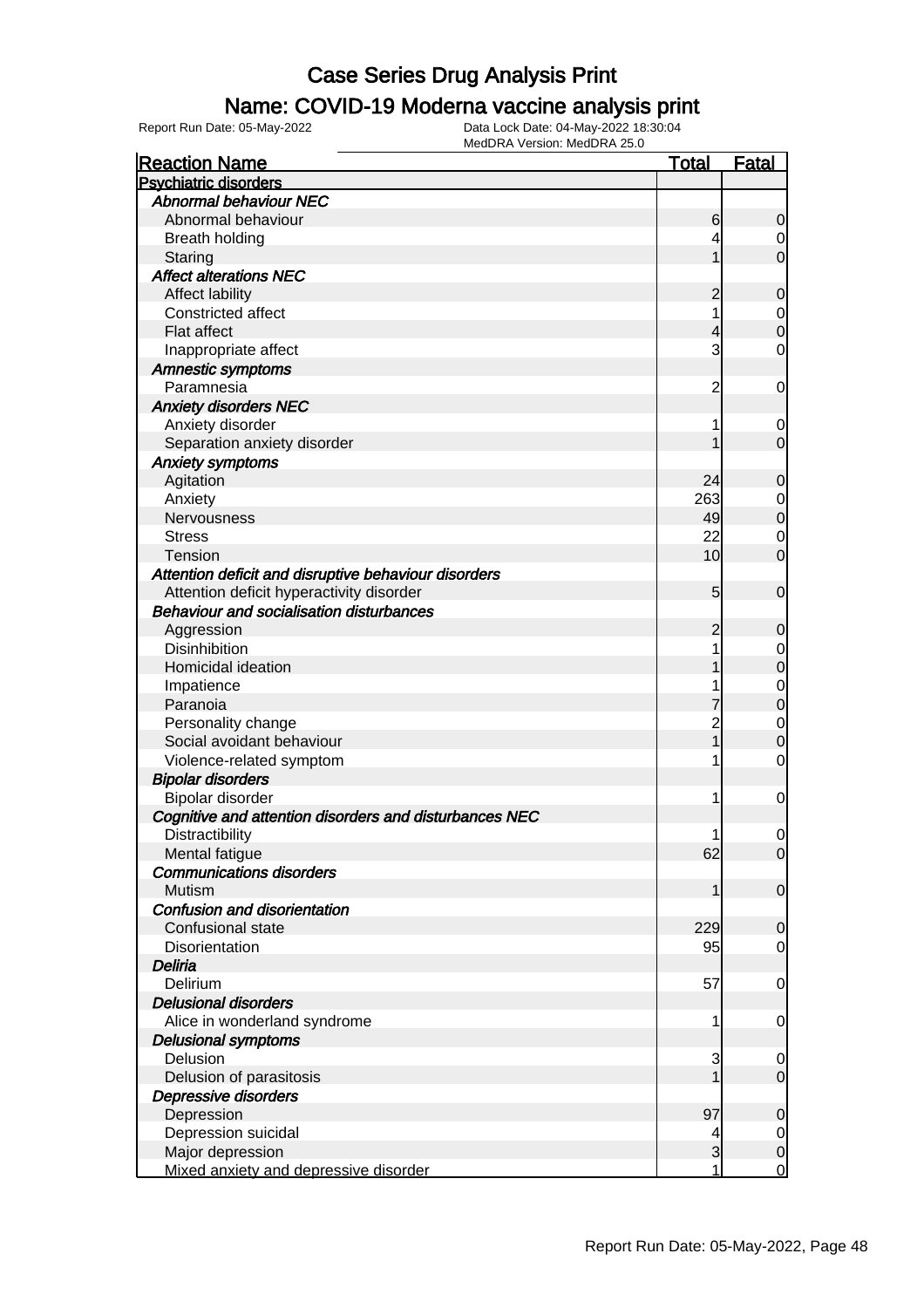### Name: COVID-19 Moderna vaccine analysis print

Report Run Date: 05-May-2022 Data Lock Date: 04-May-2022 18:30:04

| <b>Reaction Name</b>                                    | <b>Total</b>   | <b>Fatal</b>        |
|---------------------------------------------------------|----------------|---------------------|
| Psychiatric disorders Psychiatric disorders cont'd      |                |                     |
| <b>Dissociative states</b>                              |                |                     |
| Depersonalisation/derealisation disorder                | 3              | 0                   |
| <b>Dissociation</b>                                     | 13             | $\overline{0}$      |
| Disturbances in initiating and maintaining sleep        |                |                     |
| Initial insomnia                                        | 7              | 0                   |
| Insomnia                                                | 505            | $\mathbf 0$         |
| Middle insomnia                                         | 14             | $\mathbf 0$         |
| Terminal insomnia                                       | 13             | 0                   |
| <b>Dyssomnias</b>                                       |                |                     |
| Poor quality sleep                                      | 99             | 0                   |
| <b>Eating disorders NEC</b>                             |                |                     |
| Binge eating                                            | 1              | 0                   |
| <b>Emotional and mood disturbances NEC</b>              |                |                     |
| Anger                                                   | 14             | 0                   |
| <b>Emotional disorder</b>                               | 21             | $\mathbf 0$         |
| <b>Emotional distress</b>                               | 12             | $\mathbf 0$         |
| <b>Emotional poverty</b>                                | 1              | $\overline{0}$      |
| Euphoric mood                                           | 12             | $\mathbf{0}$        |
| Frustration tolerance decreased                         | $\overline{4}$ | $\overline{0}$      |
| Irritability                                            | 54             | $\mathbf 0$         |
| Mood altered                                            | 20             | $\overline{0}$      |
| <b>Factitious disorders</b>                             |                |                     |
| Factitious disorder                                     | 1              | $\mathbf 0$         |
|                                                         |                |                     |
| Fear symptoms and phobic disorders (incl social phobia) |                |                     |
| Fear<br>Fear of death                                   | 7<br>1         | 0                   |
|                                                         |                | $\mathbf 0$         |
| Fear of eating                                          | 1              | $\overline{0}$      |
| Fear of injection                                       | 6              | $\mathbf{0}$        |
| Paruresis                                               | 1              | $\overline{0}$      |
| Phobia                                                  | 1              | $\mathbf 0$         |
| Phonophobia                                             | 1              | $\overline{0}$      |
| Social fear                                             | 1              | $\mathbf 0$         |
| <b>Fluctuating mood symptoms</b>                        |                |                     |
| Mood swings                                             | 18             | $\mathbf{0}$        |
| Hallucinations (excl sleep-related)                     |                |                     |
| Hallucination                                           | 131            | $\overline{0}$      |
| Hallucination, auditory                                 | 6              | $\overline{O}$      |
| Hallucination, olfactory                                |                | $\overline{0}$      |
| Hallucination, tactile                                  | 1              | $\overline{0}$      |
| Hallucination, visual                                   | $\overline{5}$ | $\overline{0}$      |
| Hallucinations, mixed                                   | $\overline{3}$ | $\overline{0}$      |
| Somatic hallucination                                   |                | 0                   |
| Increased physical activity levels                      |                |                     |
| Restlessness                                            | 62             | 0                   |
| <b>Mental disorders NEC</b>                             |                |                     |
| Mental disorder                                         | 4              | $\mathbf 0$         |
| Mood alterations with depressive symptoms               |                |                     |
| Decreased interest                                      | 1              | $\mathbf 0$         |
| Depressed mood                                          | 97             | $\mathsf{O}\xspace$ |
| Feeling of despair                                      | 5              | $\mathbf 0$         |
| Negative thoughts                                       | 1              | $\overline{0}$      |
| Sense of a foreshortened future                         | 1              | $\boldsymbol{0}$    |
| <b>Tearfulness</b>                                      | $\overline{7}$ | $\overline{0}$      |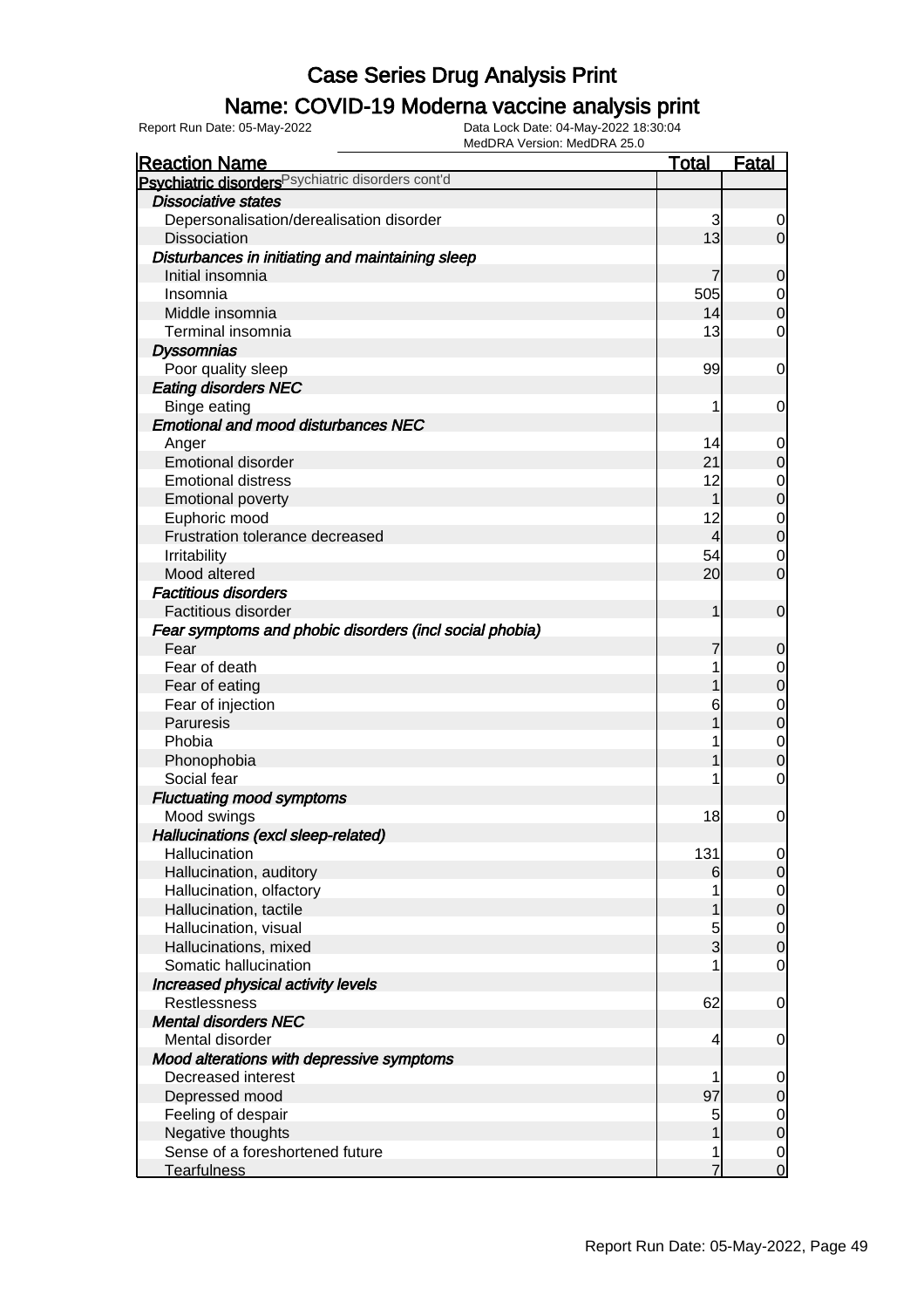### Name: COVID-19 Moderna vaccine analysis print

| <b>Reaction Name</b>                               | <b>Total</b>   | <b>Fatal</b>     |
|----------------------------------------------------|----------------|------------------|
| Psychiatric disorders Psychiatric disorders cont'd |                |                  |
| Mood alterations with manic symptoms               |                |                  |
| Mania                                              | 5              | $\mathbf 0$      |
| <b>Mood disorders NEC</b>                          |                |                  |
| Affective disorder                                 | $\overline{2}$ | 0                |
| Apathy                                             | 13             | 0                |
| Listless                                           | 9              | $\overline{0}$   |
| Narcolepsy and associated conditions               |                |                  |
| Hypnagogic hallucination                           | 1              | $\mathbf 0$      |
| Obsessive-compulsive disorders and symptoms        |                |                  |
| Dermatophagia                                      | 3              | $\mathbf 0$      |
| <b>Orgasmic disorders and disturbances</b>         |                |                  |
| Orgasm abnormal                                    | 1              | 0                |
| Orgasmic sensation decreased                       |                | 0                |
| <b>Panic attacks and disorders</b>                 |                |                  |
| Limited symptom panic attack                       |                | 0                |
| Panic attack                                       | 57             | $\mathbf 0$      |
| Panic reaction                                     | 12             | 0                |
| Paraphilias and paraphilic disorders               |                |                  |
| Exhibitionism                                      | 1              | 0                |
| Parasomnias                                        |                |                  |
| Abnormal dreams                                    | 40             | 0                |
| Abnormal sleep-related event                       |                | $\mathbf 0$      |
| Nightmare                                          | 63             | 0                |
| Sleep inertia                                      |                | $\boldsymbol{0}$ |
| Sleep talking                                      |                | 0                |
| Sleep terror                                       | 5              | $\mathbf 0$      |
| Somnambulism                                       |                | $\mathbf 0$      |
| <b>Perception disturbances NEC</b>                 |                |                  |
| Autoscopy                                          | 3              | 0                |
| Deja vu                                            |                | $\boldsymbol{0}$ |
| Derealisation                                      | 3              | 0                |
| Illusion                                           |                | $\overline{0}$   |
| Psychiatric elimination disorders                  |                |                  |
| Enuresis                                           | 14             | $\mathbf 0$      |
| <b>Psychiatric symptoms NEC</b>                    |                |                  |
| Helplessness                                       | 1              | $\mathbf 0$      |
| Hypervigilance                                     | $\overline{c}$ | $\overline{0}$   |
| Psychiatric symptom                                | $\overline{6}$ | $\mathbf 0$      |
| Psychological trauma                               |                | 0                |
| <b>Psychotic disorder NEC</b>                      |                |                  |
| Acute psychosis                                    | 1              | 0                |
| Psychotic disorder                                 | $\overline{2}$ | $\mathbf 0$      |
| Sexual arousal disorders                           |                |                  |
| Disturbance in sexual arousal                      | 1              | $\mathbf 0$      |
| Sexual desire disorders                            |                |                  |
| Libido decreased                                   | 6              | $\mathbf 0$      |
| Libido increased                                   |                | 0                |
| Loss of libido                                     | 6              | $\overline{0}$   |
| <b>Sleep disorders NEC</b>                         |                |                  |
| Sleep disorder                                     | 78             | $\mathbf 0$      |
| Somatic symptom disorders                          |                |                  |
| <b>Conversion disorder</b>                         | 5              | $\mathbf 0$      |
| Habit cough                                        |                | 0                |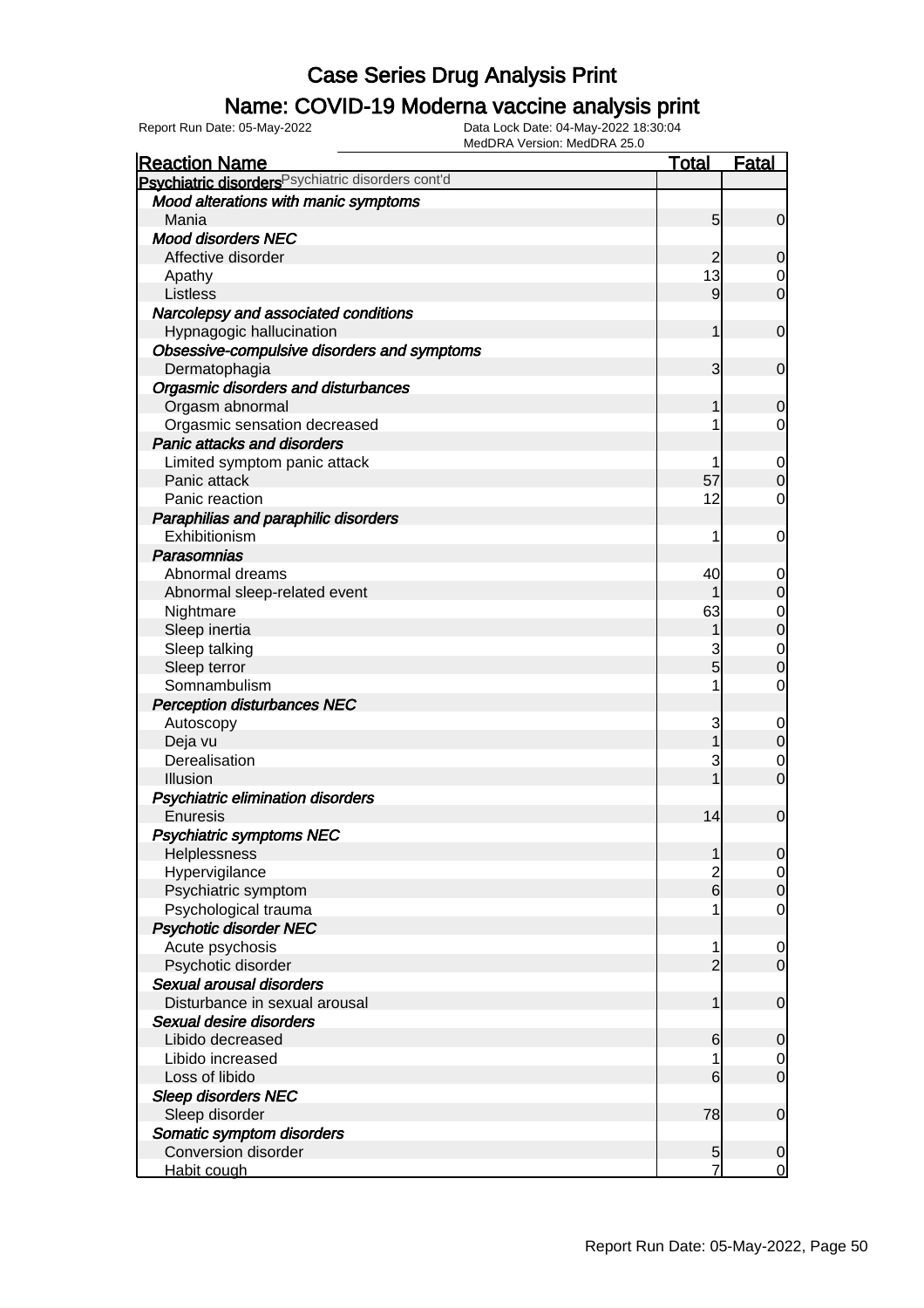### Name: COVID-19 Moderna vaccine analysis print

Report Run Date: 05-May-2022 Data Lock Date: 04-May-2022 18:30:04

| <b>Reaction Name</b>                                          | <u>Total</u>    | <b>Fatal</b>   |
|---------------------------------------------------------------|-----------------|----------------|
| Psychiatric disorders <sup>Psychiatric disorders cont'd</sup> |                 |                |
| Speech and language usage disturbances                        |                 |                |
| Disorganised speech                                           |                 | 0              |
| Speech articulation and rhythm disturbances                   |                 |                |
| Dysphemia                                                     | 4               | $\Omega$       |
| Lack of spontaneous speech                                    |                 | 0              |
| <b>Stereotypies and automatisms</b>                           |                 |                |
| <b>Bruxism</b>                                                | 4               | $\overline{0}$ |
| Head banging                                                  | 6               | 0              |
| <b>Stress disorders</b>                                       |                 |                |
| Acute stress disorder                                         |                 | 0              |
| Post-traumatic stress disorder                                |                 | $\overline{0}$ |
| Substance related and addictive disorders                     |                 |                |
| Alcoholism                                                    | 1               | $\mathbf 0$    |
| Suicidal and self-injurious behaviour                         |                 |                |
| Intentional self-injury                                       | 2               | 0              |
| Suicidal behaviour                                            |                 | 0              |
| Suicidal ideation                                             | 20 <sup>1</sup> | 0              |
| Suicide attempt                                               |                 | 0              |
| <b>Thinking disturbances</b>                                  |                 |                |
| Bradyphrenia                                                  |                 | 0              |
| Intrusive thoughts                                            |                 | 0              |
| Tachyphrenia                                                  | 5               | 0              |
| Thinking abnormal                                             | 5               | $\Omega$       |
| Thought blocking                                              |                 | 0              |
| <b>Tic disorders</b>                                          |                 |                |
| Tic                                                           |                 | 0              |
| <b>Psychiatric disorders SOC TOTAL</b>                        | 2550            | O              |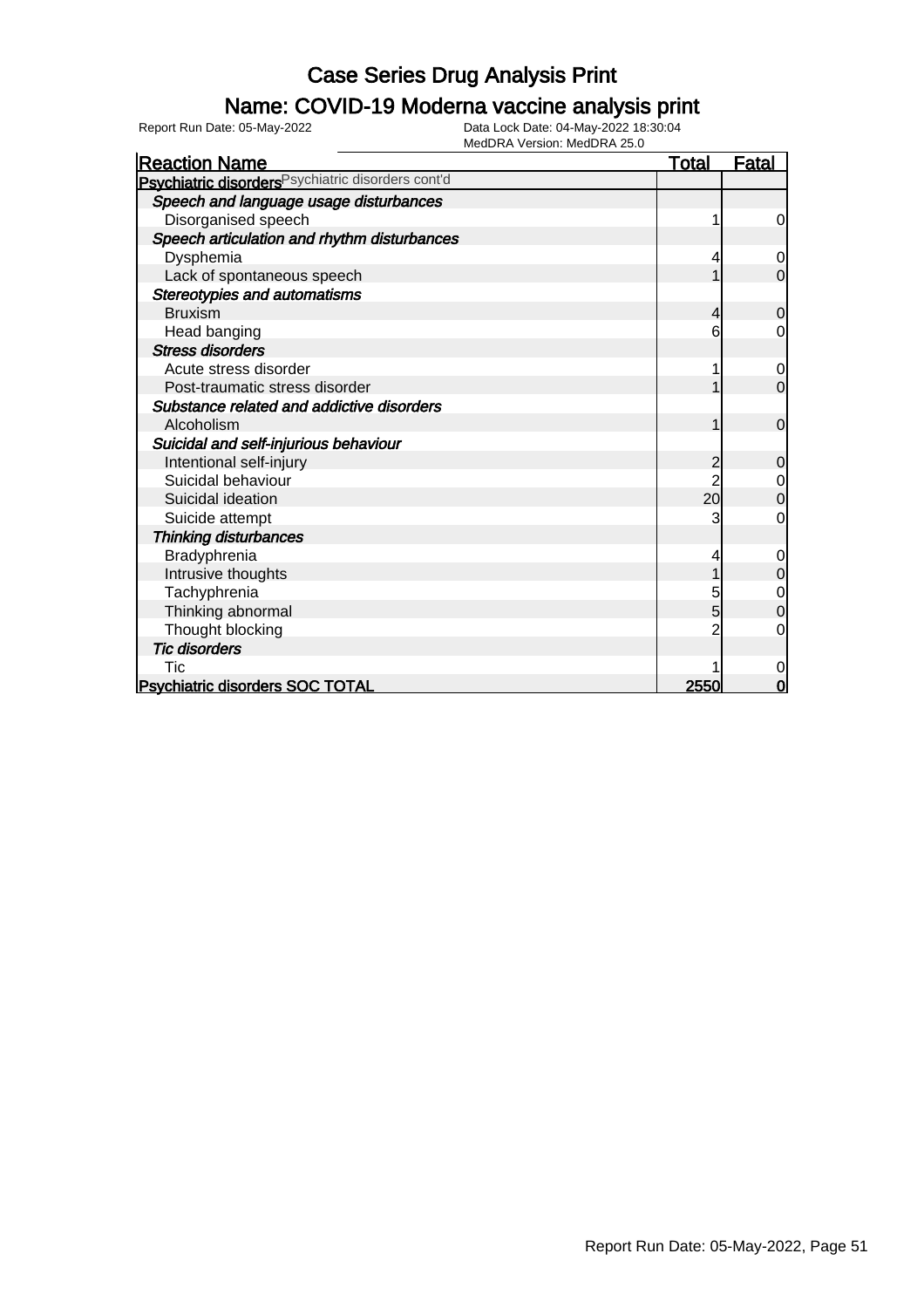#### Name: COVID-19 Moderna vaccine analysis print

| <b>Reaction Name</b>                                 | <u>Total</u>        | <b>Fatal</b> |
|------------------------------------------------------|---------------------|--------------|
| <b>Renal &amp; urinary disorders</b>                 |                     |              |
| <b>Bladder and urethral symptoms</b>                 |                     |              |
| <b>Bladder irritation</b>                            | $\overline{2}$      | 0            |
| <b>Bladder</b> pain                                  | 10                  | 0            |
| Dysuria                                              | 10                  | 0            |
| Incontinence                                         | 16                  | 0            |
| Micturition urgency                                  | 15                  | 0            |
| Pollakiuria                                          | 45                  | $\mathbf 0$  |
| Stress urinary incontinence                          |                     | 0            |
| Urethral pain                                        | $\overline{c}$      | $\mathbf 0$  |
| Urinary incontinence                                 | 15                  | 0            |
| Urinary retention                                    | 8                   | $\mathbf 0$  |
| Urinary straining                                    | $\overline{2}$      | 0            |
| Urine flow decreased                                 |                     | 0            |
| <b>Bladder disorders NEC</b>                         |                     |              |
| <b>Bladder dilatation</b>                            |                     | $\mathbf 0$  |
| Bladder disorder                                     | 4                   | 0            |
| Urinary bladder haemorrhage                          | 2                   | 0            |
| <b>Bladder infections and inflammations</b>          |                     |              |
| Cystitis interstitial                                | 1                   | 0            |
| Genitourinary tract infections and inflammations NEC |                     |              |
| Urinary tract inflammation                           |                     | 0            |
| Glomerulonephritis and nephrotic syndrome            |                     |              |
| Glomerulonephritis acute                             |                     |              |
|                                                      | 2                   | 0<br>0       |
| IgA nephropathy                                      |                     |              |
| Myoneurogenic bladder disorders                      |                     |              |
| <b>Bladder dysfunction</b>                           |                     | 0            |
| Hypertonic bladder                                   | 3<br>$\overline{2}$ | 0            |
| Loss of bladder sensation                            |                     | 0            |
| <b>Nephritis NEC</b>                                 |                     |              |
| <b>Nephritis</b>                                     |                     | $\mathbf 0$  |
| <b>Renal disorders NEC</b>                           |                     |              |
| Renal disorder                                       | 2                   | 0            |
| Renal failure and impairment                         |                     |              |
| Acute kidney injury                                  | 6                   | 0            |
| Chronic kidney disease                               |                     | 0            |
| Oliguria                                             |                     | 0            |
| Renal failure                                        | $\frac{2}{2}$       | 0            |
| Renal impairment                                     |                     | 0            |
| Renal injury                                         |                     | 0            |
| Renal vascular and ischaemic conditions              |                     |              |
| Renal vein thrombosis                                |                     | 0            |
| <b>Urinary abnormalities</b>                         |                     |              |
| Chromaturia                                          | 22                  | 0            |
| Haematuria                                           | 9                   | 0            |
| Loin pain haematuria syndrome                        |                     | 0            |
| Urine abnormality                                    | 5                   | 0            |
| Urine odour abnormal                                 | 3                   | 0            |
| Urinary tract signs and symptoms NEC                 |                     |              |
| Haemorrhage urinary tract                            | 8                   | 0            |
| Nocturia                                             |                     | 0            |
| Renal pain                                           | 113                 | 0            |
| Urinary tract pain                                   |                     | $\mathbf 0$  |
| Renal & urinary disorders SOC TOTAL                  | 325                 | $\bf{0}$     |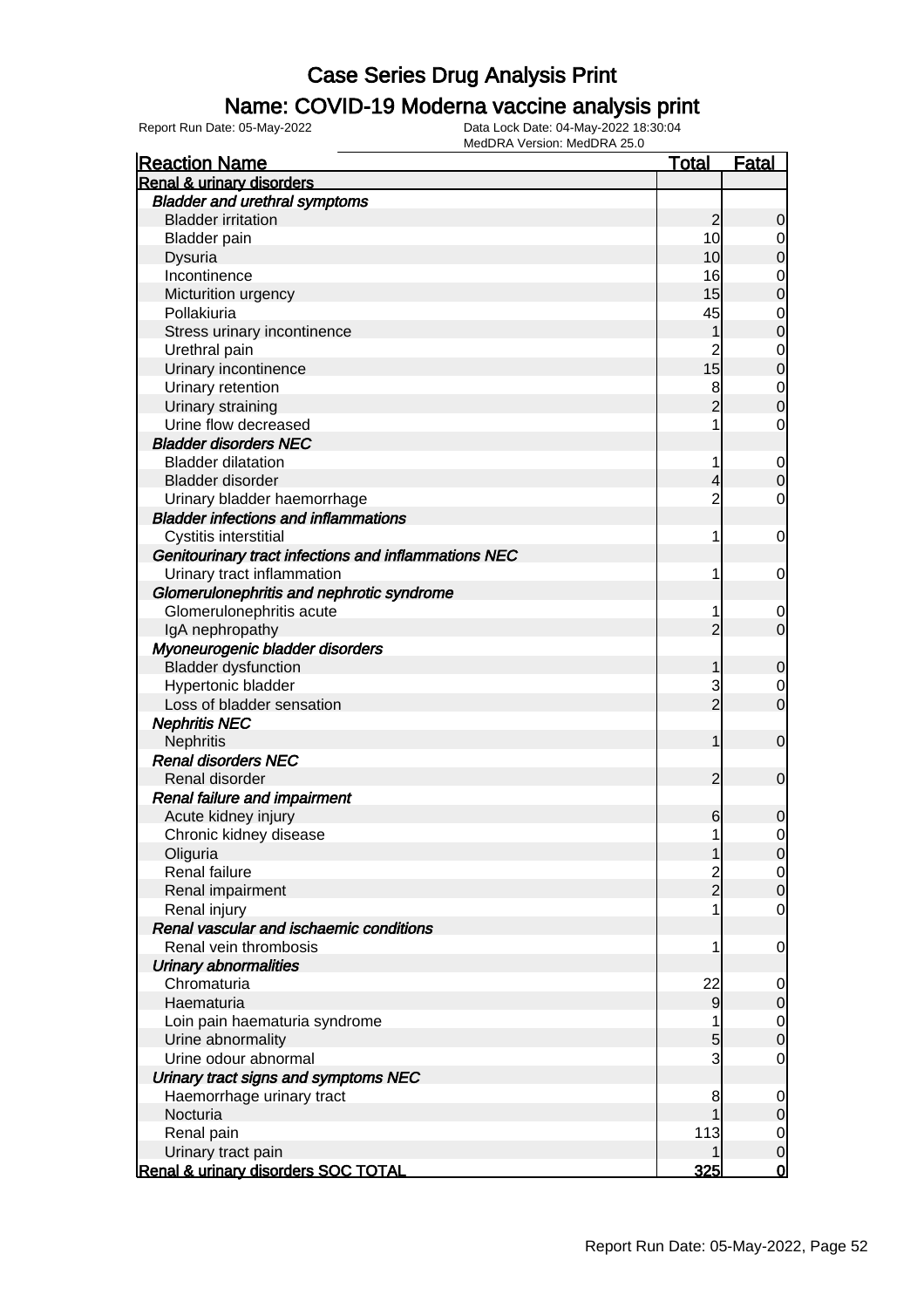#### Name: COVID-19 Moderna vaccine analysis print

| <b>Reaction Name</b>                              | <b>Total</b>   | Fatal       |
|---------------------------------------------------|----------------|-------------|
| Reproductive & breast disorders                   |                |             |
| Benign and malignant breast neoplasms             |                |             |
| <b>Breast cyst</b>                                | 6              | 0           |
| <b>Breast disorders NEC</b>                       |                |             |
| <b>Breast enlargement</b>                         | 4              | 0           |
| <b>Breast mass</b>                                | 19             | 0           |
| Fibrocystic breast disease                        |                | 0           |
| Retracted nipple                                  |                | 0           |
| <b>Breast infections and inflammations</b>        |                |             |
| <b>Breast inflammation</b>                        | 4              | 0           |
| <b>Breast signs and symptoms</b>                  |                |             |
| Breast discharge                                  | 3              | 0           |
| <b>Breast discomfort</b>                          |                | 0           |
| Breast haemorrhage                                |                | 0           |
| Breast oedema                                     |                | 0           |
| Breast pain                                       | 152            | 0           |
| <b>Breast swelling</b>                            | 23             | 0           |
| <b>Breast tenderness</b>                          | 16             | 0           |
| Nipple pain                                       | 2              | 0           |
| Nipple swelling                                   | 2              | 0           |
| Cervix disorders NEC                              |                |             |
| Cervix haemorrhage uterine                        | 1              | 0           |
| Ectropion of cervix                               |                | 0           |
| Erection and ejaculation conditions and disorders |                |             |
| Ejaculation delayed                               |                | 0           |
| Ejaculation failure                               | 3              | 0           |
| Erectile dysfunction                              | 15             | 0           |
| <b>Erection increased</b>                         |                | 0           |
| Nocturnal emission                                |                | 0           |
| Organic erectile dysfunction                      | 9              | 0           |
| Painful ejaculation                               |                | 0           |
| Priapism                                          |                | 0           |
| Spontaneous penile erection                       |                | 0           |
| Gender disorders                                  |                |             |
| Feminisation acquired                             |                | $\mathbf 0$ |
| <b>Lactation disorders</b>                        |                |             |
| Galactorrhoea                                     | $\overline{2}$ | U           |
| Lactation disorder                                | 3              | 0           |
| Lactation puerperal increased                     | $\overline{2}$ | $\Omega$    |
| Suppressed lactation                              | 10             | 0           |
| <b>Menopausal effects NEC</b>                     |                |             |
| Menopausal symptoms                               | 10             | 0           |
| Premature menopause                               | 5              | $\mathbf 0$ |
| Menopausal effects on the genitourinary tract     |                |             |
| Postmenopausal haemorrhage                        | 23             | $\mathbf 0$ |
| <b>Menstruation and uterine bleeding NEC</b>      |                |             |
| Abnormal uterine bleeding                         |                | 0           |
| Dysmenorrhoea                                     | 483            | 0           |
| Intermenstrual bleeding                           | 254            | 0           |
| Menstrual discomfort                              | 4              | 0           |
| Menstrual disorder                                | 417            | 0           |
| Menstruation irregular                            | 688            | 0           |
| Premenstrual dysphoric disorder                   | 1              | $\mathbf 0$ |
| Premenstrual headache                             | 2              | 0           |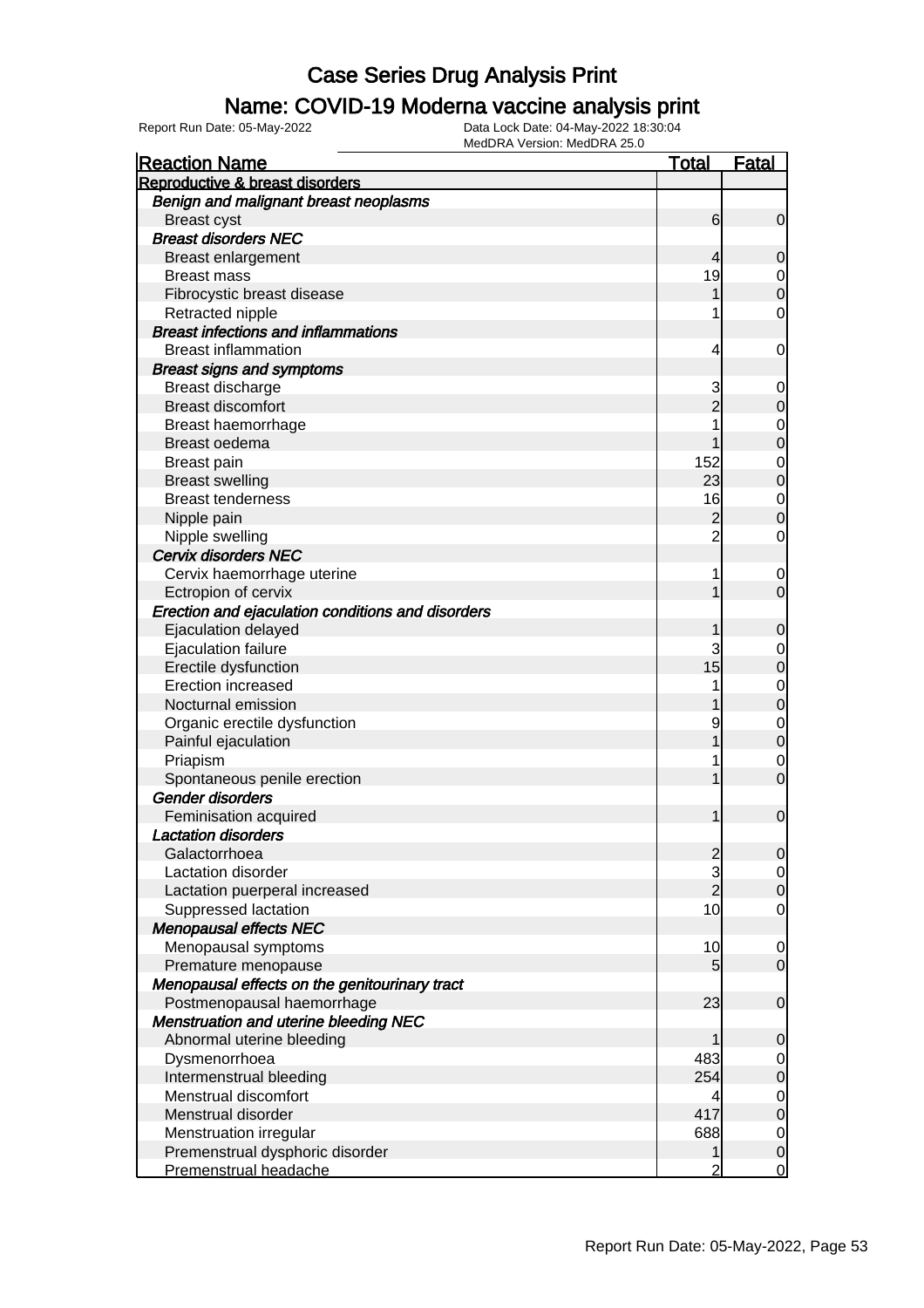### Name: COVID-19 Moderna vaccine analysis print

Report Run Date: 05-May-2022 Data Lock Date: 04-May-2022 18:30:04

| <b>Reaction Name</b>                                       | <b>Total</b>        | Fatal                         |
|------------------------------------------------------------|---------------------|-------------------------------|
| Reproductive & breast disorders & breast disorders cont'd  |                     |                               |
| Premenstrual pain                                          | 23                  | $\overline{0}$                |
| Premenstrual syndrome                                      | 18                  | 0                             |
| Withdrawal bleed                                           | $\overline{2}$      | $\overline{0}$                |
| <b>Menstruation with decreased bleeding</b>                |                     |                               |
| Amenorrhoea                                                | 103                 | $\mathbf 0$                   |
| Hypomenorrhoea                                             | 117                 | $\overline{0}$                |
| Menstruation delayed                                       | 847                 | $\overline{O}$                |
| Oligomenorrhoea                                            | 35                  | 0                             |
| <b>Menstruation with increased bleeding</b>                |                     |                               |
| Heavy menstrual bleeding                                   | 1073                | $\overline{0}$                |
| Menometrorrhagia                                           | 9                   | $\overline{0}$                |
| Polymenorrhoea                                             | 179                 | $\mathbf 0$                   |
| Ovarian and fallopian tube cysts and neoplasms             |                     |                               |
| Ovarian cyst                                               | 7                   | $\mathbf 0$                   |
| Polycystic ovaries                                         | 10                  | $\overline{0}$                |
| Ovarian and fallopian tube disorders NEC                   |                     |                               |
| Fallopian tube spasm                                       |                     | $\mathbf 0$                   |
| Ovulation pain                                             | 21                  | $\mathbf 0$                   |
| Premature ovulation                                        |                     | $\overline{O}$                |
|                                                            |                     |                               |
| Pelvis and broad ligament disorders NEC                    | 21                  |                               |
| Adnexa uteri pain                                          |                     | $\mathbf 0$                   |
| Pelvic haemorrhage                                         | $\overline{c}$      | $\mathbf 0$                   |
| Penile disorders NEC (excl erection and ejaculation)       |                     |                               |
| Penile pain                                                | 1<br>$\overline{3}$ | $\mathbf 0$<br>$\overline{0}$ |
| Penis disorder                                             |                     |                               |
| Prostate and seminal vesicles infections and inflammations |                     |                               |
| <b>Prostatitis</b>                                         | $\overline{2}$      | $\overline{0}$                |
| Prostatic signs, symptoms and disorders NEC                |                     |                               |
| Prostatic pain                                             | 1                   | $\overline{0}$                |
| Reproductive tract disorders NEC (excl neoplasms)          |                     |                               |
| <b>Genital blister</b>                                     | 1                   | $\mathbf 0$                   |
| Genital haemorrhage                                        | 3                   | $\mathbf{0}$                  |
| Genital paraesthesia                                       | 1                   | $\overline{0}$                |
| Genital ulceration                                         | $\overline{c}$      | $\mathbf 0$                   |
| Reproductive tract signs and symptoms NEC                  |                     |                               |
| Genital odour                                              | 1                   | 0                             |
| Genital pain                                               | 3                   | 0                             |
| Genital rash                                               |                     | $\mathbf{0}$                  |
| Pelvic discomfort                                          |                     | $\overline{0}$                |
| Pelvic pain                                                | 36                  | $\mathbf 0$                   |
| <b>Scrotal disorders NEC</b>                               |                     |                               |
| Scrotal pain                                               | 8                   | $\overline{0}$                |
| Scrotal swelling                                           | 1                   | $\mathbf 0$                   |
| Varicocele                                                 | $\overline{c}$      | $\mathbf 0$                   |
| Sexual function and fertility disorders NEC                |                     |                               |
| Infertility                                                | 5                   | $\overline{0}$                |
| Infertility female                                         | 1                   | $\mathbf 0$                   |
| Sexual dysfunction                                         | $\overline{c}$      | $\mathbf 0$                   |
| Spermatogenesis and semen disorders                        |                     |                               |
| Haematospermia                                             | 1                   | $\overline{0}$                |
| <b>Testicular and epididymal disorders NEC</b>             |                     |                               |
| Testicular disorder                                        | $\overline{c}$      | $\overline{0}$                |
| Testicular mass                                            | $\mathbf{1}$        | $\mathbf 0$                   |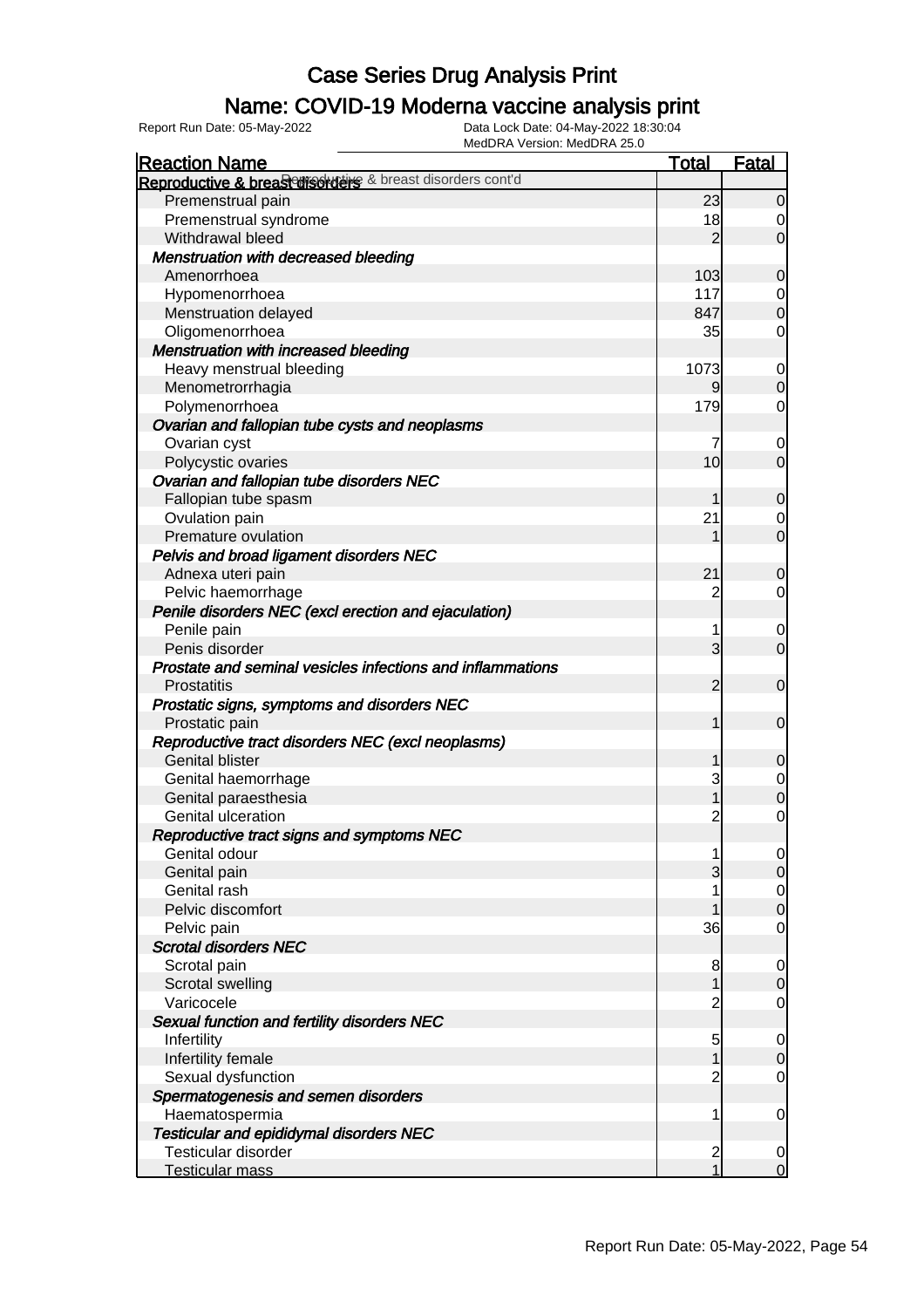### Name: COVID-19 Moderna vaccine analysis print

Report Run Date: 05-May-2022 Data Lock Date: 04-May-2022 18:30:04

| <b>Reaction Name</b>                                      | <b>Total</b> | <b>Fatal</b>     |
|-----------------------------------------------------------|--------------|------------------|
| Reproductive & breast disorders & breast disorders cont'd |              |                  |
| Testicular pain                                           | 21           | 0                |
| <b>Testicular swelling</b>                                | 7            | $\overline{0}$   |
| <b>Uterine disorders NEC</b>                              |              |                  |
| Adenomyosis                                               |              | 0                |
| Endometrial hyperplasia                                   |              | $\mathbf 0$      |
| Endometriosis                                             | 21           | $\overline{0}$   |
| Metrorrhoea                                               |              | $\mathbf{0}$     |
| Uterine haemorrhage                                       | 12           | $\overline{0}$   |
| Uterine pain                                              | 8            | $\mathbf 0$      |
| <b>Uterine neoplasms</b>                                  |              |                  |
| Uterine polyp                                             |              | $\mathbf 0$      |
| Uterine tone disorders                                    |              |                  |
| Uterine spasm                                             | 17           | 0                |
| Vulvovaginal cysts and neoplasms                          |              |                  |
| Vaginal cyst                                              | 1            | $\mathbf 0$      |
| Vulva cyst                                                |              | $\mathbf 0$      |
| <b>Vulvovaginal disorders NEC</b>                         |              |                  |
| Vaginal haemorrhage                                       | 347          | $\boldsymbol{0}$ |
| Vaginal ulceration                                        | 3            | $\mathbf 0$      |
| Vulval haemorrhage                                        | 10           | $\overline{0}$   |
| Vulval ulceration                                         | 3            | $\mathbf 0$      |
| Vulvovaginal signs and symptoms                           |              |                  |
| Coital bleeding                                           |              | $\mathbf 0$      |
| Labia enlarged                                            |              | $\mathbf 0$      |
| Vaginal discharge                                         | 20           | $\mathbf 0$      |
| Vaginal odour                                             | 1            | $\mathbf 0$      |
| Vulvovaginal burning sensation                            |              | $\mathbf 0$      |
| Vulvovaginal discomfort                                   | 2<br>2       | $\mathbf 0$      |
| Vulvovaginal dryness                                      |              | $\mathbf 0$      |
| Vulvovaginal pain                                         | 6            | $\overline{0}$   |
| Vulvovaginal pruritus                                     |              | $\mathbf{0}$     |
| Vulvovaginal swelling                                     |              | $\mathbf 0$      |
| Reproductive & breast disorders SOC TOTAL                 | 5217         | $\overline{0}$   |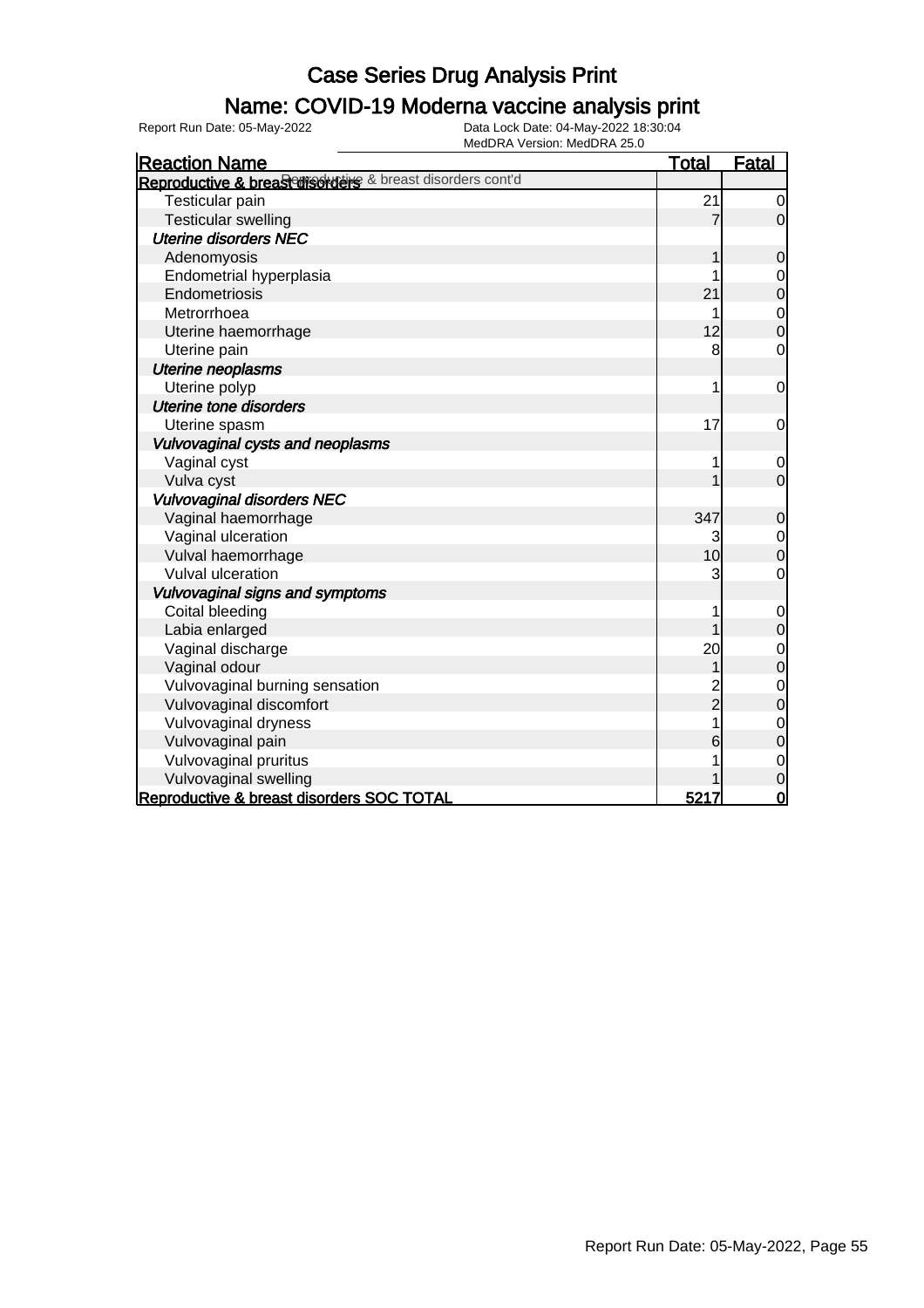### Name: COVID-19 Moderna vaccine analysis print

Report Run Date: 05-May-2022 Data Lock Date: 04-May-2022 18:30:04

| <b>Reaction Name</b>                                                          | <u>Total</u>   | <u>Fatal</u>   |
|-------------------------------------------------------------------------------|----------------|----------------|
| <b>Respiratory disorders</b>                                                  |                |                |
| <b>Breathing abnormalities</b>                                                |                |                |
| Apnoea                                                                        |                | 0              |
| Dyspnoea                                                                      | 1646           |                |
| Dyspnoea at rest                                                              |                | 0              |
| Dyspnoea exertional                                                           | 7              | 0              |
| Hyperventilation                                                              | 16             | 0              |
| Hypopnoea                                                                     | 32             | 0              |
| Hypoventilation                                                               |                | 0              |
| Irregular breathing                                                           | 6              | 0              |
| Mouth breathing                                                               |                | 0              |
| Obstructive sleep apnoea syndrome                                             | $\overline{c}$ | 0              |
| Respiration abnormal                                                          | 23             | 0              |
| Respiratory arrest                                                            |                | 1              |
| Respiratory distress                                                          | 2<br>2         | 0              |
| Sleep apnoea syndrome                                                         | 4              | 0              |
| Tachypnoea                                                                    |                | 0              |
| Bronchospasm and obstruction                                                  |                |                |
| Asthma                                                                        | 81             | 0              |
| Asthma exercise induced                                                       | $\overline{c}$ | 0              |
| Asthma late onset                                                             |                | 0              |
| Asthmatic crisis                                                              | 1              | 0              |
| Bronchospasm                                                                  |                | 0              |
| Childhood asthma                                                              | $\overline{c}$ | 0              |
| Chronic obstructive pulmonary disease                                         |                | $\overline{0}$ |
| Obstructive airways disorder                                                  |                | 0              |
| Wheezing                                                                      | 133            | 0              |
| Conditions associated with abnormal gas exchange                              |                |                |
| Hypoxia                                                                       |                | $\mathbf 0$    |
| Coughing and associated symptoms                                              |                |                |
| Allergic cough                                                                | 3              | 0              |
| Cough                                                                         | 642            | $\mathbf 0$    |
| Haemoptysis                                                                   | 5              | $\mathbf 0$    |
| Productive cough                                                              | 38             | 0              |
| Sputum discoloured                                                            | 6              | 0              |
| Laryngeal and adjacent sites disorders NEC (excl infections and<br>neopiasms) |                |                |
| Reflux laryngitis                                                             |                | $\overline{0}$ |
| Laryngeal spasm, oedema and obstruction                                       |                |                |
| Stridor                                                                       | 2              | $\overline{0}$ |
| Lower respiratory tract inflammatory and immunologic conditions               |                |                |
| Hypersensitivity pneumonitis                                                  | 1              | $\overline{0}$ |
| Pneumonitis                                                                   | 5              | 0              |
| Pulmonary sarcoidosis                                                         |                | $\mathbf 0$    |
| Lower respiratory tract signs and symptoms                                    |                |                |
| Hiccups                                                                       | 16             | $\mathbf 0$    |
| Lower respiratory tract congestion                                            | $\overline{c}$ | 0              |
| Pleuritic pain                                                                | $\overline{2}$ | $\overline{0}$ |
| Pulmonary haemorrhage                                                         |                | 0              |
| Pulmonary pain                                                                | 28             | $\mathbf 0$    |
| Nasal congestion and inflammations                                            |                |                |
| Nasal congestion                                                              | 71             | 0              |
| Nasal inflammation                                                            | 1              | 0              |
| <b>Rhinitis allergic</b>                                                      | 1              | $\overline{0}$ |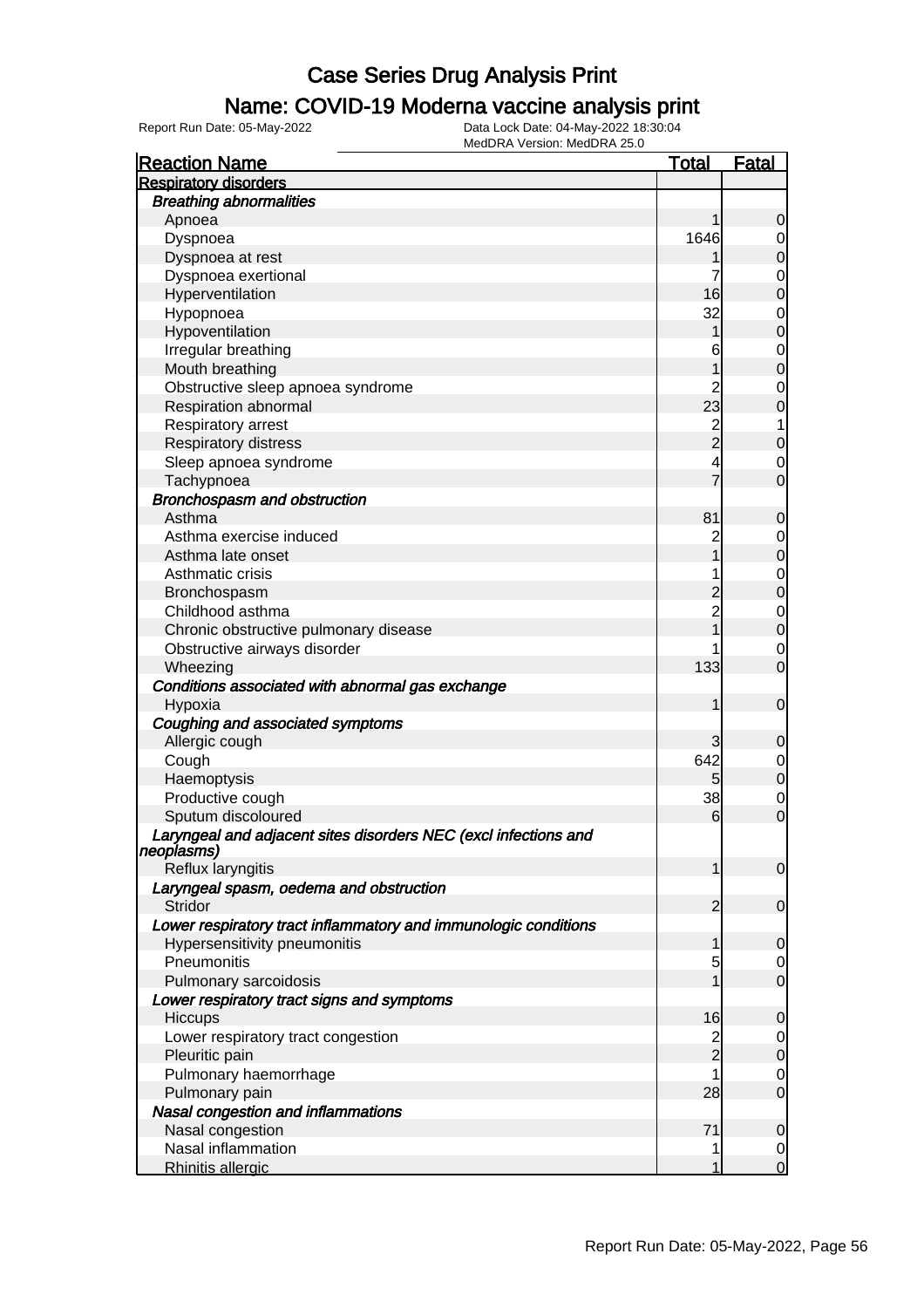### Name: COVID-19 Moderna vaccine analysis print

| <b>Reaction Name</b>                                      | <b>Total</b>   | <b>Fatal</b>                  |
|-----------------------------------------------------------|----------------|-------------------------------|
| Respiratory disorders espiratory disorders cont'd         |                |                               |
| <b>Nasal disorders NEC</b>                                |                |                               |
| Epistaxis                                                 | 201            | $\mathbf 0$                   |
| Nasal crusting                                            |                | $\overline{0}$                |
| Nasal dryness                                             | 3              | $\overline{0}$                |
| Nasal oedema                                              | $\overline{c}$ | 0                             |
| Nasal pruritus                                            | $\overline{3}$ | $\overline{0}$                |
| Paranasal sinus disorders (excl infections and neoplasms) |                |                               |
| Sinonasal obstruction                                     | 5              | $\mathbf 0$                   |
| Sinus congestion                                          | 13             | 0                             |
| Sinus disorder                                            | 4              | $\overline{0}$                |
| Parenchymal lung disorders NEC                            |                |                               |
| Interstitial lung disease                                 | $\overline{2}$ | $\mathbf 0$                   |
| Pharyngeal disorders (excl infections and neoplasms)      |                |                               |
| Pharyngeal erythema                                       | $\overline{c}$ | $\mathbf 0$                   |
| Pharyngeal hypoaesthesia                                  | 5              | 0                             |
| Pharyngeal oedema                                         | 3              | $\mathbf 0$                   |
| Pharyngeal paraesthesia                                   | 5              | $\overline{0}$                |
| Pharyngeal swelling                                       | 66             | $\overline{0}$                |
| Tonsillar erythema                                        | 3              | $\overline{0}$                |
| Tonsillar hypertrophy                                     | 16             | $\overline{0}$                |
| <b>Tonsillar inflammation</b>                             |                | $\overline{0}$                |
| <b>Pleural infections and inflammations</b>               |                |                               |
| Pleurisy                                                  | 11             | 0                             |
| Pneumothorax and pleural effusions NEC                    |                |                               |
| Pleural effusion                                          | 4              | $\overline{0}$                |
| <b>Pulmonary hypertensions</b>                            |                |                               |
| Pulmonary hypertension                                    | 1              | 0                             |
| <b>Pulmonary oedemas</b>                                  |                |                               |
| Acute pulmonary oedema                                    |                | $\mathbf 0$                   |
| Pulmonary congestion                                      | $\overline{c}$ | $\mathbf 0$                   |
| Pulmonary oedema                                          | 5              | $\overline{0}$                |
| Pulmonary thrombotic and embolic conditions               |                |                               |
| Pulmonary embolism                                        | 68             |                               |
| Pulmonary thrombosis                                      | 3              | $\frac{2}{0}$                 |
| Respiratory failures (excl neonatal)                      |                |                               |
| Respiratory failure                                       | $\overline{2}$ | $\overline{0}$                |
| <b>Respiratory signs and symptoms NEC</b>                 |                |                               |
| Diaphragmalgia                                            | $\overline{4}$ | $\mathbf 0$                   |
| Painful respiration                                       | 4              | $\overline{0}$                |
| Respiratory symptom                                       | 3              | $\mathbf 0$                   |
| Use of accessory respiratory muscles                      |                | $\mathbf 0$                   |
| <b>Respiratory tract disorders NEC</b>                    |                |                               |
| Allergic respiratory disease                              | 1              | $\mathbf 0$                   |
| Pulmonary mass                                            |                | $\pmb{0}$                     |
| Respiratory disorder                                      | $\overline{c}$ |                               |
| Respiratory tract congestion                              |                | $\overline{0}$<br>$\mathbf 0$ |
| Respiratory tract irritation                              |                | $\mathbf 0$                   |
| Upper respiratory tract signs and symptoms                |                |                               |
| Aphonia                                                   | 21             |                               |
| Catarrh                                                   | 7              | $\mathbf 0$                   |
|                                                           |                | $\pmb{0}$                     |
| Choking<br>Dry throat                                     | 6<br>31        | $\overline{0}$<br>$\mathbf 0$ |
| Dysphonia                                                 | 25             | $\overline{0}$                |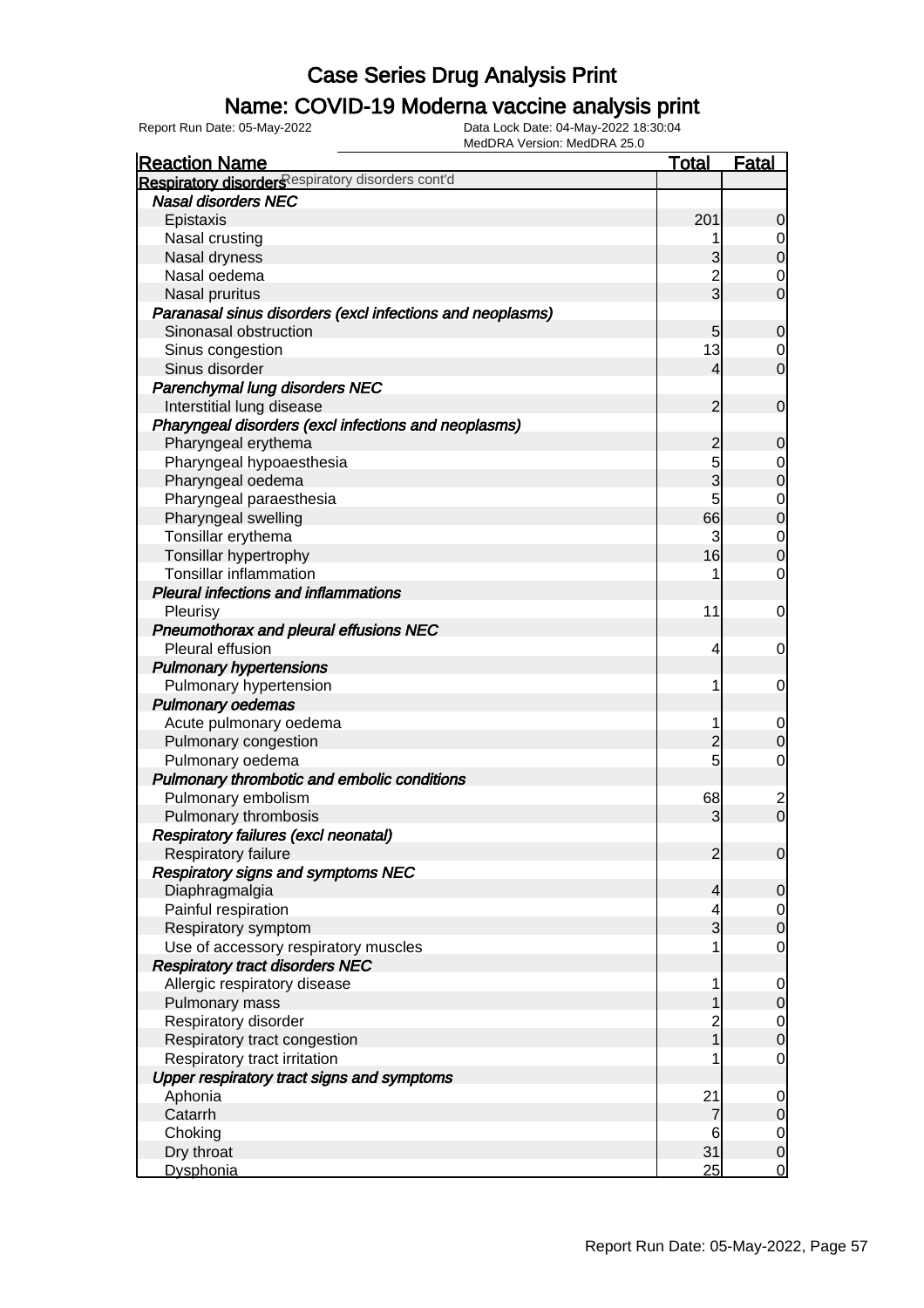### Name: COVID-19 Moderna vaccine analysis print

| <b>Reaction Name</b>                               | Total | <b>Fatal</b> |
|----------------------------------------------------|-------|--------------|
| Respiratory disorders espiratory disorders cont'd  |       |              |
| Increased viscosity of upper respiratory secretion | 5     | 0            |
| Nasal discomfort                                   |       |              |
| Oropharyngeal blistering                           |       | 0            |
| Oropharyngeal discomfort                           |       | 0            |
| Oropharyngeal pain                                 | 591   | 0            |
| Paranasal sinus discomfort                         |       | 0            |
| Rhinalgia                                          | 6     | 0            |
| Rhinorrhoea                                        | 178   | 0            |
| Sinus pain                                         | 75    | 0            |
| Sneezing                                           | 61    | 0            |
| Throat irritation                                  | 43    | 0            |
| Throat tightness                                   | 55    | 0            |
| Upper-airway cough syndrome                        | 5     | 0            |
| Yawning                                            |       | 0            |
| <b>Respiratory disorders SOC TOTAL</b>             | 4392  | 3            |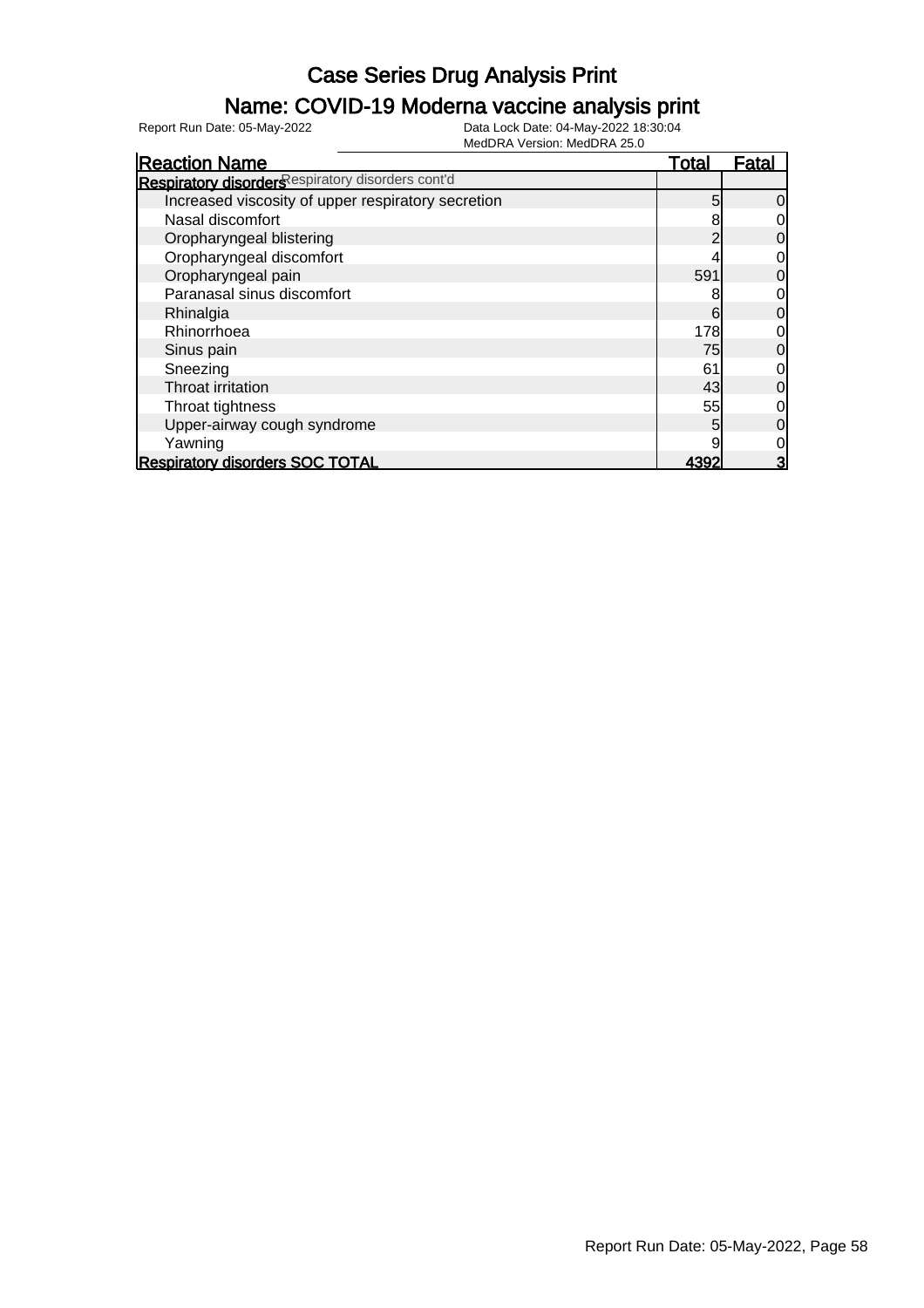### Name: COVID-19 Moderna vaccine analysis print

Report Run Date: 05-May-2022 Data Lock Date: 04-May-2022 18:30:04

| <b>Reaction Name</b>                  | <u>Total</u>                               | <b>Fatal</b>                     |
|---------------------------------------|--------------------------------------------|----------------------------------|
| <b>Skin disorders</b>                 |                                            |                                  |
| Acnes                                 |                                            |                                  |
| Acne                                  | 38                                         | $\mathbf 0$                      |
| Acne cystic                           | 2                                          | $\overline{0}$                   |
| Dermatitis acneiform                  | 1                                          | $\mathbf 0$                      |
| <b>Alopecias</b>                      |                                            |                                  |
| Alopecia                              | 70                                         | $\mathbf 0$                      |
| Alopecia areata                       | 16                                         | $\mathbf 0$                      |
| Alopecia totalis                      | $\overline{2}$                             | $\mathbf 0$                      |
| Angioedemas                           |                                            |                                  |
| Angioedema                            | 64                                         | $\boldsymbol{0}$                 |
| Apocrine and eccrine gland disorders  |                                            |                                  |
| Cold sweat                            | 289                                        | $\mathbf 0$                      |
| Hidradenitis                          |                                            | $\overline{0}$                   |
| Hyperhidrosis                         | 1002                                       | $\overline{0}$                   |
| Miliaria                              | 71                                         | $\mathbf 0$                      |
| <b>Night sweats</b>                   | 317                                        | $\mathbf 0$                      |
| <b>Bullous conditions</b>             |                                            |                                  |
| <b>Blister</b>                        | 99                                         | $\mathbf 0$                      |
| <b>Blister rupture</b>                | $\overline{c}$                             | $\mathbf{0}$                     |
| <b>Blood blister</b>                  | $\overline{3}$                             | $\overline{0}$                   |
| Dermatitis bullous                    | 4                                          |                                  |
| Erythema multiforme                   | 15                                         | $\begin{matrix}0\\0\end{matrix}$ |
| Pemphigoid                            | $\overline{\mathbf{c}}$                    | $\mathbf{0}$                     |
| Pemphigus                             | $\overline{1}$                             | $\overline{0}$                   |
| Stevens-Johnson syndrome              | 1                                          | $\mathbf 0$                      |
| Connective tissue disorders           |                                            |                                  |
| Cutaneous lupus erythematosus         | 1                                          | $\mathbf 0$                      |
| Dermatomyositis                       | 1                                          | $\mathbf 0$                      |
| Dermal and epidermal conditions NEC   |                                            |                                  |
| Acute febrile neutrophilic dermatosis | 1                                          | $\mathbf 0$                      |
| Dry skin                              | 107                                        | $\mathbf 0$                      |
| Pain of skin                          | 144                                        | $\overline{0}$                   |
| Papule                                | 22                                         | $\mathbf{0}$                     |
| Scab                                  | 5                                          | $\overline{0}$                   |
| Scar pain                             | $6 \overline{}$                            | $\mathbf 0$                      |
| Sensitive skin                        | 147                                        | 0                                |
| Skin burning sensation                | 78                                         | $\overline{0}$                   |
| Skin discolouration                   | 43                                         | $\mathbf 0$                      |
| Skin discomfort                       |                                            | $\boldsymbol{0}$                 |
| Skin disorder                         | $\begin{array}{c} 2 \\ 2 \\ 8 \end{array}$ | $\overline{0}$                   |
| Skin induration                       |                                            | $\boldsymbol{0}$                 |
| Skin lesion                           | 26                                         | $\overline{0}$                   |
| Skin necrosis                         |                                            | $\boldsymbol{0}$                 |
| Skin odour abnormal                   | $\frac{2}{3}$                              | $\overline{0}$                   |
| Skin plaque                           |                                            | $\boldsymbol{0}$                 |
| Skin reaction                         | 124                                        | $\overline{0}$                   |
| Skin sensitisation                    | 15                                         | $\boldsymbol{0}$                 |
| Skin swelling                         | 29                                         | $\overline{0}$                   |
| Skin texture abnormal                 | 1                                          | $\boldsymbol{0}$                 |
| Skin tightness                        |                                            | $\overline{0}$                   |
| Skin warm                             | 237                                        | $\mathbf 0$                      |
| Skin weeping                          | $\overline{2}$                             | $\mathbf 0$                      |
| Yellow skin                           | $\overline{5}$                             | $\overline{0}$                   |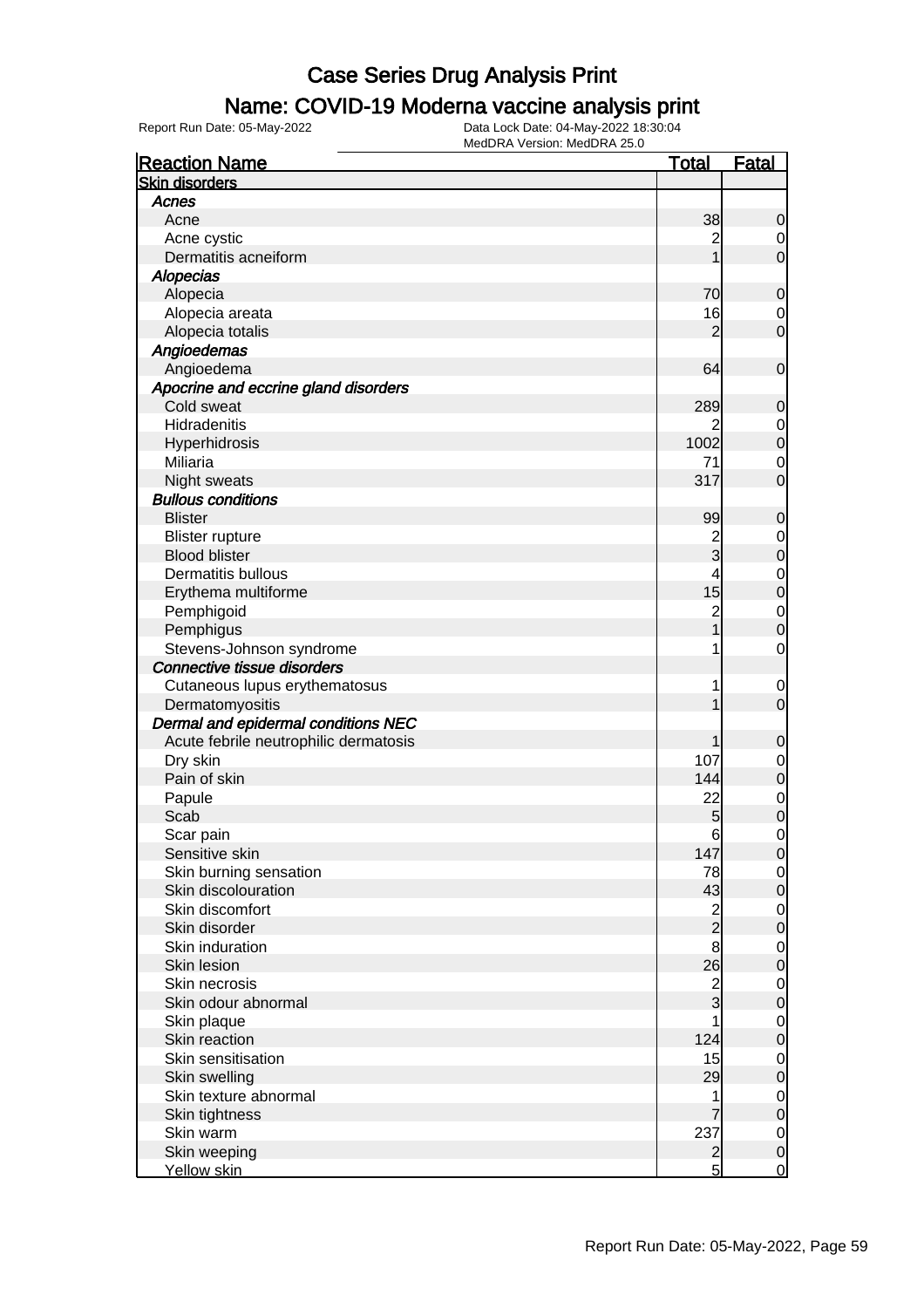### Name: COVID-19 Moderna vaccine analysis print

| <b>Reaction Name</b>                                            | <b>Total</b>   | <b>Fatal</b>     |
|-----------------------------------------------------------------|----------------|------------------|
| Skin disorders cont'd<br><b>Skin disorders</b>                  |                |                  |
| Dermatitis and eczema                                           |                |                  |
| Autoimmune dermatitis                                           |                | $\overline{0}$   |
| Dermatitis                                                      | 50             | $\mathbf 0$      |
| Dermatitis allergic                                             | 114            | $\mathbf 0$      |
| Dermatitis atopic                                               | 18             | $\mathbf 0$      |
| Dermatitis contact                                              | 9              | $\mathbf{0}$     |
| Dyshidrotic eczema                                              | 12             | $\overline{0}$   |
| Eczema                                                          | 88             | $\mathbf{0}$     |
| Eczema asteatotic                                               |                | $\mathbf 0$      |
| Eczema nummular                                                 | 2              | $\mathbf{0}$     |
| Eczema weeping                                                  |                | $\overline{0}$   |
| Flagellate dermatitis                                           |                | $\mathbf{0}$     |
| Hand dermatitis                                                 |                | $\overline{0}$   |
| Neurodermatitis                                                 |                | $\mathbf 0$      |
| Skin irritation                                                 | 39             | $\overline{0}$   |
| Dermatitis ascribed to specific agent                           |                |                  |
| Drug eruption                                                   | 4              | $\mathbf 0$      |
| Fixed eruption                                                  | $\overline{c}$ | $\overline{0}$   |
| Palmar-plantar erythrodysaesthesia syndrome                     |                | $\mathbf 0$      |
| Erythemas                                                       |                |                  |
| Erythema                                                        | 1218           | $\mathbf 0$      |
| Vancomycin infusion reaction                                    | 1              | $\mathbf 0$      |
| <b>Exfoliative conditions</b>                                   |                |                  |
| Dermatitis exfoliative generalised                              | $\overline{c}$ | 1                |
| Exfoliative rash                                                | $\overline{4}$ | $\mathbf 0$      |
| Skin exfoliation                                                | 22             | $\mathbf 0$      |
| <b>Hyperpigmentation disorders</b>                              |                |                  |
| <b>Ephelides</b>                                                | $\overline{c}$ | $\mathbf 0$      |
| Skin hyperpigmentation                                          |                | $\boldsymbol{0}$ |
| Solar lentigo                                                   |                | $\mathbf 0$      |
| <b>Hypopigmentation disorders</b>                               |                |                  |
| Skin hypopigmentation                                           | $\overline{c}$ | $\mathbf 0$      |
| Vitiligo                                                        |                | $\mathbf 0$      |
| Nail and nail bed conditions (excl infections and infestations) |                |                  |
| Nail discolouration                                             | 1              | $\boldsymbol{0}$ |
| Nail ridging                                                    |                | $\overline{0}$   |
| Onychalgia                                                      |                | $\overline{O}$   |
| Onychoclasis                                                    |                | $\overline{0}$   |
| Onychomadesis                                                   |                | $\overline{0}$   |
| <b>Panniculitides</b>                                           |                |                  |
| Erythema nodosum                                                | 11             | $\mathbf 0$      |
| Papulosquamous conditions                                       |                |                  |
| Lichen planus                                                   | 5              | $\mathbf 0$      |
| Parapsoriasis                                                   |                | 0                |
| Pityriasis rosea                                                | 19             | $\overline{O}$   |
| Photosensitivity and photodermatosis conditions                 |                |                  |
| Photosensitivity reaction                                       | 20             | $\mathbf 0$      |
| <b>Pigmentation changes NEC</b>                                 |                |                  |
| <b>Pigmentation disorder</b>                                    | $\overline{2}$ | $\mathbf 0$      |
| <b>Pilar disorders NEC</b>                                      |                |                  |
| Hair growth abnormal                                            | $\overline{c}$ | $\mathbf 0$      |
| Hair texture abnormal                                           | 1              | $\overline{0}$   |
| Piloerection                                                    | 17             | $\overline{0}$   |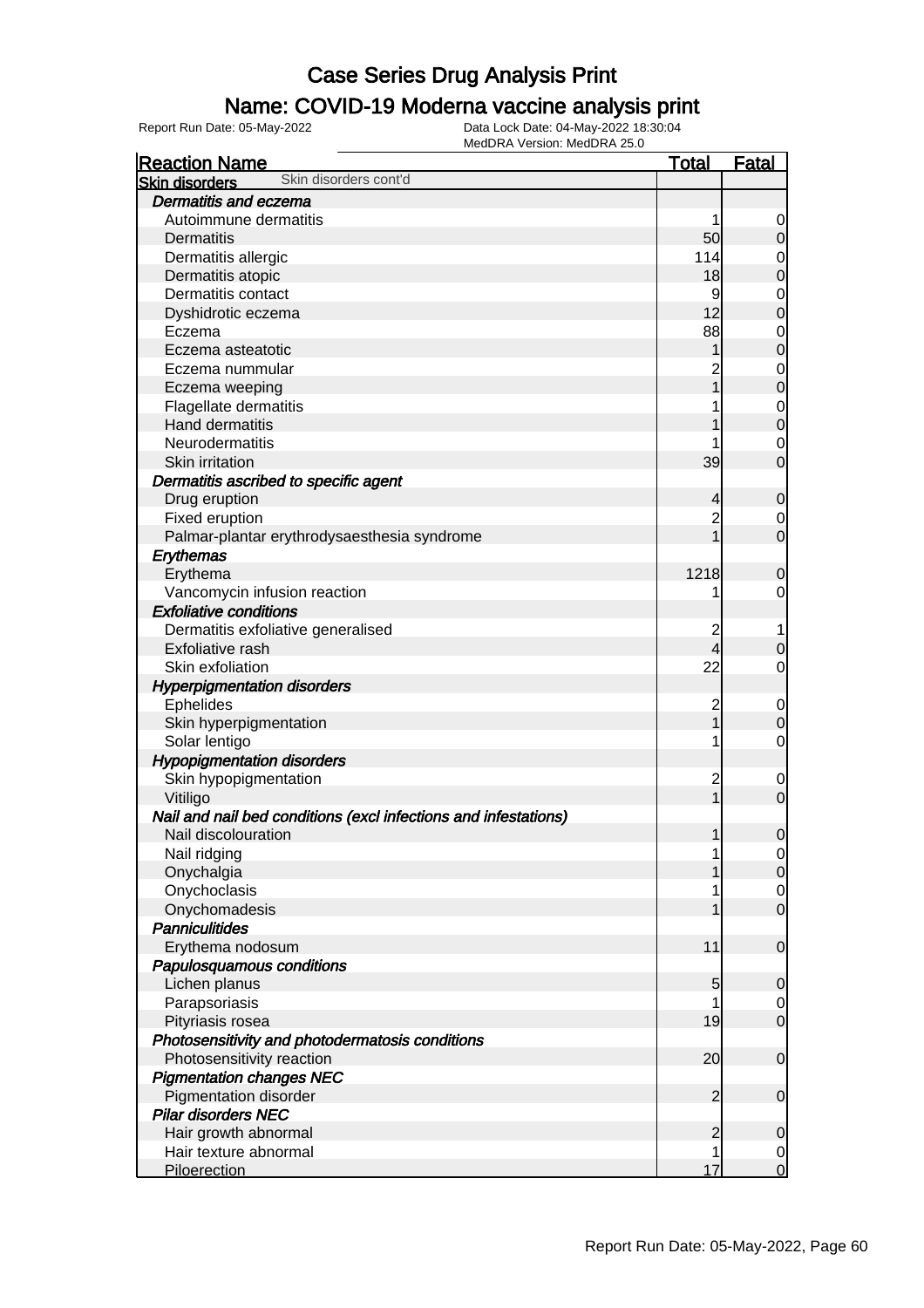### Name: COVID-19 Moderna vaccine analysis print

| <b>Reaction Name</b>                           | <u>Total</u>             | Fatal                         |
|------------------------------------------------|--------------------------|-------------------------------|
| Skin disorders cont'd<br><b>Skin disorders</b> |                          |                               |
| Trichodynia                                    | 1                        | $\overline{0}$                |
| Trichorrhexis                                  |                          | $\overline{0}$                |
| <b>Pruritus NEC</b>                            |                          |                               |
| Itching scar                                   |                          | $\mathbf 0$                   |
| <b>Pruritus</b>                                | 2569                     | 0                             |
| <b>Psoriatic conditions</b>                    |                          |                               |
| Guttate psoriasis                              |                          | $\mathbf 0$                   |
| Palmoplantar pustulosis                        | $\overline{\mathbf{c}}$  | $\mathbf 0$                   |
| Psoriasis                                      | 35                       | $\mathbf 0$                   |
| Rebound psoriasis                              |                          | $\mathbf 0$                   |
|                                                |                          |                               |
| Purpura and related conditions                 |                          | $\mathbf 0$                   |
| Henoch-Schonlein purpura<br>Petechiae          | 24                       |                               |
|                                                | 12                       | $\mathbf 0$<br>$\overline{0}$ |
| Purpura                                        |                          |                               |
| Rashes, eruptions and exanthems NEC            |                          |                               |
| <b>Butterfly rash</b>                          | 1                        | $\boldsymbol{0}$              |
| Rash                                           | 2941                     | $\mathbf 0$                   |
| Rash erythematous                              | 1112                     | $\mathbf 0$                   |
| Rash macular                                   | 203                      | $\mathbf 0$                   |
| Rash maculo-papular                            | 7                        | $\mathbf 0$                   |
| Rash morbilliform                              | 8                        | $\mathbf 0$                   |
| Rash papular                                   | 186                      | $\overline{0}$                |
| Rash pruritic                                  | 630                      | $\mathbf 0$                   |
| Rash vesicular                                 | 14                       | $\overline{0}$                |
| Rosaceas                                       |                          |                               |
| Rosacea                                        | $\overline{2}$           | $\mathbf 0$                   |
| <b>Scaly conditions</b>                        |                          |                               |
| Pityriasis                                     | $5\overline{)}$          | $\mathbf 0$                   |
| Sebaceous gland disorders                      |                          |                               |
| Seborrhoea                                     | $\overline{2}$           | $\mathbf 0$                   |
| Skin and subcutaneous conditions NEC           |                          |                               |
| Cutaneous symptom                              | $\overline{4}$           | $\mathbf 0$                   |
| Skin mass                                      | 12                       | 0                             |
| Skin and subcutaneous tissue ulcerations       |                          |                               |
| Skin erosion                                   | 8                        | 0                             |
| Skin ulcer                                     | 6                        | $\overline{0}$                |
| Skin cysts and polyps                          |                          |                               |
| Dermal cyst                                    | 8                        | $\mathbf 0$                   |
| Skin dystrophies                               |                          |                               |
| Keloid scar                                    | $\overline{c}$           | $\mathbf 0$                   |
| Skin wrinkling                                 |                          | $\mathbf 0$                   |
| Skin haemorrhages                              |                          |                               |
| Haemorrhage subcutaneous                       | 1                        | $\mathbf 0$                   |
| Skin haemorrhage                               | $\overline{\mathcal{L}}$ | $\overline{0}$                |
| Skin hypoplasias and atrophies                 |                          |                               |
| Skin atrophy                                   | $\mathbf{3}$             | $\mathbf 0$                   |
| Skin injuries and mechanical dermatoses        |                          |                               |
| Needle track marks                             | $\overline{2}$           | $\mathbf 0$                   |
| <b>Skin vasculitides</b>                       |                          |                               |
| Capillaritis                                   | 1                        | $\mathbf 0$                   |
| <b>Cutaneous vasculitis</b>                    | 3<br>$\overline{2}$      | $\mathbf 0$                   |
| Vasculitic rash                                |                          | $\mathbf 0$                   |
| <b>Skin vasomotor conditions</b>               |                          |                               |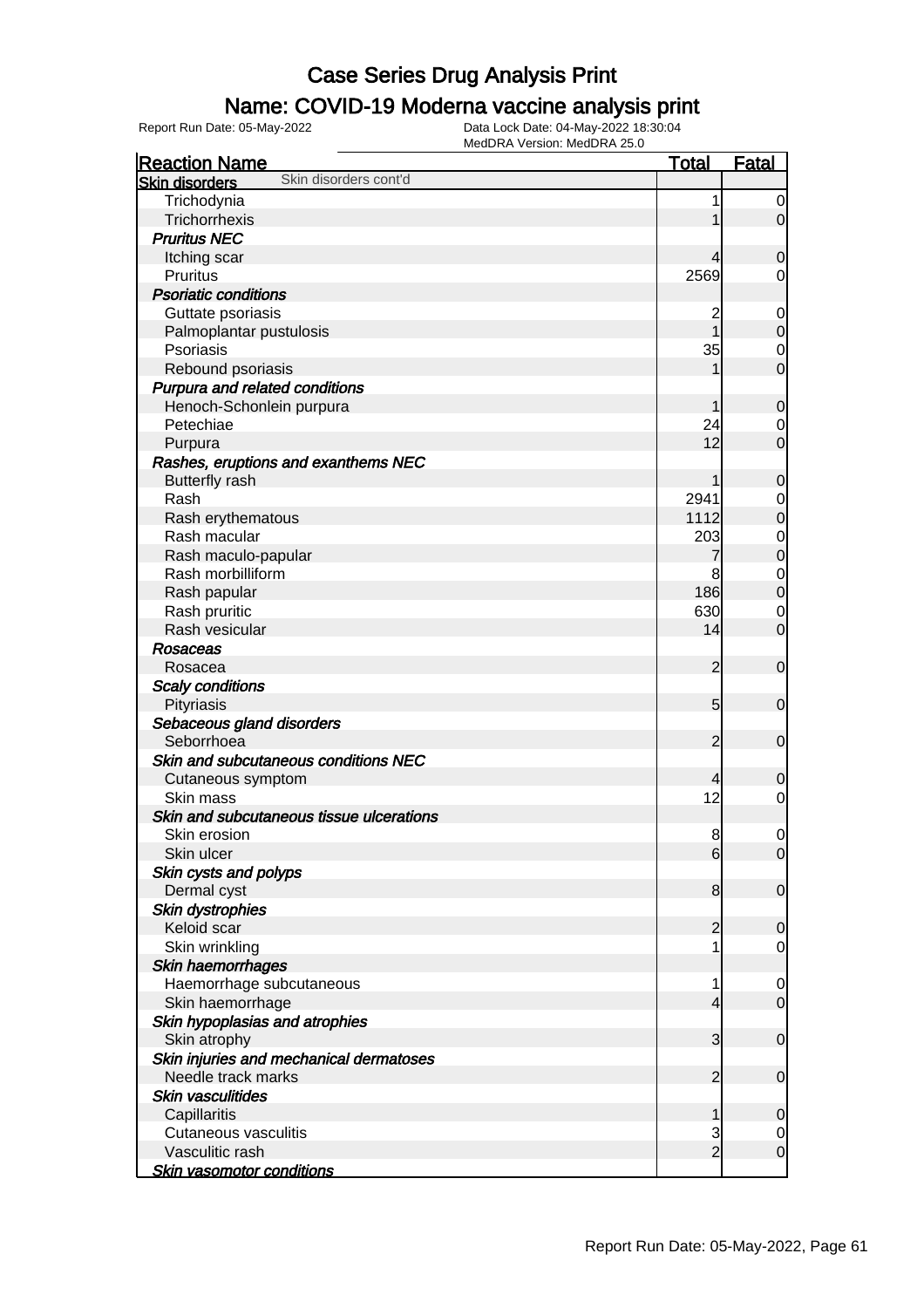### Name: COVID-19 Moderna vaccine analysis print

| <b>Reaction Name</b>                           | <b>Total</b> | Fatal          |
|------------------------------------------------|--------------|----------------|
| Skin disorders cont'd<br><b>Skin disorders</b> |              |                |
| Livedo reticularis                             | 5            | $\overline{0}$ |
| Telangiectasia and related conditions          |              |                |
| Spider naevus                                  |              | $\overline{0}$ |
| <b>Urticarias</b>                              |              |                |
| Chronic spontaneous urticaria                  |              | $\overline{0}$ |
| Cold urticaria                                 |              | $\overline{O}$ |
| Idiopathic urticaria                           | 5            | $\overline{0}$ |
| Mechanical urticaria                           | 25           | $\overline{0}$ |
| Urticaria                                      | 712          | $\overline{0}$ |
| Urticaria aquagenic                            |              | $\overline{0}$ |
| Urticaria cholinergic                          |              | $\overline{0}$ |
| Urticaria chronic                              |              | $\overline{0}$ |
| Urticaria contact                              |              | $\overline{0}$ |
| Urticaria papular                              |              | $\overline{0}$ |
| Urticarial vasculitis                          |              | $\overline{0}$ |
| <b>Skin disorders SOC TOTAL</b>                | 13287        |                |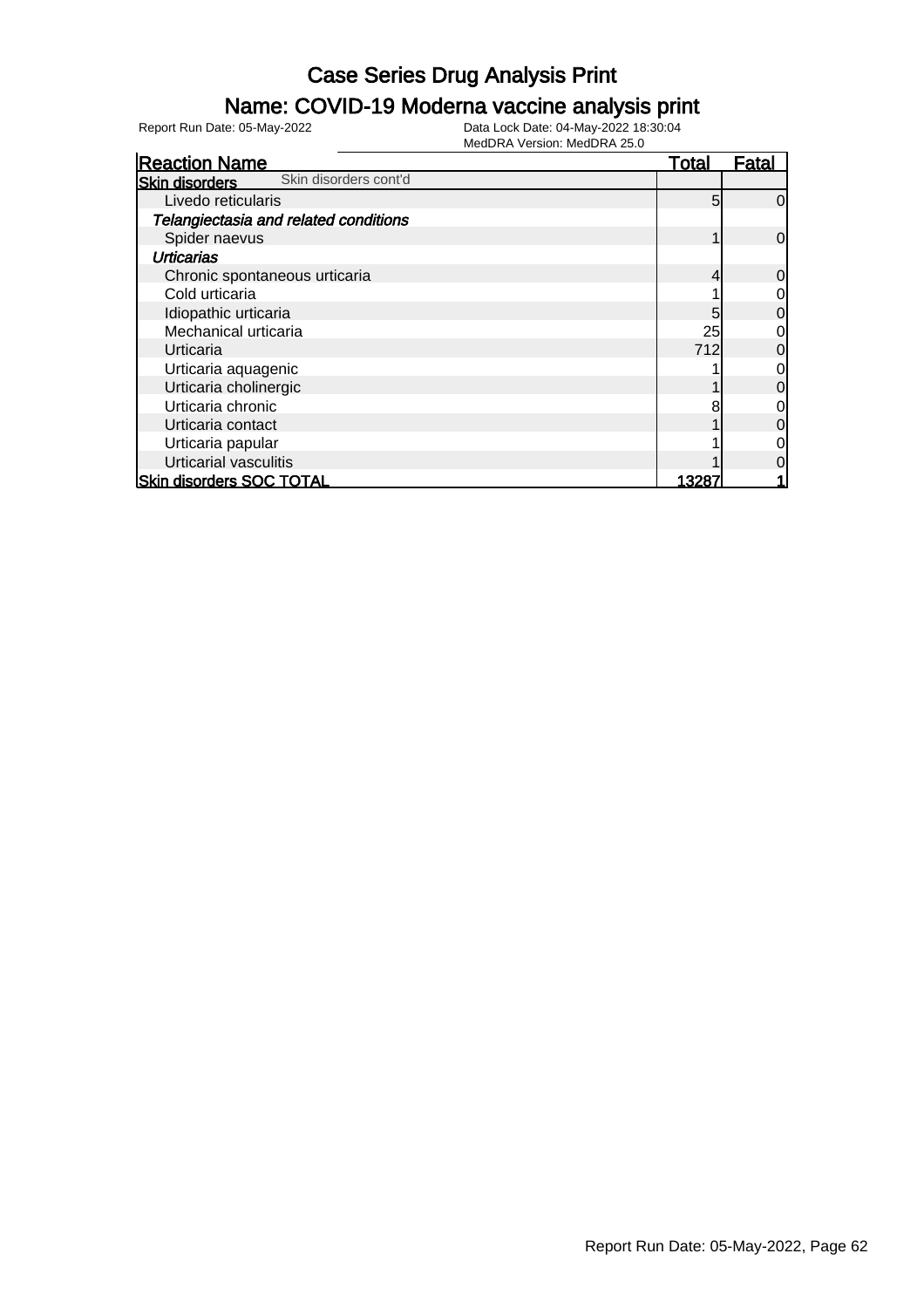### Name: COVID-19 Moderna vaccine analysis print

Report Run Date: 05-May-2022 Data Lock Date: 04-May-2022 18:30:04

| <b>Reaction Name</b>                                    | <u>Total</u> | <u>Fatal</u> |
|---------------------------------------------------------|--------------|--------------|
| Social circumstances                                    |              |              |
| Age related issues                                      |              |              |
| Menarche                                                | 2            | 0            |
| Menopause                                               | 9            | 0            |
| Postmenopause                                           |              | 0            |
| <b>Disability issues</b>                                |              |              |
| Bedridden                                               | 9            | 0            |
| <b>Disability</b>                                       |              | 0            |
| Immobile                                                | 5            | 0            |
| Impaired driving ability                                |              | 0            |
| Impaired work ability                                   |              | 0            |
| Loss of personal independence in daily activities       | 13           | 0            |
| Sight disability                                        |              | $\Omega$     |
| <b>Employment issues</b>                                |              |              |
| Retirement                                              | 2            | $\mathbf 0$  |
| Non-occupational and unspecified environmental problems |              |              |
| Water pollution                                         | 2            | $\mathbf 0$  |
| Pregnancy related circumstances                         |              |              |
| <b>Breast feeding</b>                                   | 6            | $\mathbf 0$  |
| <b>Social issues NEC</b>                                |              |              |
| Social problem                                          |              | $\Omega$     |
| Tattoo                                                  |              |              |
| Social circumstances SOC TOTAL                          | 58           | ŋ            |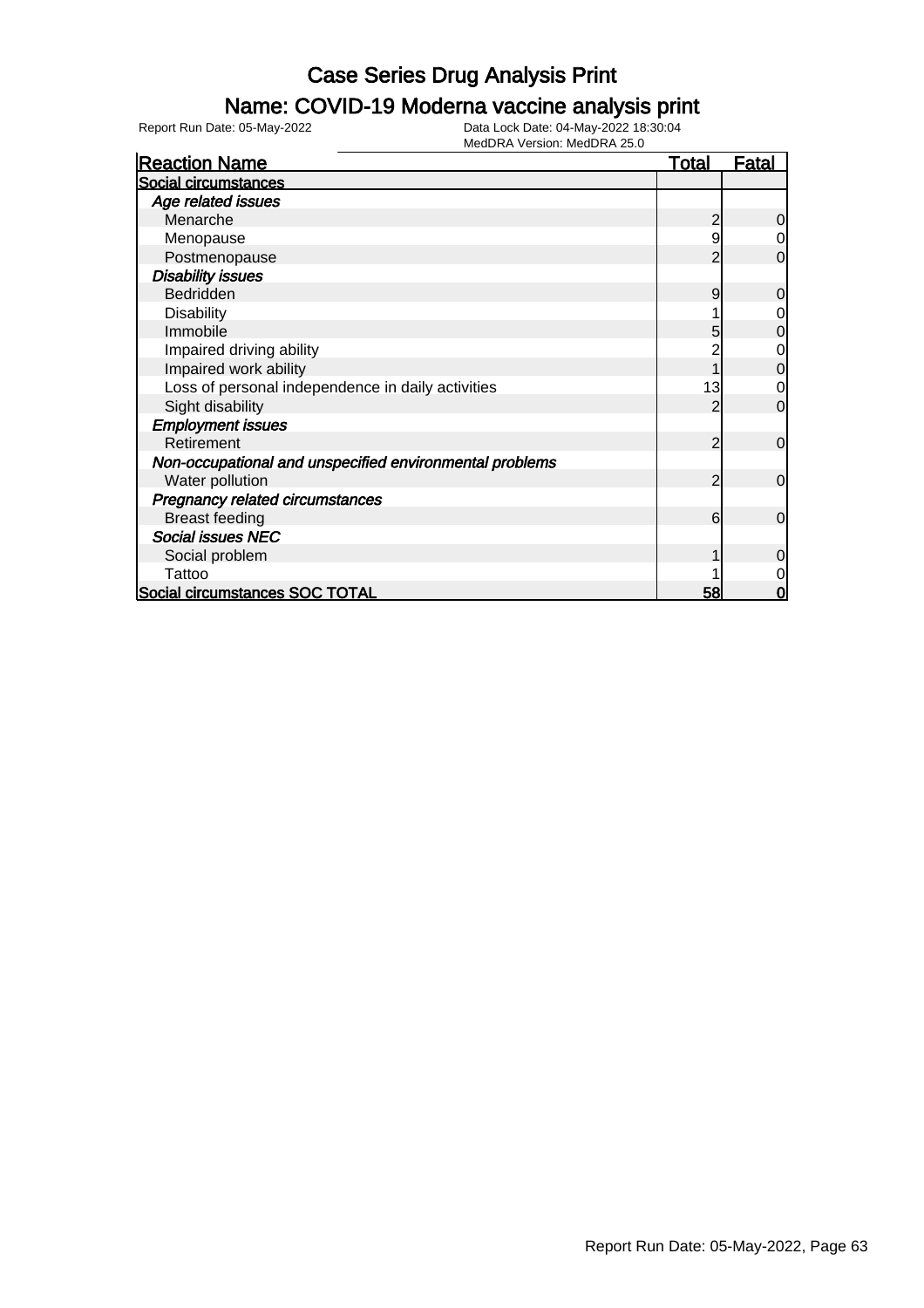### Name: COVID-19 Moderna vaccine analysis print

Report Run Date: 05-May-2022 Data Lock Date: 04-May-2022 18:30:04

| <b>Reaction Name</b>                                                  | <b>Total</b>   | <b>Fatal</b>     |
|-----------------------------------------------------------------------|----------------|------------------|
| Surgical & medical procedures                                         |                |                  |
| Anaesthesia and allied procedures                                     |                |                  |
| Light anaesthesia                                                     | 1              | $\mathbf 0$      |
| Analgesia supportive care                                             |                |                  |
| Analgesic therapy                                                     | 1              | $\mathbf 0$      |
| <b>Breast therapeutic procedures NEC</b>                              |                |                  |
| Axillary lymphadenectomy                                              | 2              | $\mathbf 0$      |
| Contraceptive methods female                                          |                |                  |
| Post coital contraception                                             | 1              | $\mathbf 0$      |
| Dental and gingival therapeutic procedures<br><b>Tooth extraction</b> | 1              | $\mathbf 0$      |
| Dietary and nutritional therapies                                     |                |                  |
| Medical diet                                                          | 1              | $\mathbf 0$      |
| Eye therapeutic procedures NEC                                        |                |                  |
| Eye irrigation                                                        | 1              | $\mathbf 0$      |
| Gastrointestinal therapeutic procedures NEC                           |                |                  |
| Prophylaxis of nausea and vomiting                                    | $\overline{c}$ | $\mathbf 0$      |
| Gynaecological therapeutic procedures NEC                             |                |                  |
| Menstrual cycle management                                            | 3              | $\mathbf 0$      |
| Hormonal therapeutic procedures NEC                                   |                |                  |
| Hormone replacement therapy                                           | 1              | $\mathbf 0$      |
| <b>Immunisations</b>                                                  |                |                  |
| COVID-19 immunisation                                                 | 20             | 0                |
| Immunisation                                                          | 21             | 0                |
| Influenza immunisation                                                |                | $\mathbf 0$      |
| Joint therapeutic procedures                                          |                |                  |
| Joint injection                                                       | 1              | $\mathbf 0$      |
| Joint stabilisation                                                   |                | $\mathbf 0$      |
| Limb therapeutic procedures                                           |                |                  |
| Limb immobilisation                                                   | 1              | 0                |
| <b>Psychiatric therapies</b>                                          |                |                  |
| Electroconvulsive therapy                                             | 1              | 0                |
| Respiratory tract therapeutic procedures NEC                          |                |                  |
| Asthma prophylaxis                                                    | $\overline{c}$ | 0                |
| Skin and subcutaneous tissue therapeutic procedures NEC               |                |                  |
| Dermal filler injection                                               | 3              | 0                |
| <b>Therapeutic procedures NEC</b>                                     |                |                  |
| Bed rest                                                              | 4              | $\overline{0}$   |
| Botulinum toxin injection                                             | 1              | $\mathbf 0$      |
| Hospitalisation                                                       | 3              | $\overline{0}$   |
| Injection                                                             | 17             | $\boldsymbol{0}$ |
| Interchange of vaccine products                                       | 32             | $\overline{0}$   |
| Polypectomy                                                           | 1              | $\mathbf 0$      |
| Surgical & medical procedures SOC TOTAL                               | <u>123</u>     | $\overline{0}$   |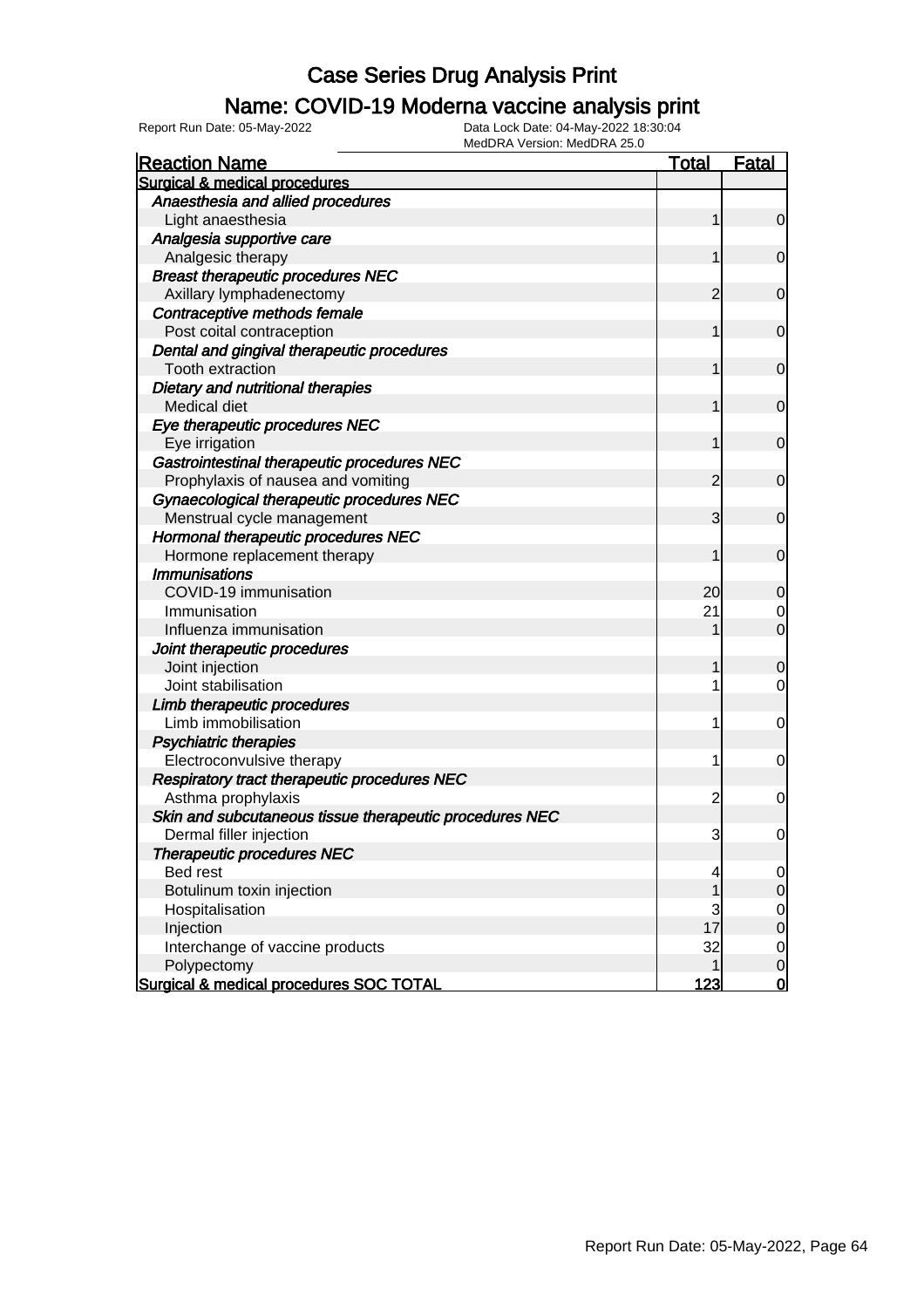### Name: COVID-19 Moderna vaccine analysis print

Report Run Date: 05-May-2022 Data Lock Date: 04-May-2022 18:30:04

| <b>Reaction Name</b>                                             | <u>Total</u>  | <b>Fatal</b>                         |
|------------------------------------------------------------------|---------------|--------------------------------------|
| <b>Vascular disorders</b>                                        |               |                                      |
| Accelerated and malignant hypertension                           |               |                                      |
| Hypertensive urgency                                             | 1             | $\overline{0}$                       |
| Aneurysms and dissections non-site specific                      |               |                                      |
| Aneurysm ruptured                                                |               | $\mathbf 0$                          |
| Arterial infections and inflammations                            |               |                                      |
| Giant cell arteritis                                             | 4             | $\mathbf 0$                          |
| <b>Blood pressure disorders NEC</b>                              |               |                                      |
| Blood pressure fluctuation                                       | 3             | 0                                    |
| Circulatory collapse and shock                                   |               |                                      |
| Circulatory collapse                                             | 9             | 0                                    |
| Neurogenic shock                                                 |               | $\mathbf 0$                          |
| <b>Shock</b>                                                     | 6             | $\overline{0}$                       |
| <b>Haemorrhages NEC</b>                                          |               |                                      |
| Bloody discharge                                                 | 2             | $\mathbf 0$                          |
| Haematoma                                                        |               | $\begin{matrix} 0 \\ 0 \end{matrix}$ |
| Haemorrhage                                                      | 240           |                                      |
| Internal haemorrhage                                             | 3             | 0                                    |
| Lymphangiopathies                                                |               |                                      |
| Lymphocele                                                       |               | 0                                    |
| Lymphoedemas                                                     |               |                                      |
| Lymphoedema                                                      | 29            | 0                                    |
| Non-site specific embolism and thrombosis                        |               |                                      |
| Embolism                                                         | 3             | 0                                    |
| Embolism venous                                                  |               | $\overline{0}$                       |
| Thrombosis                                                       | 69            | $\mathbf 0$                          |
| Venous thrombosis                                                |               | $\overline{0}$                       |
| Non-site specific necrosis and vascular insufficiency NEC        |               |                                      |
| Arterial spasm                                                   |               | $\mathbf 0$                          |
| Arteriosclerosis                                                 |               | $\begin{matrix}0\\0\end{matrix}$     |
| Infarction                                                       |               |                                      |
| Ischaemia                                                        |               | $\begin{matrix}0\\0\end{matrix}$     |
| Peripheral venous disease                                        |               |                                      |
| Vasospasm                                                        |               | $\mathbf 0$                          |
| Non-site specific vascular disorders NEC                         |               |                                      |
| Vascular pain                                                    | 8             | 0                                    |
| Vasodilatation                                                   | J             |                                      |
| Vein discolouration                                              | 1             | $\begin{matrix} 0 \\ 0 \end{matrix}$ |
| Vein rupture                                                     |               |                                      |
| Peripheral embolism and thrombosis                               |               |                                      |
| Axillary vein thrombosis                                         |               | $\overline{0}$                       |
| Blue toe syndrome                                                | 6             | $0\atop 0$                           |
| Deep vein thrombosis                                             | 60            |                                      |
| Pelvic venous thrombosis                                         | $\frac{2}{2}$ | $\begin{matrix} 0 \\ 0 \end{matrix}$ |
| Superficial vein thrombosis                                      |               |                                      |
| Thrombophlebitis                                                 | 5             | $\mathbf 0$                          |
| Peripheral vascular disorders NEC                                |               |                                      |
| Cyanosis                                                         | 13            | $\mathbf{0}$                         |
| Erythromelalgia                                                  |               | $\overline{0}$                       |
| Flushing                                                         | 58            | $\mathbf 0$                          |
| Hot flush                                                        | 317           | $\overline{0}$                       |
| Peripheral vasoconstriction, necrosis and vascular insufficiency |               |                                      |
| <b>Extremity necrosis</b>                                        | 1             | $\mathbf 0$                          |
| Peripheral coldness                                              | 110           | $\overline{0}$                       |